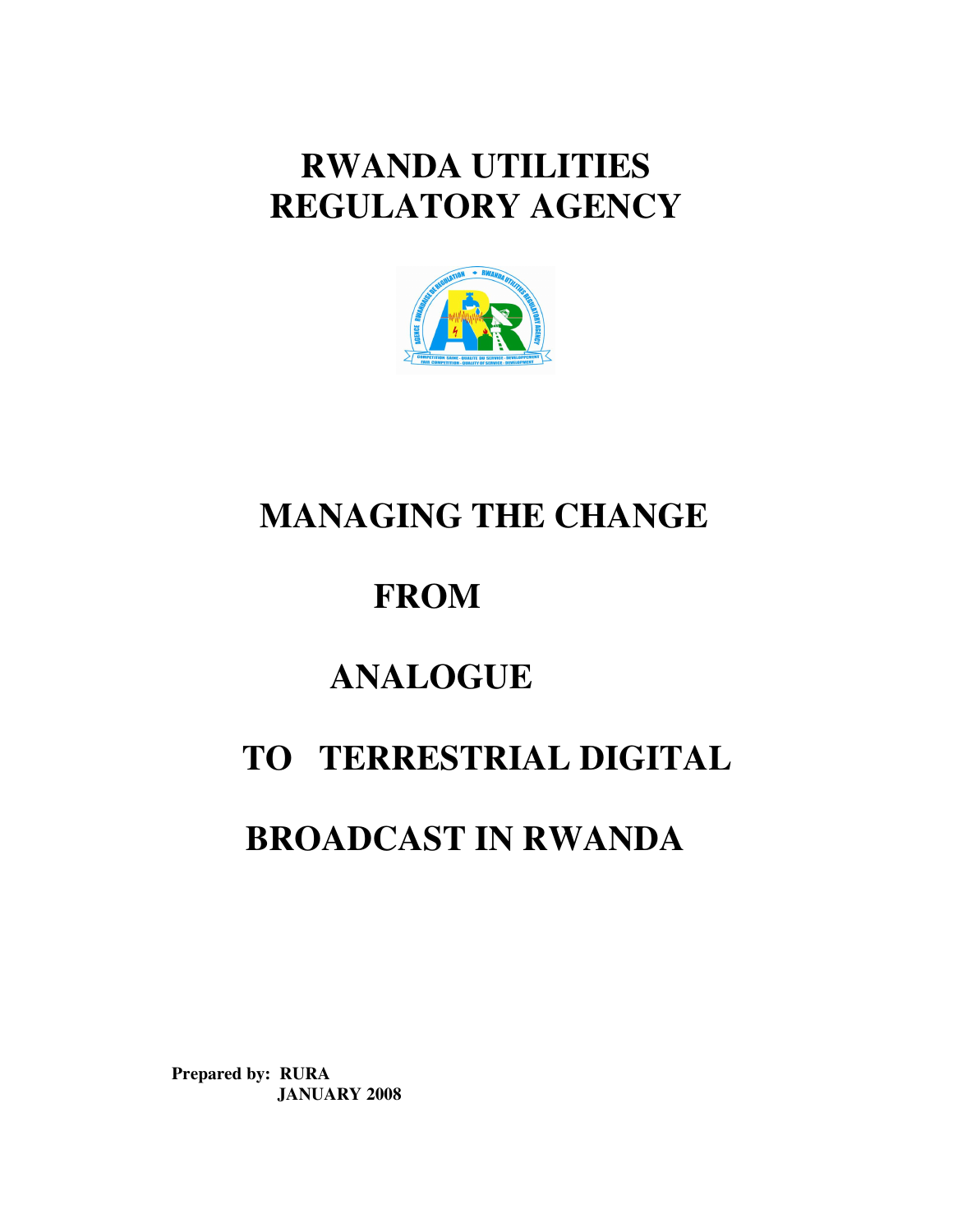# **TABLE OF CONTENTS**

| CHAPTER ONE: BROADCASTING LANDSCAPE OF RWANDA  1                                |     |
|---------------------------------------------------------------------------------|-----|
| 1.1                                                                             |     |
|                                                                                 |     |
|                                                                                 |     |
| 3.1                                                                             |     |
| 3.2                                                                             |     |
|                                                                                 |     |
| 4.1                                                                             |     |
| 4.2                                                                             |     |
| 4.3                                                                             |     |
| 4.4                                                                             |     |
| 4.4.1                                                                           |     |
| 4.4.2                                                                           |     |
| 4.4.3                                                                           |     |
| 4.5                                                                             |     |
| 4.6                                                                             |     |
| 4.7                                                                             |     |
| 4.7.8                                                                           |     |
| Relationship between the Key Players in the Digital Broadcasting Chain21<br>4.8 |     |
| CHAPTER FIVE: NUMBER OF MULTIPLEX OPERATORS 24                                  |     |
| 5.1                                                                             |     |
| 5.2                                                                             |     |
| 5.3                                                                             |     |
| 5.4                                                                             |     |
| 5.5                                                                             |     |
| 5.6                                                                             |     |
| 5.6.1                                                                           |     |
| 5.6.2                                                                           |     |
| 5.6.3                                                                           |     |
|                                                                                 |     |
| 6.1                                                                             |     |
| 6.2                                                                             |     |
| 63<br><b>Functions</b>                                                          | .33 |
| 6.4                                                                             |     |
| 6.5                                                                             |     |
|                                                                                 |     |
| 7.1                                                                             |     |
| 7.2                                                                             |     |
| 7.3                                                                             |     |
| 7.3.1                                                                           |     |
| 7.3.2                                                                           |     |
| 7.3.4                                                                           |     |
| 7.4                                                                             |     |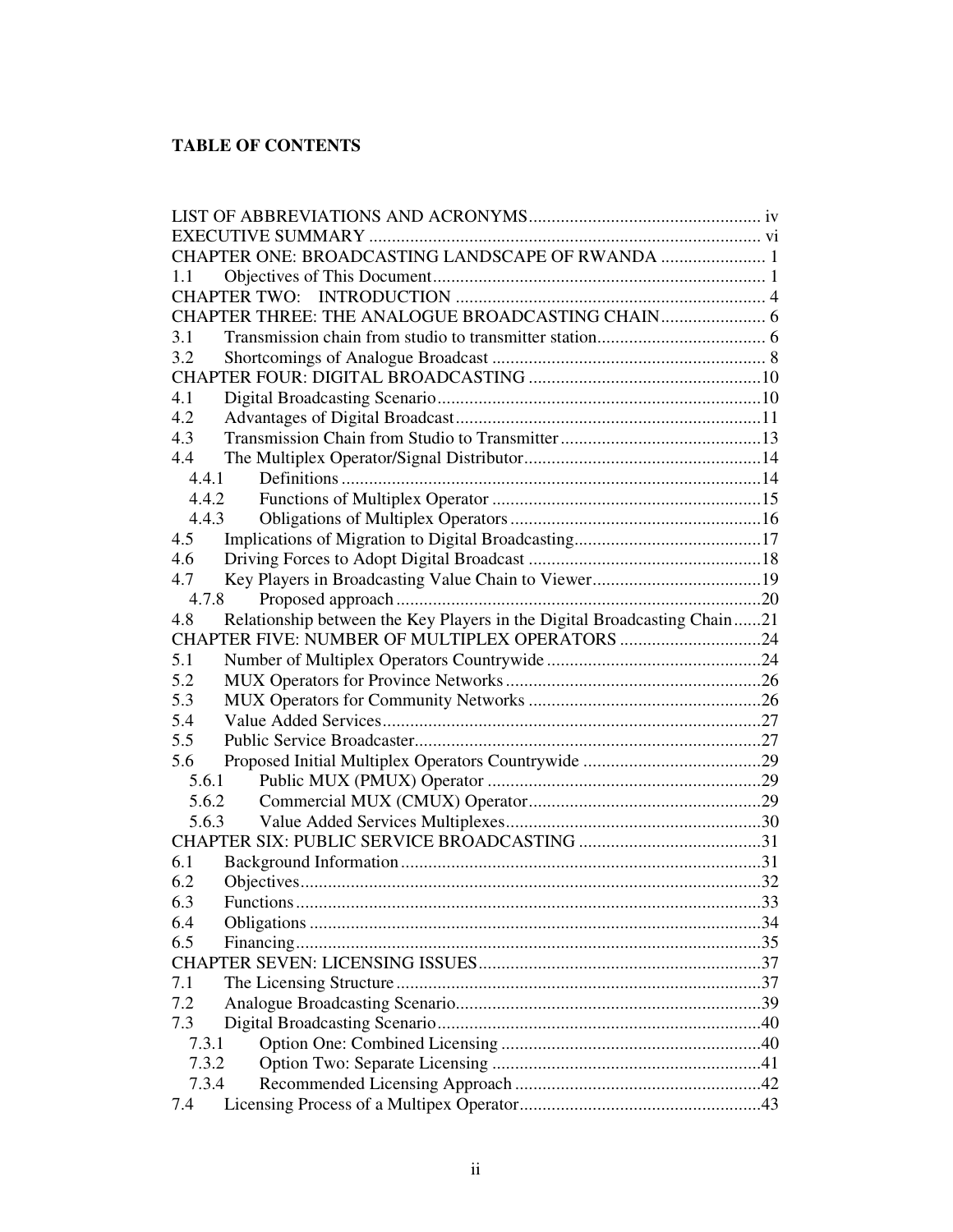| 7.5    |                                                                 |  |
|--------|-----------------------------------------------------------------|--|
| 7.6    |                                                                 |  |
| 7.7    |                                                                 |  |
| 7.8    |                                                                 |  |
| 7.9    |                                                                 |  |
| 7.10   |                                                                 |  |
|        | CHAPTER EIGHT: THE PLANNING PROCESS AND THE OUTCOME OF RRC-     |  |
| 06.    |                                                                 |  |
| 8.1    |                                                                 |  |
| 8.2    |                                                                 |  |
| 8.3    |                                                                 |  |
| 8.4    |                                                                 |  |
|        | <b>CHAPTER NINE:</b>                                            |  |
| 9.1    |                                                                 |  |
| 9.2    | Single Frequency (SFN) or Multiple Frequency (MFN) Networks 54  |  |
| 9.3    |                                                                 |  |
| 9.4    |                                                                 |  |
| 9.5    |                                                                 |  |
| 9.6    |                                                                 |  |
| 9.7    |                                                                 |  |
| 9.8    |                                                                 |  |
| 9.8.2  |                                                                 |  |
| 9.8.3  |                                                                 |  |
| 9.8.4  |                                                                 |  |
| 9.8.5  |                                                                 |  |
| 9.8.6  |                                                                 |  |
|        | <b>CHAPTER TEN:</b>                                             |  |
|        |                                                                 |  |
| 11.1   |                                                                 |  |
| 11.2   |                                                                 |  |
| 11.3   |                                                                 |  |
| 11.3.1 |                                                                 |  |
| 11.3.2 |                                                                 |  |
| 11.3.3 |                                                                 |  |
| 11.3.4 |                                                                 |  |
| 11.3.5 |                                                                 |  |
| 11.4   |                                                                 |  |
|        | INTERNET PROTOCOL TELEVISION (IPTV)69<br><b>CHAPTER TWELVE:</b> |  |
|        |                                                                 |  |
|        |                                                                 |  |
| 15.    |                                                                 |  |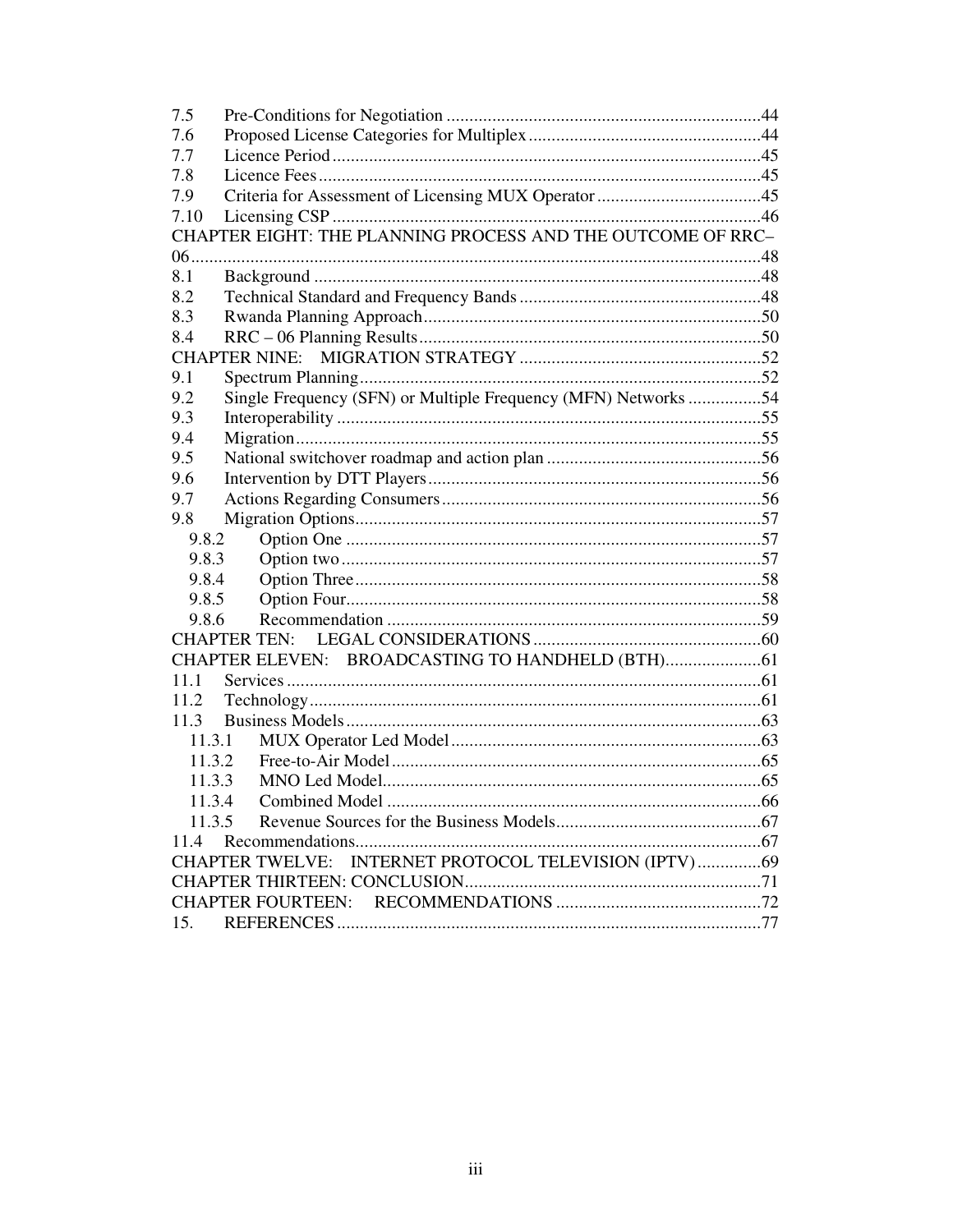# **LIST OF ABBREVIATIONS AND ACRONYMS**

| AM           | <b>Amplitude Modulation</b>                                 |
|--------------|-------------------------------------------------------------|
| <b>BTH</b>   | <b>Broadcasting to Hand</b>                                 |
| CA           | <b>Conditional Access</b>                                   |
| CD           | <b>Compact Disc</b>                                         |
| <b>CLF</b>   | Converged Licensing Framework                               |
| <b>CMUX</b>  | <b>Commercial Multiplex Operator</b>                        |
| CSP          | <b>Content Service Provider</b>                             |
| <b>CTI</b>   | Confederation of Trade and Industries                       |
| <b>DAB</b>   | <b>Digital Audio Broadcasting</b>                           |
| <b>DSTV</b>  | Digital Satellite Television                                |
| <b>DTT</b>   | <b>Digital Terrestrial Television</b>                       |
| <b>DTV</b>   | <b>Digital Television</b>                                   |
| <b>DVB</b>   | Digital Video Broadcasting                                  |
| <b>DVB-H</b> | Digital Video Broadcasting Handheld                         |
| <b>DVB-S</b> | Digital Video Broadcasting Satellite                        |
| <b>DVB-T</b> | Digital Video Broadcasting Terrestrial                      |
| <b>EPG</b>   | Electronic Programme Guide                                  |
| <b>FM</b>    | <b>Frequency Modulation</b>                                 |
| <b>HDTV</b>  | <b>High Definition Television</b>                           |
| <b>ITU</b>   | International Telecommunication Union                       |
| <b>MF</b>    | Medium Frequency                                            |
| <b>MHz</b>   | Megahertz                                                   |
| <b>MICS</b>  | Ministry of Information, Culture and Sports                 |
| <b>MID</b>   | Ministry of Infrastructure Development                      |
| <b>MITM</b>  | Ministry of Industries, Trade and Marketing                 |
| <b>MUX</b>   | Multiplex                                                   |
| <b>MNO</b>   | Mobile Network Operator                                     |
| <b>NFL</b>   | <b>Network Facilities Licence</b>                           |
| <b>NICT</b>  | National Information and Communications Technologies Policy |
| <b>NTSC</b>  | <b>National Television Systems Committee</b>                |
|              |                                                             |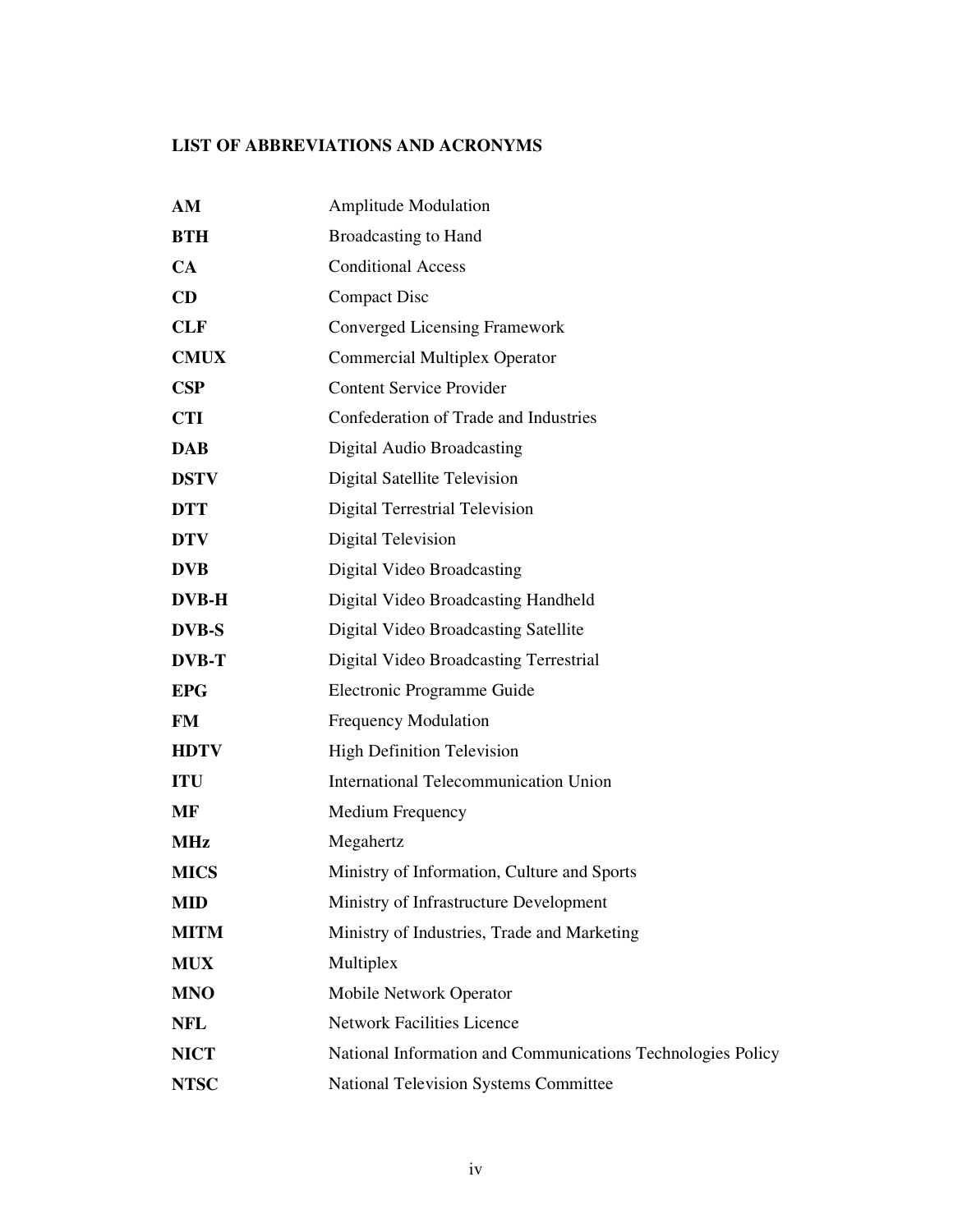| PAL              | <b>Phase Alternation Line</b>                 |
|------------------|-----------------------------------------------|
| <b>PMUX</b>      | Public Multiplex                              |
| <b>PSB</b>       | <b>Public Services Broadcaster</b>            |
| <b>PVR</b>       | Personal Video Recorder                       |
| <b>RRC</b>       | Regional Radio-communication Conference       |
| <b>SIMULCAST</b> | Simultaneous Broadcasting                     |
| <b>SDTV</b>      | <b>Standard Definition Television</b>         |
| <b>SMS</b>       | <b>Subscriber Management System</b>           |
| STL              | <b>Studio to Transmitter Link</b>             |
| <b>T-DAB</b>     | <b>Terrestrial Digital Audio Broadcasting</b> |
|                  |                                               |
| <b>T-DMB</b>     | Terrestrial Digital Multimedia Broadcasting   |
| TV               | Television                                    |
| UHF              | Ultra High Frequency                          |
| UK               | United Kingdom                                |
| <b>USA</b>       | <b>United States of America</b>               |
| <b>UTC</b>       | Universal Time Co-ordinated                   |
| <b>VCR</b>       | Video Cassette Recorder                       |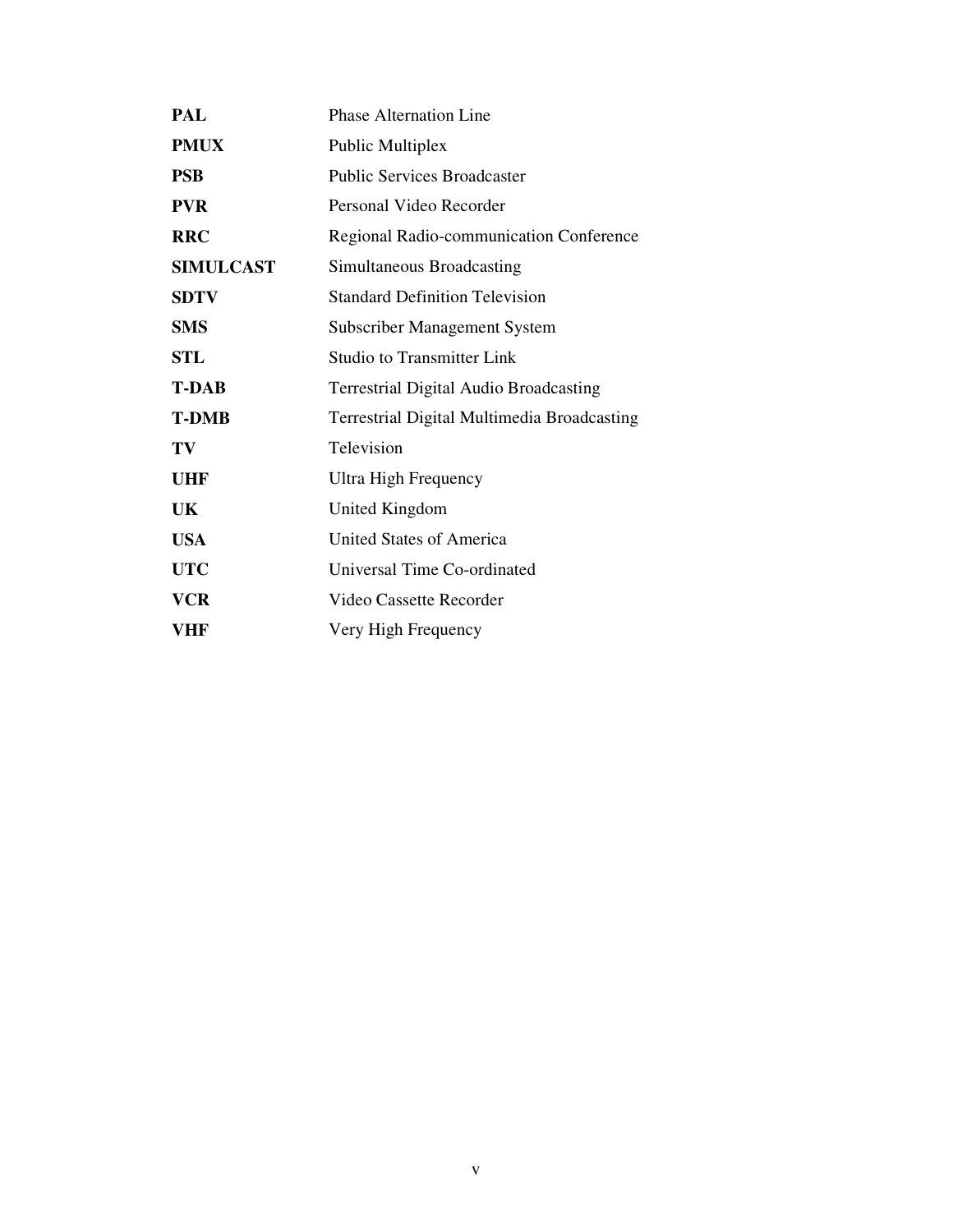#### **EXECUTIVE SUMMARY**

### **1. DIGITAL AND ANALOG BROADCASTING**

Analogue broadcasting uses analogue signals throughout its broadcasting chain. Therefore, for each programme being broadcast it has to be assigned a frequency channel and it is the responsibility of the broadcaster to distribute signals to be transmitted to all transmission sites, and to operate and manage transmitters in all areas the programme has to cover. It was primarily offering ONLY broadcasting service. Hence, for TV Rwanda to broadcast three programmes it needs three separate frequency channels and operates and man transmitters all over the country.

Digital Broadcasting on the other hand uses digital signals in its broadcasting chain. The different signals to be transmitted are combined with identifiers so that several programmes can use the same frequency channel as is the case for mobile telephone today. The combined signals can be distributed to transmission sites together as a bundle to the receiver. Therefore, a single frequency channel that carried one programme can now carry up to eight programmes. Hence, the capacity of the bandwidth resource has been increased substantially through sharing. The sharing however calls for a different way of managing the broadcasting chain. There is need for an entity to combine the different programmes to be referred to as MUX Operator and the network facilities are being shared hence its management and operation is an issue to be addressed. Broadcasters will share bandwidth, network facilities, distribution of signals and related operational costs.

#### **2. ADDITIONAL SERVICES POSSIBLE IN DIGITAL BROADCASTING**

 In digital broadcasting scenario it is possible to combine broadcasting with a whole range of other services. These include phone services, internet access and thus e-mail, movies and music services on demand, pay-tv services, module TV,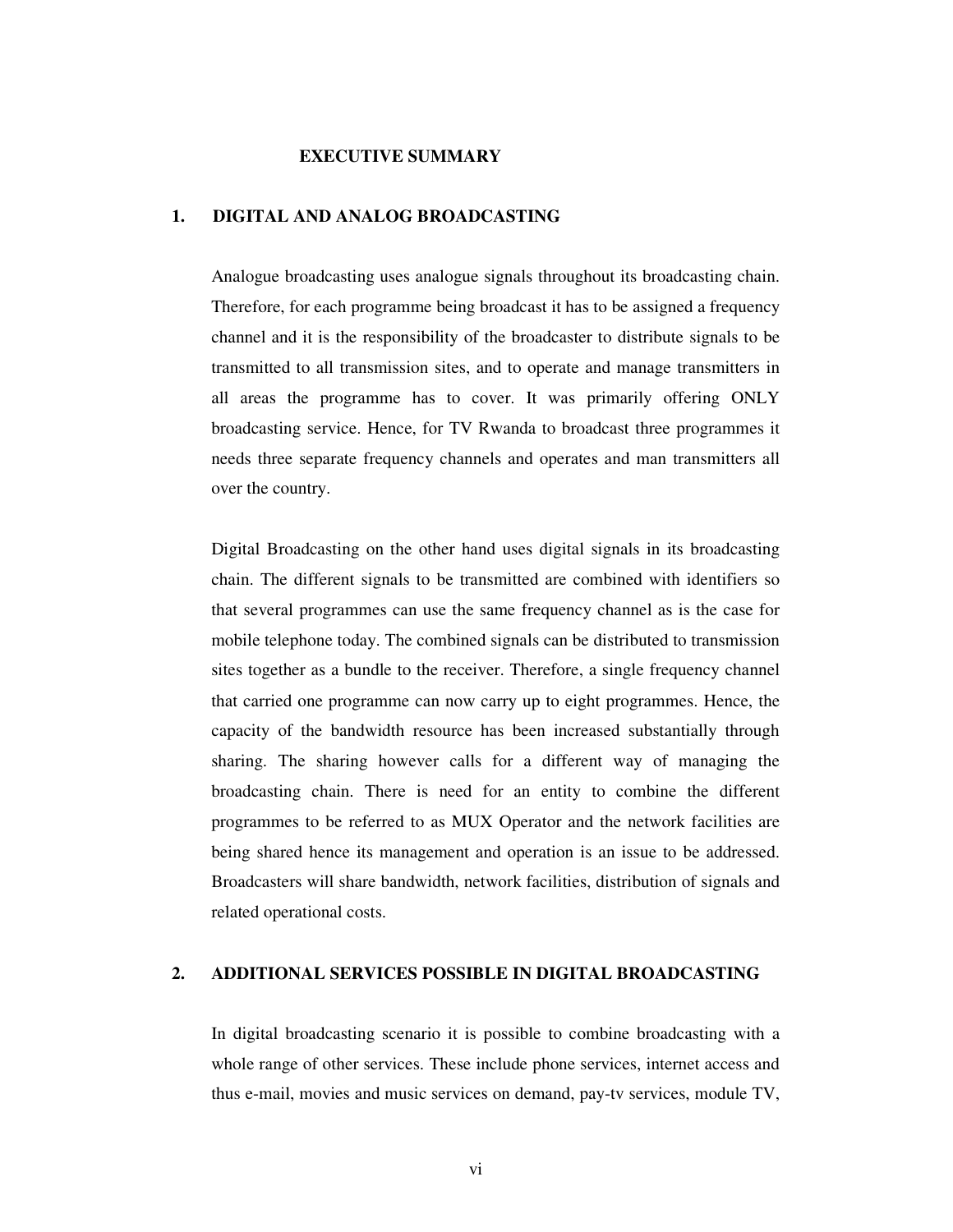and all kinds of data services. Therefore, digital broadcasting enables integrating broadcasting services with multimedia and data services while allowing mobile reception for TV and radio programmes.

## **3. IMPLICATION OF SWITCHOVER**

Switch over from analogue to digital broadcast in Rwanda will require replacement of 11 analogue television transmitters which mainly operates from power ranging from 500 – 2KWatts. Subsequently 8 analogue STLs equipments will as well need to be replaced. 7 editing television studios will need to be upgraded while 2 analogue studios will completely need replacement. The existing analogue television receivers will need to be upgraded by incorporating equipment named Set Top Boxes, This equipment convert digital signal to analogue. Switch over implies much more than a technical migration, considering the role of TV and radio in modern societies, that the impact will not only be economic but also social and political. Switch over affects all segments in the broadcast value chain namely content production, transmissions and reception.

#### **4. THE NEED TO ESTABLISH A MUX OPERATOR**

 Digital broadcasting needs establishment of a MUX Operator to facilitate the sharing of a frequency resource among different broadcasters and services. The MUX Operator is to facilitate sharing by providing the platform to achieve this referred to as MUX that will multiplex the different programmes for distribution and transmission. It is recommended that the MUX Operator also be the operator of the network facilities to reduce complexity and costs in the broadcasting delivery chain.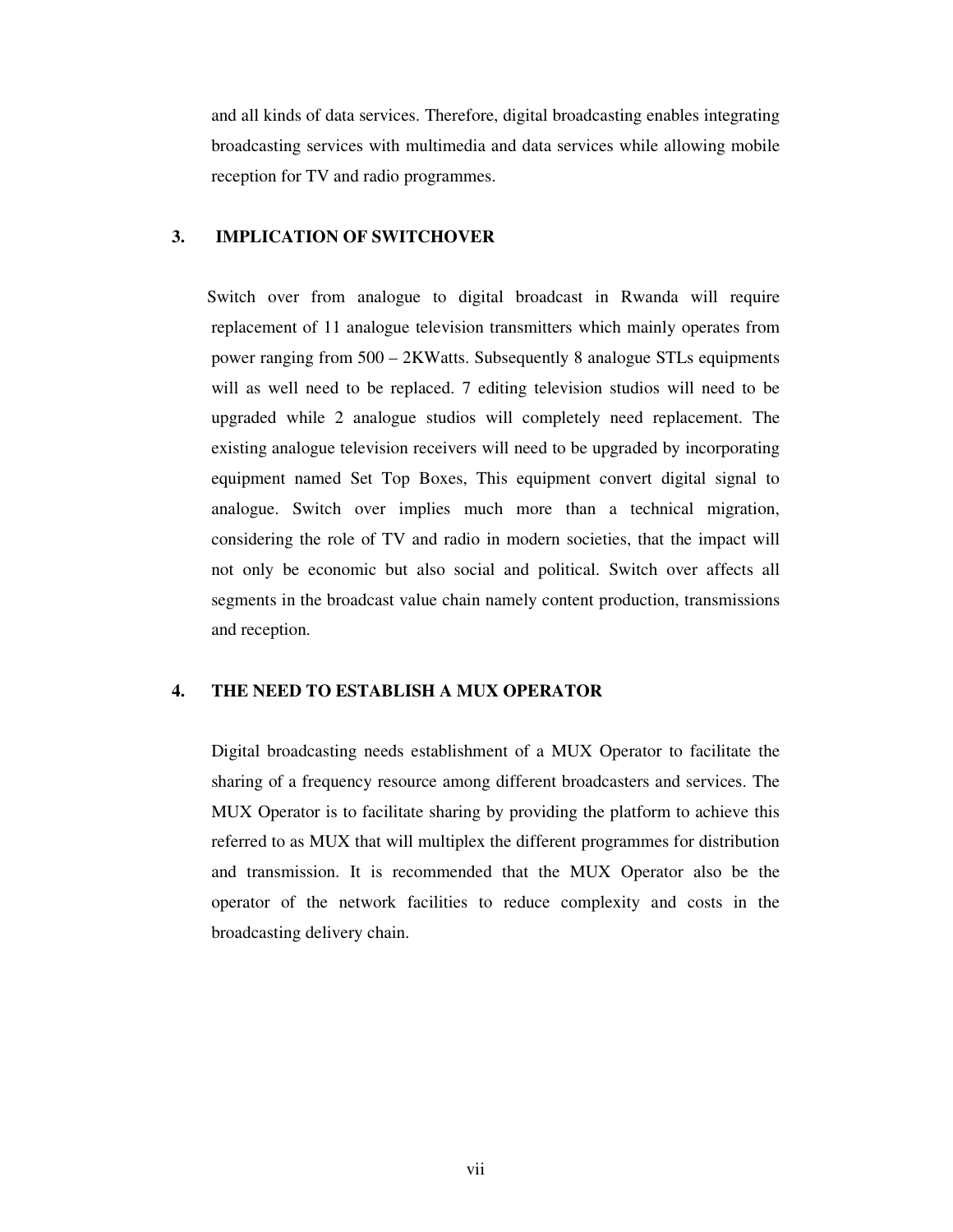## **5. THE NUMBER OF MUX OPERATOR COUNTRYWIDE**

 There is no business case for having several MUX Operators in Rwanda at present considering the number of broadcasters at present and the size of the country. Similarly, there is no business case for having different MUX Operators in different provinces, districts and communities. Therefore, it is being recommended that the national operators provide the MUX services in provinces, districts and communities.

 At the initial stage of digital broadcasting operation there should only be two MUX Operators one for public broadcasting services and one commercial MUX Operator. The public MUX Operator be allowed to carry programmes from commercial broadcasters to foster some degree of competition. Having more than two operators will make the digital rollout to be expensive to broadcasters hence undermining the benefits of sharing in terms of operation costs. The number of operators can increase with expansion of the broadcasting industry.

 The MUX Operators be encouraged to rollout as quickly as possible and to participate in advertising migration to digital broadcasting.

 The Public MUX Operator is to be funded by government and should spearhead the digital migration process in Rwanda by ensuring that the transmission of its programmes go digital in most parts of Rwanda sooner than later.

 Broadcasters and Mobile Telephone Network Operators should not be given priority for licensing as MUX Operators since it can lead to conflict of interest and can introduce uncompetitive tendencies in the communication sector.

## **6. KEY PLAYERS IN THE BROADCASTING CHAIN**

 The following key players have been identified: The regulator who represents the government although the government has a place in its own right, the MUX Operator, the broadcasters or content service providers, and the consumer. All of them have a role to play to ensure smooth migration to digital broadcasting. The relationship between these players has to be understood and respected and each part has to meet its roles and obligations.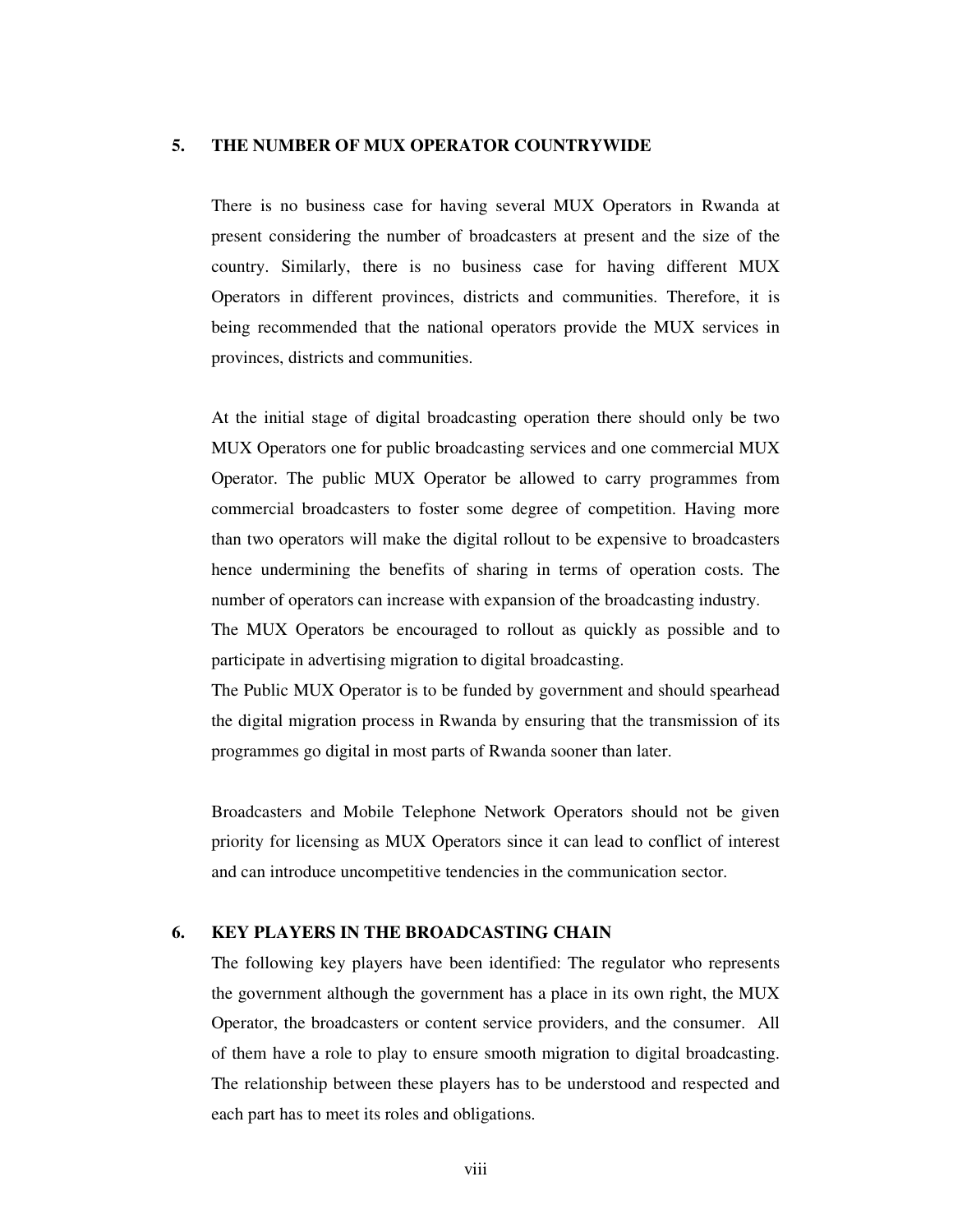# **7. PUBLIC BROADCASTING**

 Public broadcasting offering has to continue in digital broadcasting scenario as a base for informed unbiased source for socially but not necessary commercial information. It should be a reference source for promoting cultural heritage, social values and in preserving the identity of Rwandan society, its people and history. It should have a strong production base in Rwanda for locally produced material not only for its own consumption but that shall draw interest of other broadcasters. It should continue to be funded by the government, but it need be encouraged to find means of reducing its burden to the government. Under public broadcasting there is expected to be three entities: Rwanda Television, Radio Rwanda and the Public MUX Operator.

 It is recommended that an entity be established to coordinate and oversee the operation of these three public entities that shall be dealing with broadcasting funded by the government.

## **8. TECHNOLOGY**

 The choice of digital broadcasting technology to be adopted in Rwanda shall need to be that which shall maximize the frequency channel programmes and services carrying capacity of a MUX. At present OFDM, 64 QUAM and MPEG4 is part of the specification of digital broadcasting system. The technology to be adopted should be that used widely worldwide to ensure availability of a variety of end-user equipment and spares at affordable costs.

 Interoperability is an important aspect for consideration when the regulator is approving technology to be used so that consumers need to have only one enduser equipment to have access to several services on offer to customers. Currently the adopted standard by RRC-06, are DVB-T for Television and T-DAB for sound broadcasting.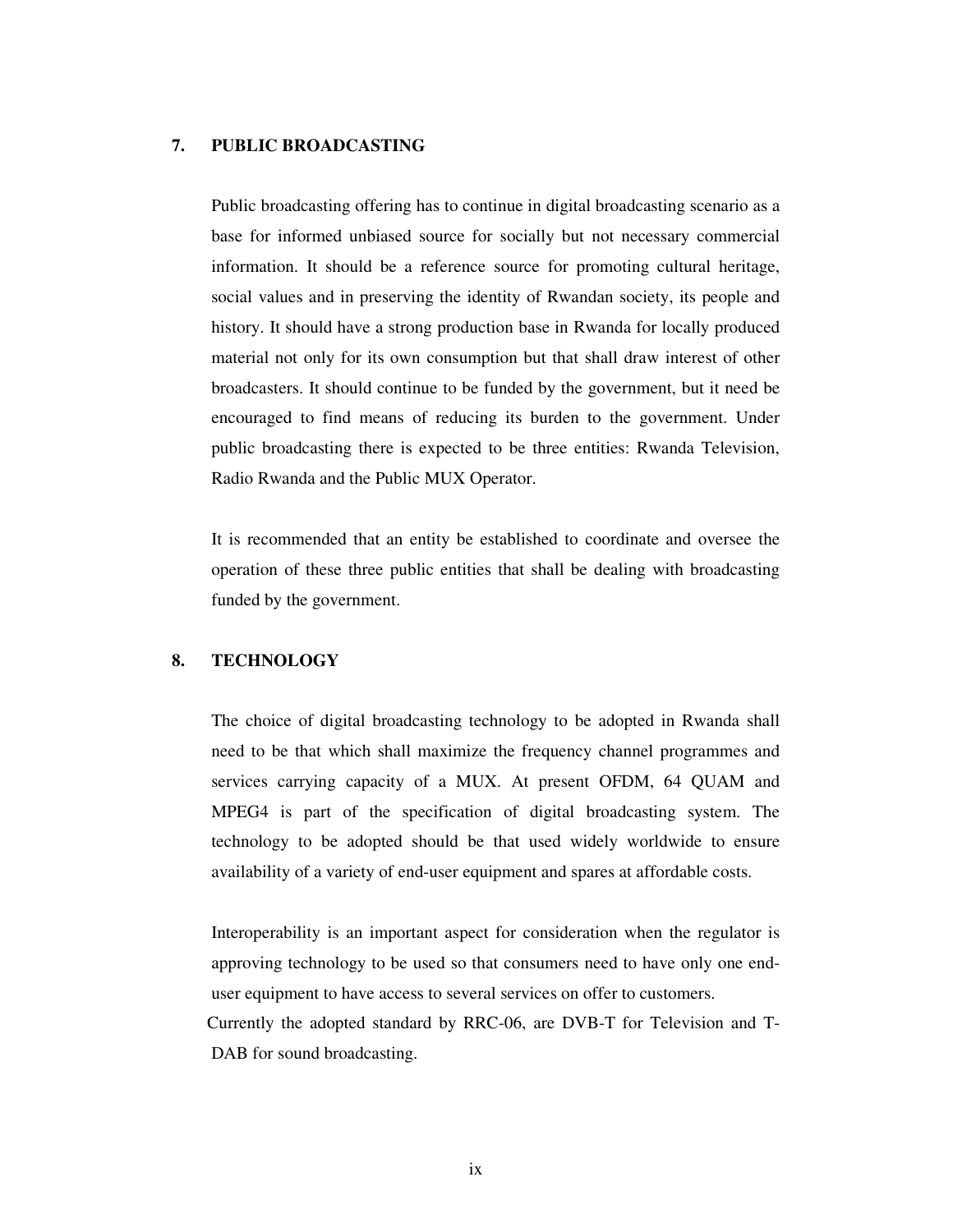## **9. POLICY, LICENSING AND LEGISLATION ISSUES**

 The laws guiding broadcasting in Rwanda in its present form and hence the policies, regulations and licenses cannot handle the dynamics involving the possible offerings under digital broadcasting and the manner that it is done. Digital broadcasting calls for a MUX Operator and there is convergence of broadcasting with multimedia, data and telephone services and it facilitates sharing of resources among broadcasters and with other content service providers. Broadcasting to mobile devices is also a reality. Hence, the appropriate licenses are needed. There is need therefore to have four primary licenses: Multiplex Operator, Infrastructure (Network) Service Provider, Content Service Provider (broadcaster), and Application Service Provider. This call for applicable laws and policies to be amended to accommodate digital broadcasting and the same applies for license regulations.

 Licensing of frequency should now be made to MUX Operator based on needs of broadcasters and content service providers that are licensed or in the process of being licensed by the regulator. The regulator should avoid the landlord tenant situation in the utilization of the frequency resource. This calls for revocation of bandwidth licenses held by broadcasters once the simulcast period is over.

#### **10. BROADCASTING TO HANDHELD (BTH)**

 Digital broadcasting has facilitated broadcasting to mobile and portable consumer devices that provide an opportunity for the provision of new free-toair services, new subscription and pay-per-view services. There are various BTH technologies in use today that do not require mobile telephone operators' network to function and can bypass it completely. This leads to several business models. There are two dominant technologies in terrestrial broadcasting at present; T-DMB and DVB-H. However, the technology is still developing and its application is regional based. DVB-H is mostly promoted by mobile telephone operators. BTH is an area that presents potential for competitive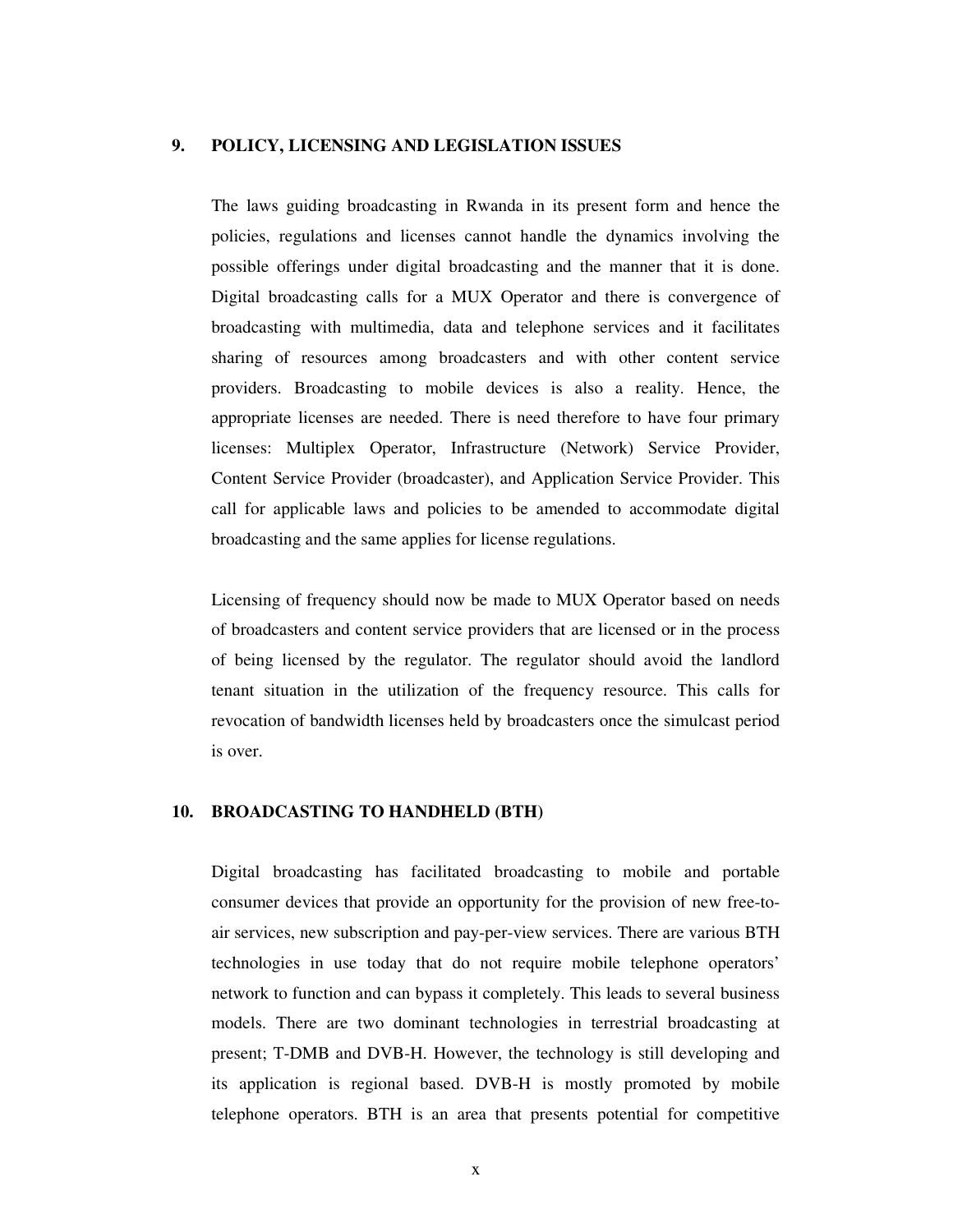offering and/or cooperation between broadcasters/content service providers and the mobile network operators.

 BTH offering through MUX Operator is being recommended rather than though telephone mobile operators in that it shall offer another platform for broadband services to foster competitive climate in the telecommunication industry in the interest of Rwandan population particularly that of the common man.

# **11. MIGRATION PROCESS OPTION**

 The option being recommended for adoption in Rwanda is that of introduction of digital broadcasting facilitated by managed market take-up strategy. This is effectively a managed and forced migration to enable achieving various goals within desired timeframes. The government shall have to subsidise the migration of public broadcaster to ensure universal access obligations of the public broadcaster.

#### **12. Regulating IPTV**

In terms of regulatory approaches to IPTV, Hong Kong, Brazil, and Taiwan, IPTV services are regulated in the same basis as pay TV services. India considers IPTV as part of its general telecommunication regime and thus separates it from pay TV. In Japan IPTV is considered as "broadcasting using telecommunication services" The Europeans Union proposes two tiered regulatory structure for audio visual media services, distinguishing linear services(where service provider decide programme schedule) and non linear services(on demand audio visual services). RURA is advised to take note of the IPTV developments worldwide and formulate the regulatory mechanism that is appropriate to RWANDA.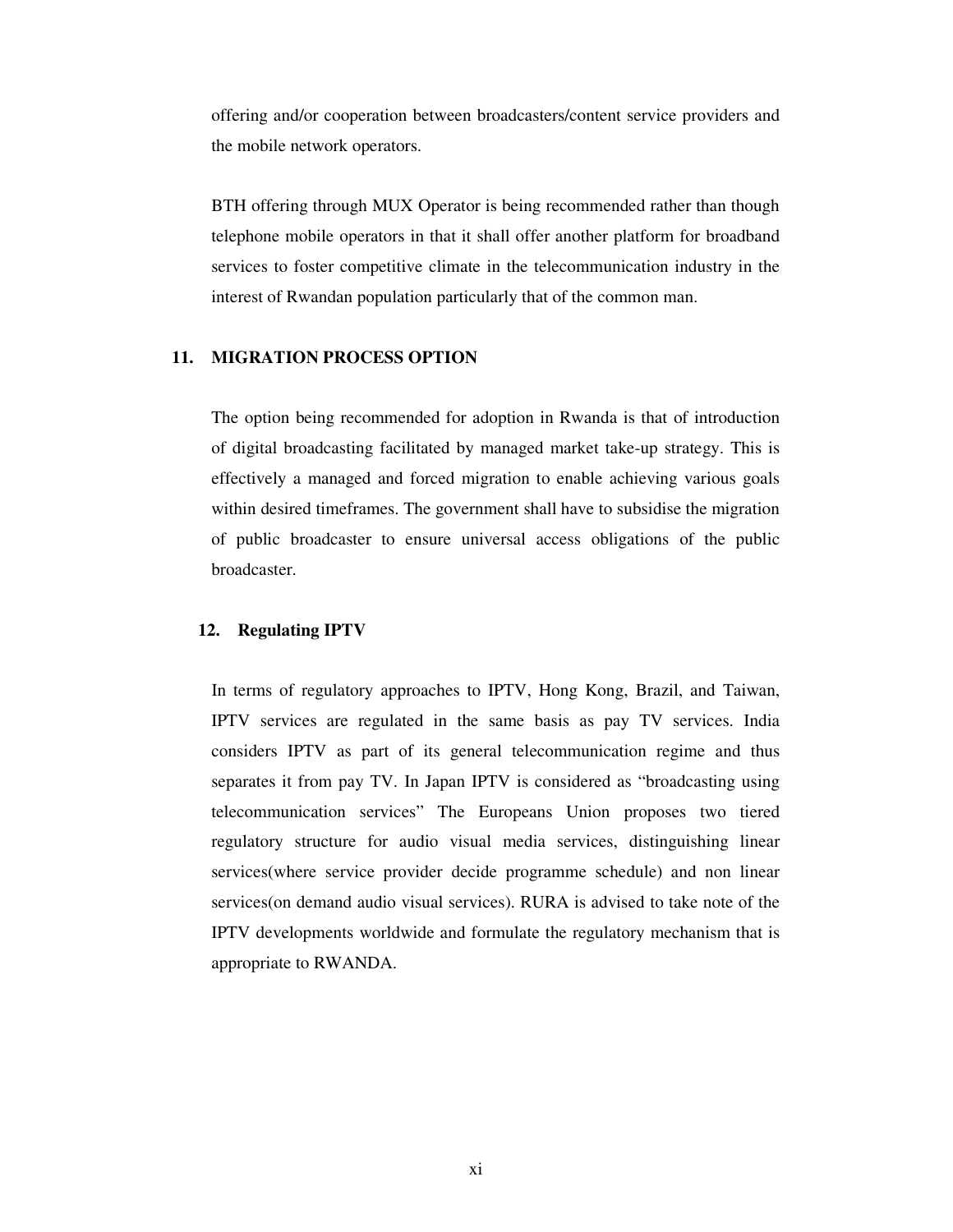# **13. Intervention by DTT Players**

The Regulator needs to guide against market players exerting pressure to ensure that public intervention and regulations reviews/settings occur in a direction which favors their own interests and not necessarily that of general public or that of digital switchover general objectives.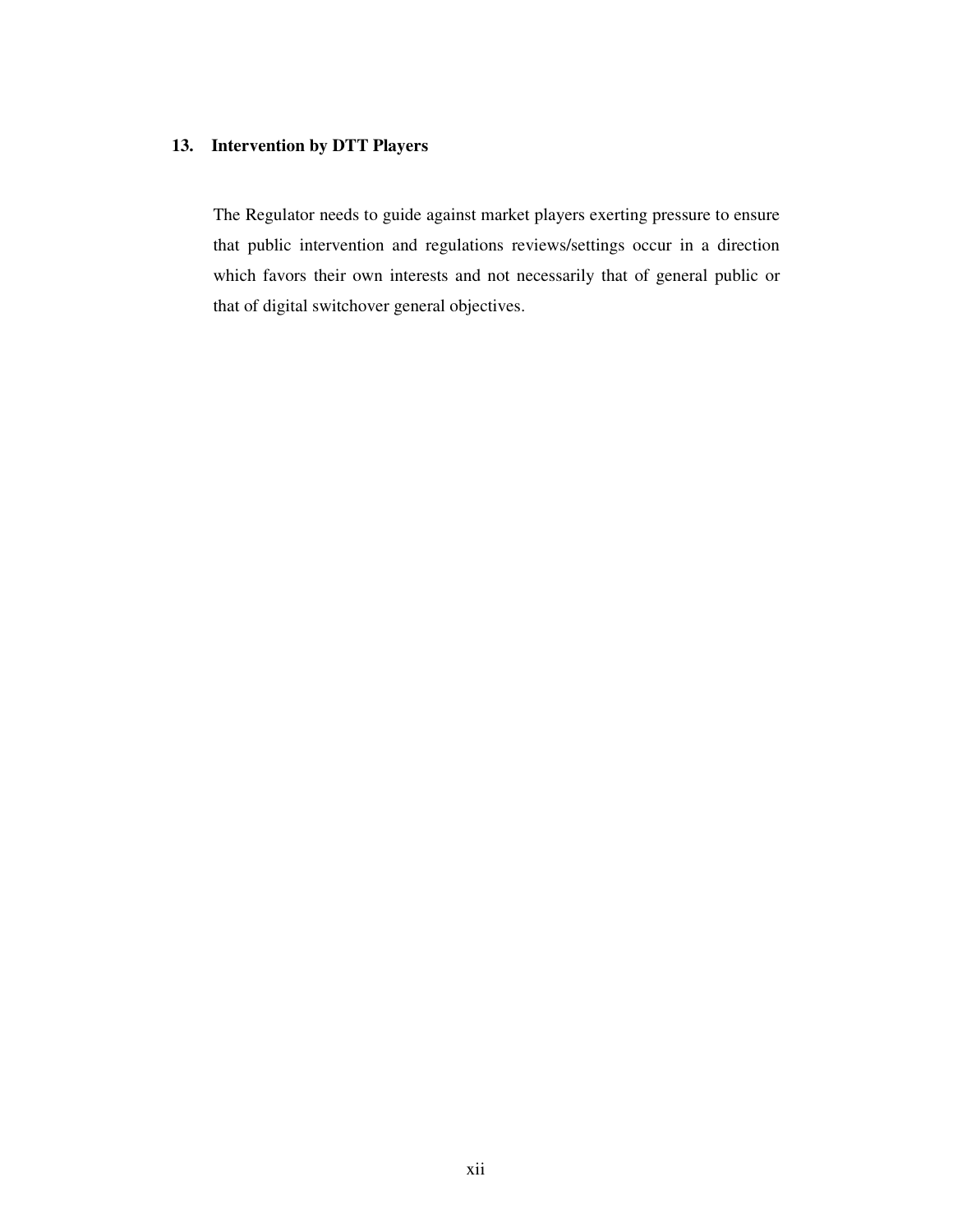### **CHAPTER ONE: BROADCASTING LANDSCAPE OF RWANDA**

#### **1.1 Objectives of This Document**

- 1.1.1 This document is meant to provide a basis for the migration process from analogue to digital broadcasting in Rwanda. It provides detailed information on various issues that are critical and necessary such that it needs to be understood and addressed, including recommendations to that effect to ensure that Rwanda enters digital broadcasting in a firm ground.
- 1.1.2 Brief explanation is provided on various broadcasting issues for the two scenarios to show the difference between the current broadcasting scenario, analogue broadcasting, and the future of broadcasting by examining necessary instrument, such as licensing and regulatory legal frame work to facilitate the digital broadcasting.
- 1.1.3 This document addresses issues to be observed during migration from analogue to digital broadcasting and its processes so as to avoid conflicts while optimizing the utilization of frequency resource to the betterment of the state of Rwanda and its citizens.

#### **Broadcasting Landscape of Rwanda**

- 1.2.1 Rwanda is a country with 26,330 sq kms, and population of 8 million by 2001 with growth rate of 2.5% and population density of 253 per sq km. Bordering countries are Burundi, Democratic Republic of Congo, Tanzania and Uganda.
- 1.2.2 Rwanda has one television station which is the state television station; the Rwanda Television. The operations of television started in December, 1992. Currently there are 21 licensed radio stations, 2 Pay Television stations and 1 Free to Air (FTA) Television station<sup>1</sup>.

<sup>&</sup>lt;sup>1</sup> Rwanda Utilities Regulatory Agency annual report of the year 2007 page 17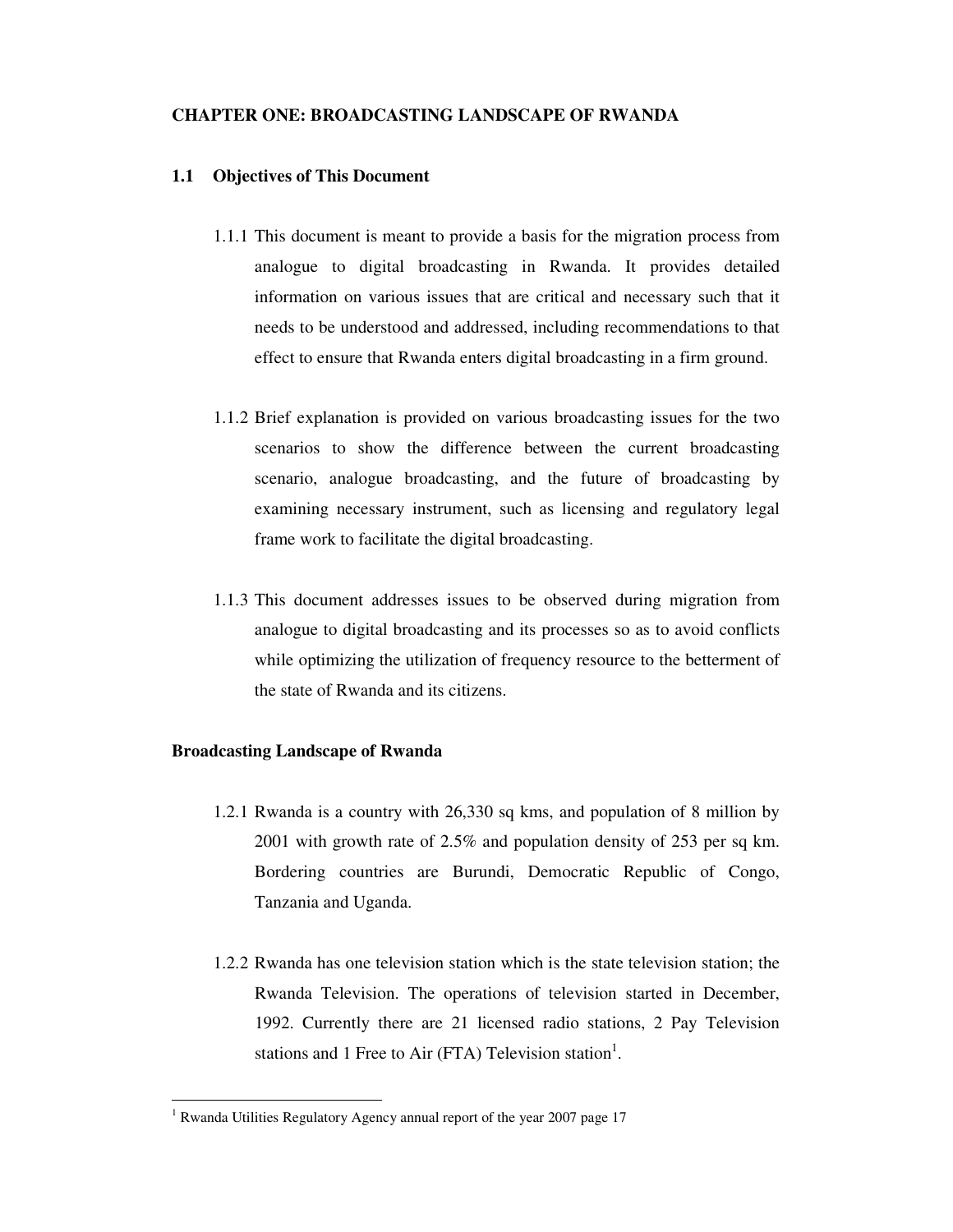- 1.2.3 Rwanda stopped in October 2007 to issue licence to analogue broadcasting investors in the country to mark the beginning of an end of analogue broadcasting in the country.<sup>2</sup>
- 1.2.4 Telecommunications functions in Rwanda operated under the Ministry of Transport and Communications until 2001 because the Ministry had not established an independent regulatory body to oversee the telecommunications sector by then.
- 1.2.5 The Ministry of Transport and Communications by a bill of parliament established Multi-Sector Regulatory Body, covering the telecommunications, water, electricity, gas and transport sectors known as Rwanda Utilities Regulatory Agency (RURA) in the year 2001.
- 1.2.6 The minister of State for Energy and Communications stated recently (November 2007) that Rwanda has already "Four digital channels ready to be rented out to investors interested in starting digital broadcast television stations in the country". It was pointed out also that Rwandans owning analog TV sets and willing to pay for the services will be able to view digital programmes, with the help of the imported 100 digital-to-analog set-top converter boxes. This shows clearly the seriousness with which the Rwandan government takes the issue of migration to digital<sup>3</sup>.
- 1.2.7 The move towards digital broadcasting can assist Rwanda to re-dress the rural urban divide where the average teledensity is 0.5 and ratio rural: bigcities is 1:100 because the digital broadcasting can accommodate wide ranging added value services integrating broadcasting, multimedia services and telephony. This is in line with the "Integrated ICT-led Socio-

<sup>&</sup>lt;sup>2</sup> Referenced from http://www.rwandagateway.org/article.php3?id\_article=7372 as downloaded from the internet on 03.01.2008

<sup>&</sup>lt;sup>3</sup> Referenced from http://www.rwandagateway.org/article.php3?id\_article=7372 as downloaded from the internet on 03.01.2008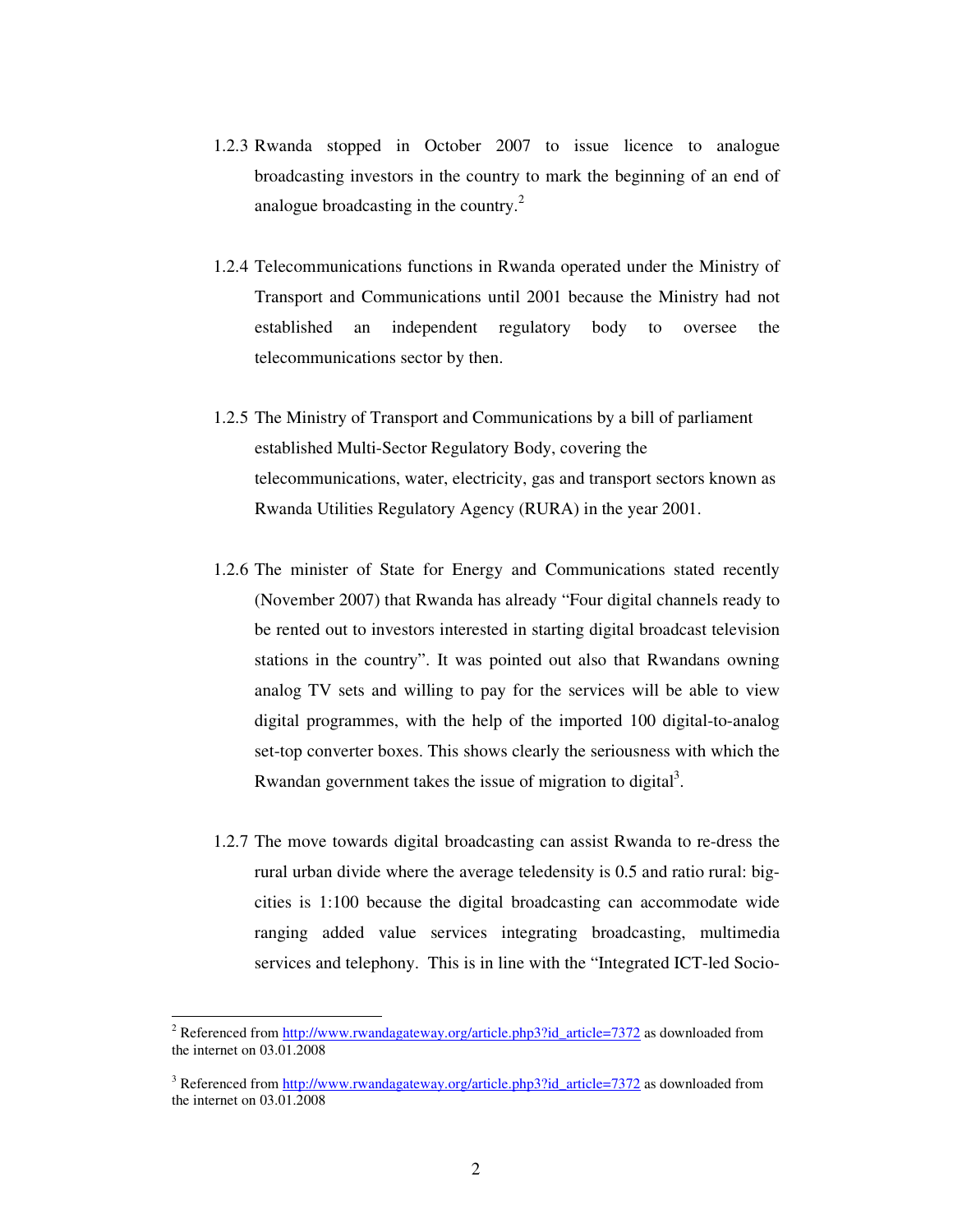Economic Development Policy and Plan for Rwanda: 2001 - 2005**"** to make Rwanda a cyber country.

- 1.2.8 Rwanda has recently erected a mast at Karisimbi Summit, in what is known as the Kirisimbi project, which has improved coverage of Rwanda Television in the North and Western regions and reliability of local Frequency Modulation (FM) stations in the region. This project started in 1985 with the construction of a 40m mast that was brought down by volcano. The Kirisimbi Project is seen as the corner stone pilot project for Digital Video Broadcast Terrestrial (DVB-T) in Rwanda. It is believed in Rwanda that through this project Rwanda could be the first country in Africa apart from Mauritius to use Digital Video Broadcast Terrestrial<sup>4</sup>.
- 1.2.9 Telecommunications in Rwanda is governed by the Law  $N^{\circ}$  44/2001 of 30/11/2001 enacted by the Transitional National Assembly and Mministerial order n° 9/DC/04 of 07/06/2004 on conditions to be incorporated into telecommunications and radio communications licenses.

4 Referenced from

http://www.mininfra.gov.rw/news.php?subaction=showfull&id=1170085174&archive=&start\_from=& ucat= $5\&$  as downloaded from the internet on 03.01.2008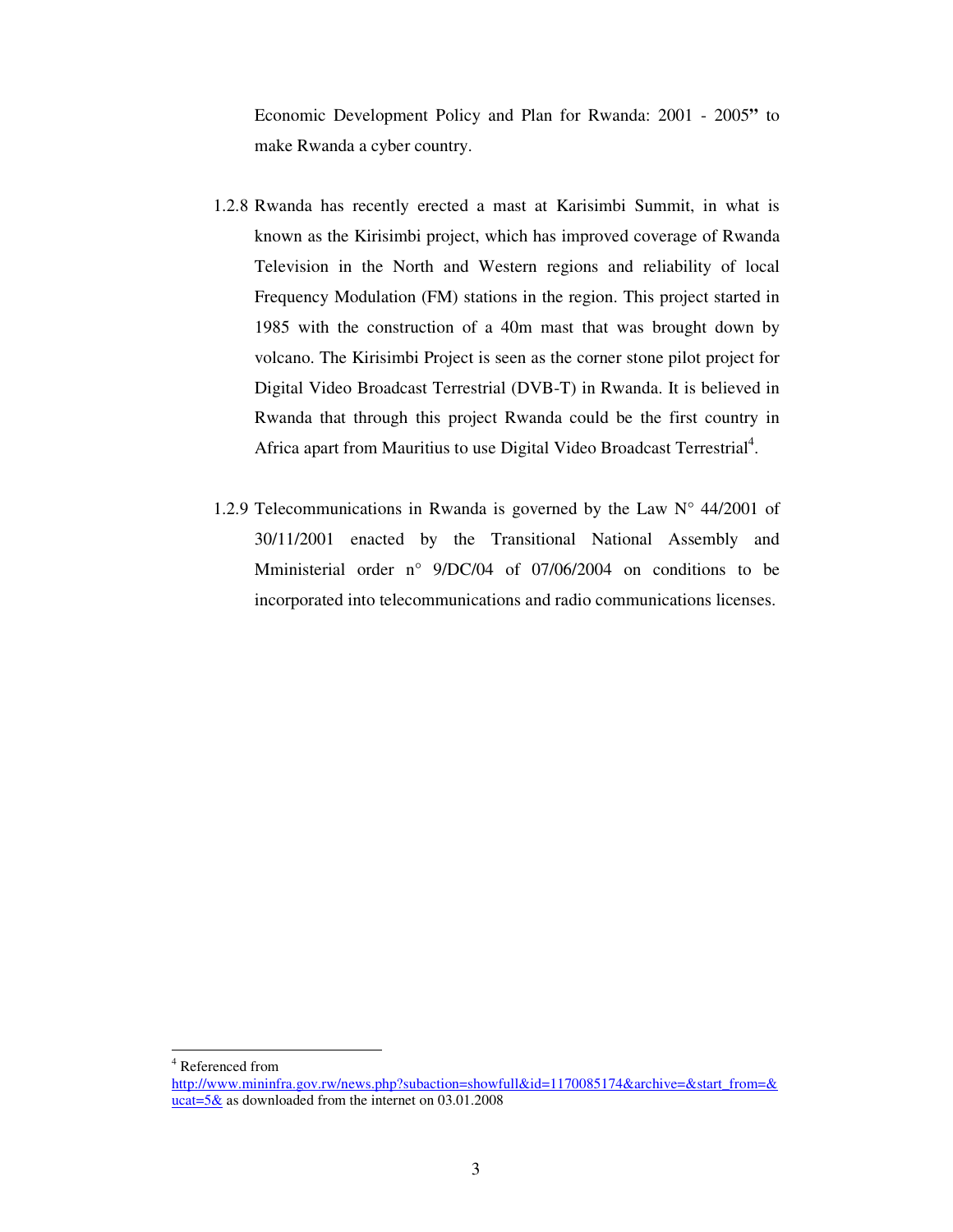#### **CHAPTER TWO: INTRODUCTION**

- 2.1 The ITU Member States, which Rwanda is a member, at its Session 2001 and 2002 agreed to start planning of terrestrial digital broadcast for the combined planning area covering the European Broadcast Area, the African Broadcasting area, and the countries outside the African Broadcasting area which are parties to the Regional Broadcasting Agreement Geneva 1989 planning process were completed by July 2006.
- 2.2 Digital broadcasting which is in various stages of development and implementation throughout the world (see annex 2) has the capacity to allow substantial expansion of broadcasting services in Rwanda, bring greater choice to free-to- air and subscription or pay per view broadcasting services.
- 2.3 The new digital technologies have brought about significant changes in the broadcasting landscape. The changed broadcasting environment that has introduced new opportunities and challenges needs to be addressed by new policies, laws, regulations, rules and procedures.
- 2.4 Rwanda recognizes the problem of frequency resource scarcity to be alleviated by migration to digital broadcasting.
- 2.5 The switchover from analogue to digital broadcasting is a complex process that's social and economic implications go well beyond the pure technical migration. Replacing analogue broadcasting with a digital system presents huge advantages in terms of more efficient spectrum usage and increased transmission possibilities; these will lead to new services, wider consumer choice and enhanced competition.
- 2.6 This document addresses issues to be observed during migration from analogue to digital broadcasting and its processes so as to avoid conflicts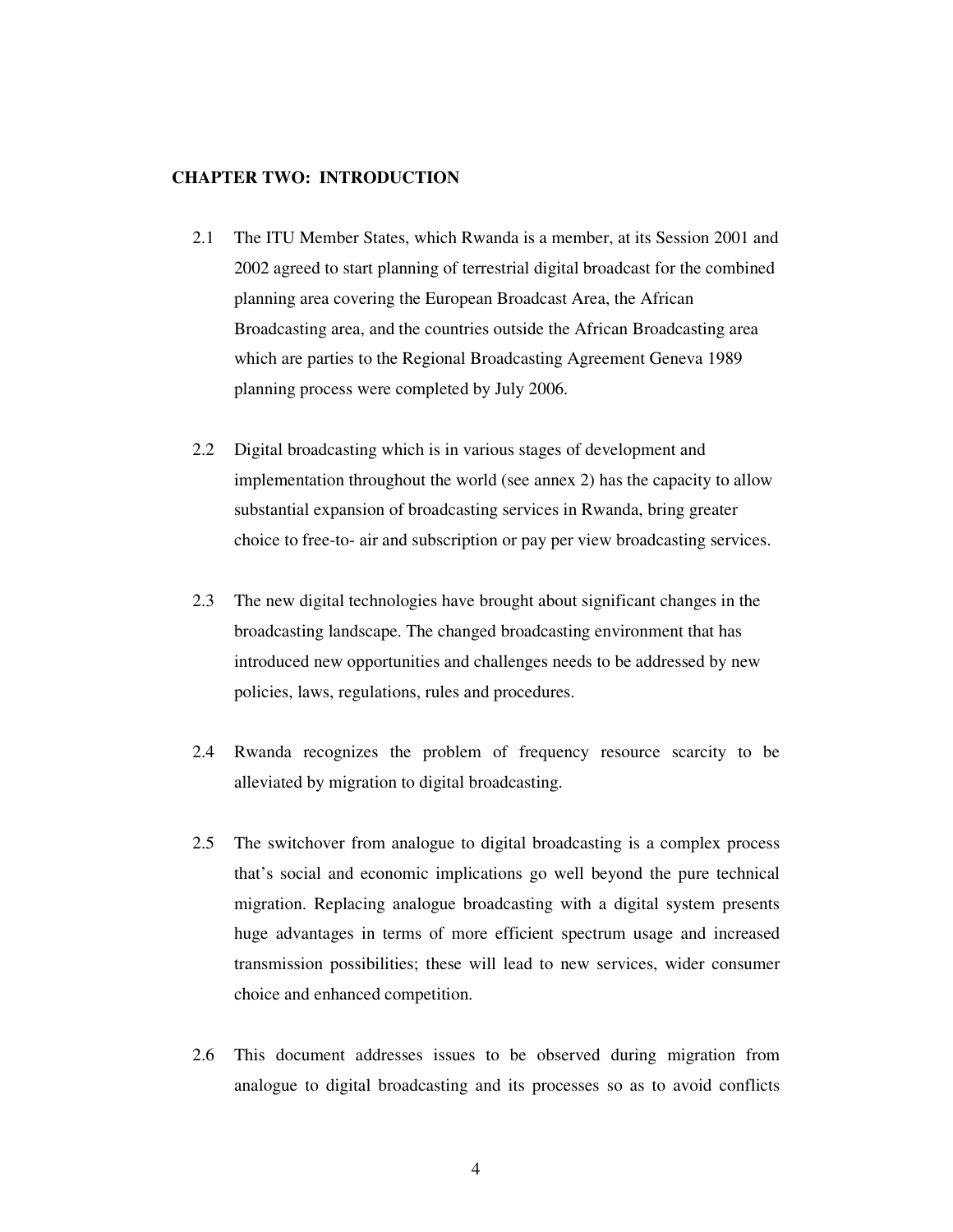while optimizing the utilization of frequency resource to the betterment of the state of Rwanda and its citizens.

- 2.7 The analogue to digital broadcasting switchover affects all segments in the broadcasting value-chain, namely: content production, transmission and reception. Considering the role of television and radio in contemporary societies, the impact is therefore not only technical but also economic, social and political hence needs to be handled carefully.
- 2.8 Switchover can thus complex that can be a protracted process unless handled systematically since it involves many variables and affecting all social groups - consumers, industry and public authorities and present and future broadcasters.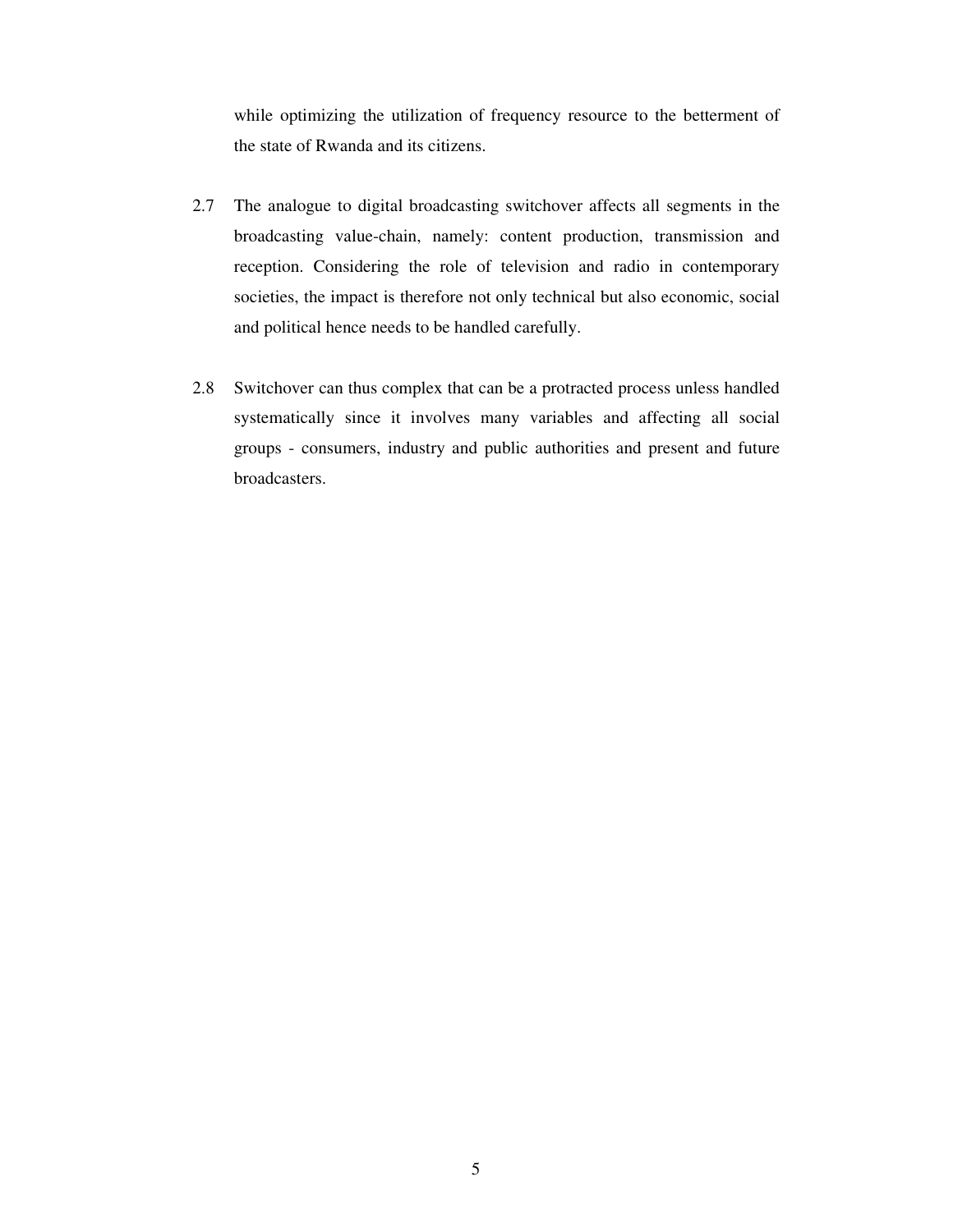#### **CHAPTER THREE: THE ANALOGUE BROADCASTING CHAIN**

#### **3.1 Transmission chain from studio to transmitter station**

- 3.1.1 The current system of broadcasting in Rwanda is predominantly analogue especially the free-to-air services. Cable television services in Rwanda have not been introduced, which leaves terrestrial and satellite to be the only mode of broadcast.
- 3.1.2 Satellite broadcast subscription service has slowly but steadily been growing in the region. There are only two registered operators in Rwanda who broadcast by subscription via satellite. Satellite broadcast use digital platform even though at the receiving end the signal has to be converted to analogue for receivers to be able to display the signal. The growth of satellite broadcasting by subscription is far less because of the high initial costs and the monthly subscription fees being very high hindering its growth. The initial subscription fee is \$150, while the monthly fees range from \$ 35 to \$80
- 3.1.3 Satellite broadcasting as an extension of terrestrial broadcasting free-toair services that is common particularly from foreign broadcasting stations or major broadcasters that are accessed by urban duelers to expand choice and in remote sites to have access to TV broadcasting.
- 3.1.4 Radio broadcasting is by far the most accessed service than television. This is primarily because radio broadcasting services covers almost the whole country of Rwanda (95%) while television covers 80%. However, a relative cost of receivers is yet another significant factor<sup>5</sup>.
- 3.1.5 The regulatory broadcasting policies in operation today were conceived during analogue broadcasting era based on analog value chain shown in fig. 1, hence cannot address issues and challenges that digital broadcasting presents.

 $<sup>5</sup>$  The signal coverage statistics were obtained from the chief engineer of the National Rwanda</sup> television after doing demographic listeners profile survey in year 2006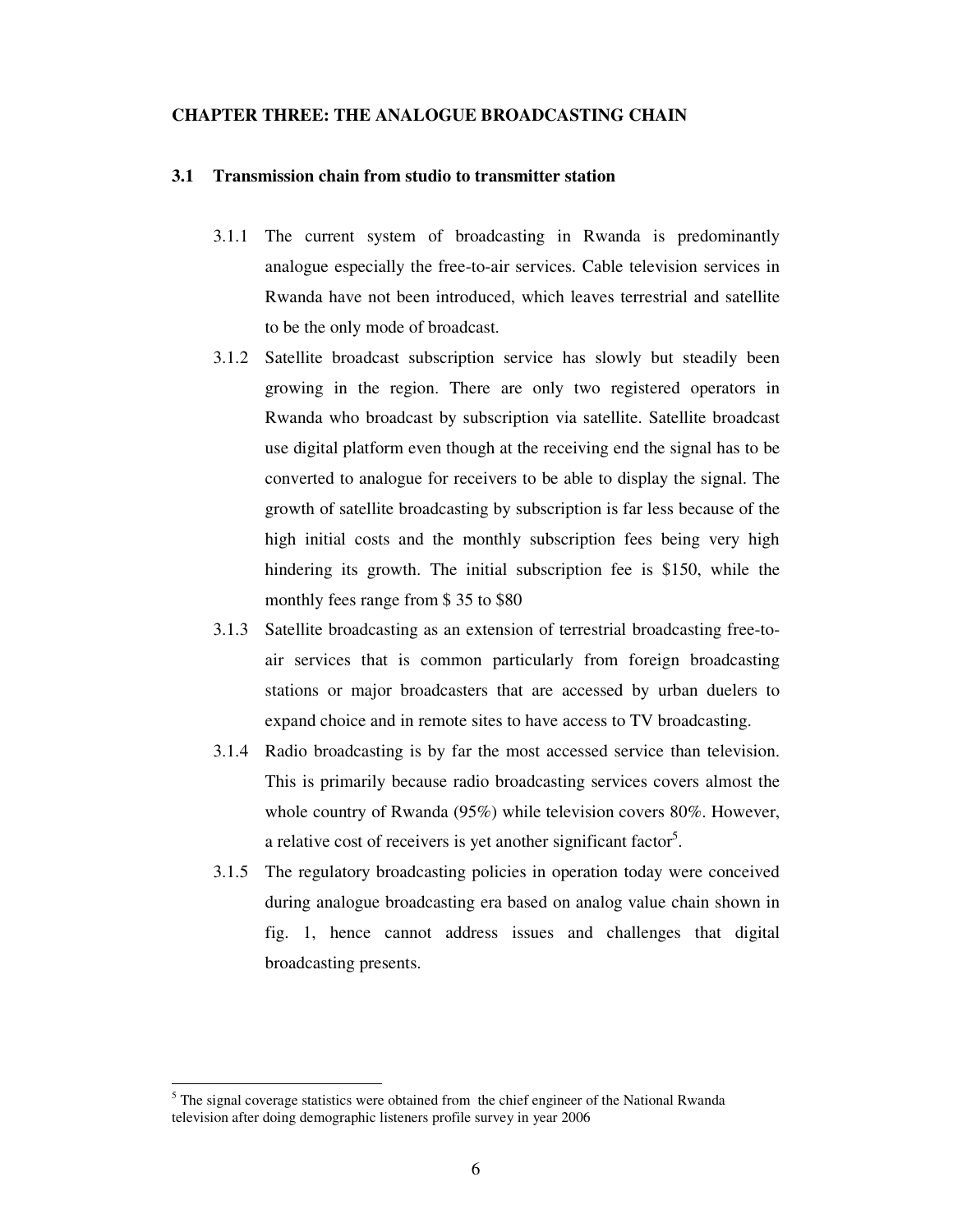3.1.6 In analogue broadcasting scenario one programme occupies one radio frequency or channel. The programme cycle begins from the studio where production of the programme takes place. The licensed broadcaster is responsible for the entire process from production to



Fig. 1: The analogue broadcasting value chain

transmission and delivery of signal to the consumer by free-to-air mode of transmission as illustrated in fig. 2.

- 3.1.7 In analogue broadcasting, each broadcaster must distribute signals for transmission to every transmission site and must own and operate transmitters in all areas that are to be covered. Hence, ten broadcasters will need ten transmitters for the ten programmes to cover a given locality each using a separate frequency channel.
- 3.1.8 The Broadcaster owns studio and transmission facilities including Studio Transmitter Link (STL), and is assigned frequency to facilitate signal transmission and broadcasting.
- 3.1.9 The production process from the studio to the consumer receivers is in an analogue format. Broadcasters can be licensed to provide content, broadcasting and other value added services to the consumers.
- 3.1.10 In most of the stations, researchers, producers and commissioning editors use a wide range of analogue and digital equipment to initiate the programme cycle in broadcasting studio.
- 3.1.11 Most post production is done in digital format. However the transmission of programme from studio to the receivers is basically an analogue process.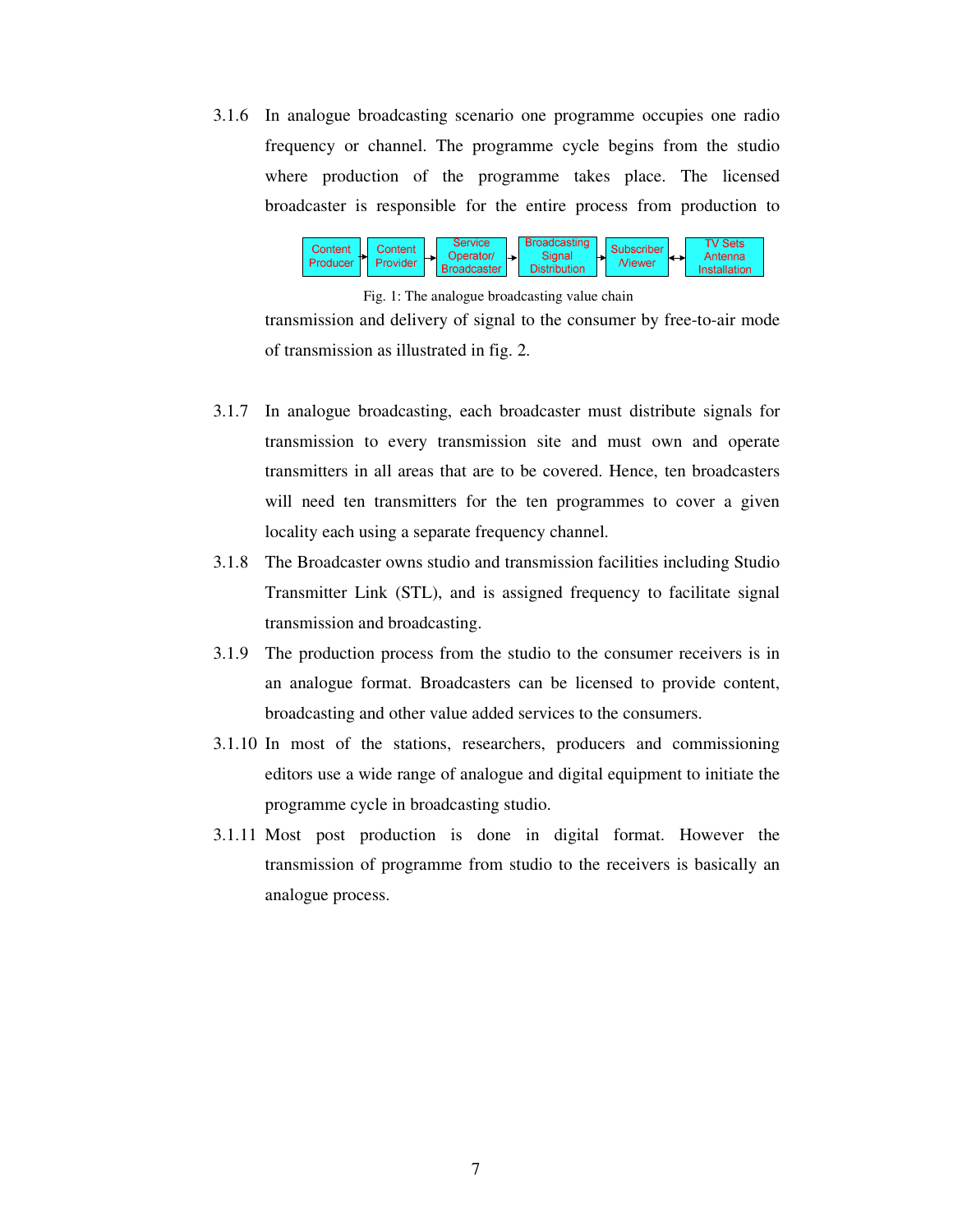#### **3.2 Shortcomings of Analogue Broadcast**

- 3.2.1 The sound broadcasting frequencies used by broadcasters at present are Very High Frequency (VHF) and Frequency Modulation (FM) and Medium Frequency and Amplitude Modulation (MF/AM) that use analogue transmission technology. This technology has its own technical limitations as follows:-
	- (i) Inefficient use of radio spectrum;
	- (ii) Unreliable system performance under mobile reception conditions;
	- (iii) Susceptibility to interference; and
	- (iv) Inefficient system of editing broadcasting content.
- 3.2.2 Each broadcaster has to own, man and operate the entire broadcasting value chain shown in fig. 1. Each programme needs allocation of a frequency channel and requires transmitters at various sites determined by desired coverage area.
- 3.2.3 Cause duplication of efforts by broadcasters, in infrastructure and operation costs so as to cover a given area.
- 3.2.4 Takes long time for any new comer to broadcasting business to cover large area because of the need to deploy infrastructure.



Fig. 2: The analogue broadcasting system

3.2.5 Each broadcaster must acquire competences in all parts of the broadcasting chain at a cost.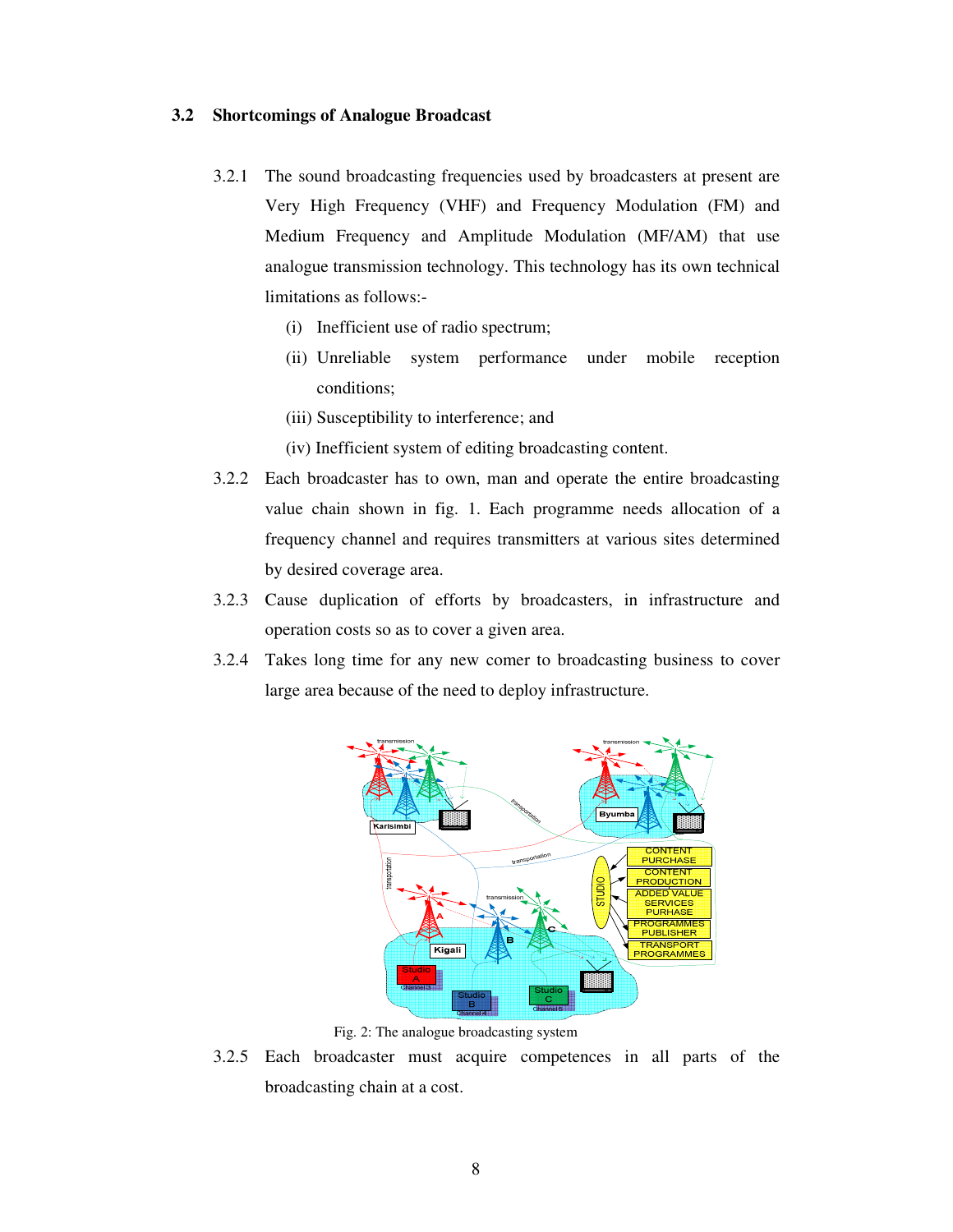- 3.2.6 Digital transmitter allows for the establishment of single frequency networks (SFN) whereby a particular geographic area can be covered using only a single frequency. This cannot be achieved by using analogue platform
- 3.2.7 Digital transmitter use low power transmitter compare to analogue to cover the same area.
- 3.2.8 Allows much more value added services than analogue, as the signal is digital and is much better suited to support data applications
- 3.2.9 Digital transmitter allows for interactive services while analogue not.
- 3.2.10 Reduction of capital and operational transmission cost due to the fact that one transmitter can be used for a number of channels in place of one analogue transmitter for each channel. This reduction in cost should be reflected in the signal distribution fees
- 3.2.11 EPG: Ease of content selection/navigation. This feature is not possible to be done in analogue platform.
- 3.2.12 Improved quality for both video and audio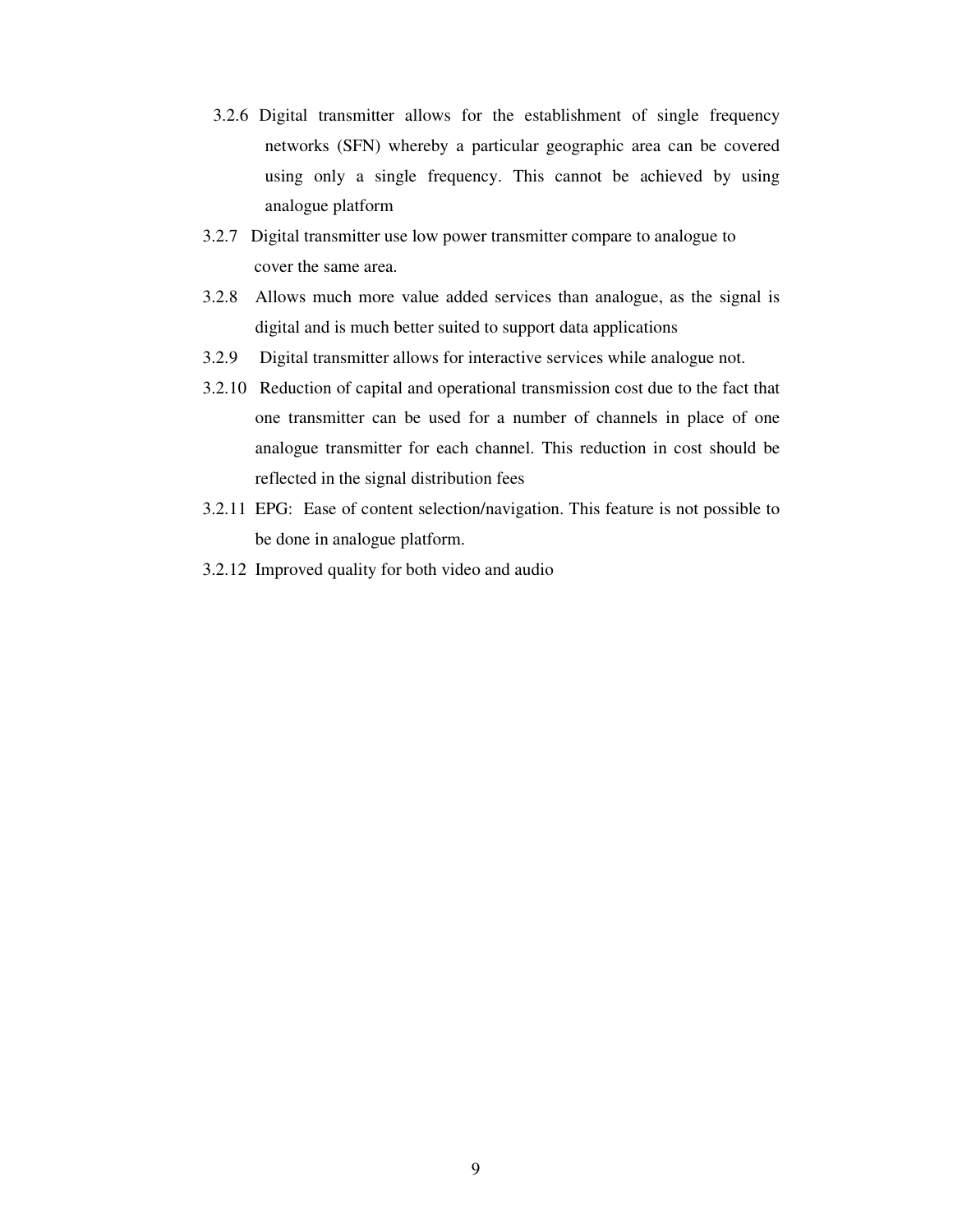#### **CHAPTER FOUR: DIGITAL BROADCASTING**

Unlike analogue television, which is transmitted in a form of continuous wave, digital terrestrial television is transmitted in the form of bits of information. As such, digital terrestrial television is considered superior to that of analogue transmission as it provides better picture quality, better viewing experience, allows flexibility in programs, as well as maximizes the use of spectrum through sharing of a frequency channel.

#### **4.1 Digital Broadcasting Scenario**

- 4.1.1 Digital broadcasting represents a fundamental change from analogue broadcasting whereby basically one frequency carries one programme. In digital terrestrial broadcasting one radio frequency channel can accommodate a number of broadcast programmes and services.
- 4.1.2 Digital broadcasting involves the delivery of a variable number of digital bit streams not only for sound and television but also multimedia services.
- 4.1.3 These streams are combined into a single digital stream for transmission on a particular frequency channel.
- 4.1.4 The process of combining digital streams into a single channel is known as multiplexing. The central feature of digital broadcasting is multiplexing.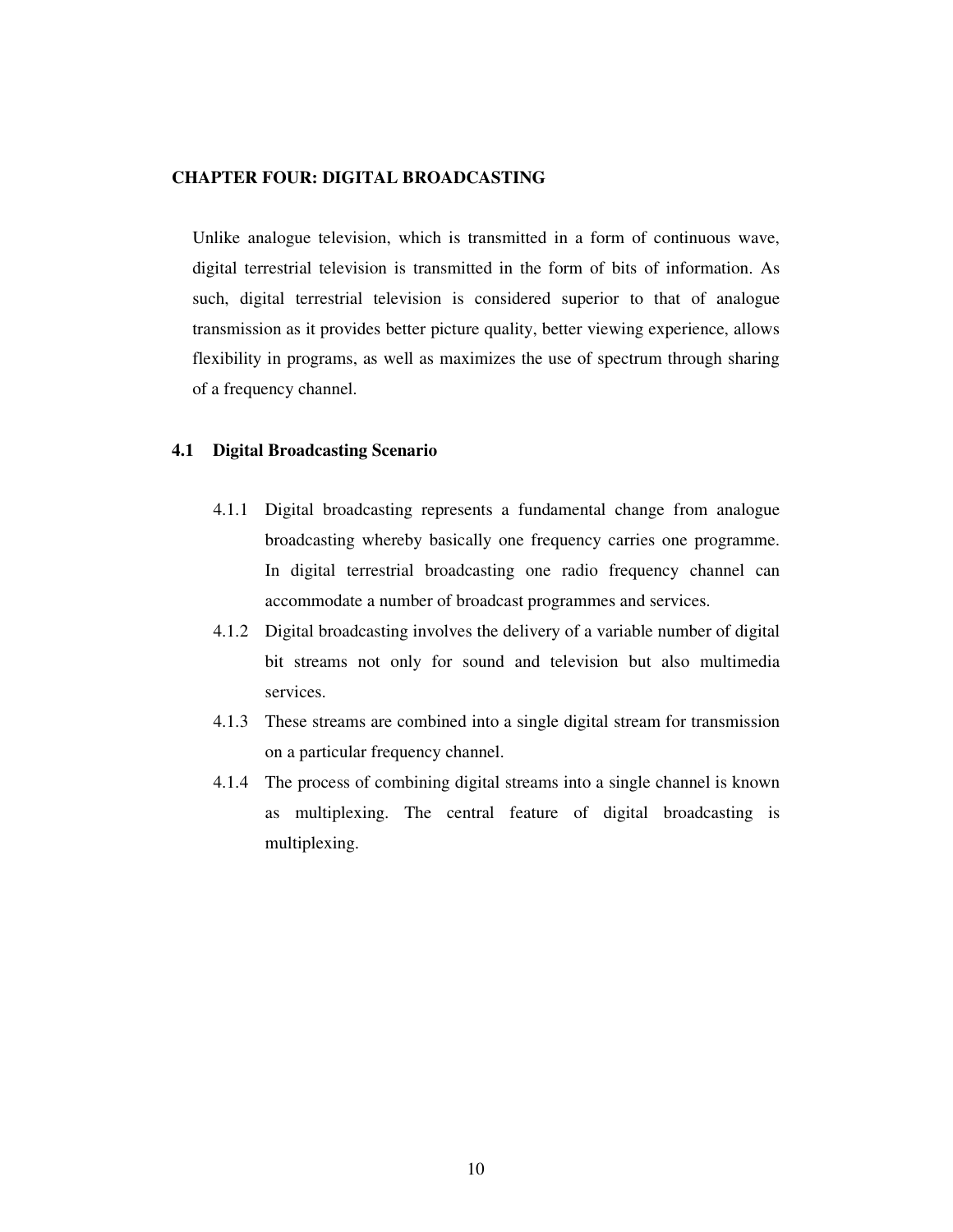

Fig. 3: The digital terrestrial broadcasting principle

- 4.1.5 The Digital Broadcasting concept is shown in fig. 3.
- 4.1.6 There are three digital television systems that have been developed so far: ISDB-T (Integrated Services Digital Broadcasting - System C) DVB-T (Terrestrial Digital Video Broadcasting - System B) and ATSC (Advanced Television Systems Committee - System  $A$ <sup>6</sup>. Rwanda being part of ITU region 1 need to adopt DVB-T system as agreed at the Regional Radio Conference (RRC 2006) to replace the analogue system (GE 89) currently in use. However, the three digital terrestrial television systems are closer to compatibility than their analogue counterparts, i.e. the PAL, NTSC and SECAM used in analogue since the same compression technology is used in digital broadcasting.
- 4.1.7 There are three reception modes applicable to DVB-T: Portable reception for indoor/outdoor, fixed reception requiring rooftop antenna and mobile reception.

# **4.2 Advantages of Digital Broadcast**

 $\overline{a}$ 

 4.2.1 Digital Terrestrial Broadcasting (DTT) uses data that is embedded in the transmitted data stream to guide the operation of the digital decoder. It utilises Service Information (SI) in decoders to tune to and decode information being conveyed in the signal. The identifiers in decoders are

<sup>&</sup>lt;sup>6</sup> The systems have been mentioned with other technical parameters discussed in detail in the Final act agreement document of ITU, RRC-06 chapter three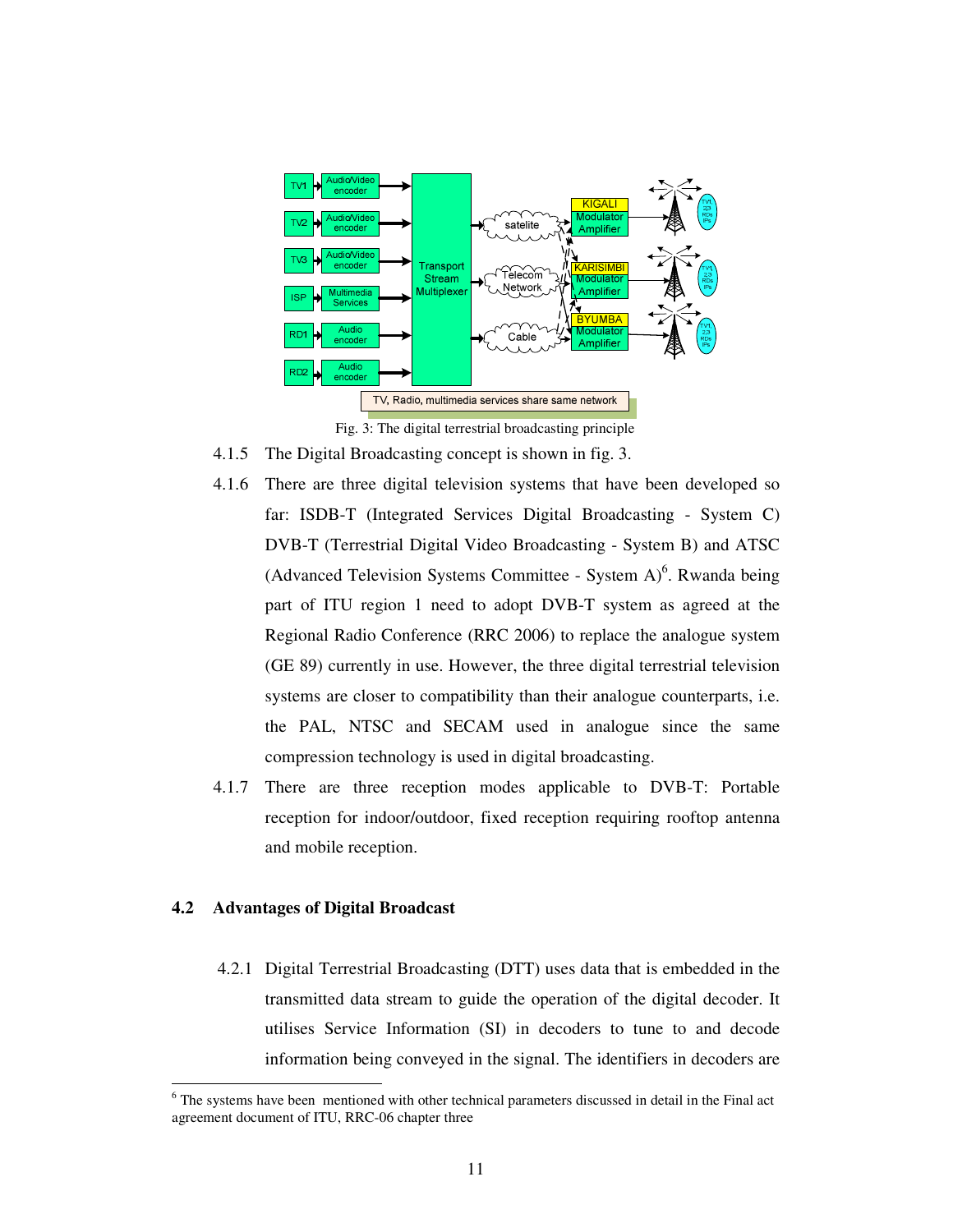able to distinguish one service from another. It is these features that give digital broadcasting significant advantages over the analogue one.

- 4.2.2 DTT uses Coded Orthogonal Frequency Division Multiplex (COFDM) modulation making the signal highly immune to multi path reflections (ghosting immunity); hence operable where an analogue signals would suffer intolerable ghosting. It is by far tolerant to co-channel interference, particularly analogue co-channel interference. This allows introduction of DTT services into a band that is already heavily used by analogue services.
- 4.2.3 Digital broadcasting enables integration of broadcasting, telephone, multimedia, data services, etc in a single network as shown in fig. 3 and several programmes that needed separate channels in analogue broadcasting can use a single channel and transmitter which makes it more frequency efficient. The transmitter power is also much lower. Hence lower investment and operational costs for broadcasters.
- 4.2.4 Digital broadcasting potentially has high spectrum efficiency, lower transmission costs, rugged reception, superior sound and video quality, multimedia handling capability including interactive applications and offers increased access to diverse content & information
- 4.2.5 Digital broadcasting offers broadcasters greater access (space) for more broadcasters, opportunity to include variety of languages, easier regional coverage, improved picture and audio quality space, demand for new services not existing in the analogue environment, more targeted services, integration of services and sharing of infrastructure, distribution, operation and transmission costs. It also offer opportunity for new business models
- 4.2.6 Power consumption of digital transmitters is very low and enables provision of mobile TV services.
- 4.2.7 Consumer demand is expected to rise since it will be driven by; increased choice, desire to combine the theater experience with the convenience of home, and the lure of interactivity and the Internet.
- 4.2.8 Strong competition possibilities in content provision that shall be available from; independent producers, DVDs, analogue terrestrial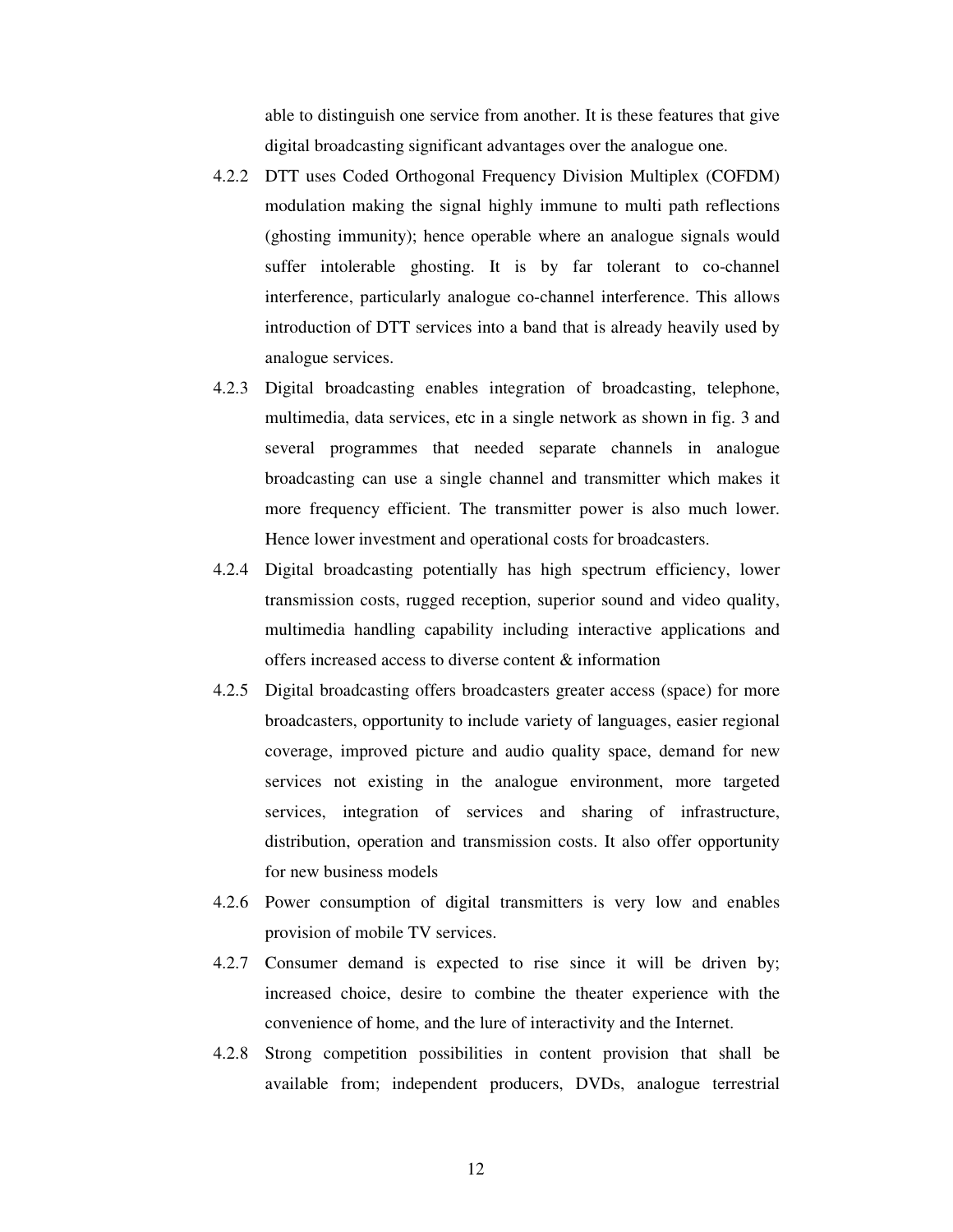services initially, the Internet and other sources which are growing in quantities, qualities, and locations.

4.2.9 Broadcaster's interest will be driven by chance to increase revenue associated with new features and controls, including interactivity, which can be derived from the next generation of home digital entertainment systems.

# **4.3 Transmission Chain from Studio to Transmitter<sup>7</sup>**

4.3.1 Digital broadcasting can be via Cable Television (dominantly for pay TV), Satellite Television (DTH – Direct To Home), Terrestrial or Internet Protocol Television (IPTV).



Service information nanagement Subscribe manageme **Demultiplex** Service Content Coding and Content Subscriber Signal operator/ nt and ing and deneration provide multiplexing distributio / viwer customer decoding roadcaste care Î ī۷ Enhancer Enhanced distributors service Advertisements service & antenna platform provider installers operator

Fig. 4(a): The free-to-air digital broadcasting transmission chain

Fig. 4(b): The pay TV/subscriber digital broadcasting transmission chain

4.3.2 Digital broadcasting offers three basic models; the free-to-air, the pay TV/ subscription services (see fig. 4) and a hybrid model. All these models can coexist in a network as standalone or can work with mobile network operators to provide return path.

<sup>&</sup>lt;sup>7</sup> Figure 4a and 4b is extracted from the presentation of Mr. Aynon Doyle Chairperson – Policy Working Committee Digital Migration Working Group Presentation at SADC RRC-06 Review, Indaba Hotel 5-6 October 2006 South Africa.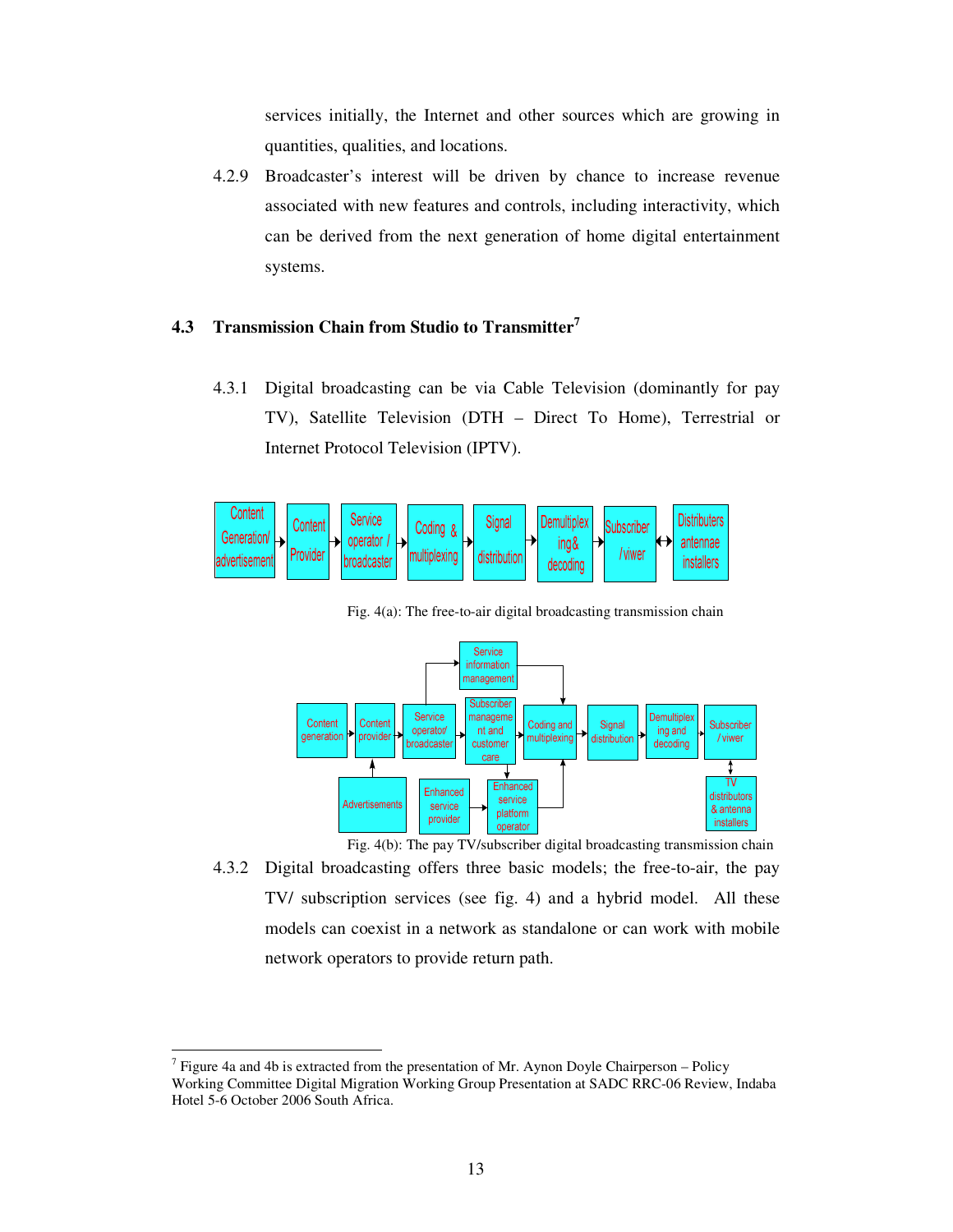- 4.3.3 Different TVs, audio stations, and added value services together with control signals are multiplexed in single channel and then transported to respective transmitter sites and then transmitted as illustrated in fig. 5.
- 4.3.4 Digital broadcasting transmission chain from studio to viewer has three principal players: content provider (broadcaster/service provider), multiplex operator and infrastructure (network) operator.



Fig. 5: DTT Technology and Services

# **4.4 The Multiplex Operator/Signal Distributor**

Unlike the analogue television scenario, whereby the broadcaster is involved from production, to programming to transmission, DVB-T allows for multiplex operator(s) to "assemble" the different television programs and services and transmit it over the air in a channel(s). This can be seen fig. 5.

# **4.4.1 Definitions<sup>8</sup>**

 $\overline{a}$ 

a) **A multiplex** is a digital transmission channel which combines programme material and other data in a digital form for transmission via a frequency channel. The process of digital combination of the signals is called multiplexing.

 $8$  The definitions indicated in 4.4.1, extracted from: "SADIBA, Analogue to digital television Broadcast migration strategy for South Africa"  $28<sup>th</sup>$  January, 2002, release 1, page 28.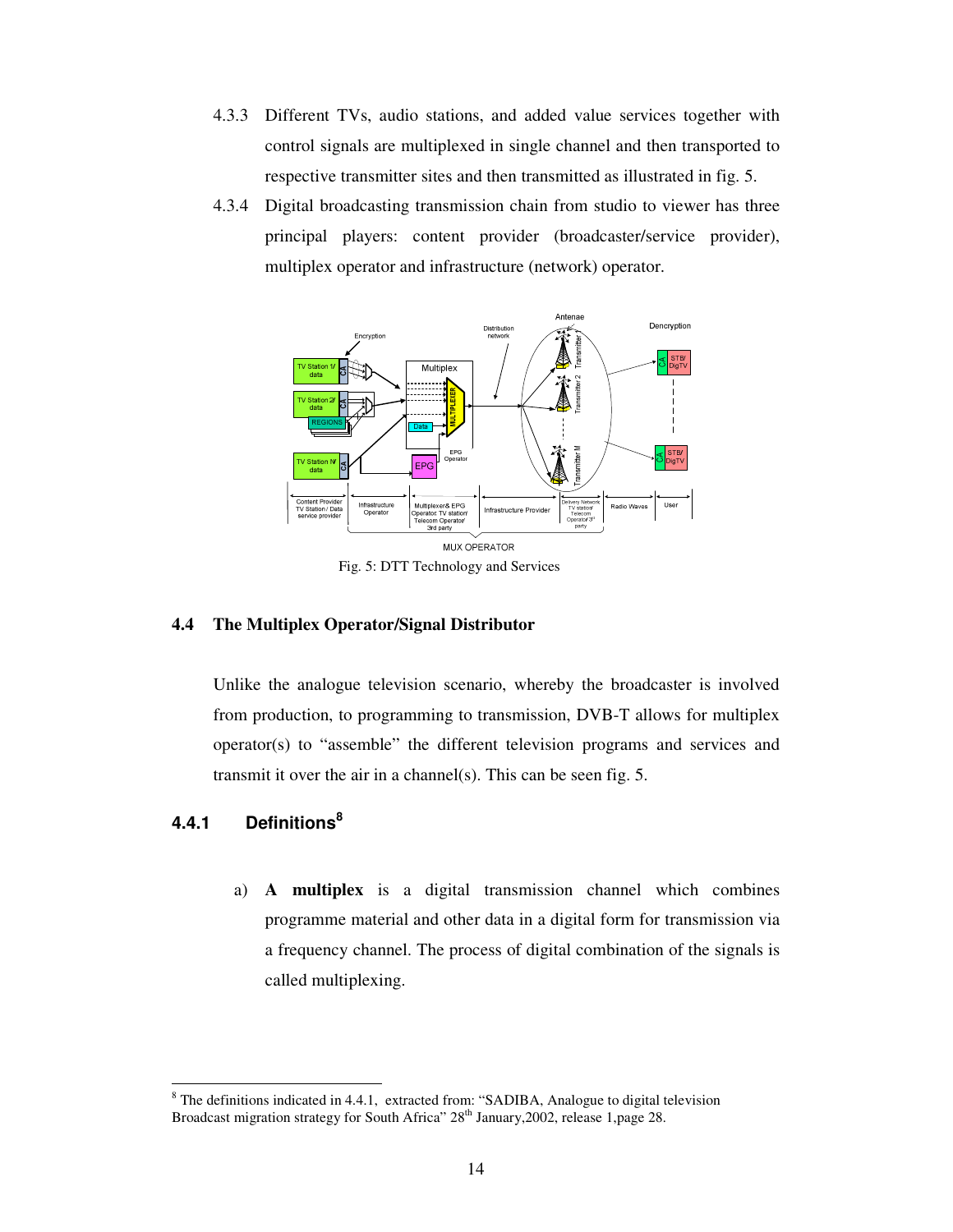- b) **Multiplex Operator** is that entity that compiles operates and markets a content offering on a digital multiplex and that decides on the Condition Access and Subscriber Management System (SMS) to be used.
- c) **Content Service Provider (CSP)** shall be used to imply Broadcasters and other involved in providing content only, hence not involved in its distribution or transmission. This term is used to avoid confusion with the current understanding of the term broadcaster.

## **4.4.2 Functions of Multiplex Operator**

The functions and obligations of the MUX operator have been discussed by TCRA, MACRA, SADIBA and the Commission of the European Communities (Brussels, 17.9.2003) in their papers on transition from analogue to digital broadcast. From their presentations, the following are the core functions of Multiplex Operators:

- a) Establish, operate and develop multiplex;
	- i) **Establish:** Consult CSPs and write proposals, submit to Regulator, purchase equipment, install equipment, inspection by regulator, get licence, acquire personnel and other facilities;
	- ii) **Operate**: Day to day operation of the system, maintenance, human resource; and
	- iii) **Develop**: Monitor and plan for expansion, upgrade, etc.
- b) Provide and manage connections to CSPs;
	- i) **Provide**: Negotiation of services, contract signing with CSPs, network connection; and
	- ii) **Manage**: Day to day monitoring of network, billing, etc.
- c) Provide and manage delivery of multimedia services to consumers;
	- i) **Provide**: Switch on programmes as per service level agreement with CSPs; and
	- ii) **Management**: Billing, monitoring, encoding (subscriber management).
- d) Comply with Regulator requirements as per licence.
	- i) Provide data on operations; and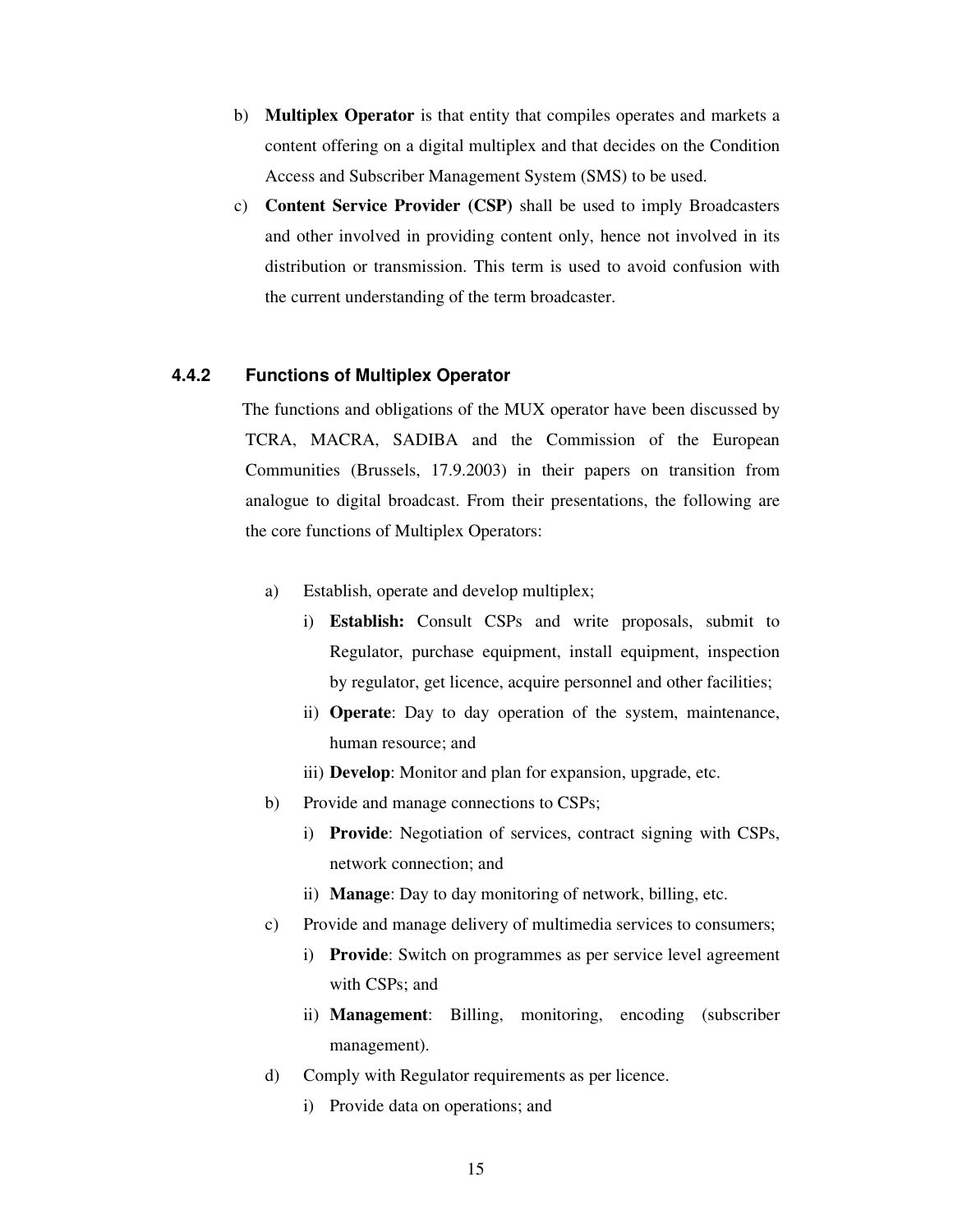ii) Adherence to frequency allocations.

# **4.4.3 Obligations of Multiplex Operators**

The obligations of MUX Operator are summarized as follows:

- a) Complies with Regulator requirements as provided for in licensing conditions, regulations and directives;
- b) Complies with the Service Level Agreements (Contract) with CSPs e.g. Quality of Service and network availability;
- c) Provides high quality multimedia services to consumers;
- d) Ensures that fees are such that they will not hinder CSPs from delivering timely, adequate and high quality services;
- e) Ensures impartiality in rendering services to CSPs;
- f) Complies with must-carry obligations to preserve public interest objectives such as diversity and pluralism;
- g) The Regulator to ensure that their fees and those of MUX are reasonable and do not unduly disadvantage CSPs who would in turn pass over the burden to consumers (for subscription services);
- h) Exercise fair, transparent and non-discriminatory conditions;
- i) Prepares and meets role-out plans and benchmarks approved by Regulator;
- j) At switch-off date MUX Operator attains coverage greater than that during analogue transmissions;
- k) The MUX Operator to accommodate new applicants for FM broadcasting to align themselves with the applicable Licensing Framework;
- l) To ensure that, does not inhibit any advancement of technology in terrestrial digital broadcasting chain;
- m)To guarantee dual illumination (simulcast) during migration period.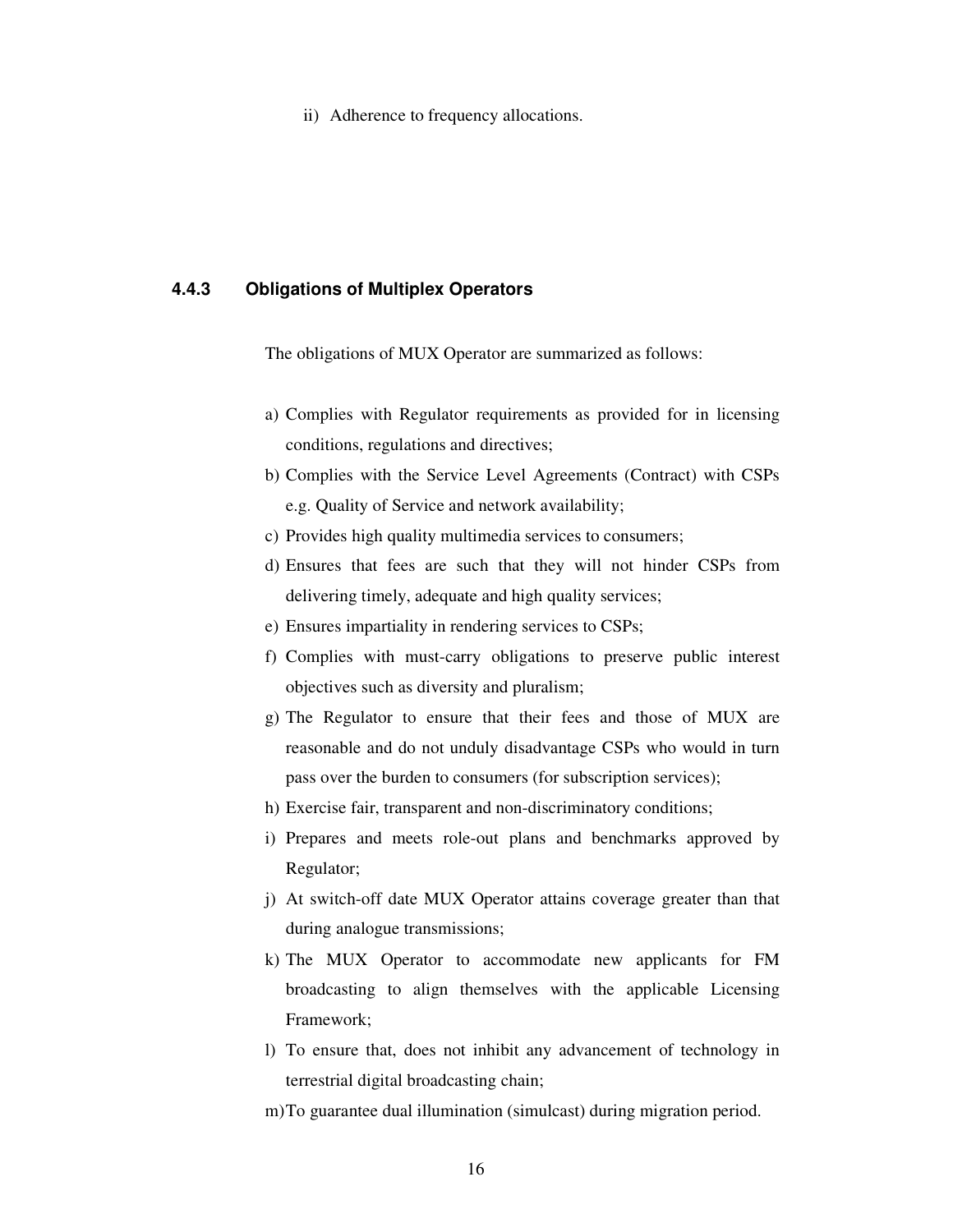## **4.5 Implications of Migration to Digital Broadcasting**

- 4.5.1 It will be necessary to replace all analogue TV transmitters with digital transmitters. Currently in Rwanda there are 11 analogue television transmitters which will need replacement. Similarly, there are 7 links from studio to transmitters which will also need replacement. For content production studios, 7 studios will need upgrading while 2 studios will need complete replacement. The population sensor taken in 2002 indicates that there were 80, 000 analogue receivers by then which will need STBs. The number of receivers is now estimated to increase up to 300,000.
- 4.5.2 The huge installed base of analogue receivers will need upgrading by introducing Set-Top Boxes (STBs) or acquisition of digital receivers and probably to re-alignment receiving antennas or to acquire new ones.
- 4.5.3 The impact of migrating to digital broadcasting is not only economic but has also social and political dimensions.
- 4.5.4 The migration to digital broadcasting will affect all segments in the broadcasting value chain, namely content production, signal distribution, transmission and reception.
- 4.5.5 There will be need for additional investment in infrastructure for production, distribution and transmission.
- 4.5.6 Dual Illumination will be required during migration period so that current customers have time to re-orient to digital broadcasting era. This means MUX Operators would have to pay additional costs for signal distribution for both analogue and digital transmitters over the transition period.
- 4.5.7 Interoperability of various services such as interactive TV services can be a problem for some DTT receivers since DTT is an open, retail platform making it more difficult to ensure that equipment and services work together successfully in a single receiver than for (vertical) platforms with a single controlling body. It is essential that a basic infrastructure be established to support interoperability.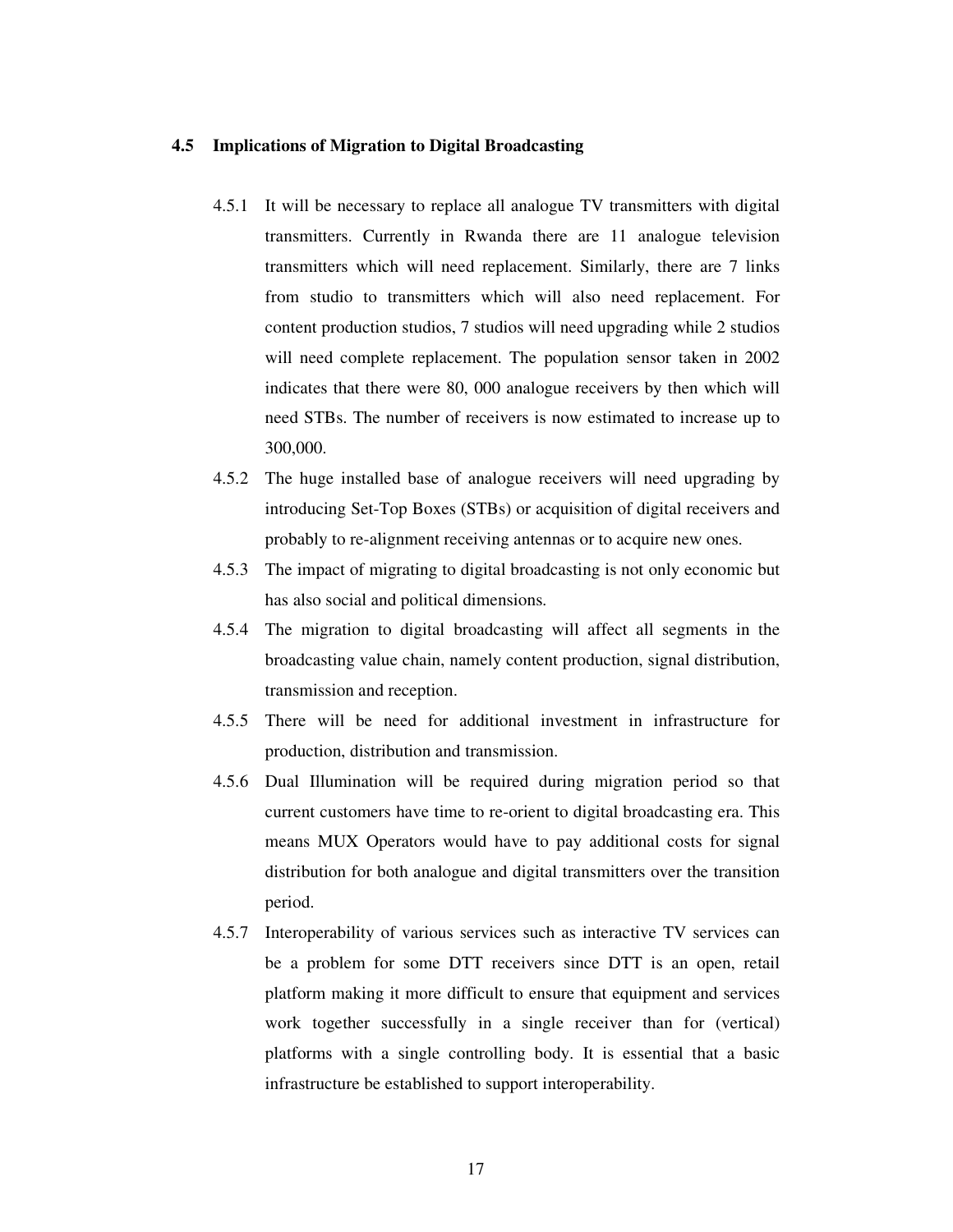- 4.5.8 Availability of affordable set-top-boxes and digital receivers is required for smooth take-off.
- 4.5.9 Content Service Providers could be faced with increased costs to change formats of content during purchase and selling of content to and from suppliers from countries with digital broadcasting. Similarly, depending on whether production suites upgrade to digital systems in order to reduce multiple content conversion, the actual cost of content production could increase.
- 4.5.10 CSPs and MUX Operators will have to plan appropriate marketing strategy in order to inform and educate the public on the switchover to digital broadcasting. The Regulator can share the related costs with other stakeholders.

### **4.6 Driving Forces to Adopt Digital Broadcast**

The research conducted through questionnaire and verbal interview, indicates that most of the broadcasters, listeners and viewers doesn't understand what is terrestrial digital broadcast and the advantages against analogue. Some of them their perceptions on digital is that there will be improvement of the quality of video and audio only. This reveals the fact that the driving forces originate to the technology itself and not the people. However generally the following are summarized to be the driving forces:-

- 4.6.1 Agreement of ITU member states to migrate to terrestrial digital broadcasting and to have all analogue transmitters switched off by 2015.
- 4.6.2 To free the frequency resource tied up by analogue broadcasting for other services.
- 4.6.3 To take advantage of all the benefits (advantages) of digital broadcasting state in section 4.2.
- 4.6.4 Providing consumers with wider choice, access to wide-ranging services and guaranteed quality reception.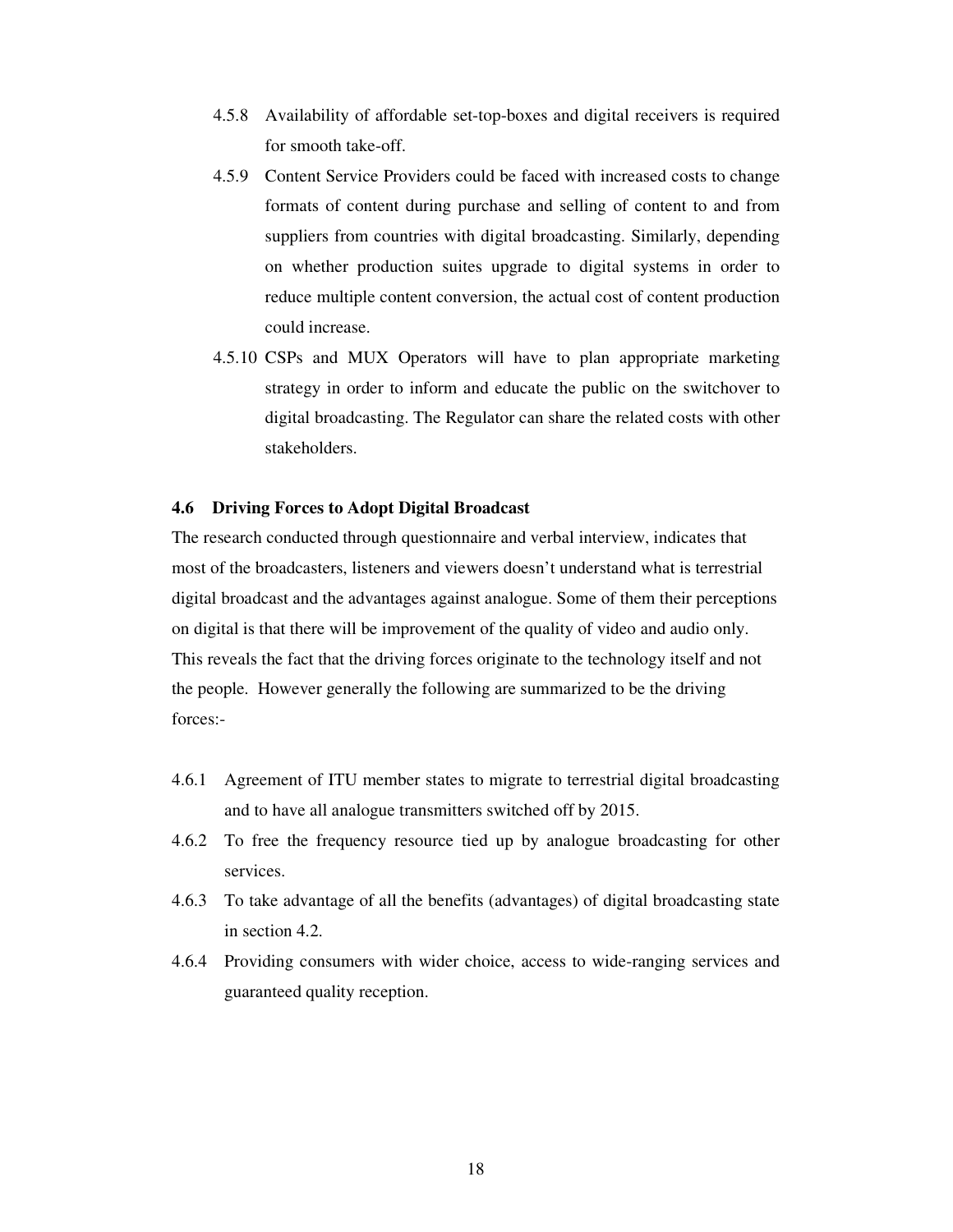## **4.7 Key Players in Broadcasting Value Chain to Viewer**

- 4.7.1 Experience of other countries show that there are three key players in the broadcasting value chain in the delivery process of broadcasting services. In countries like United Kingdom, South Africa, Hong Kong and Australia the role of the three key players namely; Multiplex Operator, Content Service Provider and Network provider are licensed in the process of delivery of content to consumers is recognized;
- 4.7.2 **Multiplex Operator**: That entity that compiles operates and markets a content offering on a digital multiplex and that decides on the conditional Access (CA) and Subscriber Management System (SMS) to be used;
- 4.7.3 **Content Service Provider:** A service participant (in analogue era commonly referred to as broadcaster) on a digital broadcast multiplex that contributes to the content offering in that multiplex whether be in a form of a audio or video or data services;
- 4.7.4 **Network Service Provider:** That entity that operates networks and transmitters (infrastructure) and distributes signals associated with a multiplex;
- 4.7.5 However, some of the above mentioned countries consider having two main key players where Multiplex Operator assumes function of Network Service Provider.

## **Advantages of having Three Different Key Players**

4.7.6 With three key players namely Content Service Providers, Multiplex Operator and Network Service Providers, there are number of advantages:-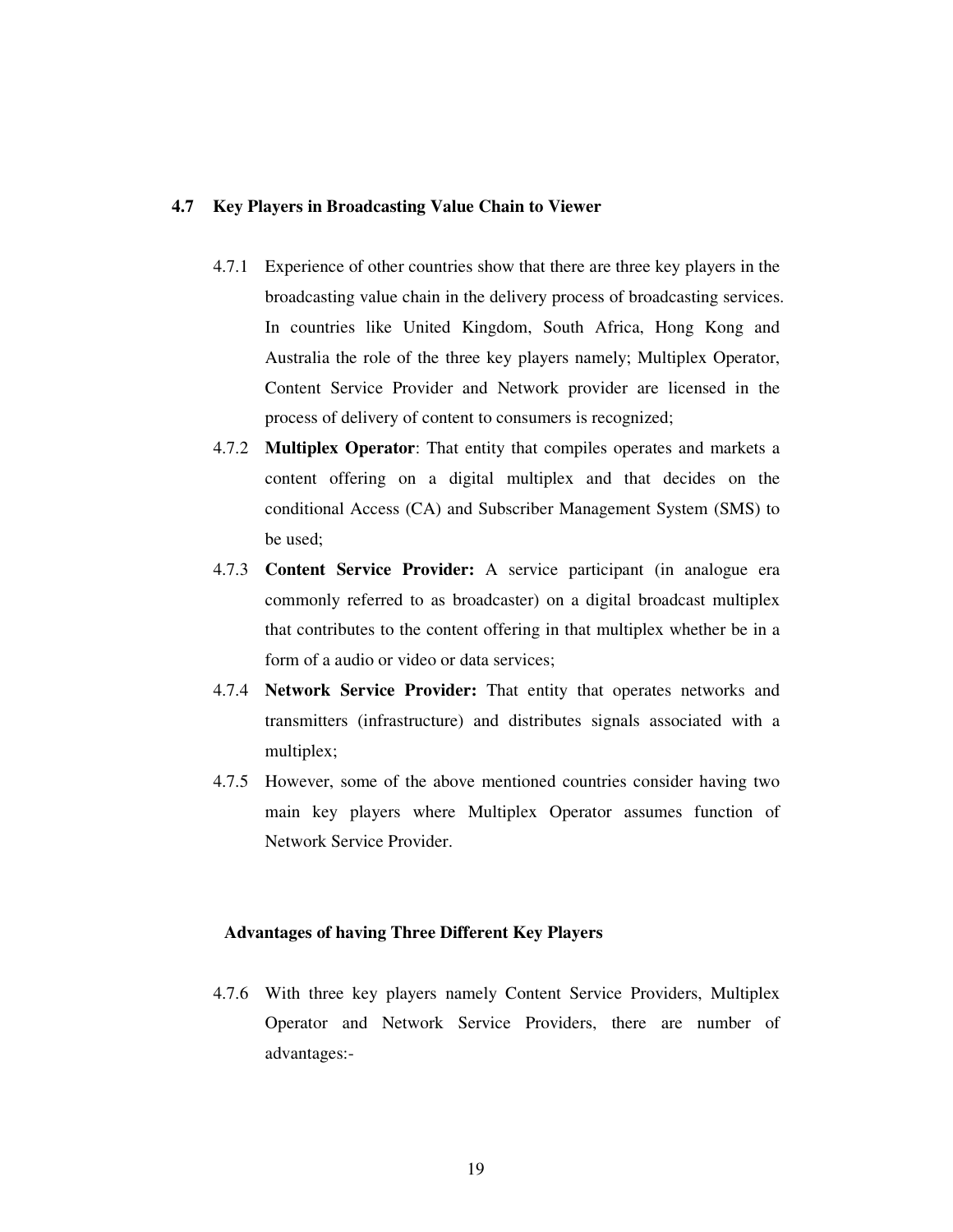- a) Quick network rollout will be realized as the Network Service Provider will concentrate on installation of transmitter only while Multiplex Operator will dwell on Subscriber Management System (SMS), multiplexing and signal distribution;
- b) Expansion of services will move fast;
- c) Less investment as expansion investment capital is distributed to all three players.

## **Disadvantages of having Three Different Key Players**

- 4.7.7 The three key players have disadvantages as follows:
	- a) Involvement of the third party makes the delivery process of content service to consumers more complex.
	- b) Since the three parties are inter dependent on giving content service to the consumers, in case one party violets regulatory requirement it will also cause inconvenience to other and inhibit delivery of services.
	- c) The size of possible available programs would contribute in deciding as to how many players should be entrusted the work of disseminating content from studio to consumer.

#### **4.7.8 Proposed approach**

- a) Under separate licensing approach, two key players are proposed to handle all the processes leading to the delivery of broadcasting services to the consumers, namely **Content Service Provider** and **Multiplex Operator**. This is because the advantages of two key players surpass that of three players.
- b) Adopting two key players will reduce complexity in the course of delivering broadcasting services to consumers.
- c) Removing involvements of the third party in the broadcasting chain reduce interdependence while management of the entire delivery broadcasting service process becomes easier.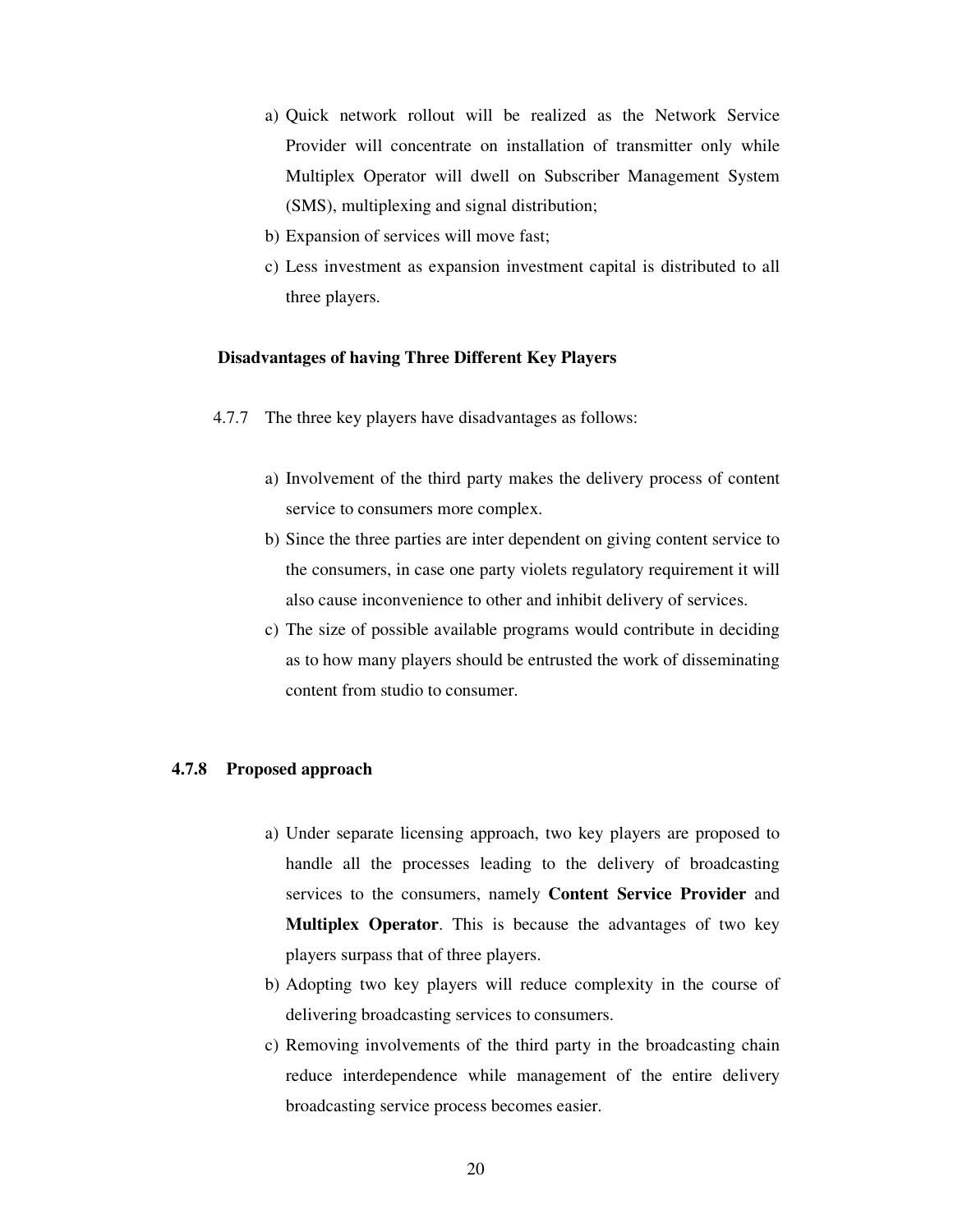- d) The Multiplex Operator will take the role of providing infrastructure (Network Service Provider) and manage the entire process of transmission.
- e) The *MUX Operator* shall be the holder of a spectrum licence dependent on services required by CSPs and shall provide services to content service providers on contractual basis.
- f) The *MUX Operator* should not to be a broadcaster/service or content provider to ensure neutrality and independence of the operator with no agenda other than the success of the DTT platform, which gives significant advantage in seeking to address and resolve issues of 'Platform Management'. This is the practice in other countries that have gone digital.

#### **4.8 Relationship between the Key Players in the Digital Broadcasting Chain**

- 4.8.1 In the digital broadcasting value chain, the MUX Operator operates and manages aggregation, multiplexing, and transmission facilities to enable delivery of contents provided by the Content Service Provider. Relationship among these two key players should be well defined to achieve trouble-free transmission of content. Another important stakeholder is the Consumer who is the recipient of all the efforts made by the MUX Operator and CSPs. It is assumed that the Regulator stands for the government.
- 4.8.2 The relationships between these key players should be considered for developing an institutional arrangement for smooth operations.
- 4.8.3 Relationship between **MUX Operator** and **Content Service Providers:**
	- a) The MUX Operator shall avail all performance data to the CSP, provides plans for system upgrade, consider service plans for CSPs, bills CSPs promptly and lodge complains on CSP to regulator where appropriate.
	- b) The CSP informs MUX Operator on service plans timely, responds appropriately to MUX Operator upgrade/expansion plans and performance data, pays timely the MUX Operator and lodge complaint on MUX Operator when necessary to regulator.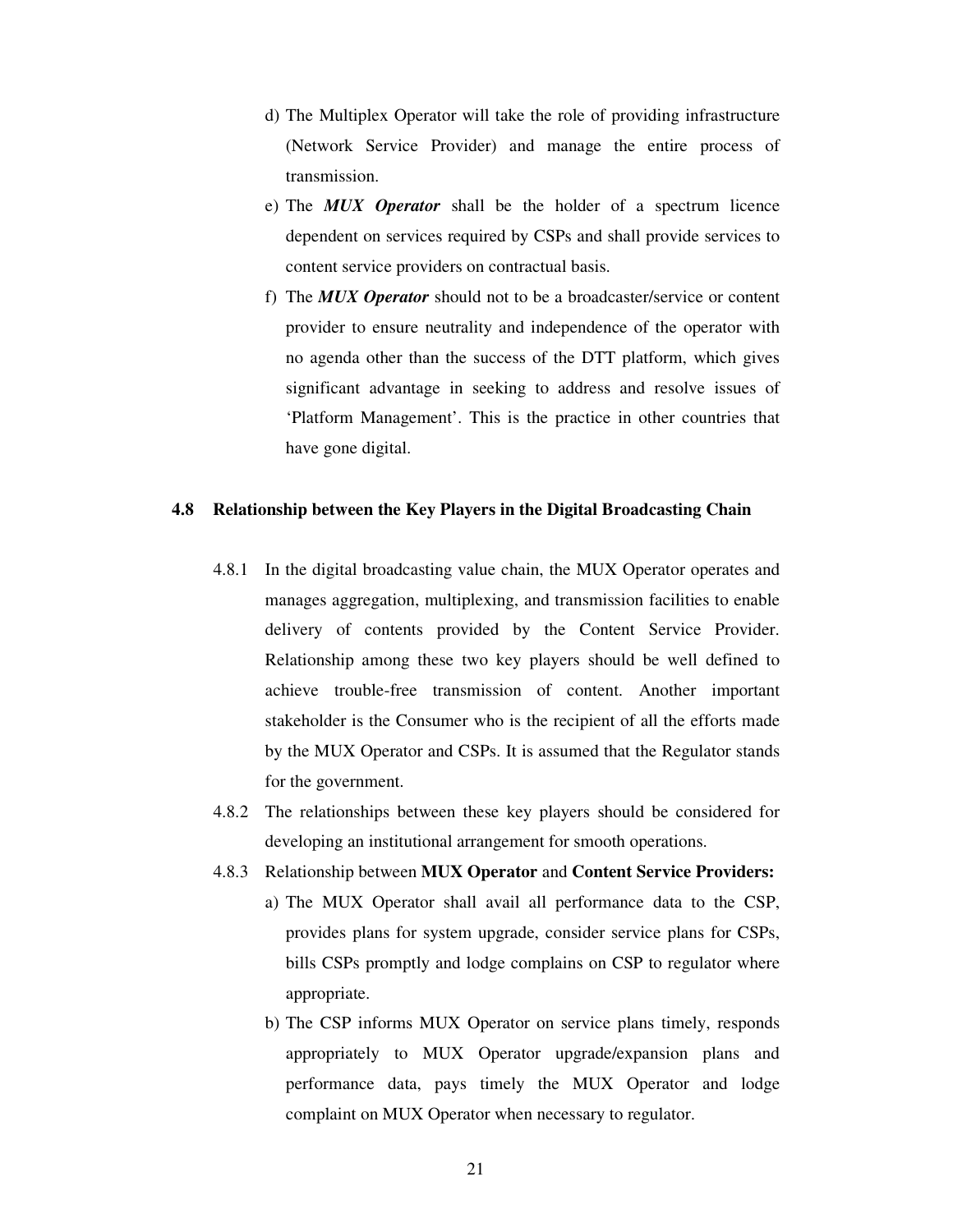#### 4.8.4 Relationship between **Regulator** and **MUX Operator:**

- a) Regulator demands timely reports on network utilization and details interconnection as per licence and regulation and bill the MUX Operator while the MUX Operator responds appropriately and pays bills timely.
- b) The Regulator considers for approval where appropriate the fees structure and development plans that are prepared and submitted by MUX Operator.
- c) The regulator conducts dispute resolution between CSP and MUX Operator submitted by the later.

## 4.8.5 Relationship Between **Content Service Providers** and **Regulator:**

- a) The Regulator demands timely submission of data as stipulated in the regulation from and bills CSP while the CSP submits the required data accurately and timely and pays bills timely.
- b) The Regulator considers for approval business plan applications prepared and submitted by CSP.
- c) The regulator conducts dispute resolution between the CSP and MUX Operator submitted by the former.

#### 4.8.6 Relationship between **Content Service Providers:**

- a) CSPs should discuss among themselves issues of mutual interest using unifying bodies for cooperation, and submitting their resolutions to other bodies e.g. Regulator, Government.
- b) CSPs should cooperate in production, leasing of contents, etc and in sharing of resources such as human, facilities, costs, training.
- c) CSPs to prepare and/ participate in activities of mutual interest like conferences, seminars, workshops, etc.

#### 4.8.7 Relationship between **MUX Operators:**

The MUX Operator need to cooperate by establishing a unifying body and that can be used to discuss issues of mutual interest. They should work to share resources e.g. human, facilities, costs, training and to cooperate in resolving issues affecting them.

4.8.8 Relationship between **Consumers** and **Regulator:**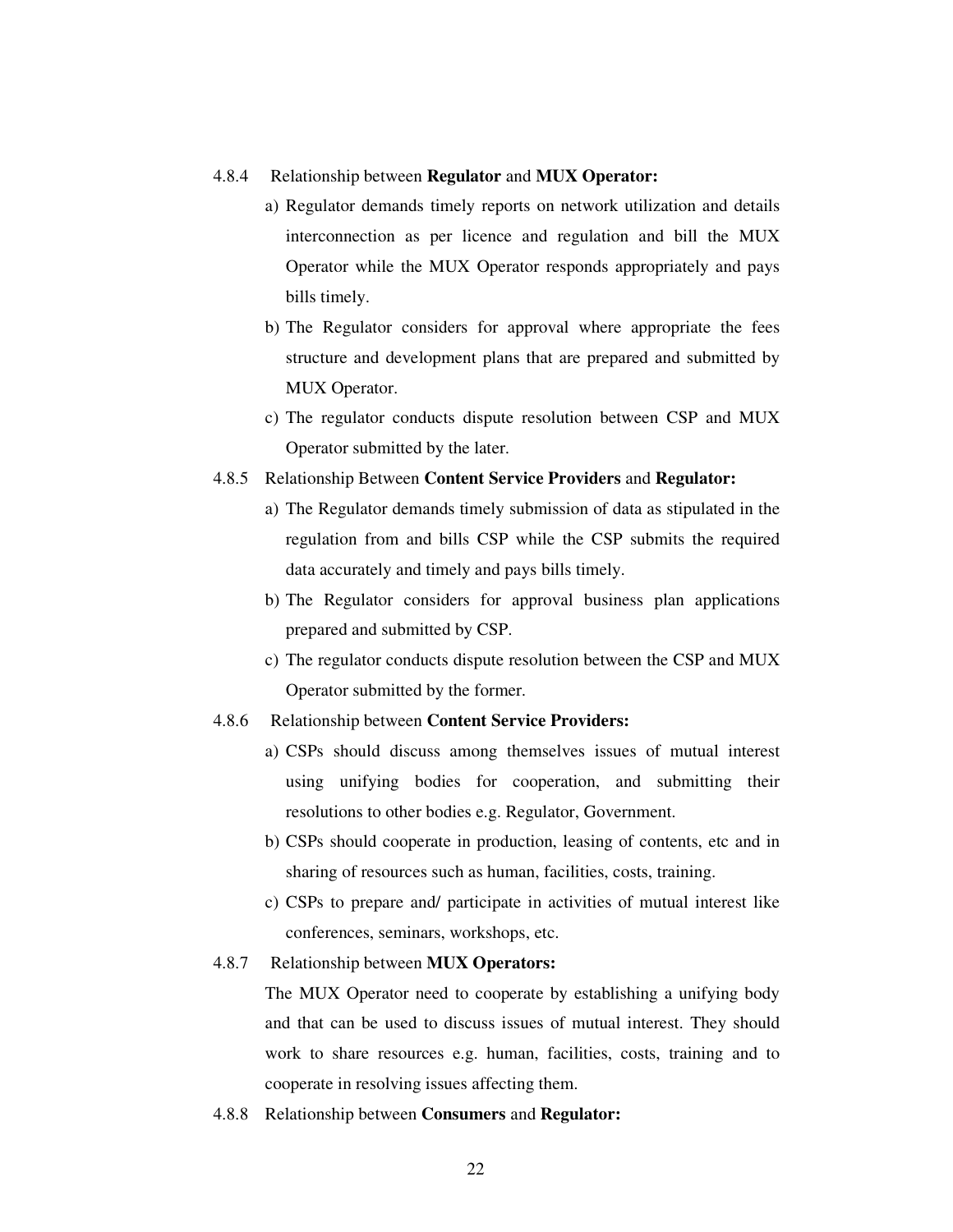- a) The consumers to lodge complaints to Regulator on the quality, adequacy and standard and type of services received and facilities e.g. Content, services, TV and radio sets who is duty bound to address their complaints.
- b) The Regulator to provide awareness education on the migration through TV and radio programmes, newspaper articles, website, seminars, conferences, etc that the consumers are expected to participate.

#### 4.8.9 Relationship Between **Consumers** and **Content Service Providers:**

- a) The consumers lodge complaints to CSP on the quality and adequacy of programmes and the CSP is to address the shortfalls.
- b) The CSPs to inform consumers on available services, changes and plans for advancement for the consumers note for consumption as appropriate.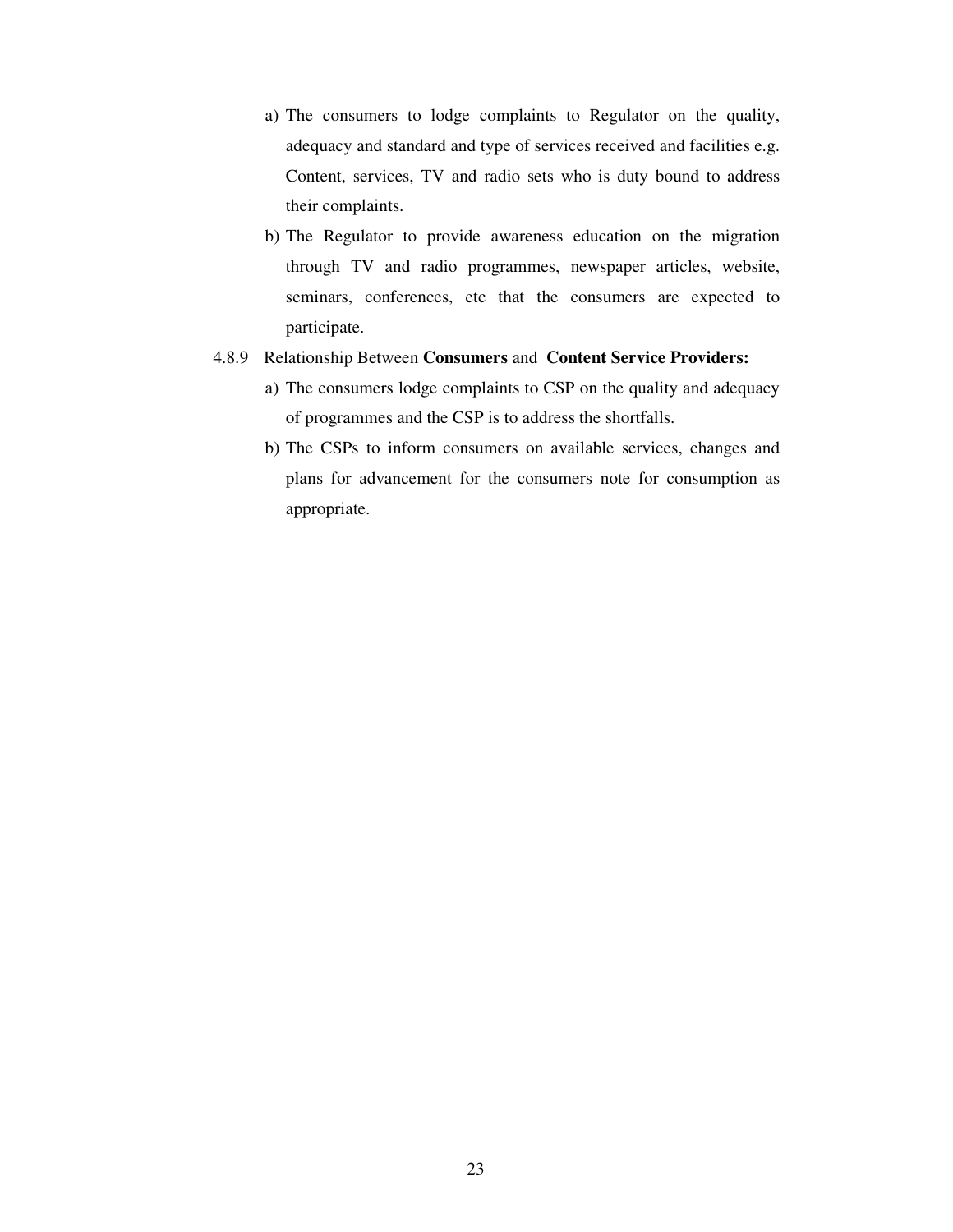#### **CHAPTER FIVE: NUMBER OF MULTIPLEX OPERATORS**

Economical consideration and creation of true competition in the sector should be the driving factor in determining the number of MUX Operators in the interest of providing viewers wide choice of programmes and services and attracting more players in the new broadcasting arena that has potential to offer wide range of services. It will be useful to understand pressures from stakeholders and to accommodate those factors that shall be in the interest of effective and quick digital broadcasting roll-out while maintaining the costs of broadcasters as optimal as possible. Monopoly tendencies in the communication sector need be avoided where possible when engaging MUX Operators.

The MUX Operator Service Areas are as follows:-

- a) **National Service Layer:** These Networks are intended to provide services throughout the entire country;
- b) **Province Service Layer:** These Networks are intended to provide services in administrative Provinces of choice by the Content Service Provider;
- c) **Local/Community Service Layer:** These Networks are intended to provide service in a small local area/or community.

#### **5.1 Number of Multiplex Operators Countrywide**

- 5.1.1 The core functions of the Multiplex Operators have to be considered when determining the number of Multiplex Operators, countrywide;
- 5.1.2 Multiplex Operators are regarded as infrastructure providers and Managers of distribution and transmission processes. They require hardware to transmit programmes and frequency spectrum resource to deliver content services to consumers. The regulator needs to assign spectrum as per need by CSPs;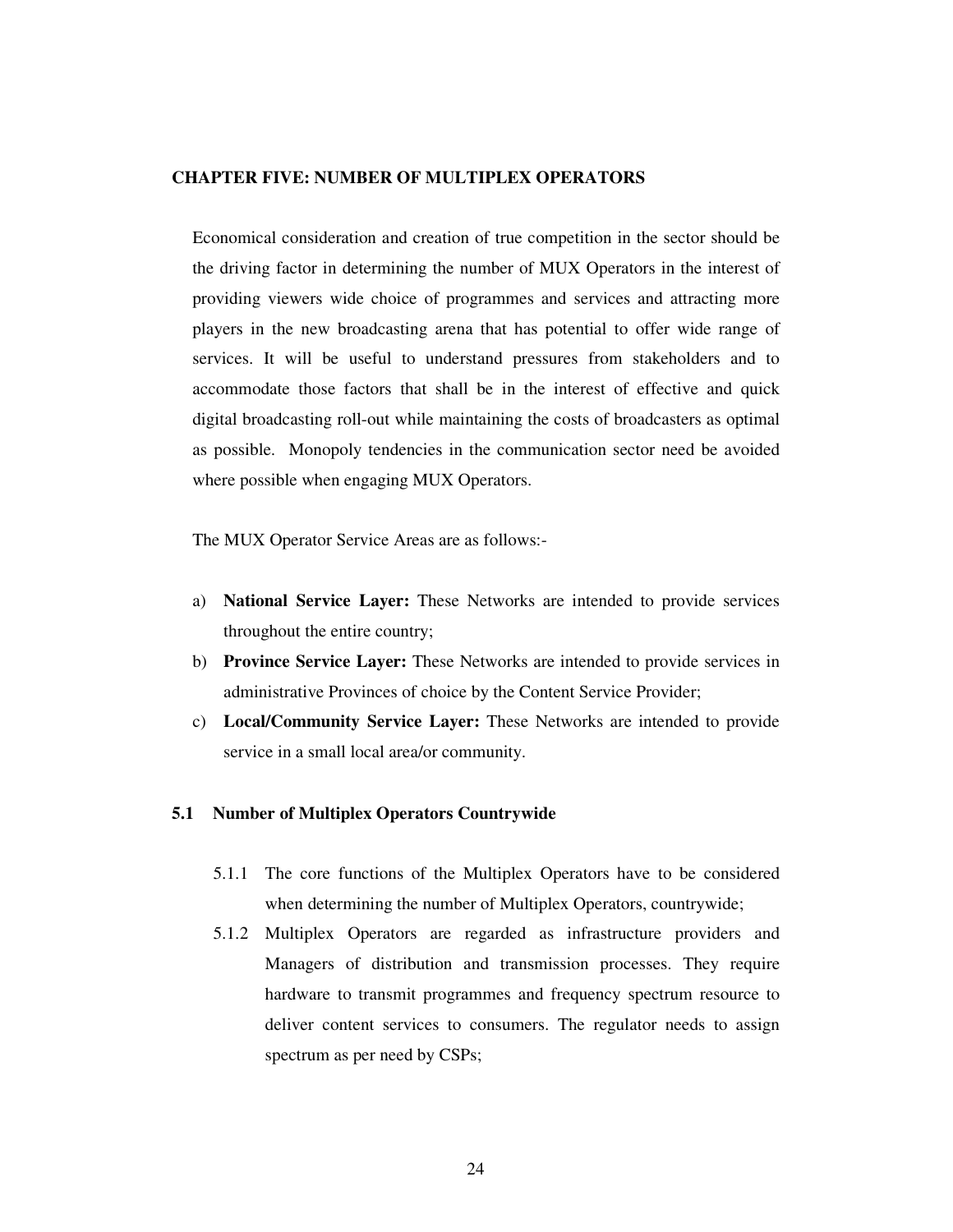- 5.1.3 The utilization of the frequency spectrum resource to be used by MUX Operator must be considered. An area having four programmes to be broadcasted will underutilise one MUX with capacity for 8 programmes;
- 5.1.4 Market demand forms (business case viability) is a very important factor to be considered in determining the number of MUX Operators that can be licensed to operate countrywide. The market demand includes radio and television programmes and enhanced services;
- 5.1.5 Consideration of ways to accommodate various types of services for every level of service area be made;
- 5.1.6 The levels are based on the geographic service area provided in the existing Regulator Broadcasting License;
- 5.1.7 In the existing analogue environment, there is a one-to-one correlation between the frequency channel and the broadcasting station, and it is possible to tailor the frequency coverage to the requirement of a particular station;
- 5.1.8 In a digital environment with multiplexes capable of carrying a number of different programmes and/ services, the coverage of each programme or channel has to be considered and a compromise reached between the MUX Operator and the Content Service Provider (broadcaster). It is important to remember that it is possible for the MUX Operator to trade quality with number of programmes in a channel, hence the need to guard against this.
- 5.1.9 Current broadcasters may aspire to be MUX Operators individually. This shall not be healthy for the development of the industry, hence should not be allowed. It can lead to landlord – tenant situation that need be avoided. Where broadcasters desire to be MUX Operators they should do so through a legal consortium of all significant broadcasters, current and future.

# **National Networks**

5.1.10 National Networks are those intended to serve the whole country. Currently in the analogue environment, there are thirteen national level programmes for Radio including foreign ones like BBC, and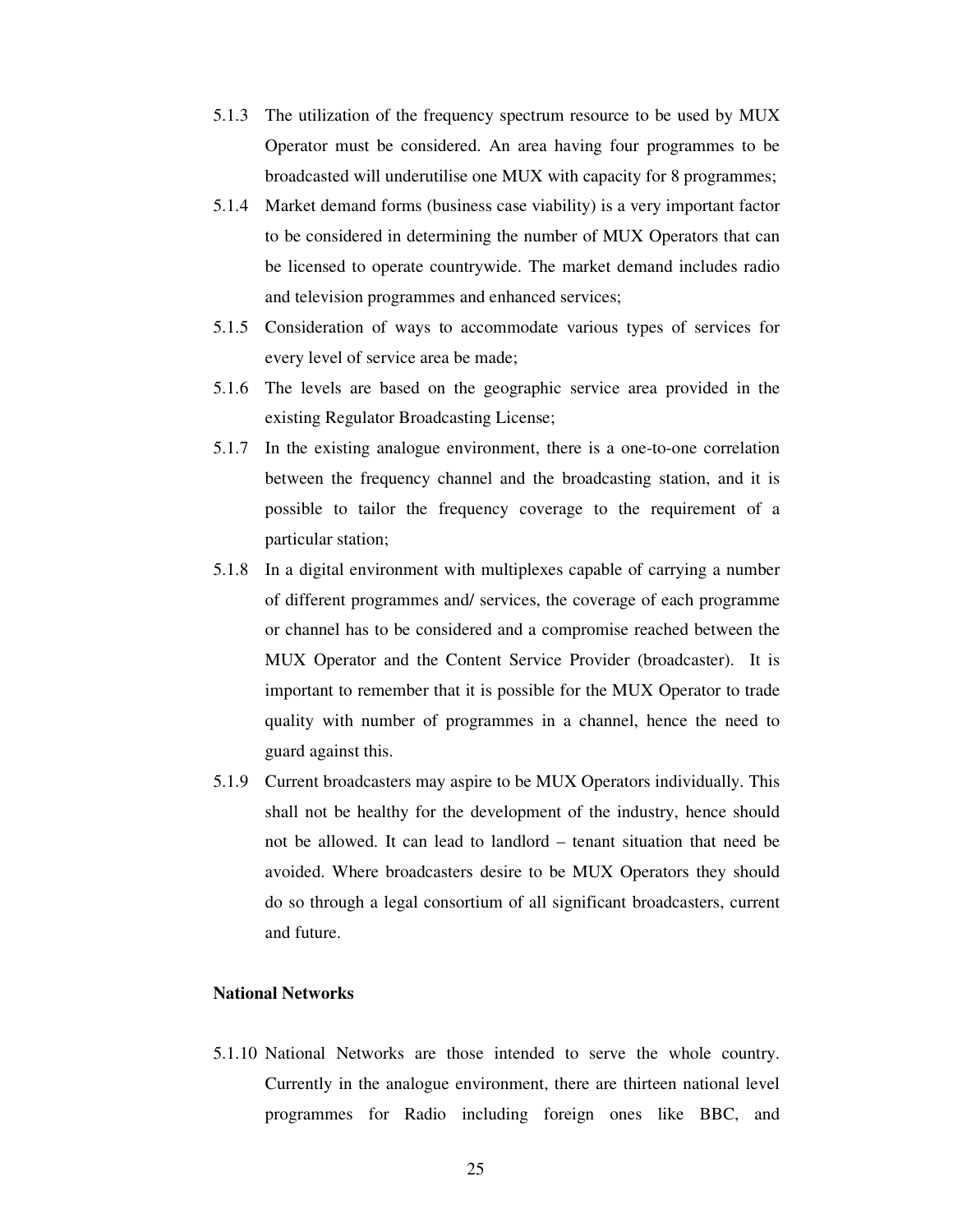Deutschwelle and one programme for Television, the national television Rwanda Television;

- 5.1.11 In planning for Digital Broadcasting at National Network level, the following matters need to be addressed:
	- a) How many multiplexes can cater for current National programmes being Radio and TV and associated services or value added services and future broadcast development;
	- b) Should National Networks be planned on the basis of common programming throughout the entire service area or should National Multiplexers carry Province Service programmes as well?;
	- c) Should this apply for all multiplexers or only some?

## **5.2 MUX Operators for Province Networks**

- 5.2.1 Currently there are no licenses for providing radio services in Province service areas. In order to determine requirements of multiplexes versus available transmitted programmes, the need for establishing the number of programmes in each Province service area is inevitable in order to have a matching multiplex;
- 5.2.2 Future requirements of programmes/services should be taken into account in the planning process;
- 5.2.3 There is need to consider added value services, if known, and future requirements of programmes partly initiated in Rwanda by the NICI initiative and the Karisimbi project.

# **5.3 MUX Operators for Community Networks**

- 5.3.1 Community Radio/Television is becoming a vibrant area in the broadcasting sector in a number of countries in the world today. However, the areas served are normally small. In considering the area to be served, the provision of a multiplex to cover relatively small area is probably not economical;
- 5.3.2 Another approach would be to allow a certain number of programme channels on a National or Provisional Multiplexes be reserved for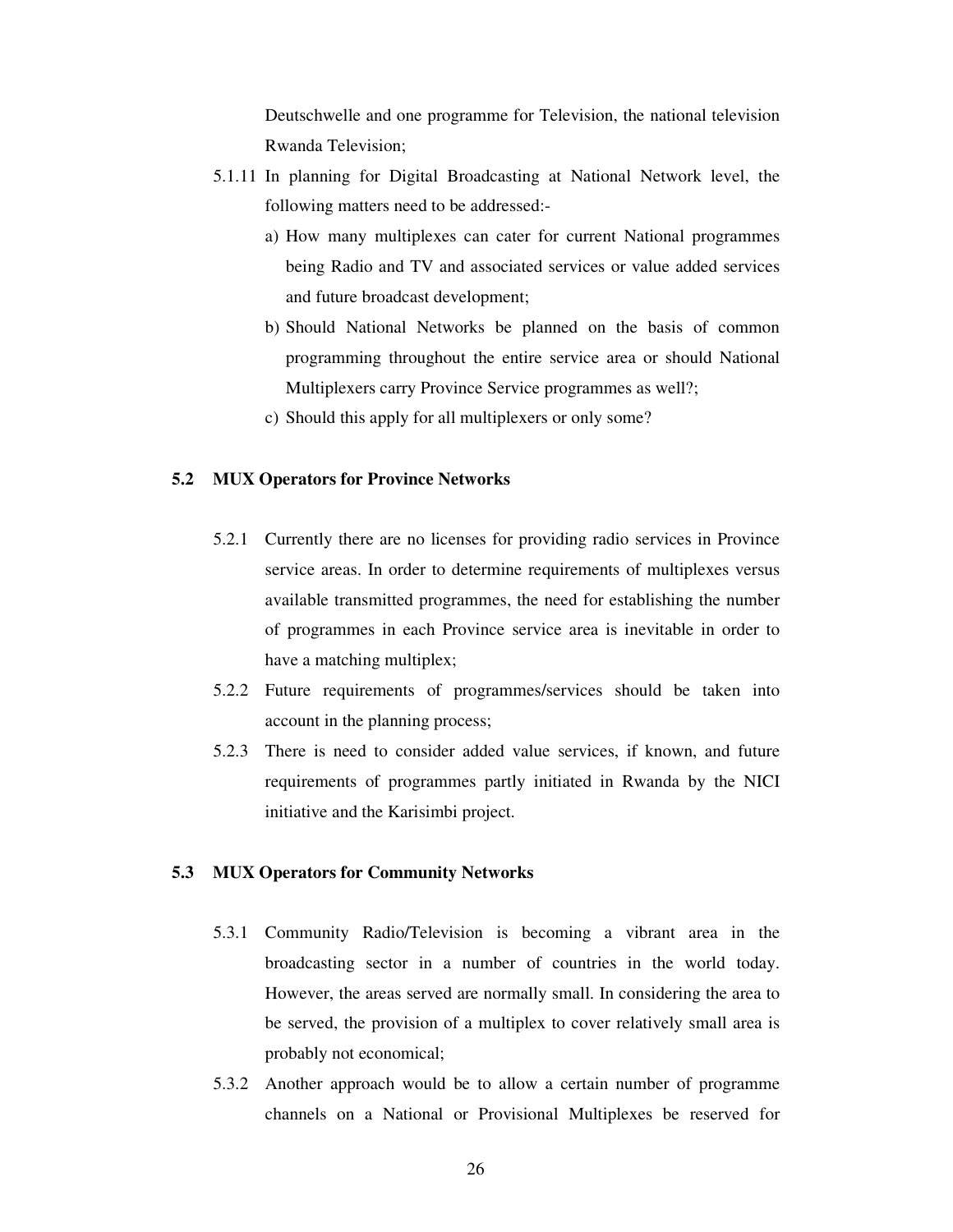community services and make some provision for these to be shared between various community services.

5.3.3 The issue of stand-alone multiplexes for community service area may be addressed at a later stage when it makes business sense.

### **5.4 Value Added Services**

- 5.4.1 Due to convergence and ability to use broadcasting technologies to deliver other services, it would be possible to allow multiplexes to provide both broadcasting services and data services. However, a decision shall have to be made whether to use separate multiplexes or not;
- 5.4.2 Provision of take-up, during transition period, should be encouraged because of its distinctive demand in the market place compared to analogue services. Wide-ranging Take-up can be realized only under digital platform. This measure will encourage and accelerate migration process, and attract investments;
- 5.4.3 Advertising material in digital additional service should be legal, honest, decent and truthful.

### **5.5 Public Service Broadcaster**

- 5.5.1 The Public Service Broadcaster (PSB) Rwanda Television and Radio Rwanda have got unique obligations different from that of commercial, non-commercial and community broadcasters. Public Service Broadcaster carries educational, entertainment and information programmes which the government finds it to be a public good;
- 5.5.2 The infrastructure used by the Public Service Broadcaster belongs to tax payers that have to be accountable for to the public. This makes it mandatory for the Public Service Broadcaster to have National coverage in fulfillment of Universal Service obligations;
- 5.5.3 The Public Service Broadcaster need be allowed to establish its own MUX so that it can achieve its main objectives of serving the public without discrimination in the digital platform.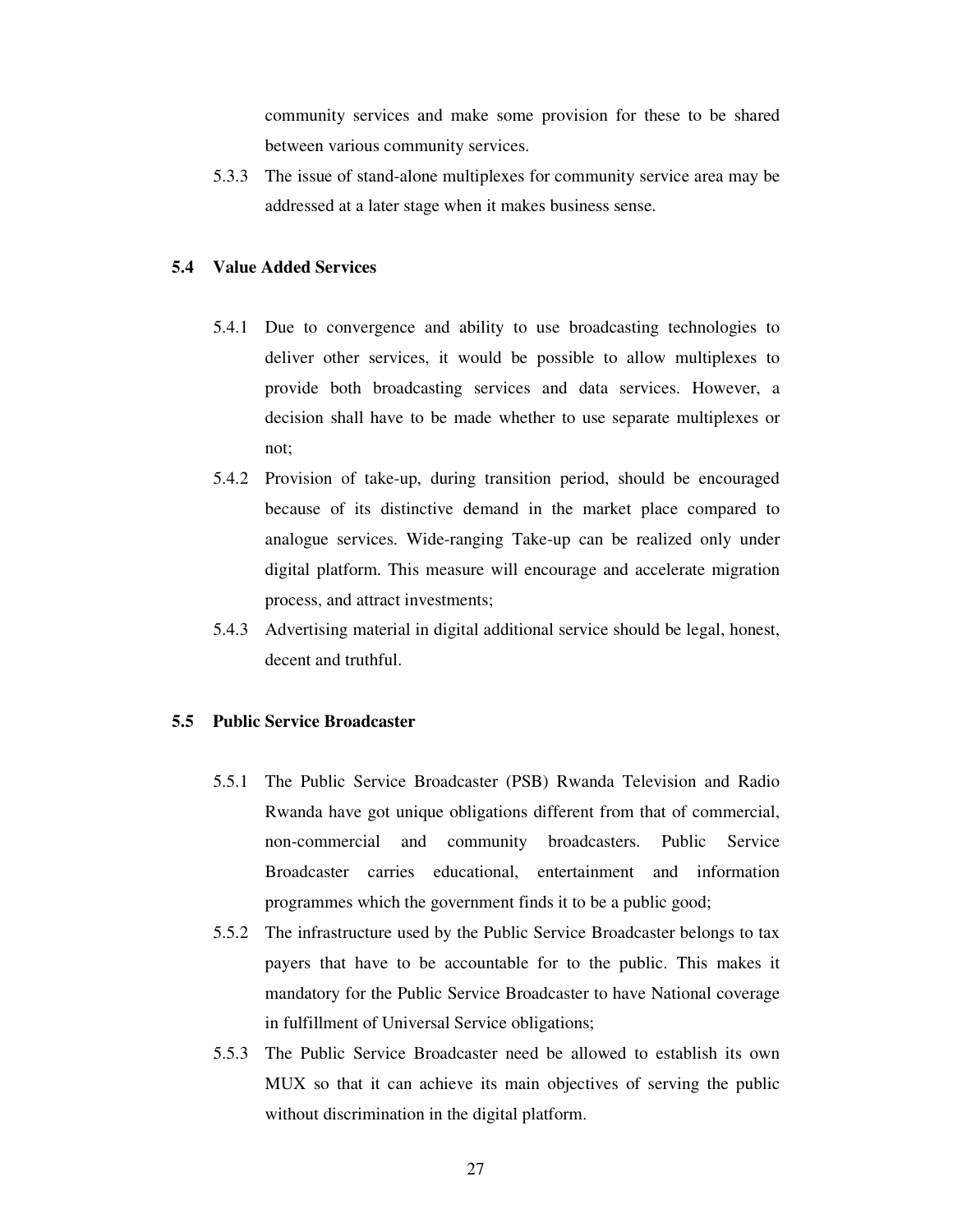## **Initial Number of Multiplex Operators Countrywide Analysis**

- 5.5.4 Considering the factors above for multiplex requirements, coverage and commercial viability, it is now desirable to propose number of Multiplex Operators countrywide. In order to arrive at justifiable decision, spectrum availability, potential demand for programmes, available programmes and potential demand for take-up are the key elements to determine economic viability of the Multiplex Operators;
- 5.5.5 Considering the number of broadcasters, programmes and customers (including advertisements) at the moment there is no business case for multiplexes to be located at Province and Community levels;
- 5.5.6 It is proposed that initially TWO National Multiplex Operators be licensed, ONE for Public Service Broadcasting and ONE for Commercial Service Broadcasting where the public MUX can carry commercial CSPs/services to foster competition;
- 5.5.7 It is proposed that the PSB MUX (PMUX) be jointly under Rwanda Television and Radio Rwanda because they are public funded PSBs. It is the role of the Government to ensure that the digital broadcast infrastructure is in place to guarantee provision of public broadcasting services in the digital platform;
- 5.5.8 Public Multiplex (PMUX) Operator will have the obligation of continuing giving service to the public, especially programmes which are not commercial but needed by the public. This will guarantee continuity in the provision of public content services and ownership of public infrastructure (transmitting sites, towers, buildings) in order to guarantee their commercial viability. Excess space in the PMUX can be made available to the public at all levels;
- 5.5.9 The Commercial Multiplex (CMUX) Operators, operating at national level will carry national as well as provisional and community programmes. This will optimize the usage of number of channels available in National Multiplexes;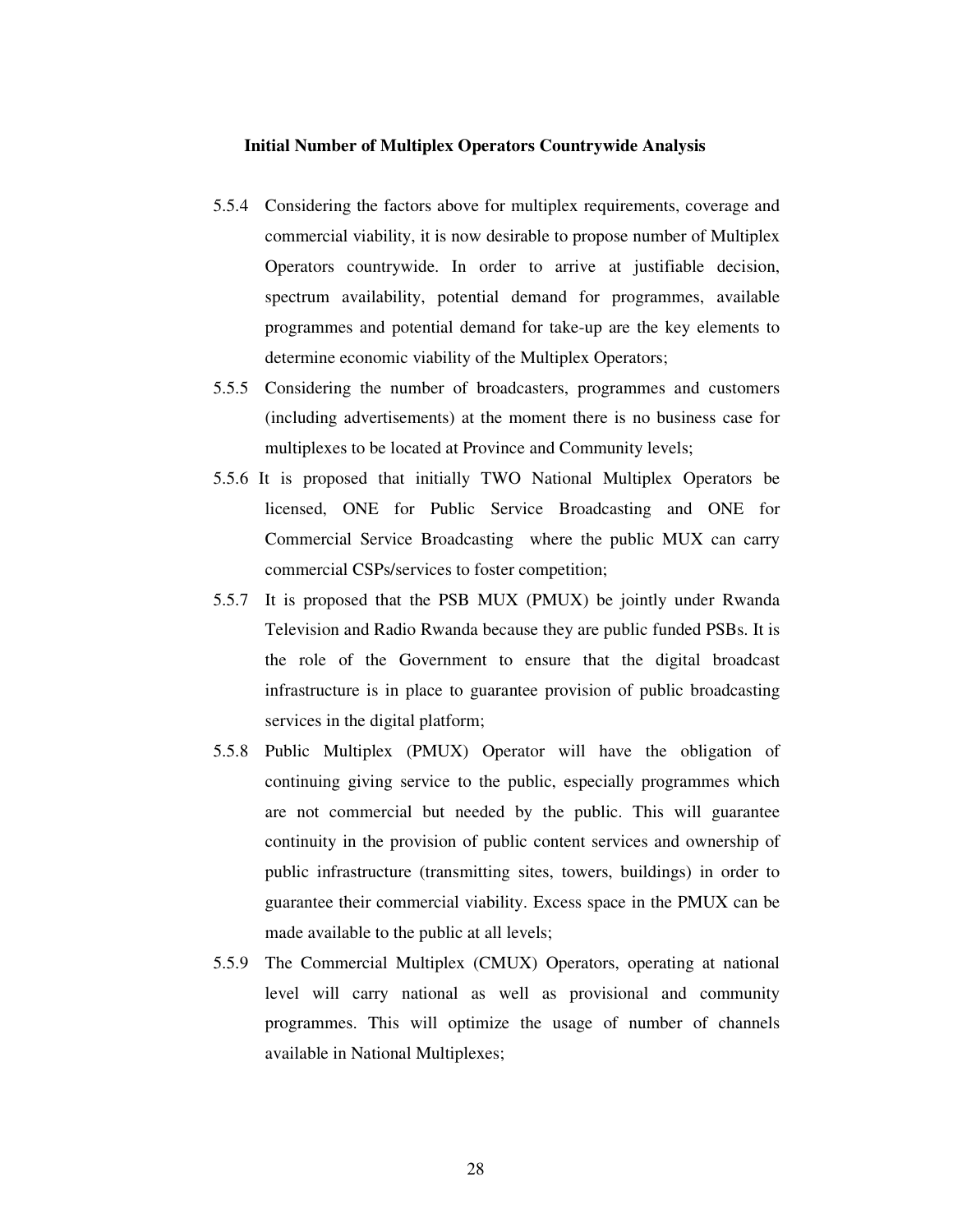5.5.10 The need to have more national, provisional and/or community multiplexes shall be determined by the market growth and commercial viability.

### **5.6 Proposed Initial Multiplex Operators Countrywide**

#### **5.6.1 Public MUX (PMUX) Operator**

This is the MUX Operator for PSBs. Details of PSB MUX Operator are covered in section 6.3 and 6.4.

### **5.6.2 Commercial MUX (CMUX) Operator**

Initially one CMUX Operator can be. This limitation is based on commercial viability consideration while allowing it to compete with PMUX Operator thus introducing limited competition in offering the service. A second can be considered when the broadcasting industry grows. Their functions and obligations are as explained in section 4.4.2 and 4.4.3. There are options to consider initially:

- a) The operator can be purely commercial entity that are neither mobile network operators nor current or future broadcasters.
- b) A consortium of all significant broadcasters current and future ones having established a legal business entity and having a viable MUX Operator business proposal and rollout plan.
- c) The regulator need to be satisfied if there will be no problems in mobile operators being a CMUX Operator or conflict of interest in realizing all possible digital broadcasting offering? Furthermore shall such undertaking foster or undermine competition in the sector? However, it is not a common practice for the countries that have got digital to use mobile network operators to provide and manage MUX Operator function.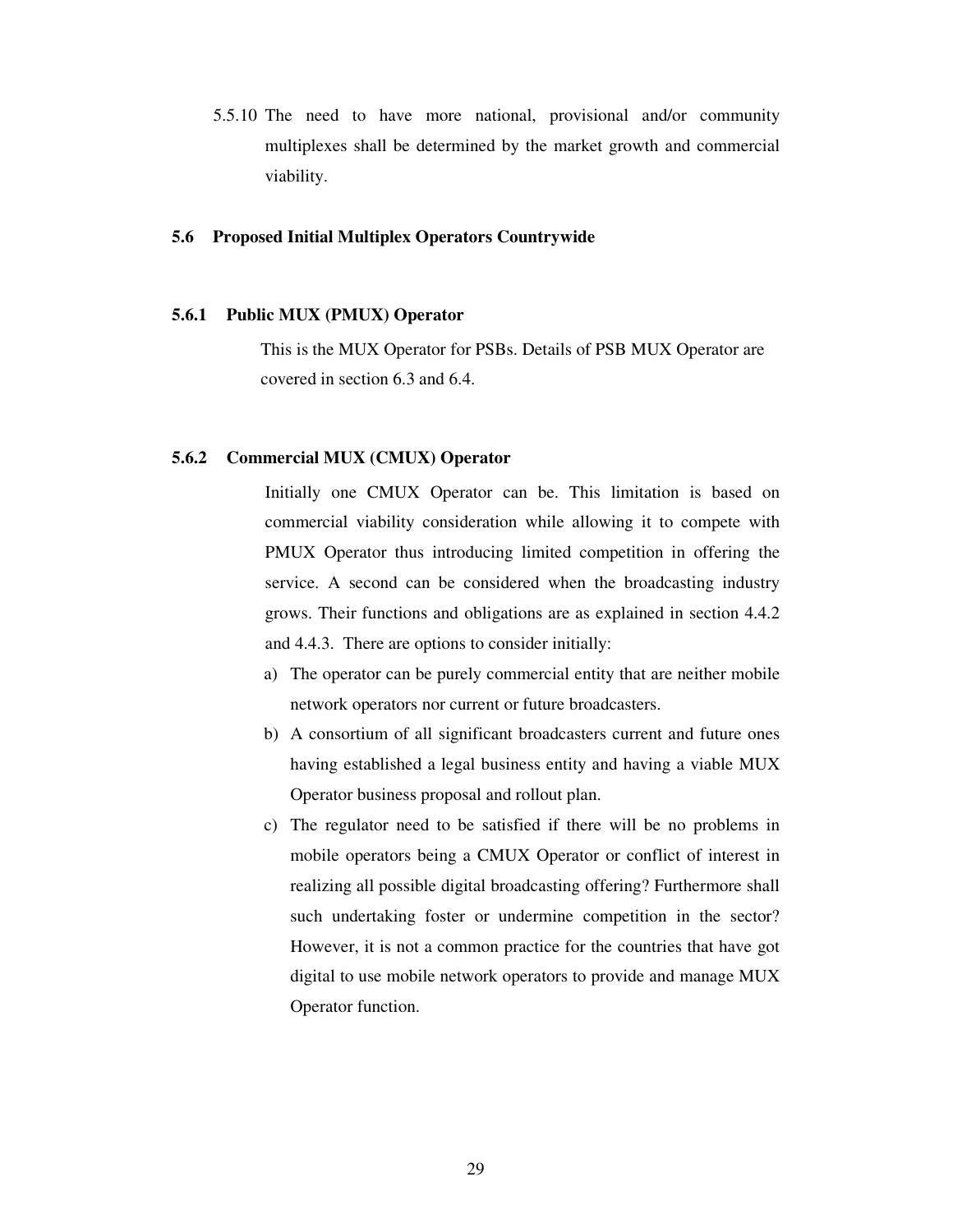### **5.6.3 Value Added Services Multiplexes**

- a) Initially, it may not be necessary to impose a rule on how many channels should be reserved for Value Added Services. This will depend on demand for such services and that the core function is broadcasting.
- b) In arriving at the figure on how many channels should be used for Value Added Services in a multiplex the following should be taken into account:
	- i) That the multiplex is primarily for TV and radio broadcasting;
	- ii) The upper limits internationally, currently at 20%;
	- iii) Technological advancements.
- c) At this stage to consider and propose separate Multiplex Operators for added value services will be counterproductive and indeed does not make any business case.
- d) MUX Operator may decide on the space for take-up after conducting surveys and ascertain the demand supported by business plan, to be submitted to the Regulator for licensing consideration. The issue of stand-alone multiplexes for community service area may be addressed at a later stage.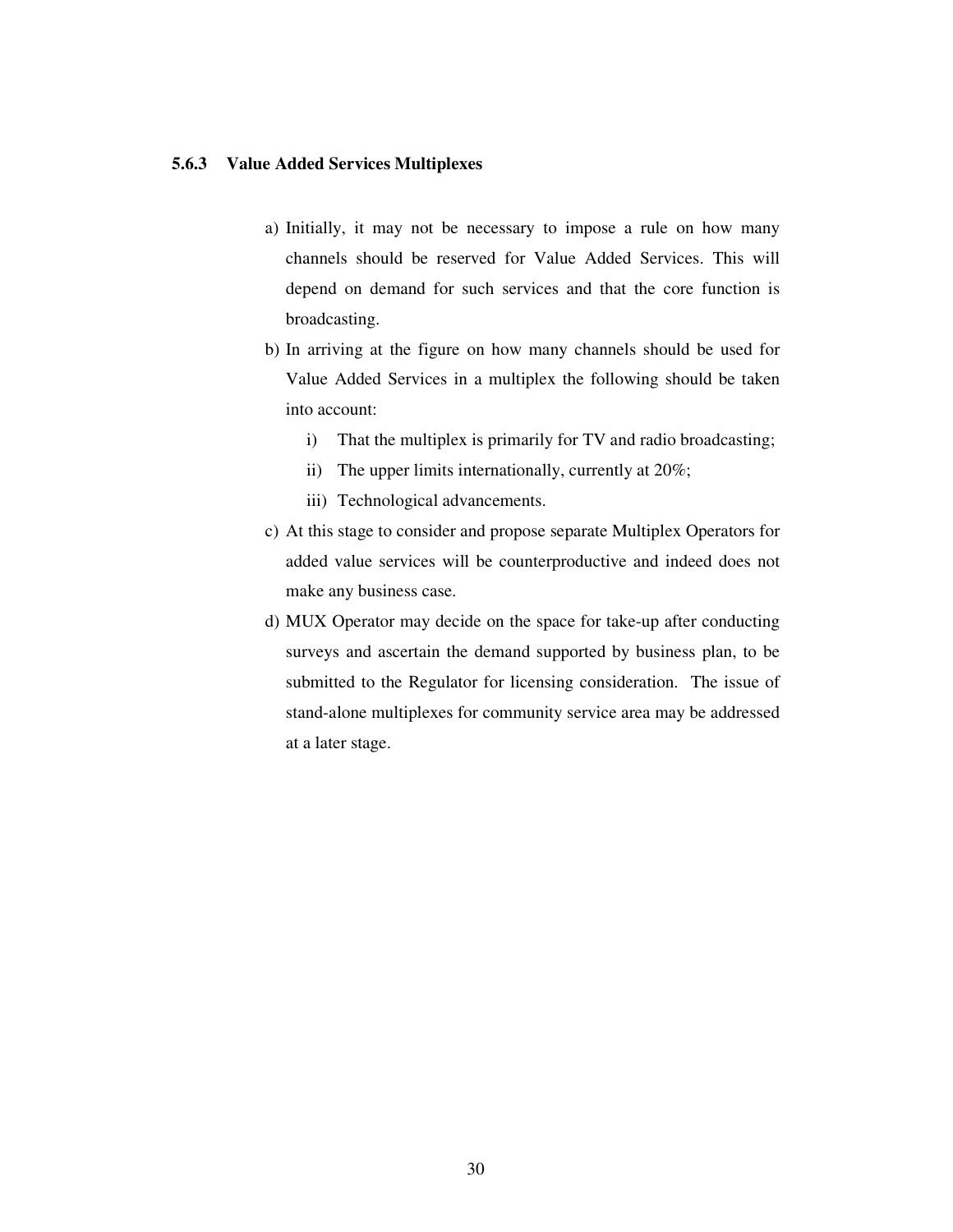### **CHAPTER SIX: PUBLIC SERVICE BROADCASTING**

There are a number of issues to be looked at regarding public service broadcasting in the digital broadcasting era to ensure that it plays its expected roles functions to the society. These are covered here.

### **6.1 Background Information**

- 6.1.1 Public service broadcasting provides the whole of society with information, enhances social, political and culture, education and entertainment, enhances social, political and cultural citizenship and stimulates the cohesion of society. To that end, it is typically universal in terms of content and access; it guarantees editorial independence and impartiality; it provides a benchmark of quality; it offers variety of programmes and services catering for the needs of all groups in society and it is publicly accountable;
- 6.1.2 In Rwanda, Radio Rwanda and Rwanda Television have to a great extent been performing the functions of public service broadcasting; currently, there is one body named ORINFOR which govern Radio, Television and one Public newspaper.
- 6.1.3 In an effort to improve the functioning of two entities, the Government may wish to develop an administrative unit to operate the PMUX which shall apply between and binding upon the Rwanda Radio and Television Rwanda and the Minister responsible for Broadcasting. The PSB, in essence, calls for the administrative unit for PMUX to be issued a licence to provide public broadcasting services. One CMUX Operator can be issued a licence for commercial broadcasting services after fulfilling the necessary requirements set by the Regulator. Exclusivity should be for a limited period not exceeding five years.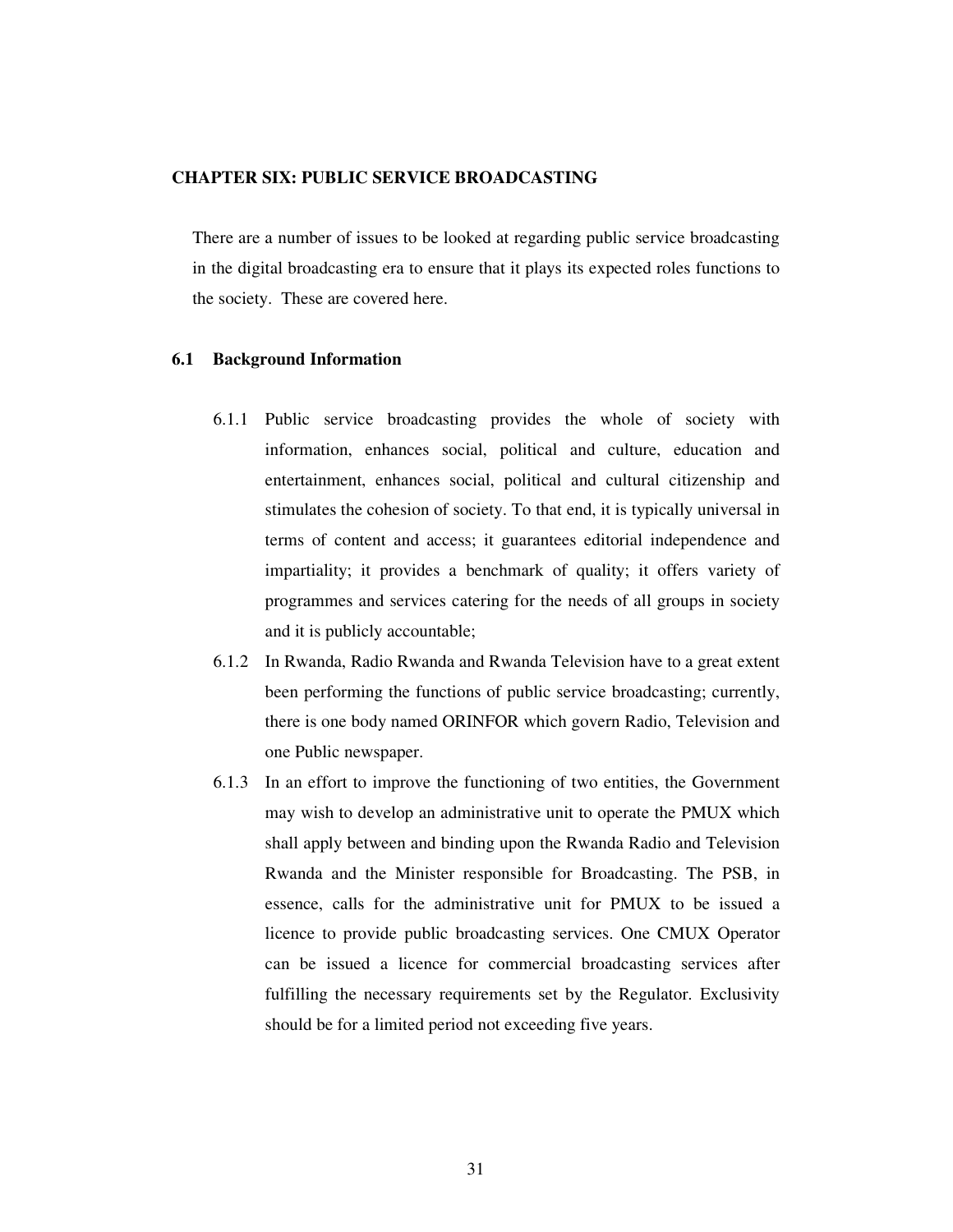### **6.2 Objectives**

In order to fulfill these functions, PSB needs to organize its activities to attain the following objectives:

- 6.2.1 Offer a wide range of varied, high quality programmes that reflect the common denominator of good taste and provide unbiased information with educative, cultural or entertaining contents that are of interest to the public;
- 6.2.2 Promote and preserve national culture and heritage;
- 6.2.3 Ensure that all types of programmes can reach everybody. In no case should access of services and programmes of cultural and national importance be limited to reach well-off groups;
- 6.2.4 Coordinate offerings of programmes that reflect the tastes of both the majority and the minorities. This will contribute to creating social cohesion, regional balance and a sense of belonging, particularly among minorities;
- 6.2.5 Undertake to have a strong national production base. This will provide programmes that reflect national values and the near environment better than foreign products. This will help to contribute to sustaining and revitalizing national culture and the characteristics of its identity. Furthermore, it will help to promote the audiovisual sector and the economy;
- 6.2.6 Form a complex communicative institution that acts on all available platforms. To fulfill these objectives, public broadcasting needs to be viewed by a large enough audience to be able to exercise a social influence, to influence its competitors by example and to justify the investment that it receives.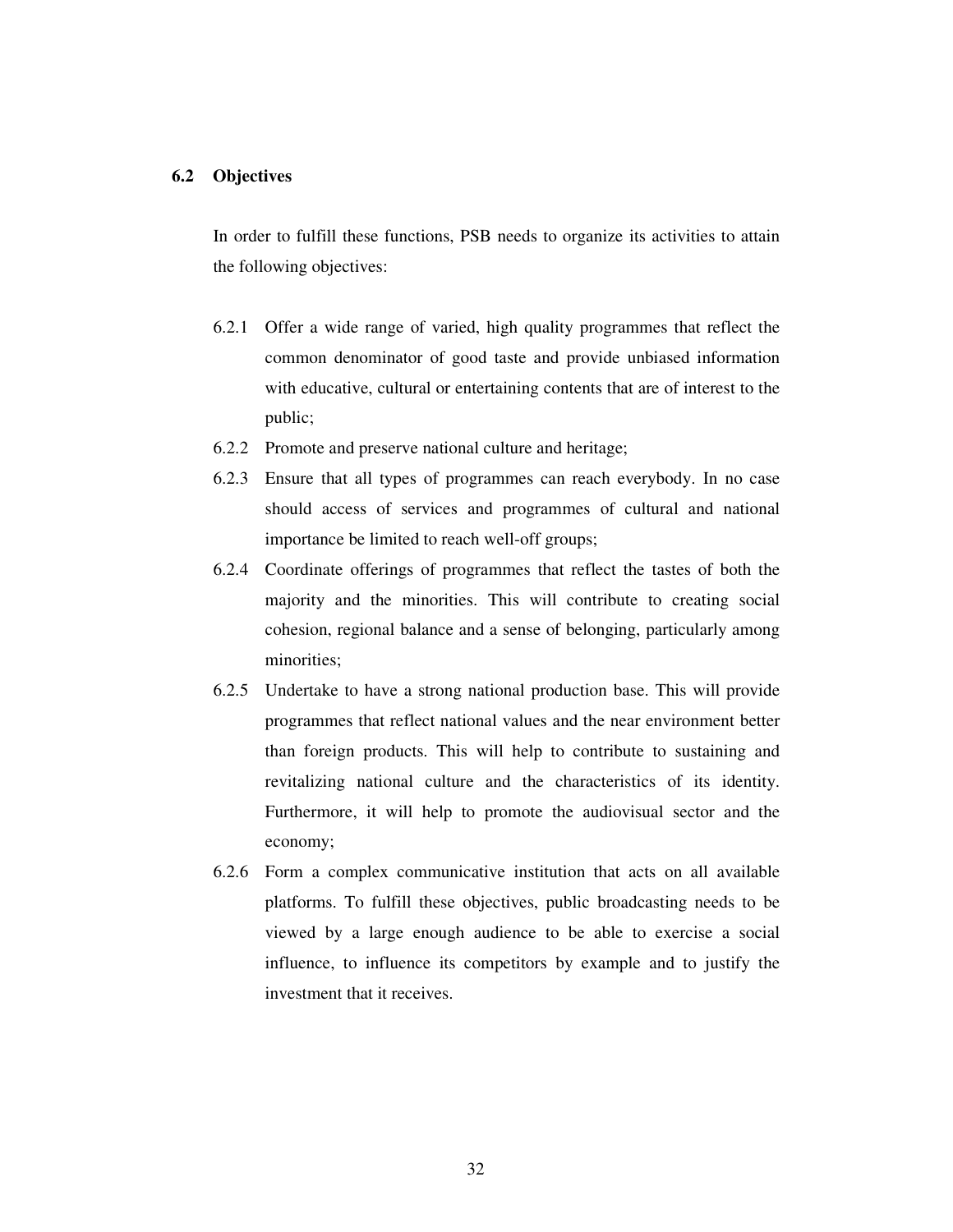### **6.3 Functions**

In the present situation of globalisation of the information society and digital switchover, the functions of PSB include:

- 6.3.1 Guaranteeing universal access to important information and major communication products. Such products should not be exclusively reserved for users who can pay for them or people with online access;
- 6.3.2 Producing information that is socially necessary. In market conditions the production of socially necessary information is not guaranteed. Instead, information that is economically viable is produced. Therefore, if we want an Information Society for everyone, public communication systems need to produce socially necessary information;
- 6.3.3 Acting as an informed guide in the face of the wide variety of information on offer. The user has access to a vast amount of information that makes it difficult to carry out an effective selection from all of the programmes and services available. The electronic programme guide has arisen as a public service function to provide people with the information needed to make an informed choice;
- 6.3.4 Balancing and curbing new communication services. The public sector should counterbalance the extraordinary concentration in the audiovisual system. This concentration is caused by convergence. In the face of this situation, public broadcaster should be a guarantor of plurality of their contents and democracy in decision-taking. Thus, public broadcasting stations should be financially, technologically and professionally solid;
- 6.3.5 Acting as a driving force in the processes of convergence between the communication sector and other social sectors, such as: culture, education, health, social welfare, etc. Public broadcasting should expand their communication activity beyond traditional broadcasting to respond as multimedia communication institutions;
- 6.3.6 Can include in some of its offering conditional access functionality;
- 6.3.7 Should play a leading role in broadcasting industry.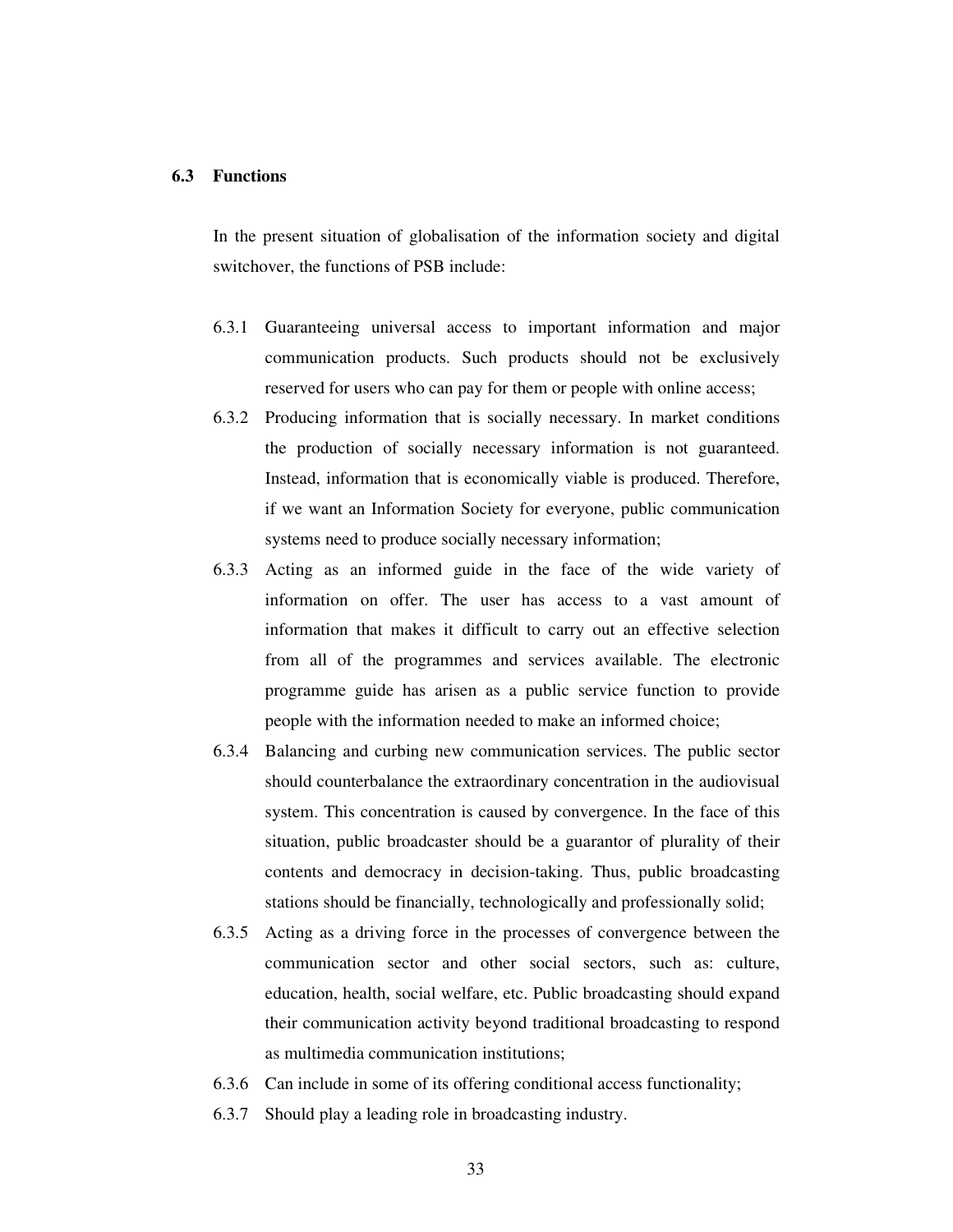### **6.4 Obligations**

- 6.4.1 To provide a reference point for all and a factor for social cohesion and integration of all individuals, groups and communities;
- 6.4.2 To provide a forum for a broad public discussion;
- 6.4.3 To broadcast impartial and independent news, information and comment;
- 6.4.4 To develop pluralistic, innovatory and varied programming, meeting high ethical and quality standards;
- 6.4.5 To serve both wide public and the needs of minority groups;
- 6.4.6 To promote mutual understanding and tolerance and community relations in pluriethnic and multicultural societies;
- 6.4.7 To ensure that the programmes offered contain a significant proportion of local content;
- 6.4.8 To extend the choice available to viewers and listeners by offering programme services which are not normally provided by commercial broadcasters;
- 6.4.9 To safeguard cultural diversity;
- 6.4.10 To develop tools of obtaining audience feedback for their content to help maintain the quality of the content, and to provide mechanisms for accountability, which is a vital attribute of public broadcasting;
- 6.4.11 To play an active role in promoting common, open standards in the broadcasting industry since PSB participates in all elements of the delivery system;
- 6.4.12 To provide national coverage to the level of rural areas in order to fulfill the Universal Service provision obligations;
- 6.4.13 To comply with professional standards of accuracy, fairness and impartiality; and
- 6.4.14 To be accountable to general public in terms of programming as well as financial prudence and propriety.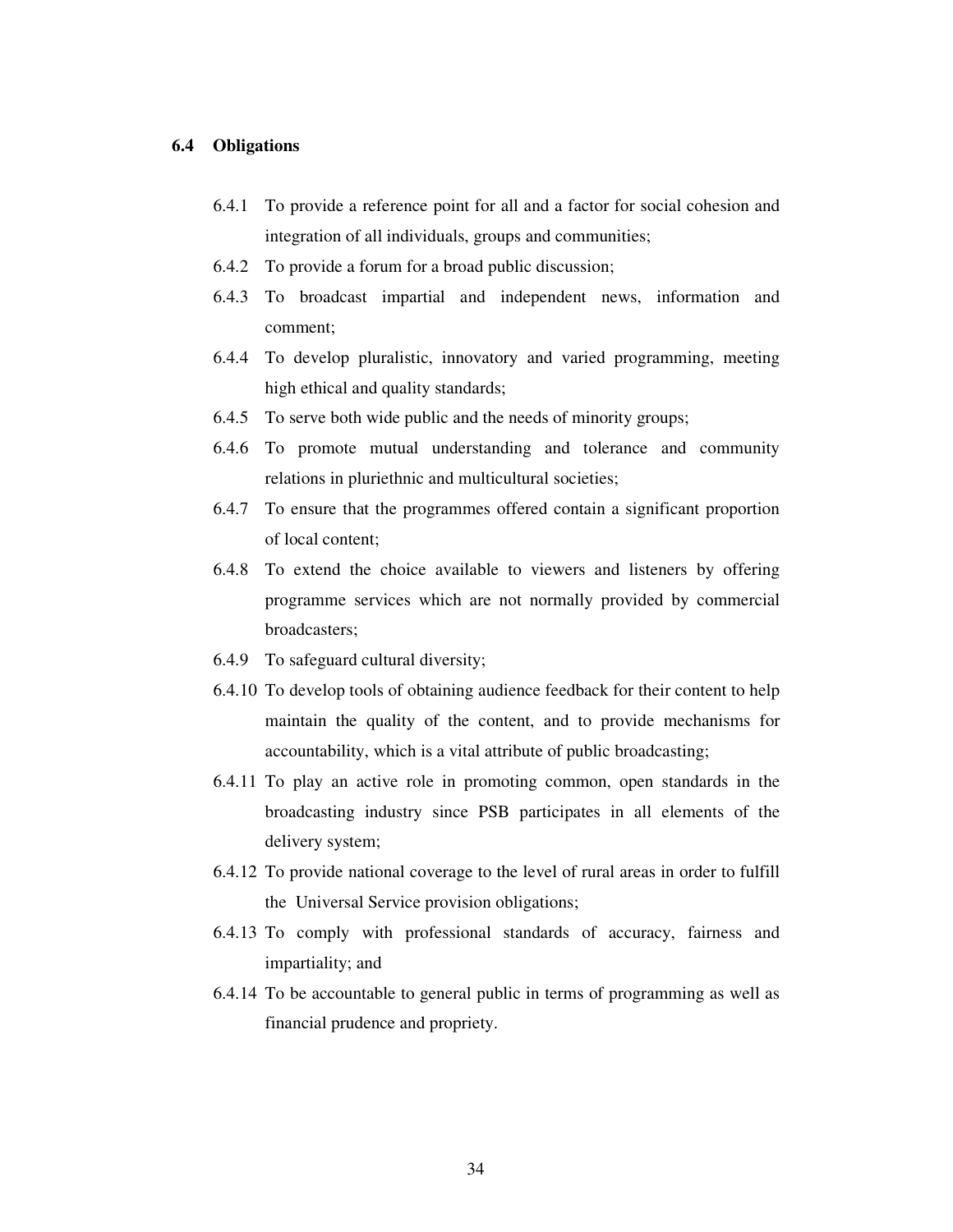### **6.5 Financing**

6.5.1 The following are the possible PSB financing options:

- a) Government grant
- b) Subscription
- c) Customers Payments
	- i) Pay per view
	- ii) New services
- d) Sponsoring
- e) Grants
- f) Advertisement
- g) Broadcast network access fees
- h) Sales of programs

The license fee for TV option is not a viable option for consideration.

- 6.5.2 In a country with the tax-base the size of Rwanda, the Government cannot hope to make sufficient funding available to fully support a public broadcasting service. While the Government will provide extra money to support the PMUX, government run radio and television nevertheless need to work so as to increasing rely on commercial revenue from advertisements to pay for much of its services.
- 6.5.3 **Governance:** It may be useful to institute a single legal PSB administrative unit to coordinate content service provision by Rwanda Radio and Television Rwanda and PMUX operation.
- 6.5.4 Role of PSB during Migration Period:
	- a) To enable public service broadcasters to fulfill their remit and adapt to the new digital environment including provision of Value Added Service such as broadcasting to handheld and new interactive services;
	- b) To publicise digital broadcasting;
	- c) To spearhead the migration process;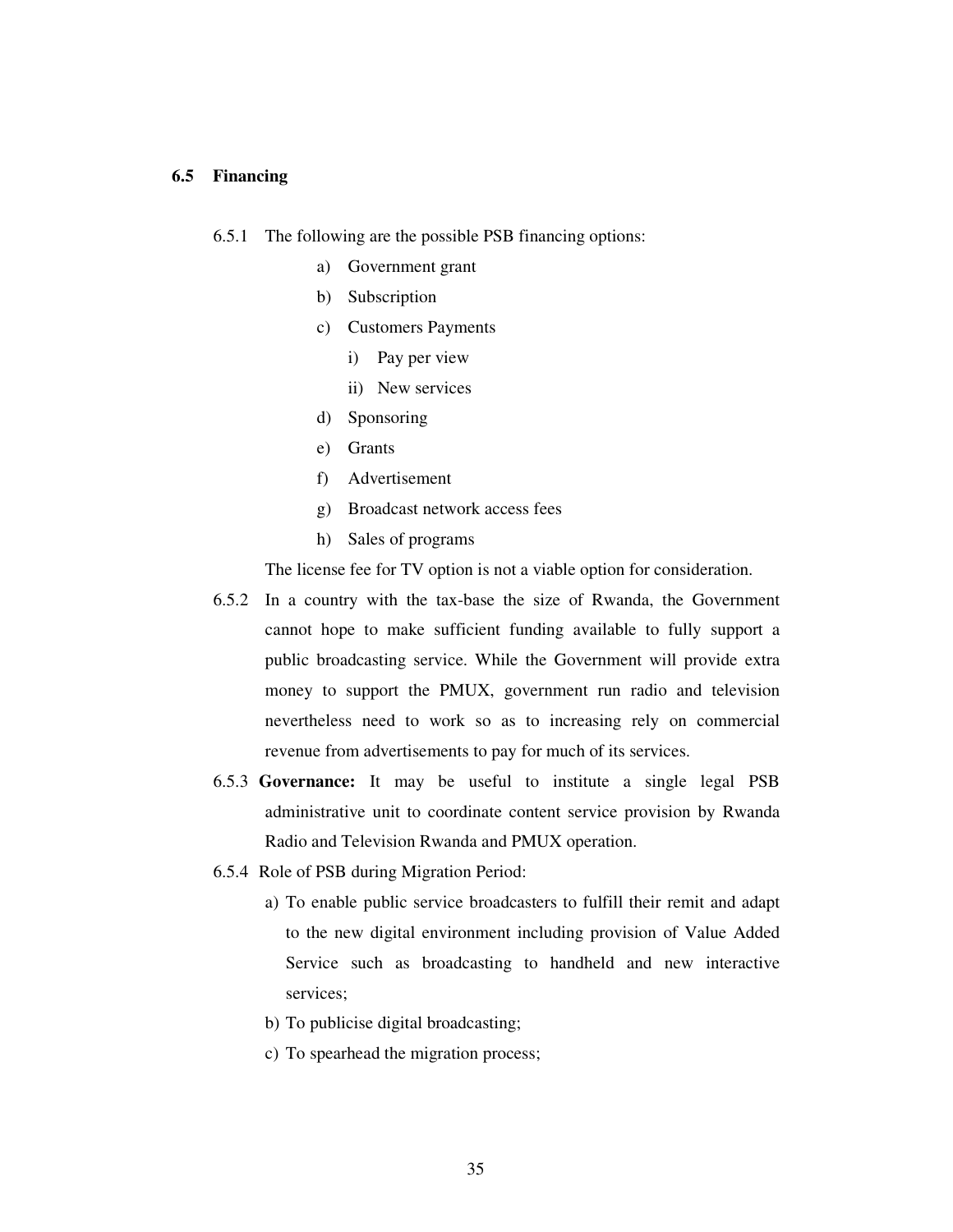- d) To set-up as soon as possible a digital terrestrial broadcasting pilot project so as to play a leading role of spearheading the whole migration process; and
- e) To have a timely appropriate training programme for its technical staff to ensure smooth DTT operation.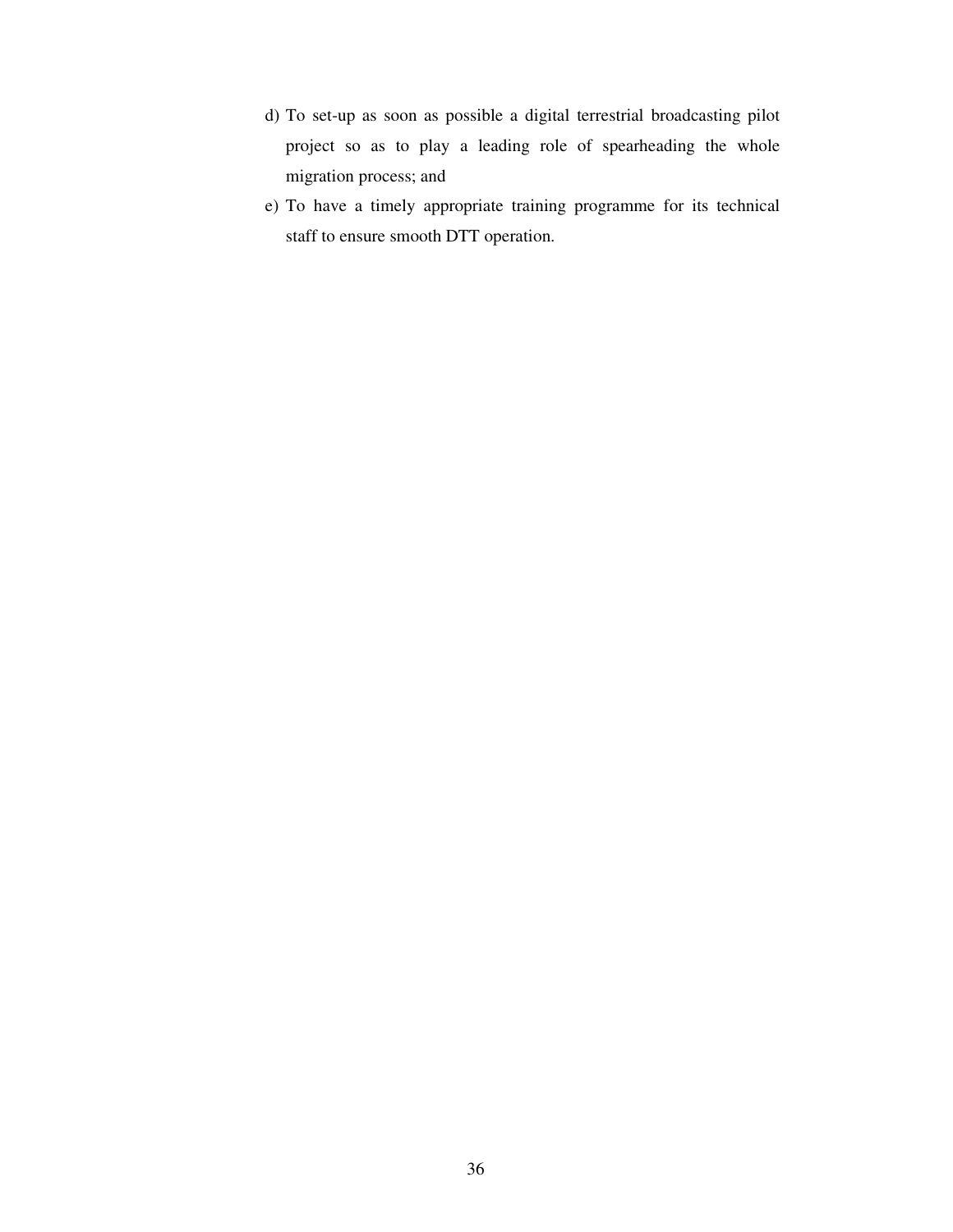### **CHAPTER SEVEN: LICENSING ISSUES**

### **7.1 The Licensing Structure**

- 7.1.1 The licensing structure needs a new look under digital broadcasting era. The underlying position should be; new policy and regulations are required for digital because digital broadcasting differs significantly from analogue hence the need for a fresh approach, e.g, 'analogue' regulation would be incapable of addressing:
	- a) dynamic system configurations;
	- b) frequency assignments;
	- c) the multiplex operator;
	- d) Multiplex operation;
	- e) Content provision;
	- f) Converged data, telephony, and multimedia services in a single network; and
	- g) Network provision-infrastructure sharing.

### **The following is proposed to be among the primary licenses;**

- a) Multiplex Operator
- b) Infrastructure (Network) Service Provider
- c) Content Service Provider (broadcaster)

*This is a significant deviation from the licenses issued at the moment since it shall need provisions in the current structure to enforce the above distinct areas of licensing. Therefore, it better that they are made distinctly clear to avoid areas of overlap and potential conflicts at a later stage.* 

- 7.1.2 Broadcasting licence (content/service provider) should no longer be tied to specific frequency channel.
- 7.1.3 Digital Policy has to be established through a Ministerial Task Force to draw up appropriate policy and regulatory framework for migration to digital broadcasting. The policy should aim at the following: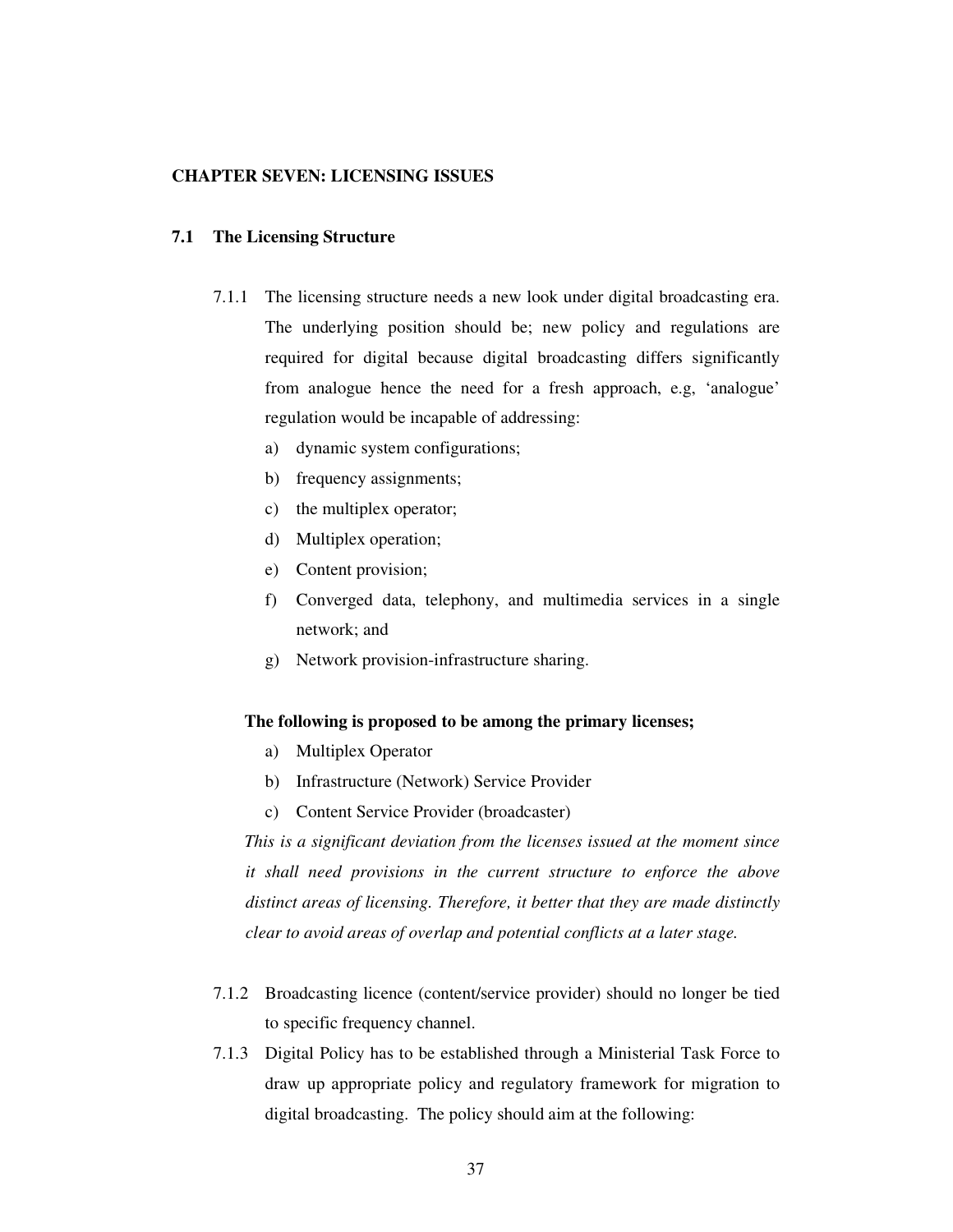- a) Securing a future for existing broadcast stakeholders;
- b) Attract investment;
- c) Attract the interest of manufacturers, retailers etc;
- d) Attract investment in the provision and production of new content services;
- e) Encouraging consumer uptake;
- f) Ensuring a future for existing services and accommodate new services;
- g) Providing for mix of free-to-air and pay services; and
- h) Providing a good and deliberate policy to encourage digital broadcasting especially on the network competition versus number of operators, roll out calendar and road map.
- 7.1.4 Licensing provisions for digital broadcasting should address appropriately interconnection between competing operators; technical interoperability, fair pricing regime.
- 7.1.5 Regulations for various categories of licences must be reviewed to accommodate the new scenarios that digital broadcasting presents.
- 7.1.6 Licensing framework need to provide incentives during migration that is phased out with time based on additional services offered over the basic broadcast services to facilitate faster response of customers.
- 7.1.7 Licensing frequency spectrum for individual multiplexes could result in a fragmentation of the available spectrum and limit opportunities for the establishment of competitive and viable networks.
- 7.1.8 Licensing individual broadcasters as MUX Operator should be avoided since there will be conflict of interest in offering impartial and transparent services to other broadcasters. If all significant broadcasters can form a legal entity that is accessible to present and future broadcasters and present a viable business proposal, they can be considered for licensing.
- 7.1.9 Licensing of Mobile Network Operator as MUX Operator for broadcasting will not be in the interest of divergence and expansion of competition opportunities in the communication sector. They can however be MUX Operator for own services.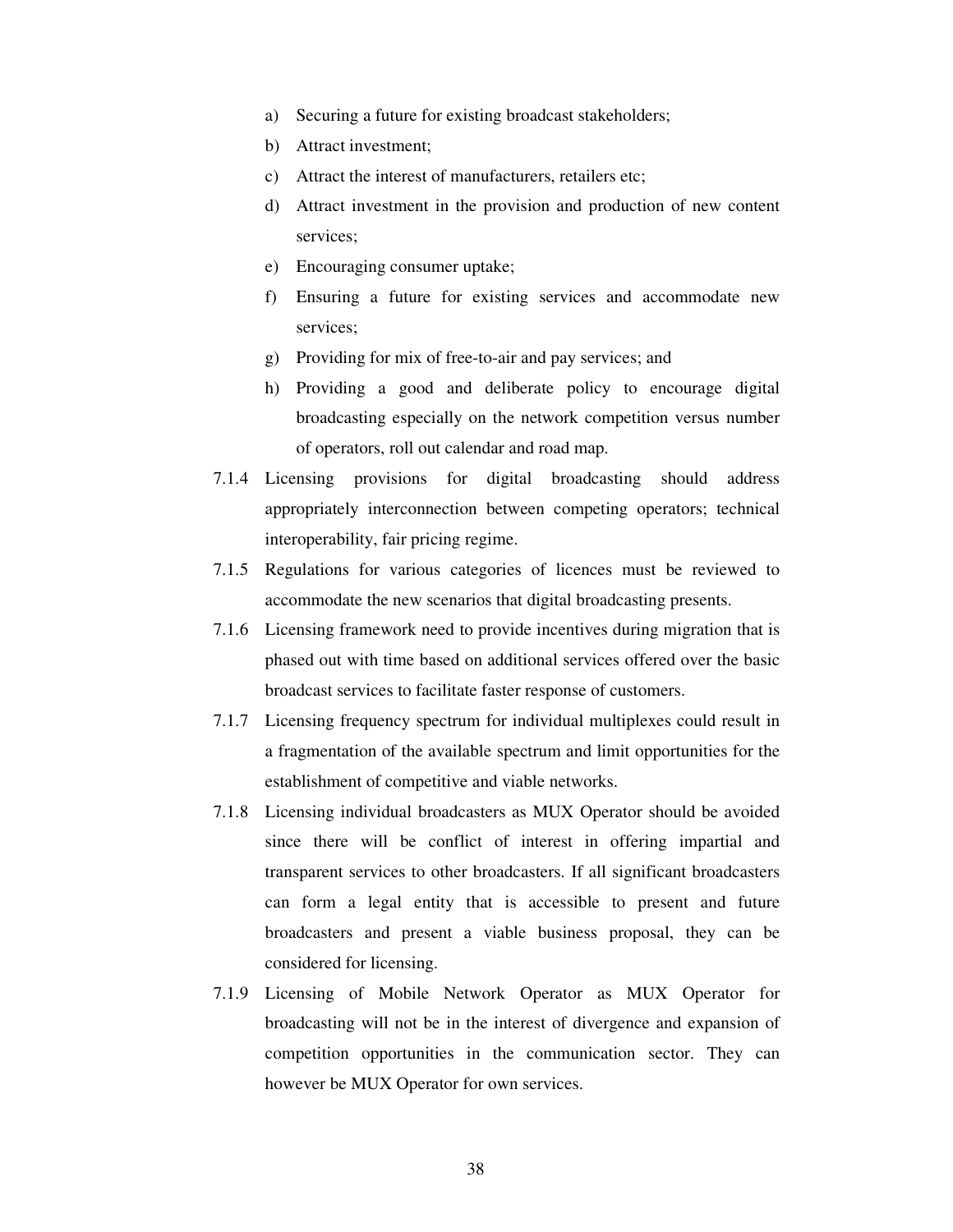# **7.2 Analogue Broadcasting Scenario**

- 7.2.1 The Regulator is operating as guided by the Telecommunications Law No. 44/2001 of 30/11/2001 and Ministerial order No. 9/DC/04 of 07/06/2004 on conditions to be incorporated into telecommunications and radio communications licenses which provides for three types of licences:
	- i) Radio Communications Licence;
	- ii) Individual Telecommunications Licence; and
	- iii) Standard Telecommunications Licence.
- 7.2.2 The Standard Telecommunications Licence holder is entitled to perform a certain category of telecommunications activity occurring within, to and/or from the Republic governed by standard terms provided for in the Licence. The activities include:
	- i) The installation of the network ;
	- ii) The supply of services; and
	- iii) Marketing.
- 7.2.3 The Individual Telecommunications Licence holder is entitled to undertake certain telecommunications activities within, to and/or from the territory of the Republic, in accordance with standard and, deemed necessary, supplementary particular terms. Hence, the holder can perform all activities of the standard licence but with conditions.
- 7.2.4 The Radio Communications Licence holder is entitled to make use of a certain radio-frequency range or range(s) hence can have network, can provide service and is assigned frequency.
- 7.2.5 Currently the Broadcasters are allowed to own and operate studio and transmission facilities, provided that they don't lease transmission channel to other parties;
- 7.2.6 For that matter one licence is granted to broadcasting operators to deliver content through the existing transmission facilities;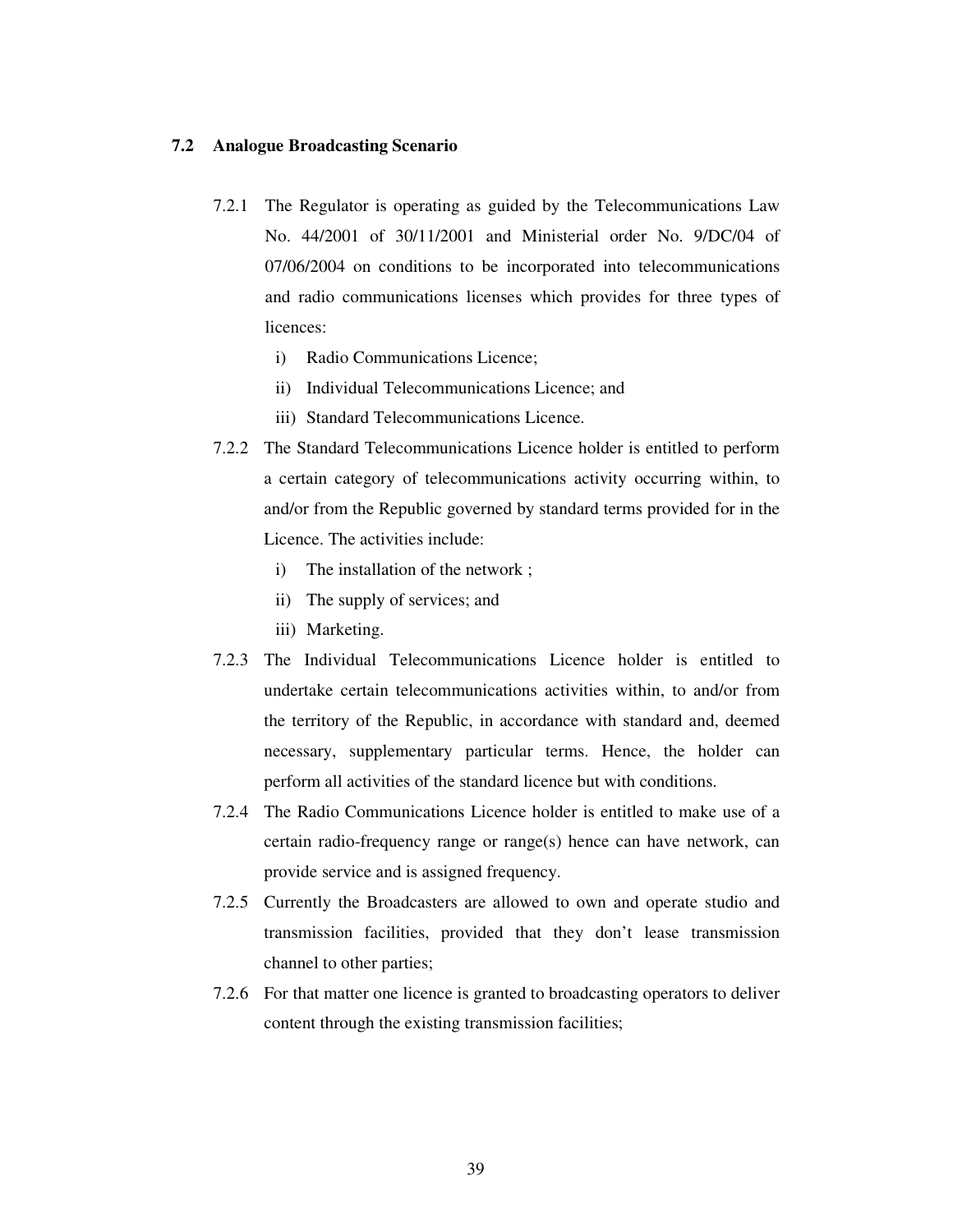## **7.3 Digital Broadcasting Scenario**

- a) Under the digital platform format, multiplexing processes are necessary for efficient and effective delivery of broadcasting services to consumers. This process requires separation of content service provision and network service provision; and
- b) There are a number of possible structures for multiplex and transmission management to enable the dynamic characteristics of the digital platform to deliver content to consumers. Two options are being suggested<sup>9</sup>:

# **7.3.1 Option One: Combined Licensing**

- a) Combined licensing option, means allowing broadcasters to provide the content services and retain control of transmission as applicable in analogue platform.
- b) Under this option, the broadcaster will establish and operate studio and transmitters.
- c) This approach would effectively reflect the way in which the current terrestrial broadcasting services are provided.

# **Advantages:**

 $\overline{a}$ 

- d) The advantages of this option are that content providers will own studio and transmission systems, which is not different from analogue system; and that, excess capacity of channels accrued from inherited digital capability will be leased to other Content Service Providers;
- e) This approach allows the Content Service Provider to operate without involving another party and that the Content Service

<sup>&</sup>lt;sup>9</sup> The two mentioned options are referenced from the "consultation document on switchover from analogue to digital broadcasting in Tanzania" august 2005, page 15,16. http://www.tcra.go.tz/consultative\_docs/digitalSwitchOver.pdf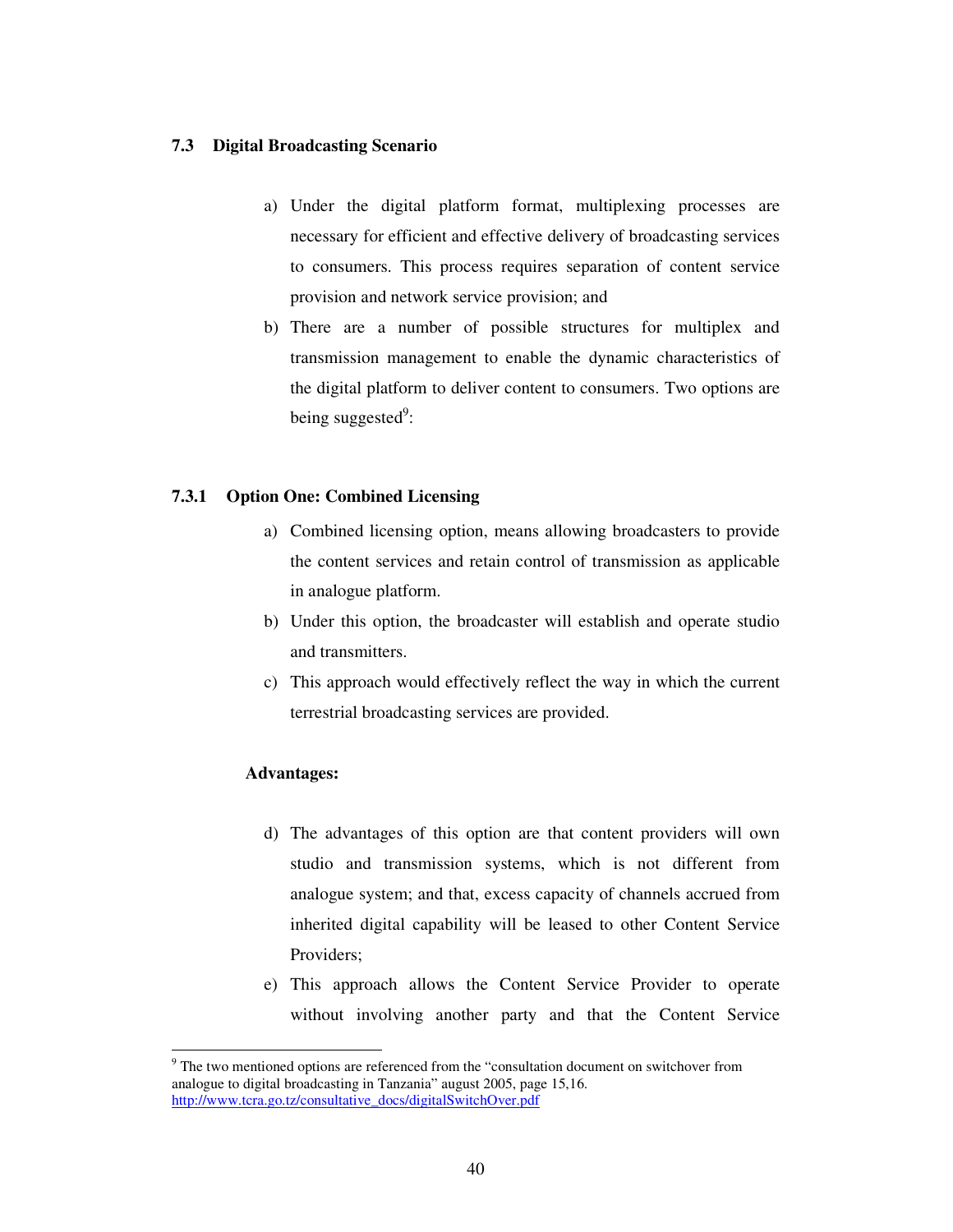Provider will be able to monitor and control the entire broadcasting chain and act accordingly in case of problems (as is the case now under analogue broadcasting);

f) The Content Service Provider will master expertise for the whole broadcasting chain;

### **Disadvantages:**

- g) Content service provider will own multiplex which may not be fully utilized. This is due to the fact that the broadcaster may not have enough programmes to utilize all channels capacity available in the multiplex;
- h) It is expensive for an operator to own a multiplex that is not fully utilized;
- i) Management of spectrum utilisation becomes a complex process;
- j) The combined licensing approach cannot guarantee efficient utilisation of spectrum; and
- k) Will bring multiple contracts of frequency leasing which can amount to commercial conflicts.

### **7.3.2 Option Two: Separate Licensing**

- a) This approach provides for the creation of a Multiplex Operator as discrete function separate from that of Content Service Provider. The provision of content services is separated from transmission process.
- b) MUX Operator be recognised and regulated as a technical facilitator or infrastructure provider with no control over or responsibility for, the nature or content of programme transmitted on behalf of the Content Service Provider (broadcaster) other than required to satisfy the technical general condition of operation.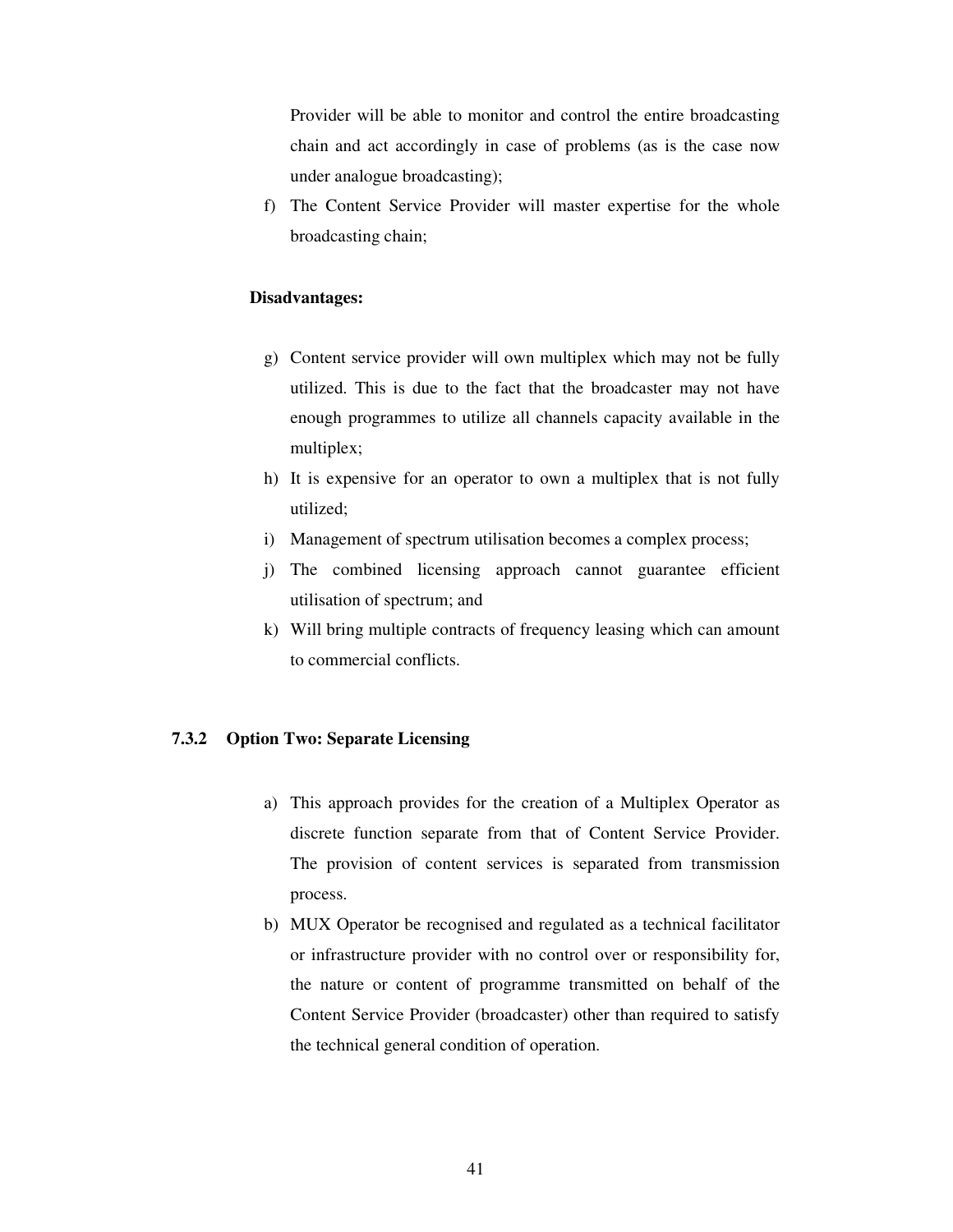### **Advantage of Separate Licensing**

- c) Content Service Provider will concentrate on production of more content and enjoy economies of scale;
- d) Off load Management expense used to control transmitter chain and expansion of network;
- e) There is no multiple contracts and therefore smooth operation of delivery of broadcasting content services;
- f) Guarantees efficient utilisation of frequency spectrum;
- g) It encourages sharing of resources i.e. towers and transmitting sites;
- h) Take-off time for new comers will be very short;
- i) It reduces costs of Staff, Administration; and
- j) It is environmentally friendly i.e reduce Mushrooming of masts.

### **Disadvantages of Separate Licensing**

- k) It causes inconvenience on transmission if either party (Multiplex Operator or Content Service Provider) will not meet regulatory requirements;
- l) No possibility to master expertise of the whole broadcast chain.

### **7.3.4 Recommended Licensing Approach**

- a) As has been generally practiced elsewhere where digital rollout is in advanced stages **SEPARATE LICENSING** is recommended and because the advantages surpass the disadvantages of the combined approach;
- b) In digital broadcasting scenario Content Service Providers (broadcaster) should not be allowed to own and operate transmission (network) facilities including a multiplex unless they operate as an entity of a consortium of CSPs;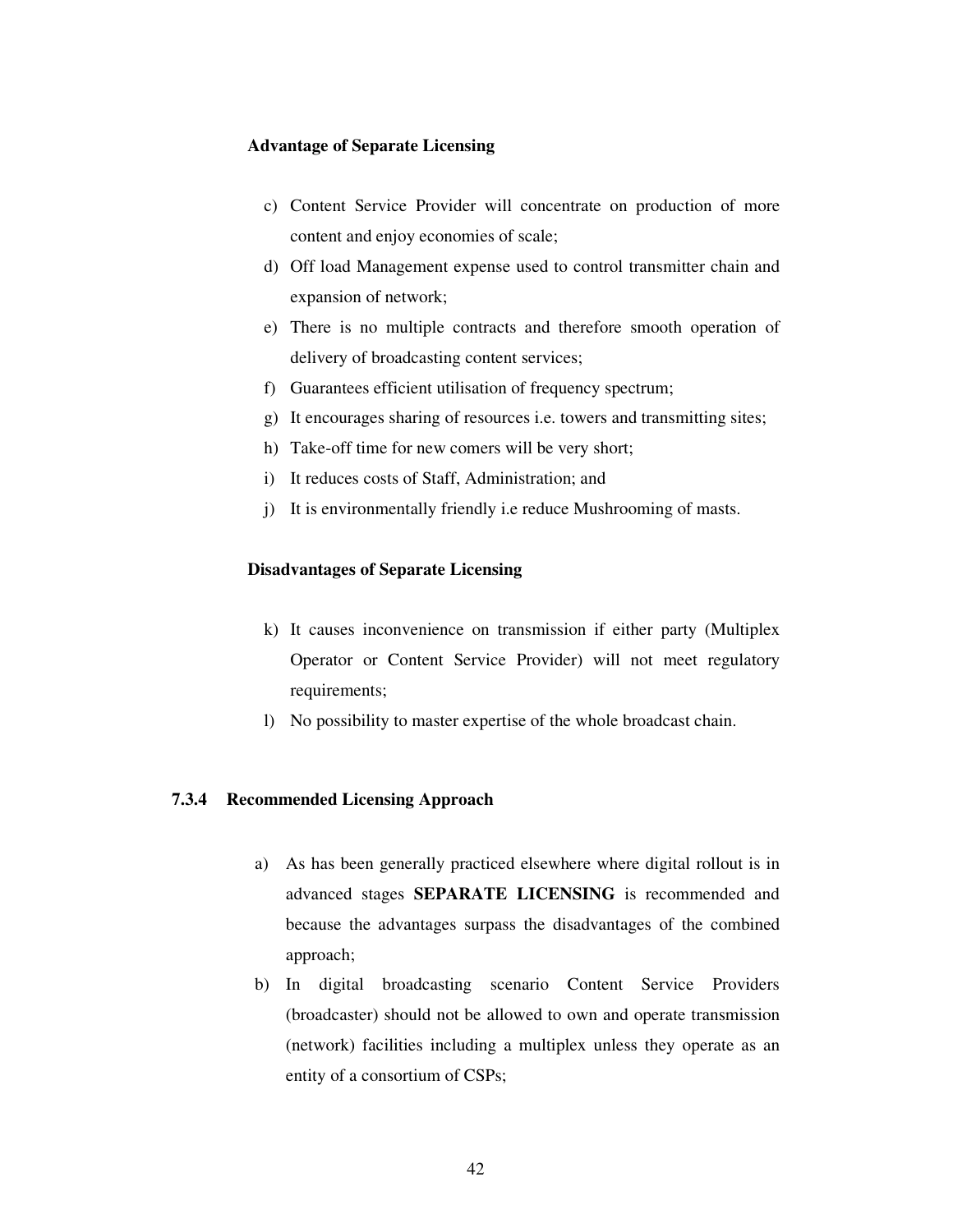- c) Content Service Providers be allowed to deliver their content through a MUX Operator;
- d) MUX Operator be licensed to own and operate network facilities and frequency on need to be basis inline with confirmed projected CSPs services;
- e) The Mobile Network Operators although have the potential to rollout quickly and are knowledgeable of the local conditions but their licensing will potential hamper growth of competition in the sector to the detriment of broadcasters and viewer alike. Where possible they should not be given priority during migration except for own services.
- f) Where broadcasters (content service providers) wish to be MUX Operator they should be licensed only when operating as legal entity that is a consortium of all broadcasters that matter.
- g) The PSB be licensed to operate PMUX.
- h) The relevant laws used for licensing broadcasting be revisited and amended to accommodate the above recommendations.

### **7.4 Licensing Process of a Multipex Operator**

The process of granting licences to MUX Operator:

- 7.4.1 The Regulator advertises the intention to grant Multiplex Operators licence and stipulate the scope of the licence i.e. community or provincial or national and other conditions.
- 7.4.2 Prospective companies submit applications and Regulator evaluates and shortlists companies who enter into negotiations with CSPs and negotiate a multiplex content offering that they would like to provide.
- 7.4.3 Short listed applicants confirm from CSPs quality and capacity allocation per service and commercial terms.
- 7.4.4The final applications to the Regulator are then compiled and submitted containing the following details:
	- a) Content offering (existing analogue programmes, new programmes and Value Added Services);
	- b) The network requirements (number of multiplexes);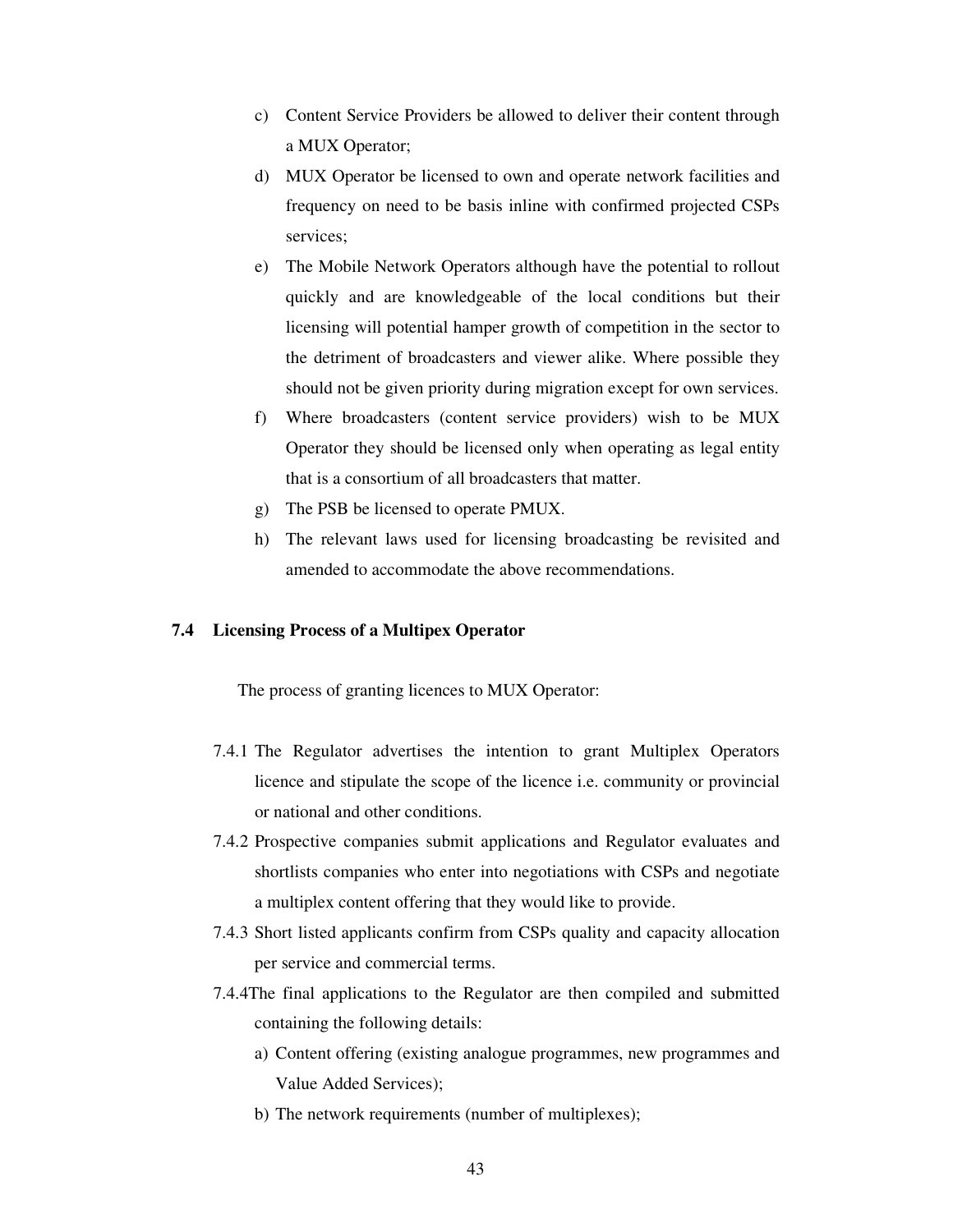- c) Market initiatives;
- d) Roll–out plan;
- e) Capital investment and financial capability;
- f) Provides samples of contracts entered between the two parties;
- g) Management and shareholding structure; and
- h) Other things as per current arrangement.
- 7.4.5 The Regulator evaluates and considers the applications from various companies and grants licences to the wining applicants.
- 7.4.6 The process is a minimum requirement for regulation. It reduces the workload of the Regulator as it facilitates and encourages commercial negotiations outside the regulatory process on core issues such as the content offering, quality of services and the rights of content provider on a multiplex.

### **7.5 Pre-Conditions for Negotiation**

- 7.5.1 An applicant for multiplex licence should know in advance the license fee charged by the Regulator before entering in negotiation with CSPs.
- 7.5.2 An applicant should as well know, in advance, the role and obligations in delivering broadcasting services to consumers.
- 7.5.3 An applicant should adhere to adopted working relationships, terms and conditions between the two parties.

### **7.6 Proposed License Categories for Multiplex**

- 7.6.1 It is proposed that the MUX Operator licence include: to operate MUX, distribute content and transmit content and frequency licence on need to be basis.
- 7.6.2 This will enable the MUX Operator to provide the core functions of providing infrastructure for delivery of broadcasting services to consumers.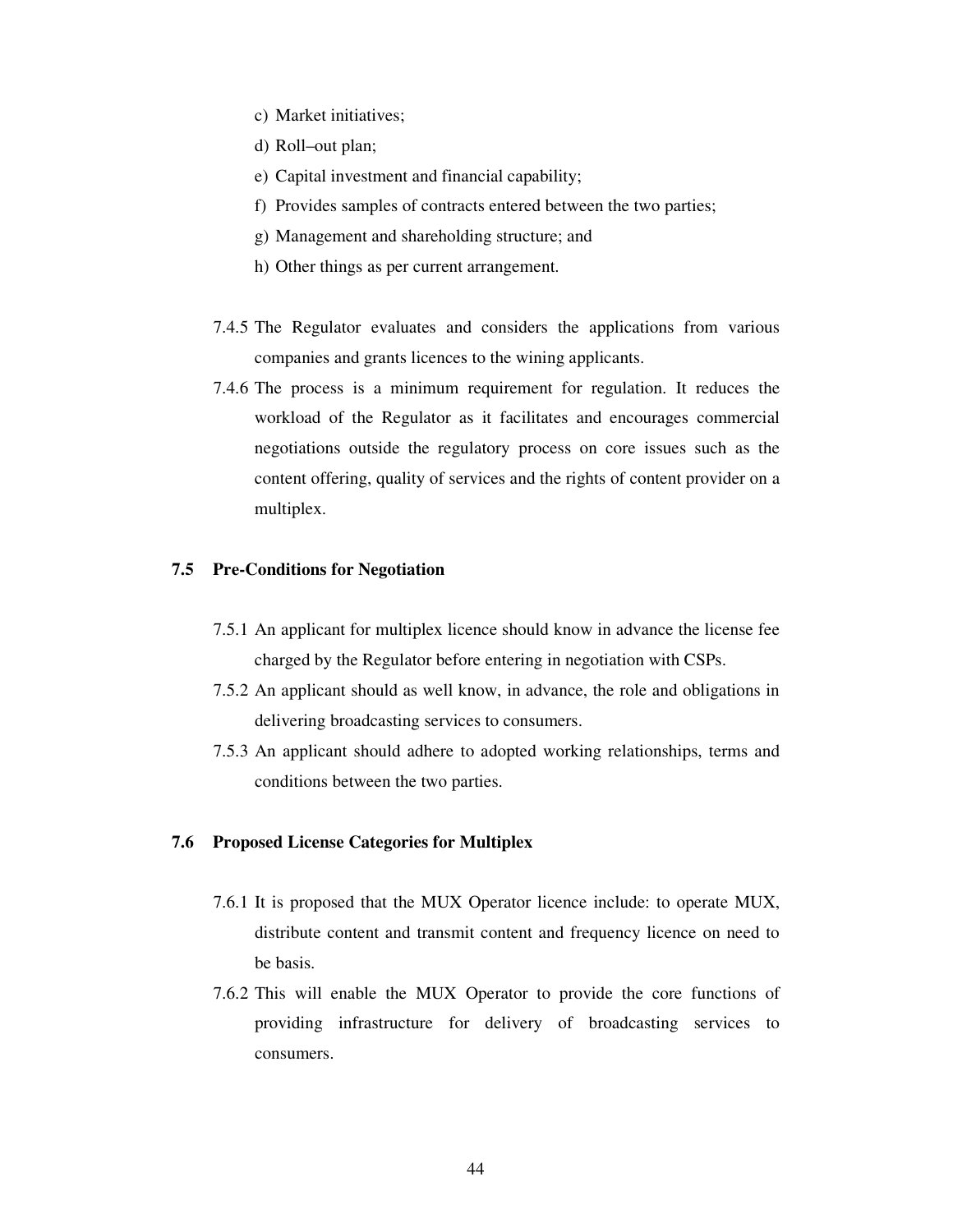### **7.7 Licence Period**

- 7.7.1 International experience has shown that the duration of licences for MUX Operator ranges from 10 to 15 years (Hongkong (10 years), UK (12 years) and Germany (15 years)).
- 7.7.2 This document recommends that Rwanda adopts a 10 years period due to the fact that prospective investors need to have ample time to recoup their investments.

# **7.8 Licence Fees**

- 7.8.1 There are several methods of determining licence fees of a MUX Operator. One of them is auctioning. However, experience has shown that auctioning is very expensive and counterproductive because of its inherent high costs which are passed over to consumers.
- 7.82 Benchmarking is yet another approach to license a MUX Operator. Benchmarking should be taken with much care because of the economic disparities from country to country.
- 7.8.3 Considering that the MUX Operator licence includes infrastructure and frequency the licence fee should reflect so. There should be an initial licence fee for owning and operating facilities plus that of radio communication services which implies frequency usage and subsequently payment of fixed percentage of gross annual turn over.

## **7.9 Criteria for Assessment of Licensing MUX Operator**

The following criteria should be considered in the assessment of suitability of an applicant for MUX Operator licence:

- 7.9.1 Realizable roll-out programme, benchmarks and geographical coverage;
- 7.9.2 Plans for investment and development of the network, including marketing and availability of decoders, pace of development and costs to the general public;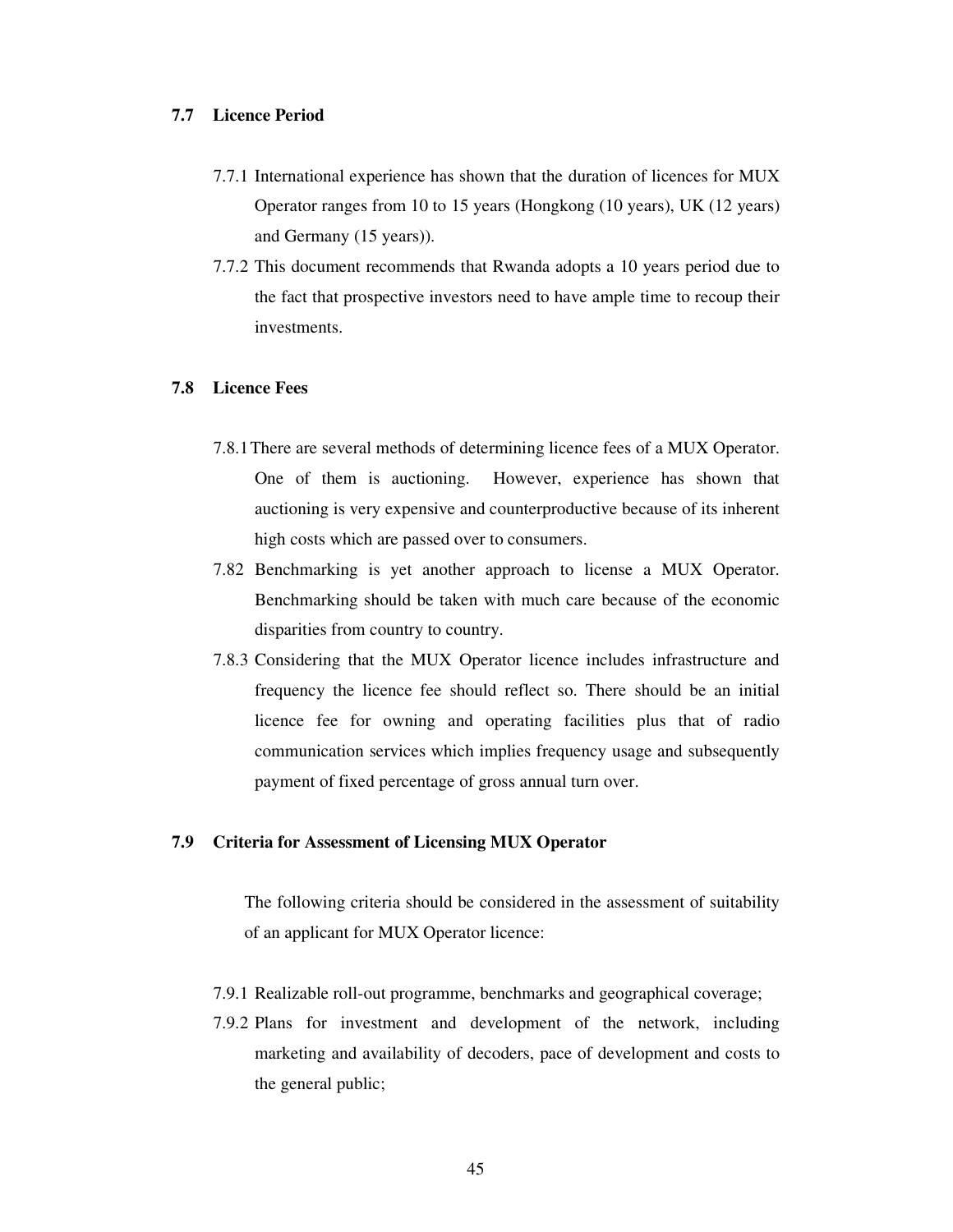- 7.9.3 Service profiles of MUX Operator including the mix of audio/television programmes and take-up;
- 7.9.4 The promotion of competition and efficient use of MUX capacity;
- 7.9.5 Confirm to provide services in a non discriminatory way;
- 7.9.6 The quality of the technical solutions, including the degree of flexibility of the chosen solutions to offer to the end-users regarding broadcasting and added value services;
- 7.9.7 Readiness to comply to must-carry;
- 7.9.8 Demonstrate ability to provide dual illumination of content during SIMULCAST;
- 7.9.9 Demonstration of non-monopoly tendency in the broadcasting sector and related services.

# **7.10 Licensing CSP**

- 7.10.1 Broadcasters in analogue scenario be licensed to operate as CSPs in digital environment conditional to meeting new requirements for digital broadcasting. Their licence can acknowledge inclusion of added-valueservices.
- 7.10.2 Licence for only added-value-services through DVB-T MUX Operator should not necessarily be tied to broadcasters.

# **The following procedure should be used in processing applications for CSP licences:**

- 7.10.3 CSP lodges application to the Regulator containing the following information:
	- a) Types of services to be rendered;
	- b) Service areas;
	- c) Proposed MUX Operator to be used; and
	- d) Other information as per analogue broadcasting licensing requirements.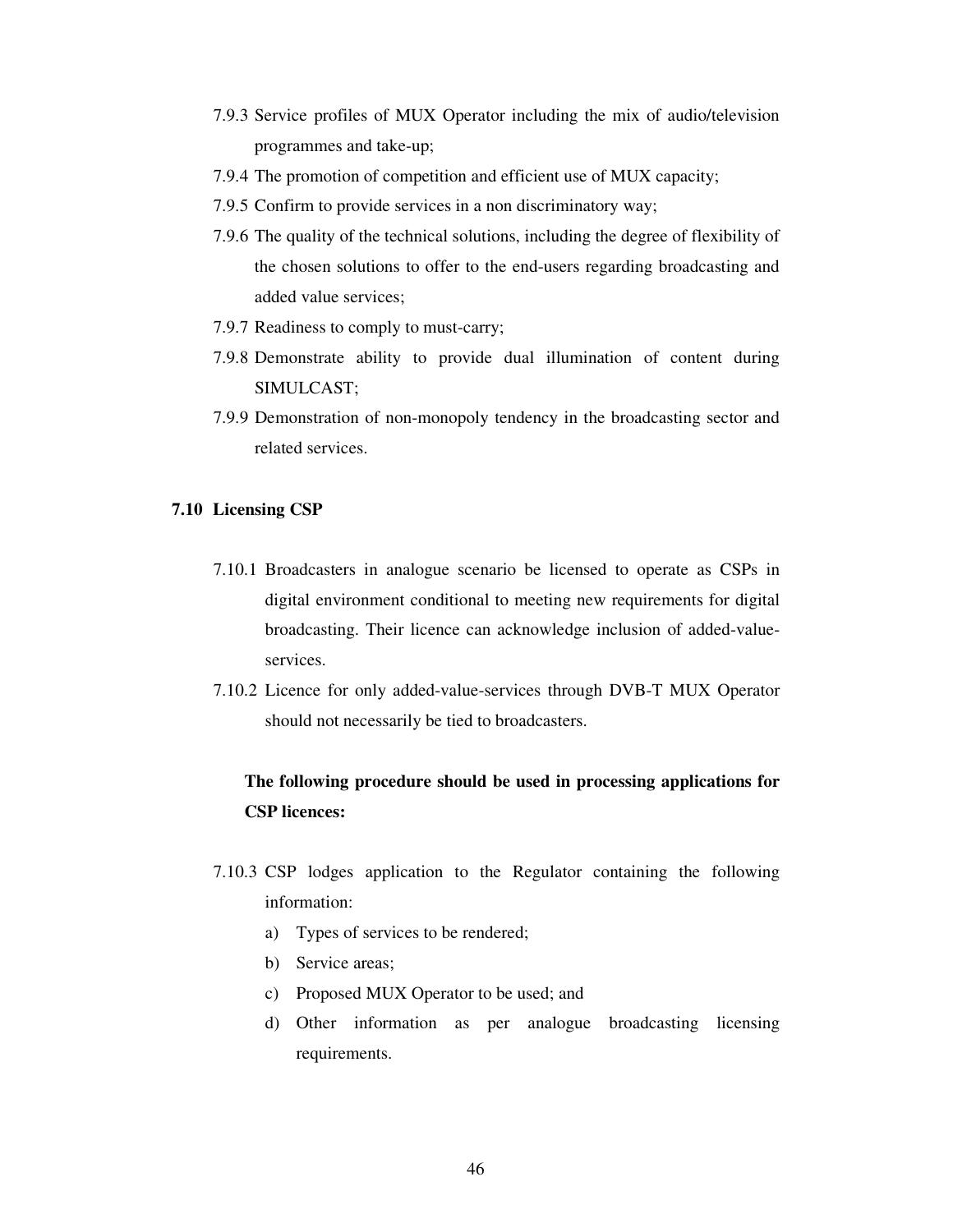- 7.10.4 The Regulator processes the application as per regulations taking into account the following:
	- a) Availability of channel by MUX Operator in the applied service areas;
	- b) Curtailing monopoly of service and resources by one CSP by ensuring that the maximum capacity allocated to any one CSP, or to any particular type of programming material is not exceeded; and
	- c) Standards of equipment to be used.
- 7.10.5 Successful applicants receive construction permit for the content production facilities (studio) and transmission links to the MUX. The Regulator in turn informs the proposed MUX Operator on the provisional frequency and service areas; and
- 7.10.6 The Regulator awards CSP licence upon certification of compliance to requisite standards.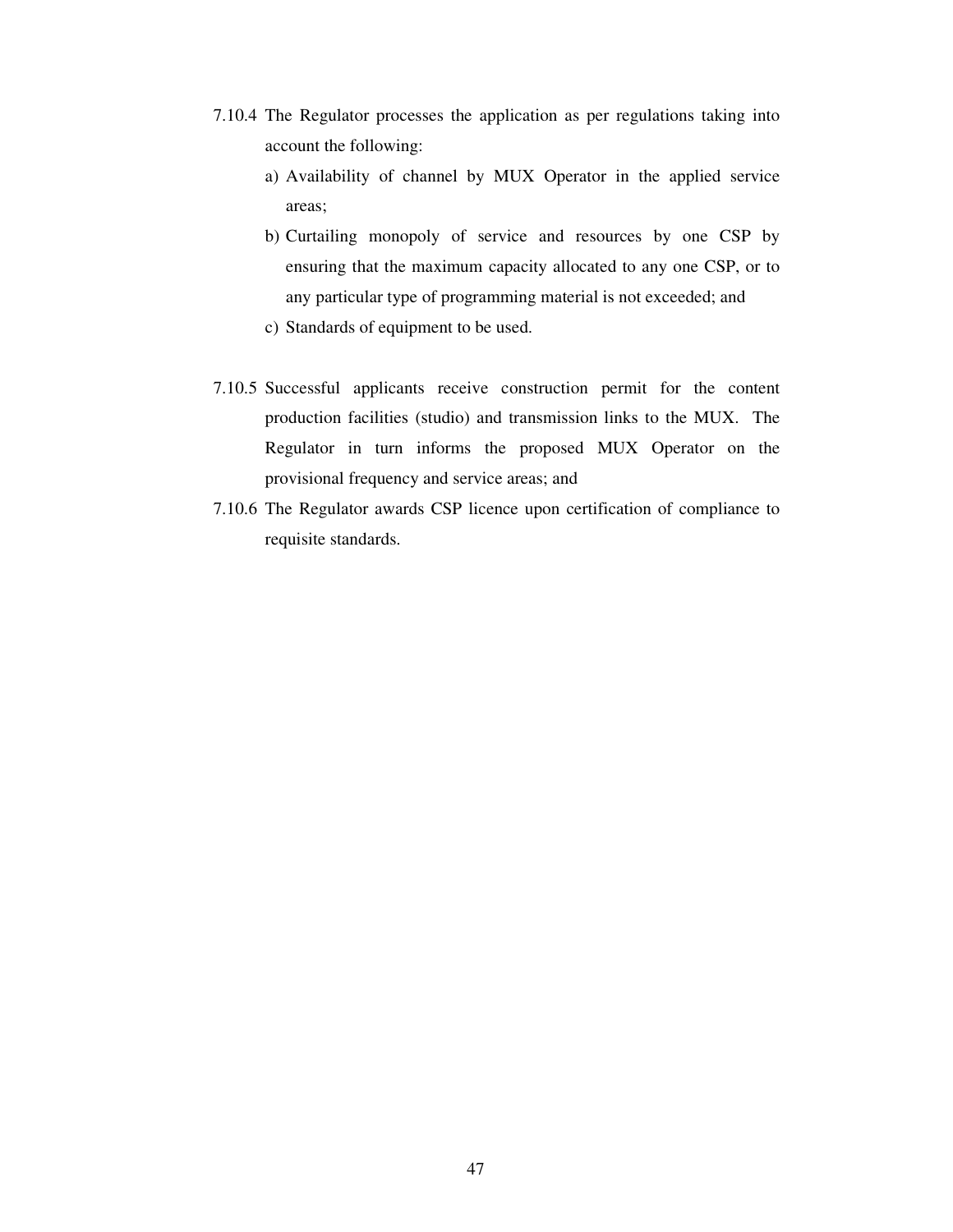# **CHAPTER EIGHT: THE PLANNING PROCESS AND THE OUTCOME OF RRC–06<sup>10</sup>**

### **8.1 Background**

- 8.1.1 Radio spectrum bands used for broadcasting have traditionally been planned at an international level. This has been done under the auspices of the International Telecommunication Union (ITU).
- 8.1.2 To facilitate the development of both digital sound broadcasting and terrestrial television, the ITU proposed two conferences to be attended by the member states of the Regions one.
- 8.1.3 The first session of the Conference was held in May 2004. Its purpose was to address the technical basis for the planning of the Digital Radio and Television Terrestrial Broadcasting Services in the VHF & UHF frequency bands and prepare work programme for the period between two  $s$ essions<sup>11</sup>.
- 8.1.4 The second session convened from 15 May to 16 June 2006. The respective National Administrations signed the Final Agreements and Acts on regulatory framework and technical characteristics of the planned digital broadcasting stations during the last conference.
- 8.1.5 The Geographic areas involved in the planning process which signed the Final Act were, Europe, Africa, Middle East (including Iran) and states belonging to the former Soviet Union.

# **8.2 Technical Standard and Frequency Bands**

 $\ddot{\phantom{a}}$ 

8.2.1 The selected standard should be widely adopted internationally and facilitating the provision of highest possible channel transmission capacity

 $10$  The planning process of the Regional radio communication conference 2006, and the outcome results may be accessed through the website http://www.itu.int/ITU-R/conferences/rrc/rrc-06/index.asp

<sup>&</sup>lt;sup>11</sup> Resolutions arrived by this conference are accessible through the website http://www.itu.int/ITU-R/index.asp?category=information&rlink=newsflashes&id={39049369-325C-420C-9526- C0CF3DE61112}&lang=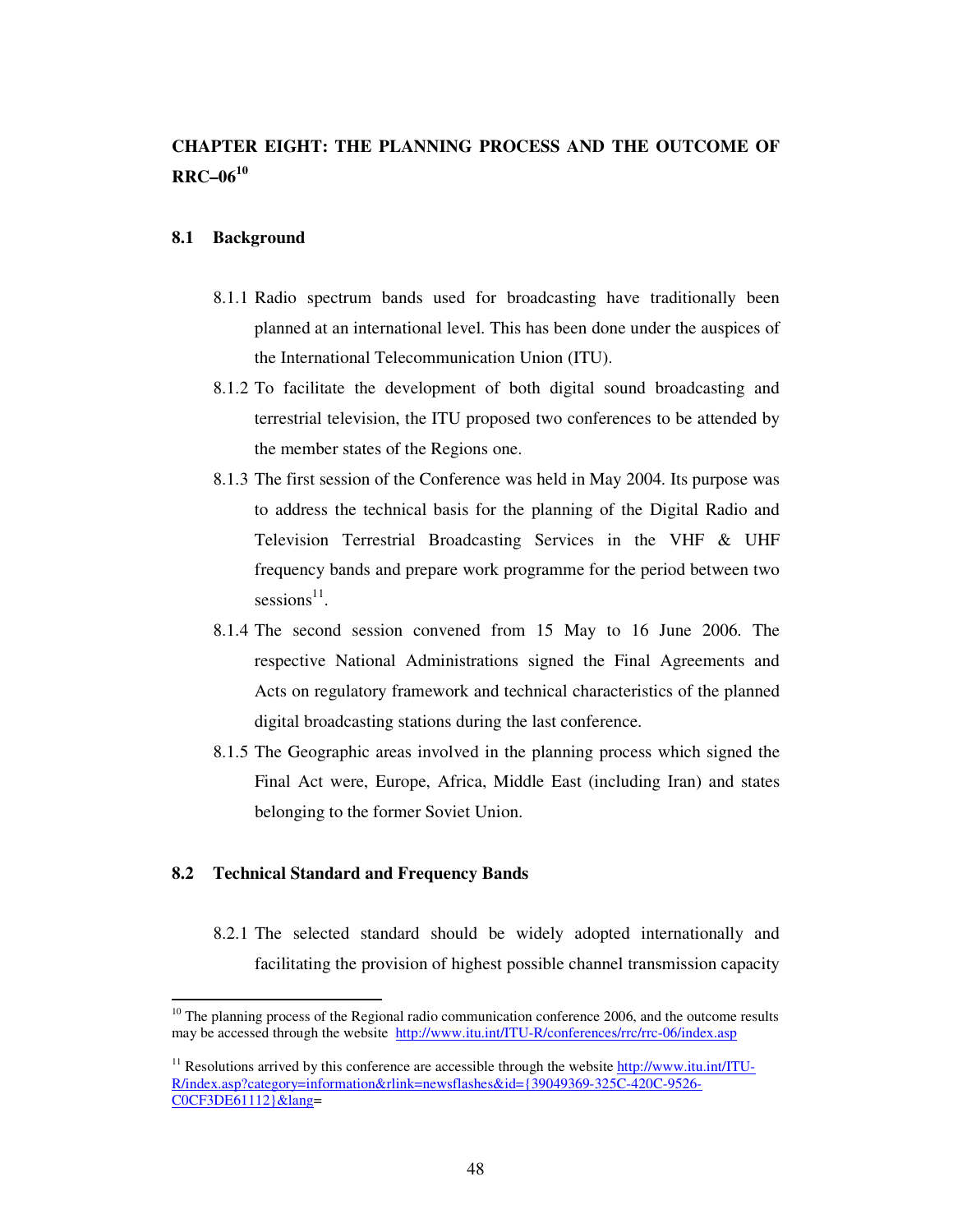to meet new demand for broadcasting services during and after the simulcast period to maximize coverage.

- 8.2.2 In the interest of consumers and for quick adoption, a standard that is widely adopted internationally be adopted to ensure affordability of receivers.
- 8.2.3 The agreed technical standard during the planning process is T-DAB for sound broadcast and DVB-T for television broadcast. Currently MPEG4 compression standard and 64QAM 8k mode are used for DVB-T to maximize channel capacity, hence should be the minimum requirement since MPEG3 is being phased out elsewhere.
- 8.2.4 The frequency band planned for digital broadcasting services are VHF band III (174 to 230 MHz) and UHF bands IV  $&$  V (470MHz to 862 MHz).
- 8.2.5 DVB-T standard will use Band IV and V while Band III will be shared by DVB-T and T-DAB.
- 8.2.6 VHF band II, which is heavily used by FM Sound broadcast stations is excluded from consideration and no changes are envisaged for this band for the foreseeable future.
- 8.2.7 Contrary to GE89 PLAN (Analogue Television Plan), digital plan used frequency assignment and allotment to describe technical characteristics of the requirements.
- 8.2.8 Basically frequency assignments describe all technical parameters of the transmitters equipment i.e. antenna height, power, geographical location while allotment describe geographical coverage of the assigned channel without giving other detailed technical parameters.
- 8.2.9 The number of programme channels is a function of the bit rate in the 8MHz channel and that for individual programmes which are typically between 20 and 24 Mbit/s for DVB. Digital programmes require between 2 Mbit/s(Low Definition) and 6 Mbit/s (Standard Definition) which a maximum of 7 programmes of quality similar to current analogue transmissions in a channel. New compression techniques enable higher number of programmes in a channel.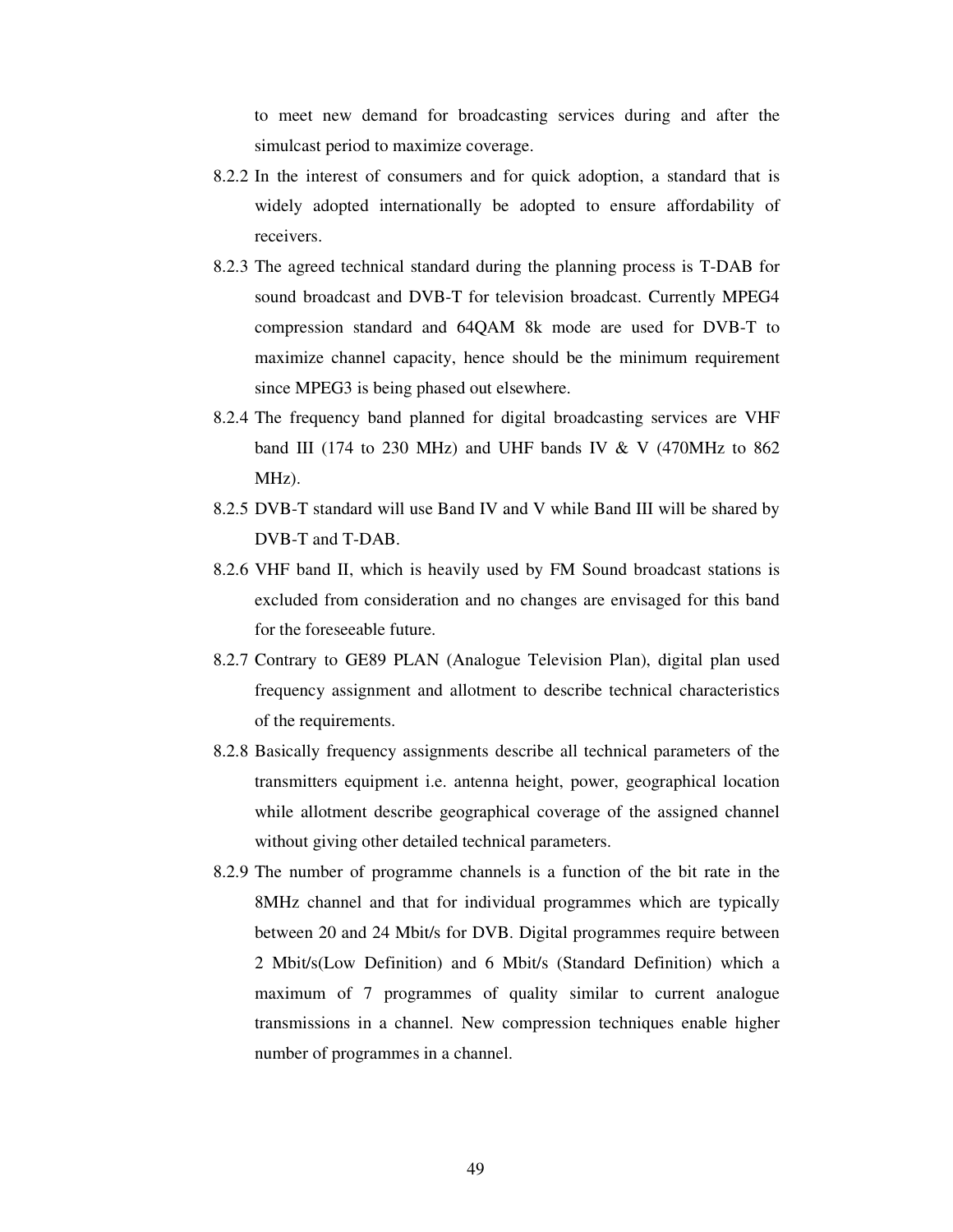### **8.3 Rwanda Planning Approach**

- 8.3.1 Rwanda used both assignments and allotments as a planning approach during the process of RRC-06. The Allotments approach was basically used for areas where decisions on the locations of the transmitters have not yet been established.
- 8.3.2 The assignments approach was used in locations where there are analogue stations operating.

### **8.4 RRC – 06 Planning Results**

- 8.4.1 The outcome of the Regional Radio Communication Conference established GE-06 PLAN for implementation of terrestrial digital plan in bands 174 – 230 MHz, 214 – 230 MHz and 470 - 862 MHz.
- 8.4.2 The GE-06 planning results indicate that Rwanda has been afforded at least one multiplex in each town at district level which will be used for DVB-T and one multiplex for T-DAB respectively.
- 8.4.3 The summaries of results are as follows:-

New digital bands will therefore cover

- a) DVB-T and T-DAB in band 3 will use channels 5 12 (**174 –230)** Assuming Rwanda shall use 8 MHz channel spacing.
- b) DVB-T band 4 & 5 channels 21 -69 (**470 862 MHz**).
- c) 62 assignments in UHF for DVB-T
- d) 13 assignments in VHF for DVB-T
- e) 60 assignments in VHF for T-DAB
- f) 3 allotments in UHF for DVB-T.
- 8.4.4 Transition Period

The agreed transition period to migrate from analogue to digital broadcast began on 17 June, 2006 at 0001 hours UTC and will end 16 June, 2015 at 0001 hrs UTC.

8.4.5 Analogue Broadcasting Systems During Transition Period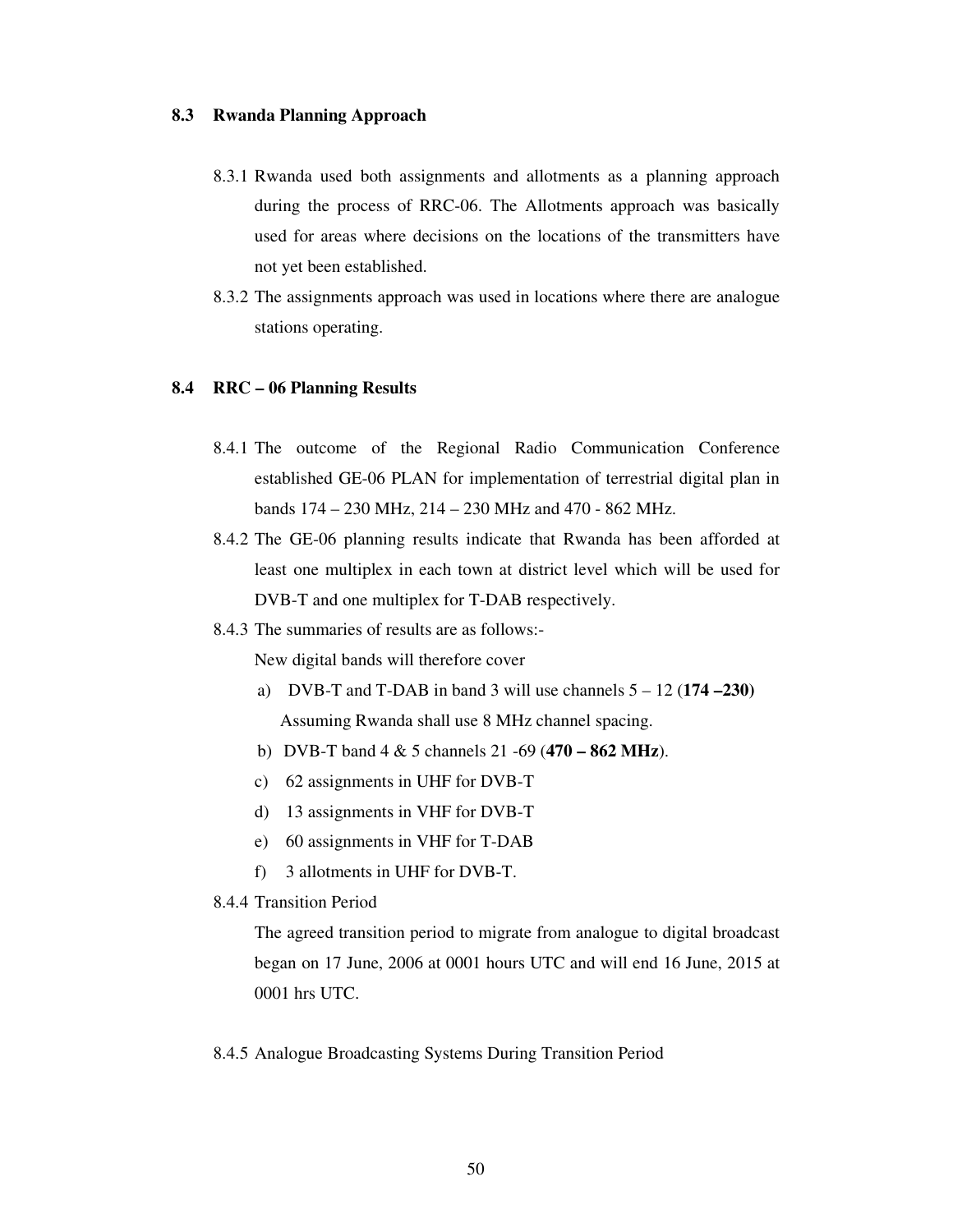During the transition period from 2006 to 2015, Digital broadcasting system should not cause any interference to analogue system or claim any protection from interference.

### 8.4.6 **Analogue Frequency Application during Transition**

- a) GE89 plan for analogue frequency assignment indicates available frequencies for assignment for each province and district level.
- b) During transition period application for analogue broadcasting frequencies may still be lodged to the Regulator for consideration. However the Government of Rwanda has already taken the decision of not receiving analogue application for Televisions broadcast.
- c) Continuing assigning planned analogue frequencies without determining the limit may inhibit migration process and growth of digital broadcasting.
- d) The rest be left unassigned. The aim is to limit entry to analogue broadcasting operator and meet agreed SWITCHOFF date of 2015 without creating many constraints.
- e) During the transition period analogue broadcasters may wish to purchase upgradeable analogue transmitters to enable them upgrade to digital platform.
- e) However Content Service Providers during transition period may wish to use Multiplex Operators to carry analogue transmission, and be left with core business of content provision.
- f) It is therefore proposed that Content Service Provider negotiate with Multiplex Operators and agree on the terms of operations during the transition period as per planned timetable.
- g) Likewise the analogue frequency applicant may wish to continue with the role of offering content provision and transmission during the SIMULCAST period provided that such analogue systems are SWITCHED OFF by the year 2015.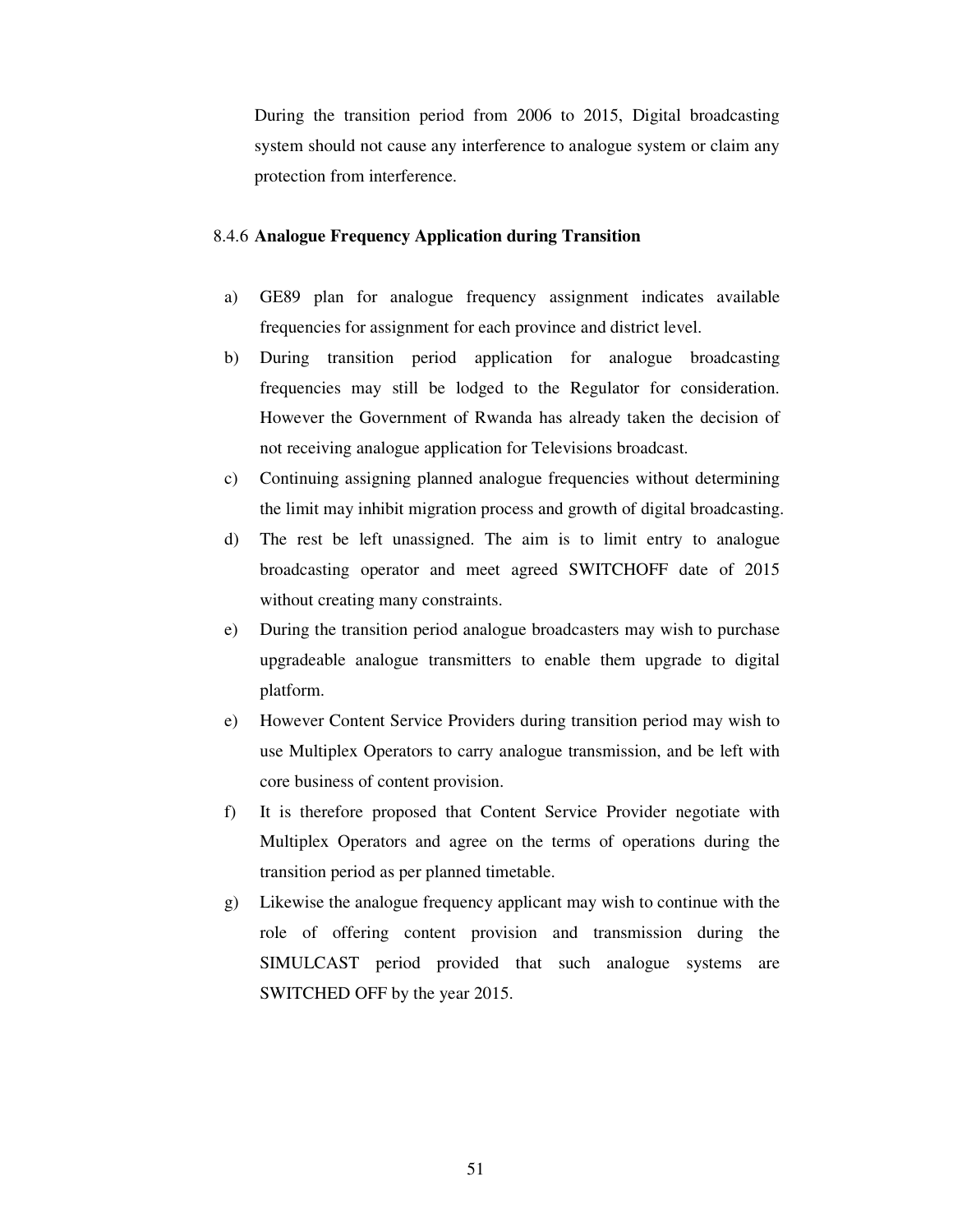### **CHAPTER NINE: MIGRATION STRATEGY**

It is important to discuss the migration process, by considering factors that may contribute to the smooth switch over to digital broadcasting illustrated in fig. 6. Mismanagement of the migration process may disrupt even the existing analogue systems and cause big negative impact to the social welfare of the people. The key element in the migration process lies in a coordinated approach. Successful switchover will be facilitated by coordinated actions from all key players involved.



Fig. 6: Strategy for success in migration

### **9.1 Spectrum Planning**

- 9.1.1 Efficient frequency planning will facilitate smooth transition from analogue to digital broadcasting. It should protect existing and planned analogue broadcasting stations during migration, be flexible and forward looking to cover future developments and frequency spectrum requirements, provide a framework to satisfy individual requirements on an equitable basis.
- 9.1.2 Digital transmission allows the use of these adjacent channels and requires less distance between co-channel services in the same area of coverage unlike analogue transmission thus maximizing the use of spectrum.
- 9.1.3 The approach to frequency planning in terrestrial TV transmission (digital or analogue) is different from that employed in mobile communications. The allocation of channels to terrestrial TV transmission can be constrained by site locations and border co-ordinations which limits the availability of channels nationwide. The planning is also guided by the "widest possible coverage" principle, whereby a high power transmitter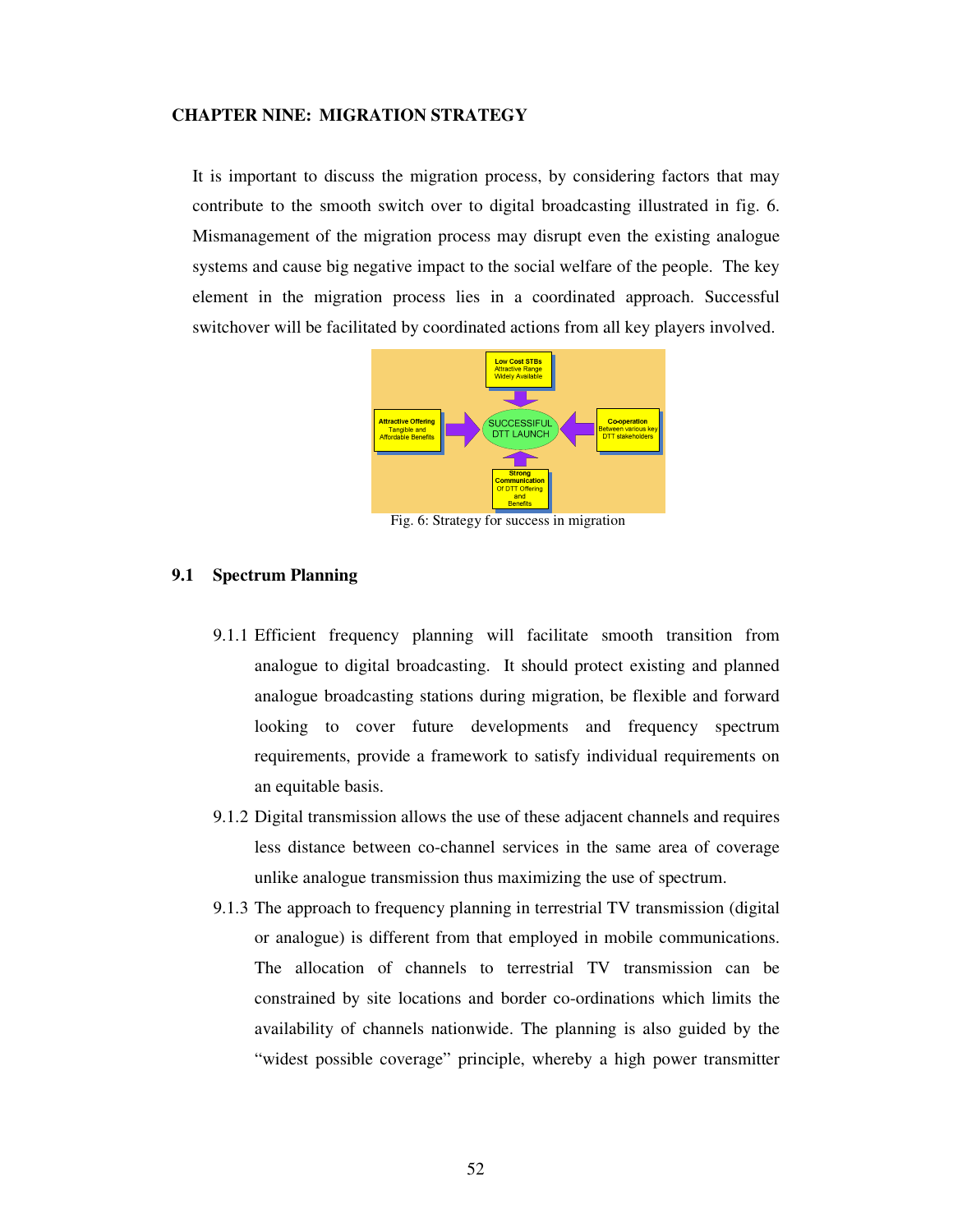(kilowatts) will be located at high altitudes to cover the widest possible coverage.

9.1.4 Frequency planning and utilisation near border areas have to be coordinated with neighboring countries to avoid interference.

### **To secure smooth migration path, the Regulator therefore needs to:**

- 9.1.5 Prioritise strategise the introduction and migration to digital. If such prioritisation does not take place the inevitable future introduction and migration to digital will be seriously hampered;
- 9.1.6 Reserve spectrum to ensure that the current analogue services are accommodated and also provide for future expansions;
- 9.1.7 Make provisions for two multiplexes (two analogue television frequency allocations) at each current transmission site (if available);
- 9.1.8 Advocate the use of appropriate technology to maximize the number of television channels accommodated in any one multiplex. Avoid using technologies being phased out elsewhere;
- 9.1.9 Define clear whether to utilise single frequency network operation or multi-frequency network or a mixture of them. Where a mixture is advocated, the criteria for areas to use SFN and MFN must be clearly defined;
- 9.1.10 Define what shall be done with analogue channels at each current transmission site;
- 9.1.11 Define what to do with current analogue assignments at the transmission sites after analogue transmission switch off;
- 9.1.12 Define what happens to allocation to facilitate simulcast when it ends;
- 9.1.13 Maximizing spectrum use; and
- 9.1.14 Planning for future use of other channels in the bands;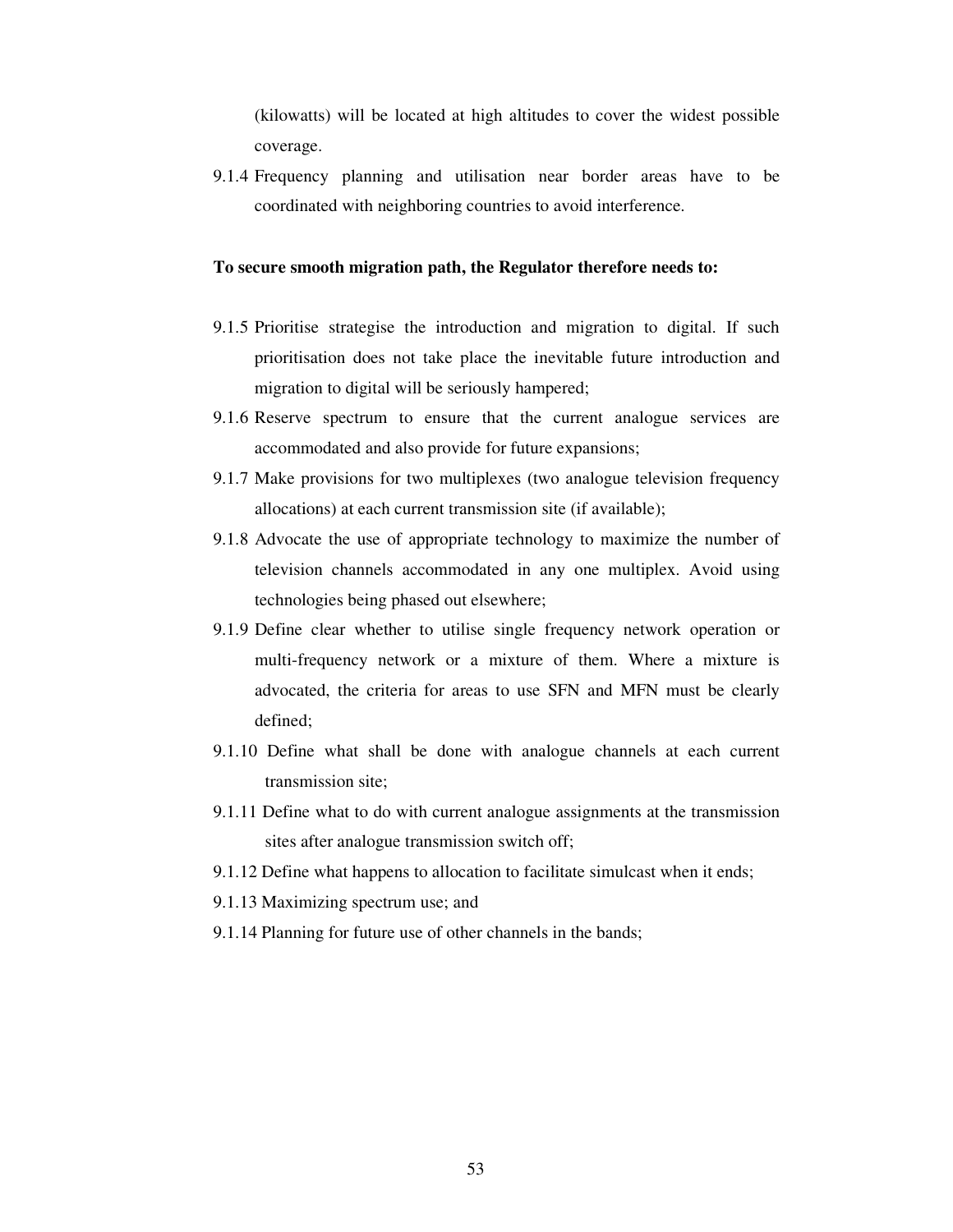# **9.2 Single Frequency (SFN) or Multiple Frequency (MFN) Networks<sup>12</sup>**

- 9.2.1 The frequency network of an analogue broadcasting system would tend to evolve to Multiple Frequency Network (MFN), where a national television station in Kigali will transmit its programs nationwide using various channels made available to it. Proper network planning required in MFN to avoid interference can lead to collection of unused channels in an area.
- 9.2.2 The study made in UK suggest that use of MFN multiplex need accurate planning of present and future capacity requirement since scaling up may no be feasible where low number of channels per multiplex is initially assigned.
- 9.2.3 Viewers in MFN scenario may need more than one antenna pointing different directions to receive different television signals.
- 9.2.4 Most countries have adopted SFN for digital broadcasting to foster mobility and indoor reception.
- 9.2.5 A number of countries that adopted a mixture of MFN and SFN in the effort to maximize efficient usage of frequency have either switched to SFN or have agreed or required all MFN be adoptable to switch to SFN.
- 9.2.6 Depending on transmission standards, digital transmission allows the use of same frequency channel (SFN) to transmit television broadcast throughout a wide coverage area, or even nationwide.
- 9.2.7 Careful planning would allow low power transponders (gap-fillers) be installed using the same channel to provide coverage in dense and stratified housing areas.
- 9.2.8 Rwanda though have the choice to make whether to adopt a mixture of the two or to use just one of them but it needs to learn from those who have implemented broadcasting for sometime now whom have chosen to adopt SFN.

 $\overline{a}$ 

 $12$  SFN is a network of synchronized transmitting stations radiating identical signals in the same RF channel. MFN is a network of transmitting stations using several RF channels as defined in the Final acts of the Regional Radio Communication conference for planning of the digital terrestrial broadcasting services in parts of Region 1 and 3, in the frequency bands 174MHz and 470MHz, pg 75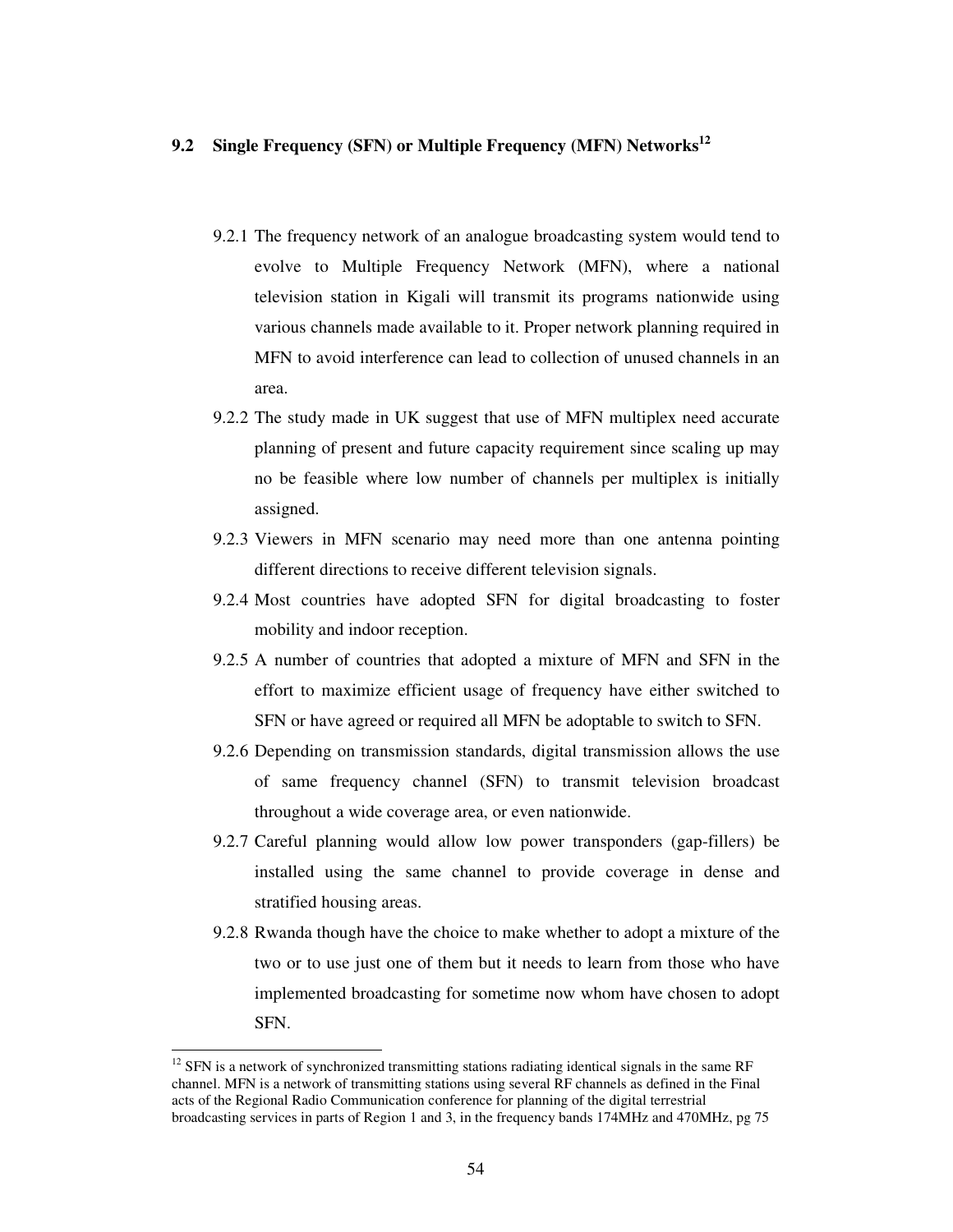### **9.3 Interoperability**

Interoperability is an important issue to ensure access of free-to-air broadcastings from broadcasters using same end equipment as shown in fig. 7. Therefore the Regulator should look in this to protect consumers.

# **9.4 Migration<sup>13</sup>**

 $\overline{a}$ 

The following is being recommended to the regulator with respect to migration to digital broadcasting platform:

- 9.4.1 "Managed" migration scenario where the migration to digital is encouraged and promoted;
- 9.4.2 Market uptake of new digital receivers and set-top-boxes;
- 9.4.3 Establish digital infrastructure strategy;
- 9.4.4 Encourage market uptake of digital services;
- 9.4.5 Allow existing and new content providers access to the digital broadcasting platforms;



Fig. 7: Need for Interoperability in DTB

- 9.4.6 Allow mix of free-to-air and subscription services, hence MUX Operator Licence to acknowledge Conditional Access (CA), Subscriber Management System (SMS);
- 9.4.7 Analogue content provider licensees be allowed to automatically acquire CSP licence in the digital platform;
- 9.4.8 Ensure fair competition so as to encourager investment in digital broadcasting;

<sup>&</sup>lt;sup>13</sup> The information discussed in this paragraph has been sourced from: SADIBA, Analogue to digital television broadcast migration strategy for south Africa,  $28<sup>th</sup>$  January, 2002, release 2, page 28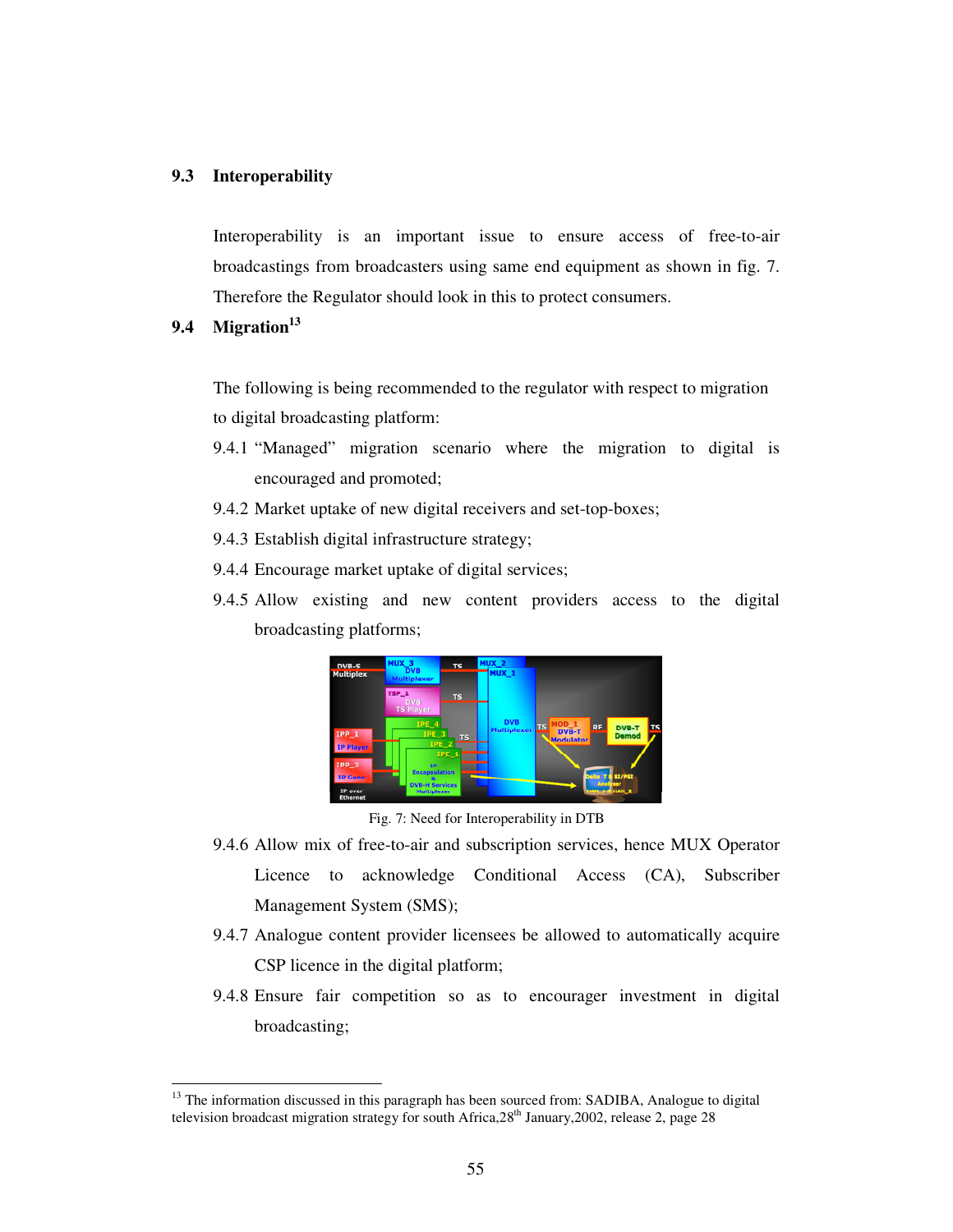- 9.4.9 Identify areas that could be affected by dual illumination (in border areas) and develop means to address them;
- 9.4.10 MUX operator coverage to be as large as possible in accordance with a managed approach in order to create a large market and induce economies of scale benefits and
- 9.4.11 Determine analogue services to be gradually be reduced once DTT services are widely available, nudging consumers towards digital.

# **9.5 National switchover roadmap and action plan**

- 9.5.1 To draw up a national digital switchover (SWO) roadmap with objectives and target dates. A roadmap and time-frame could provide projections on market evolution, and create common expectations amongst the players involved. This would then facilitate players' decisions and investments, encourage co-ordination around common objectives in response to known future scenarios, so as to ensure a faster and more efficient process, for players themselves as well as for Society. Some of the European countries have already provided Switch off dates for analogue transmission. (See annex 3)
- 9.5.2 To establish a national SWO action plan defining criteria, actions and responsibilities, indicators of achievement, etc. The SWO process is long and complex one requiring co-ordination between many actors and interests

### **9.6 Intervention by DTT Players**

The Regulator needs to guide against market players exerting pressure to ensure that public intervention and regulations reviews/settings occur in a direction which favor their own interests and not necessarily that of general public or that of digital switchover general objectives.

# **9.7 Actions Regarding Consumers**

9.7.1 Improve consumer information about digital broadcasting so as to encourage its spontaneous adoption;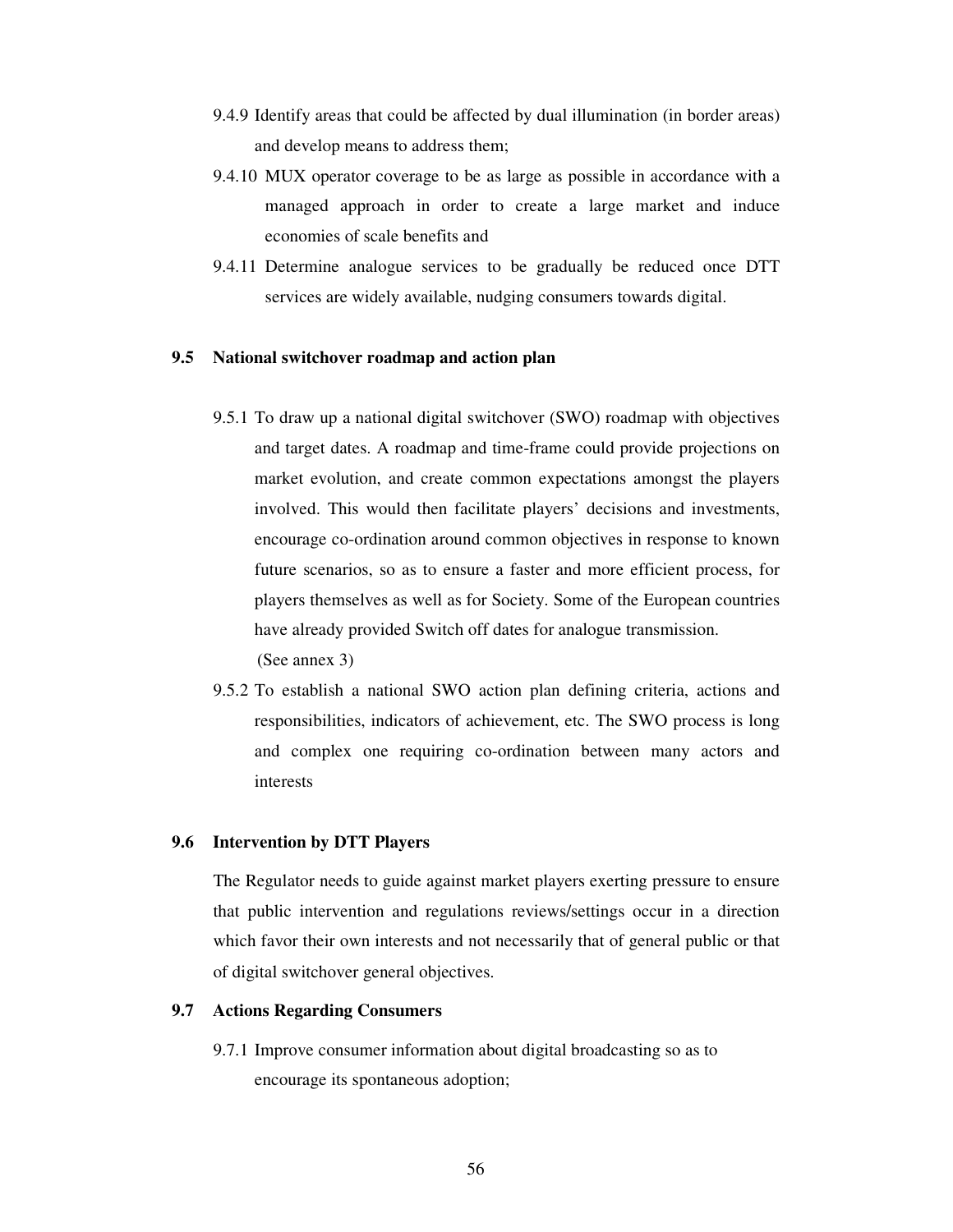- 9.7.2 Study consumers' behavior and expectations towards DVB-T through various access platforms and the prospect of analogue switchover through joint initiatives from market players regarding consumers to build common knowledge amongst all market players on consumers' attitudes and behavior, in order to help them co-ordinate their strategies;
- 9.7.3 Put in place Policies that address the needs of all groups of citizens, even those that are less profitable under market mechanisms, and especially those in the rural areas.

# **9.8 Migration Options**

The following are outlined as various options which may be considered for migration from analogue to digital broadcasting.

9.8.1 Based on benchmarks and international practice, the following are options that may be adopted in Rwanda.

### **9.8.2 Option One**

a) Allow analogue terrestrial broadcasting to continue without introducing any proper planning for migration or impose any restrictions for importing or using analogue equipment before technology obsolescence would force broadcasters and audiences to migrate to digital broadcasting.

# **Short fall**

- b) Digital broadcast will start without proper planning and results in miscellaneous technical standards.
- c) Broadcasters would be faced with high cost per viewer budgets to meet universal service obligation through expansion of the existing analogue transmitter network.

### **9.8.3 Option two**

a) Introduce digital broadcasting with market forces shaping entry and existence.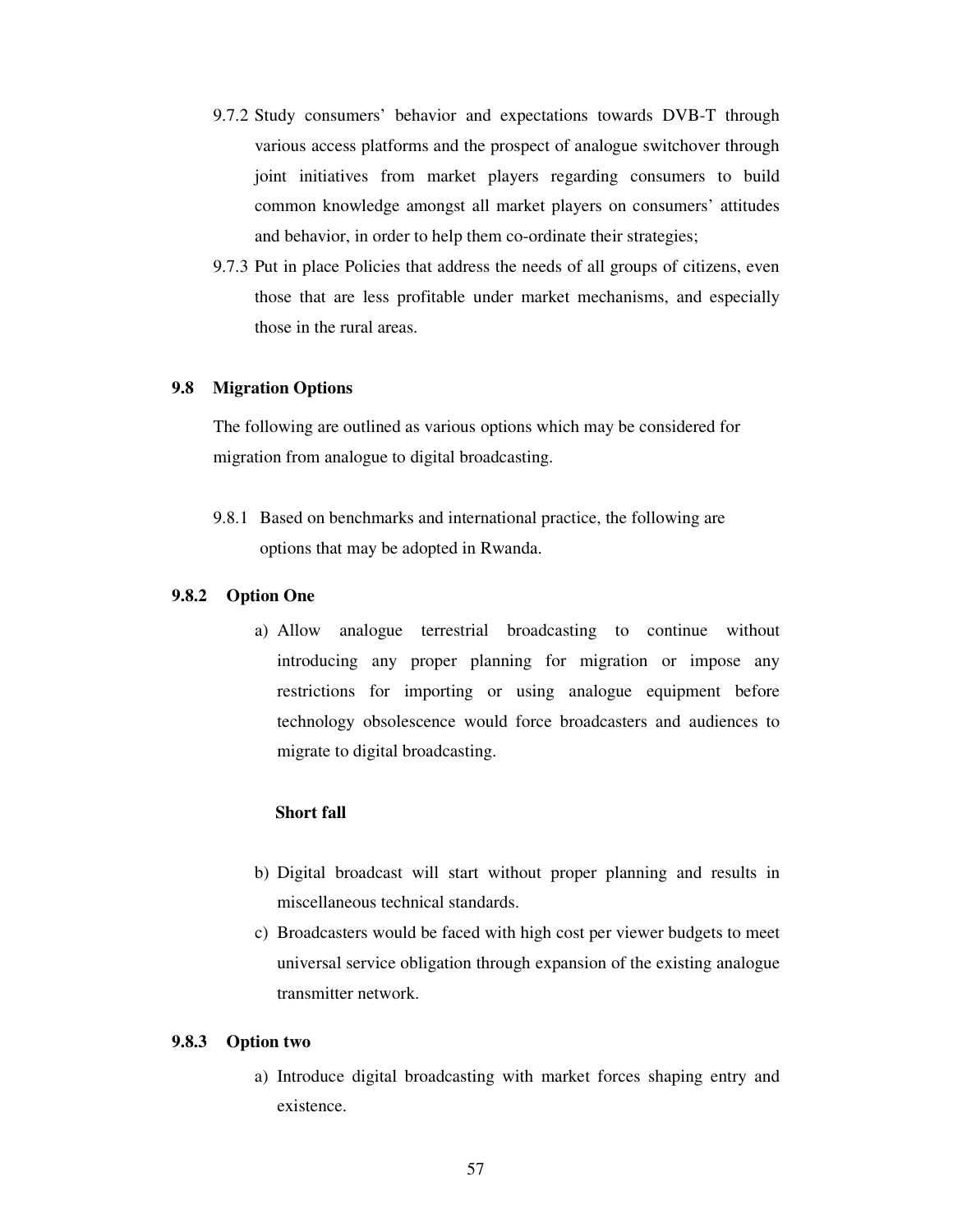- b) Government to purely facilitate the introduction of new services and the granting of licences.
- c) This approach would not be linked to other National objectives to create an information society in Rwanda.
- d) This approach would therefore not be directed by strong drivers to influence the shape of digital broadcast.

### **Shortfall**

e) Mostly upper income group would benefit from digital broadcast.

# **9.8.4 Option Three**

- a) This option advocates the introduction of digital broadcasting facilitated by managed market take-up strategy.
- b) No clear market demand for start of digital broadcast, but Government would give proper plan and timetable leading to switch off at analogue network transmitters.
- c) This would be a managed and forced migration which is an effective way of achieving various goals within desired timeframes e.g. universal service, minimising digital divide, etc.
- d) Subsidised receiver equipment for consumers could be used as an incentive and catalyst if and whenever possible.
- e) In addition government would have to subsidise the migration for the public broadcaster.

### **Shortfall**

f) No clear market demand and government should set aside budget for migration process.

# **9.8.5 Option Four**

- a) Introduce digital broadcasting in urban areas first with a plan to expand services to the rural areas.
- b) The profile of the consumer in these areas could lead to successful commercial and advertising revenue-driven broadcast models, which in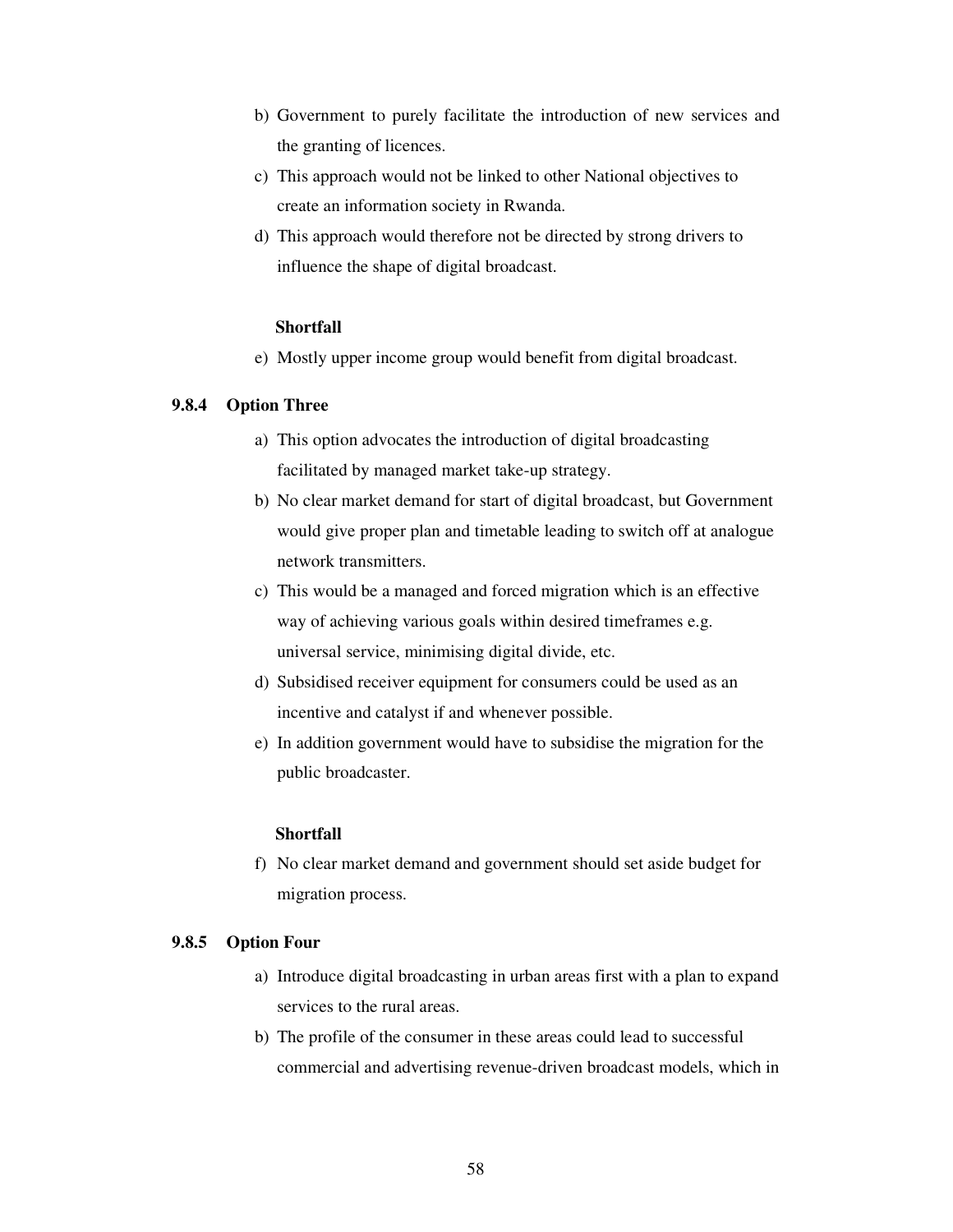turn ease financial investment for expansion. Cost will come down slowly through successful roll-out in the urban areas.

### **Shortfall**

c) This approach adds to the rural-urban digital divide instead of using digital broadcasting to contribute to redressing the current situation.

### **9.8.6 Recommendation**

# **Observations for Option One**

- a) In accordance to the above analysis, option one gives a scenario that ignores technological development and happening elsewhere in the world.
- b) The option allows the possibility of continued usage of an outdated equipment/technology and hence sustainability of both technology and equipment to be at risk. This scenario culminates into high operation cost, as the developer of equipment may cease to manufacture such equipment.
- c) The digital broadcast in such situation would catch the society unprepared.

# **Observation for Option Two and Four**

d) Option two and four both allow the well to do class of society to have access to digital broadcasting services aggravating the rural-urban digital divide. To meet obligations of universal access becomes more difficult and will take long time.

### **Recommended Option: Option Three**

e) This document proposes option three, using managed market take-up strategy. Full involvement of the Government in migration process is recommended to achieve various goals within desired timeframe. Universal access obligations may also be achieved with low cost relatively compare to other three options.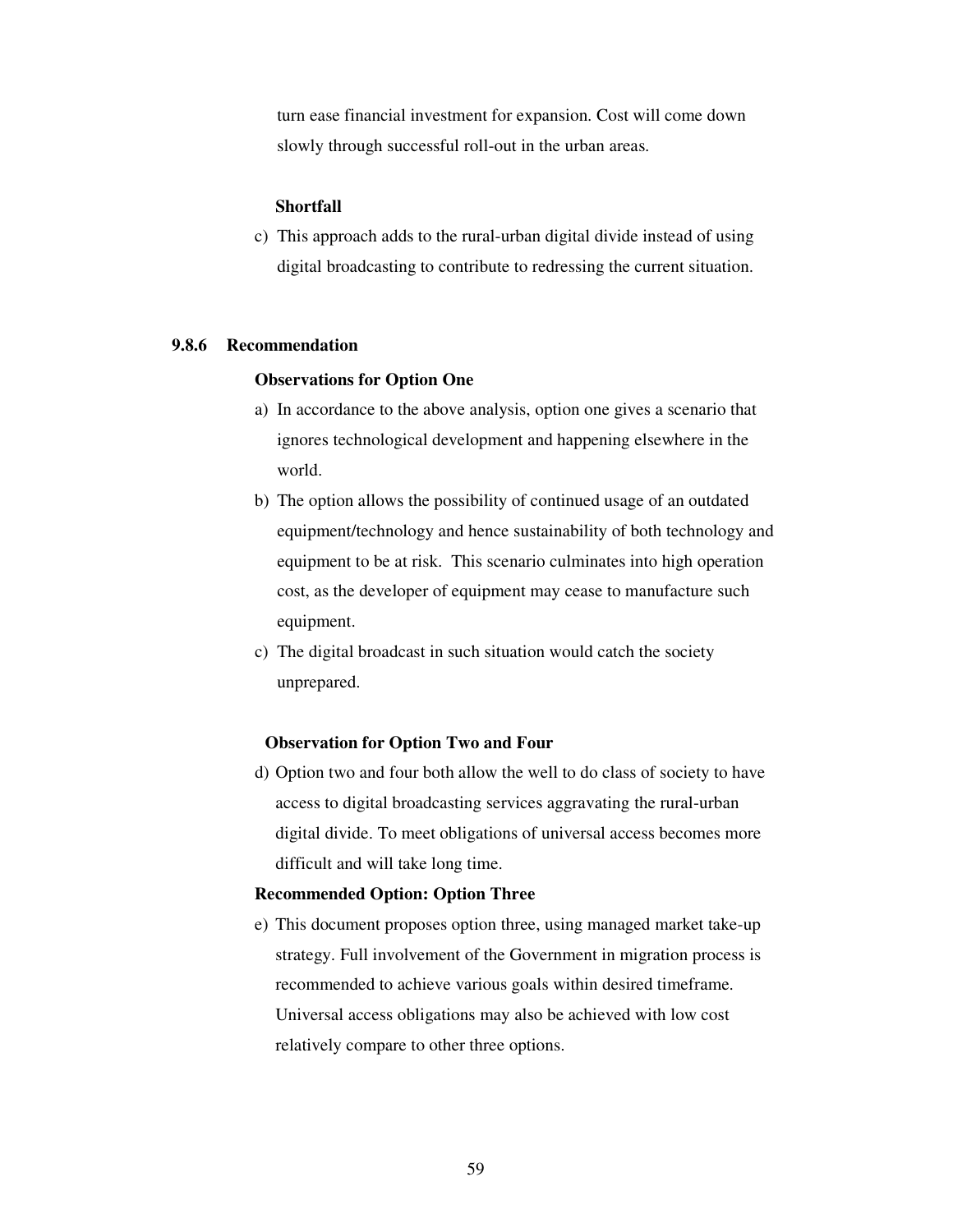# **CHAPTER TEN: LEGAL CONSIDERATIONS**

- 10.1 When Rwanda Utilities Regulatory Agency issues a consultation document on switchover from Analogue to Digital broadcasting for Rwanda it is necessary that it includes proposal document for consultation for appropriate legislative amendment of all laws that regulate broadcasting in Rwanda.
- 10.2 Such amendments to include but not limited to spectrum use, licensing, standards, pricing structure, investment, taxation, switching from analogue to digital, replacing analogue transmitter or upgrading the analogue infrastructure.
- 10.3 In this document it is recommended to amend the Act that addresses Broadcasting Services to accommodate Terrestrial Digital Broadcasting in Rwanda. Such amendments should take cognizance of other existing laws.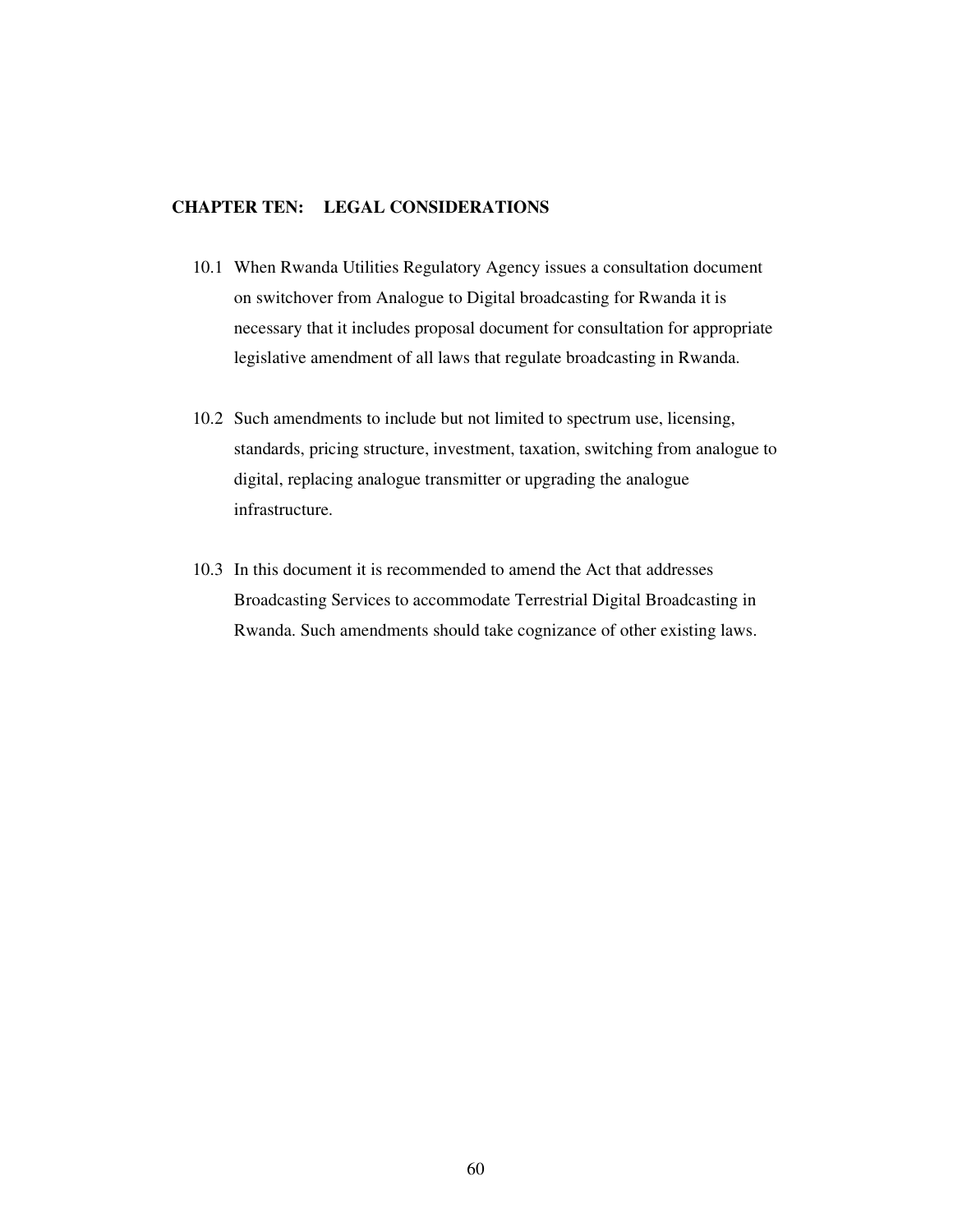#### **CHAPTER ELEVEN: BROADCASTING TO HANDHELD (BTH)**

#### **11.1 Services**

The migration to digital broadcasting has facilitated broadcasting to mobile and portable consumer devices that provide an opportunity for the provision of new free-to-air services, new subscription and pay-per-view services. It has also enabled integration of broadcasting with other multimedia services. Broadcasters therefore can diversify their activities beyond their core function of television and radio broadcasting by incorporating Internet and broadband services. Broadcasters may also introduce connectivity to their customers.

#### **11.2 Technology**

- 11.2.1 There are numerous mobile TV broadcast technologies which do not require a network operator's mobile network to function and can bypass it completely, transmitting directly to users' handsets. The major technologies are T-DMB, DVB-H, DABIP, CMMB, MBMS, ISDB-T and MediaFLO.
- 11.2.2 The technology is still developing and therefore all issues cannot be captured at this time, however T-DMB and DVB-H are the most applicable in terrestrial broadcasting. Technology adopted so far is region based. The future of mobile broadcasting appears to be dominated by technology fragmentation because of the number of competing system at present which makes choice of technology to adopt complex and easily subjected pressure from interest groups/manufactures.
- 11.2.3 There are three bands for BTH; L-band, band V and band III.
	- a) The effective bandwidth for band III is lower than that of L-band.
	- b) A TV programme in T-DMB requires 1.6 MHz; hence 4 blocks can be carried in a single 8 MHz multiplex, whereas for DVB-H only a single block of 8 MHz can be accommodated.
	- c) DVB-H can carry more programmes in a channel but needs large transmission power.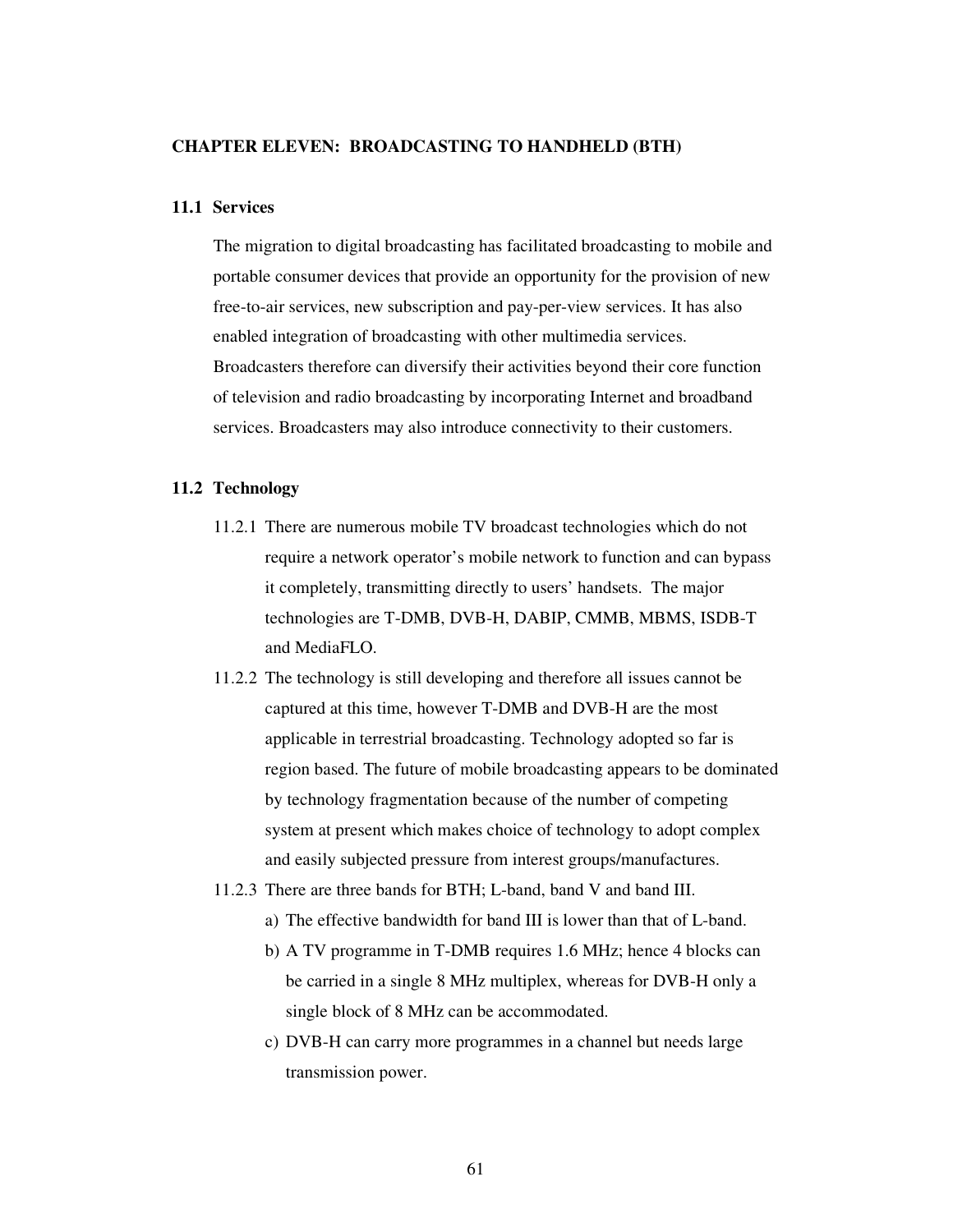- d) For efficient use of spectrum, is better to allocate band III for T-DMB and band V for DVB-H in line with GE-06 Agreement on spectrum. L-band is being used for T-DAB in Europe but this will require larger number of repeaters.
- e) DVB-T is planned to operate in band III and V.
- f) T-DMB and DVB-H do not necessarily need to operate through the mobile operators; they can be routed through DVB-T MUX operator.
- g) The Regulator needs to make provision that will enable BTH service to reach people from all segments of the society (poor and rich, urban and rural) in the most economical way. Hence, the existing broadcasting infrastructure should be utilized as much as possible with minimal additional resources while fostering competition in the sector. In this regard therefore, band III when used for T-DMB and band V for DVB-H can make this possible since there will be no need for additional transmission repeaters.
- h) In Rwanda the L-Band can also be considered for DVB-H when need arises out of frequency limitation in other bands since existing telecommunication network can be utilised where transmission repeaters are relatively closer, hence need for addition of towers shall be minimal.
- i) T-DMB and DVB-H allows simultaneous transmission of multichannel radio, television, video, audio and IP data to a range of multimedia receivers including table top and car radios, cellular phones, PDAs, PCs and other handheld devices.
- j) The content providers for the BTH should acquire appropriate licence.
- k) DVB-H has higher data rate capabilities than T-DMB but requires higher bandwidth and transmitter power.
- l) DVB-H is being developed and promoted by mobile telephone operators while T-DMB is being promoted by broadcasters.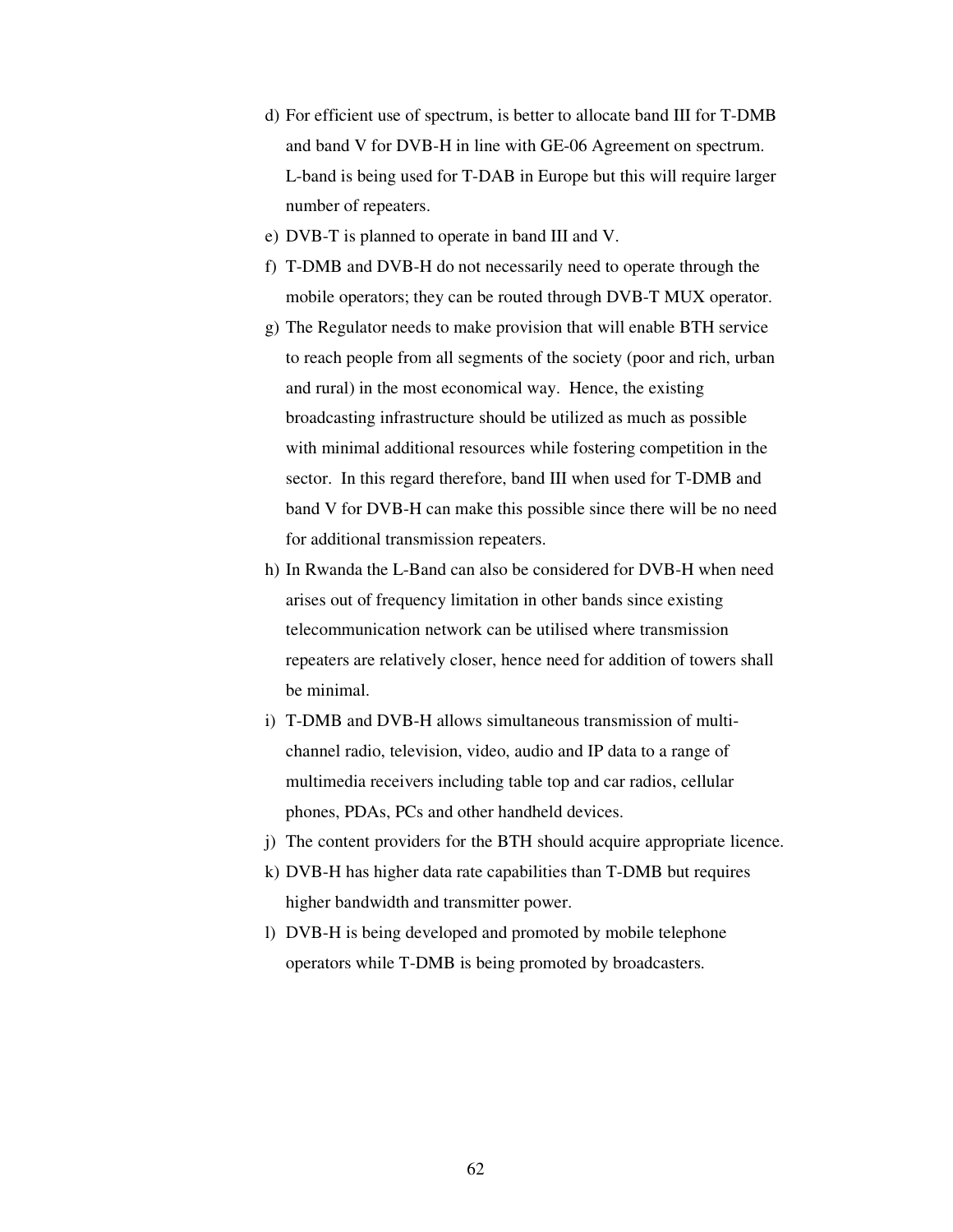## **11.3 Business Models<sup>14</sup>**

BTH technical solutions have been developed based on different transmission systems and using different frequency resources. There is drive to have system that provides hybrid terrestrial and satellite solution. Several business applications and concepts, based on various realizations of converging networks and terminals, have resulted using different models. The most relevant models here are:

- a) MUX Operator led model;
- b) Free-to-air model;
- c) Mobile Network Operator led model; and
- d) Combined model.

#### **11.3.1 MUX Operator Led Model**

 $\overline{a}$ 

In this model the MUX Operator is central to all functions provided. The services include operating the broadcast network and capturing the role of Mobile Network Operator (MNO). The MUX Operator will run its own ecommerce and billing services in addition to handling the existing content aggregation business.





<sup>&</sup>lt;sup>14</sup> Source: Eder Zoller and Vincent Poulbere, Mobile TV business models, April 2006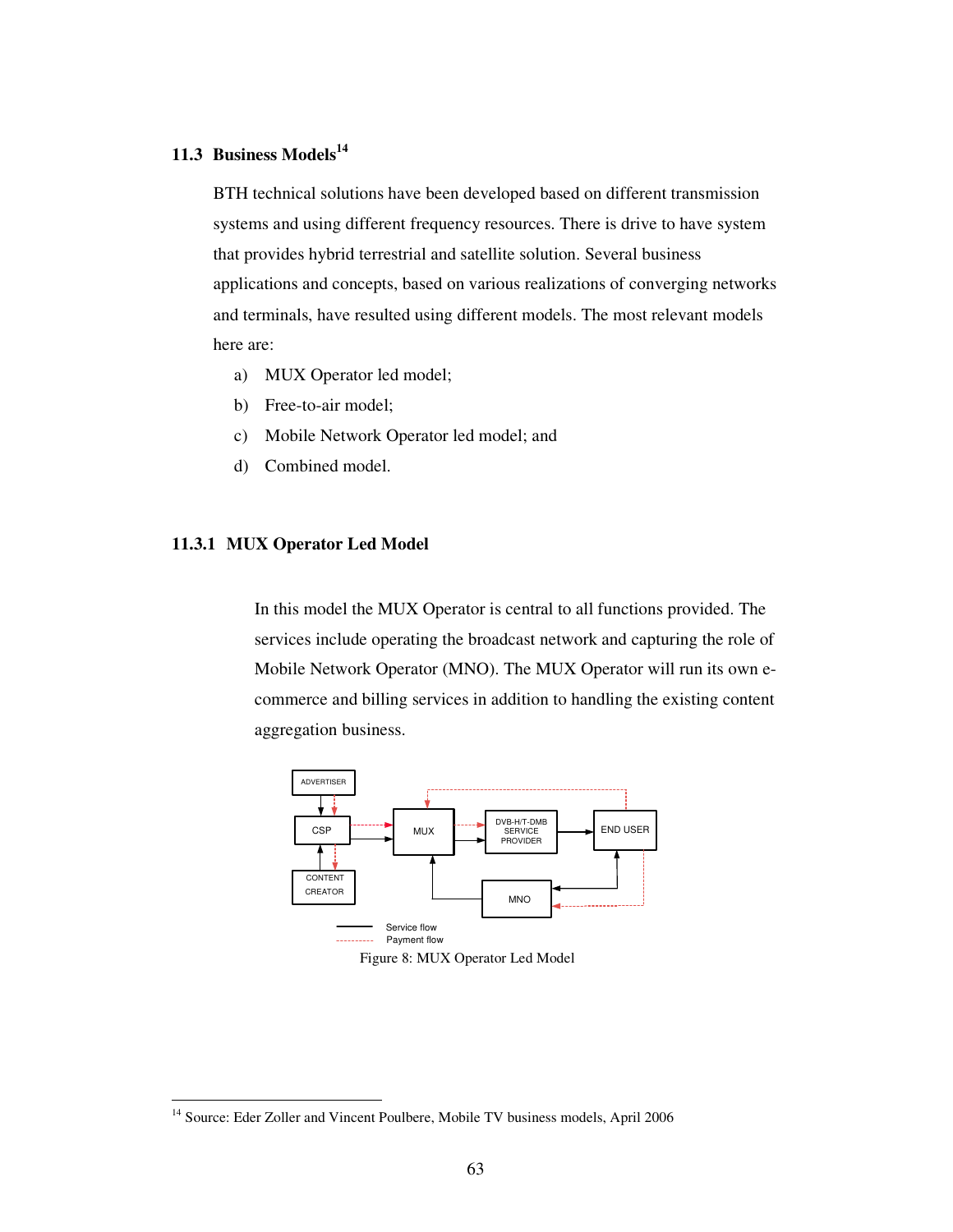## **Benefits of this model to MUX operator:**

- a) Existing content aggregation role provides contacts and agreements with CSPs on content distribution rights;
- b) MNO offers an additional delivery channel to capture new audiences or new prime time; and
- c) Independency from mobile operator billing and e-commerce solutions (no commissions to MNO), hence the price for end user and CSPs may go down which can assist in business takeoff.

## **The MUX Operator independency can be achieved by:**

- d) Setting up own virtual mobile network by setting up own cellular home registry and charging system and providing the crucial function of customer interface; OR
- e) Buying the service from MNO (Outsourcing).

## **Benefits to the MNO:**

f) The MNO will benefit from this model since many mobile broadcast



Figure 9: Free-to-Air Model

services will need user interaction of some kind. Examples: Service/content subscriptions or purchases; Interaction with the actual service by sending data; Fetching content information from the Internet.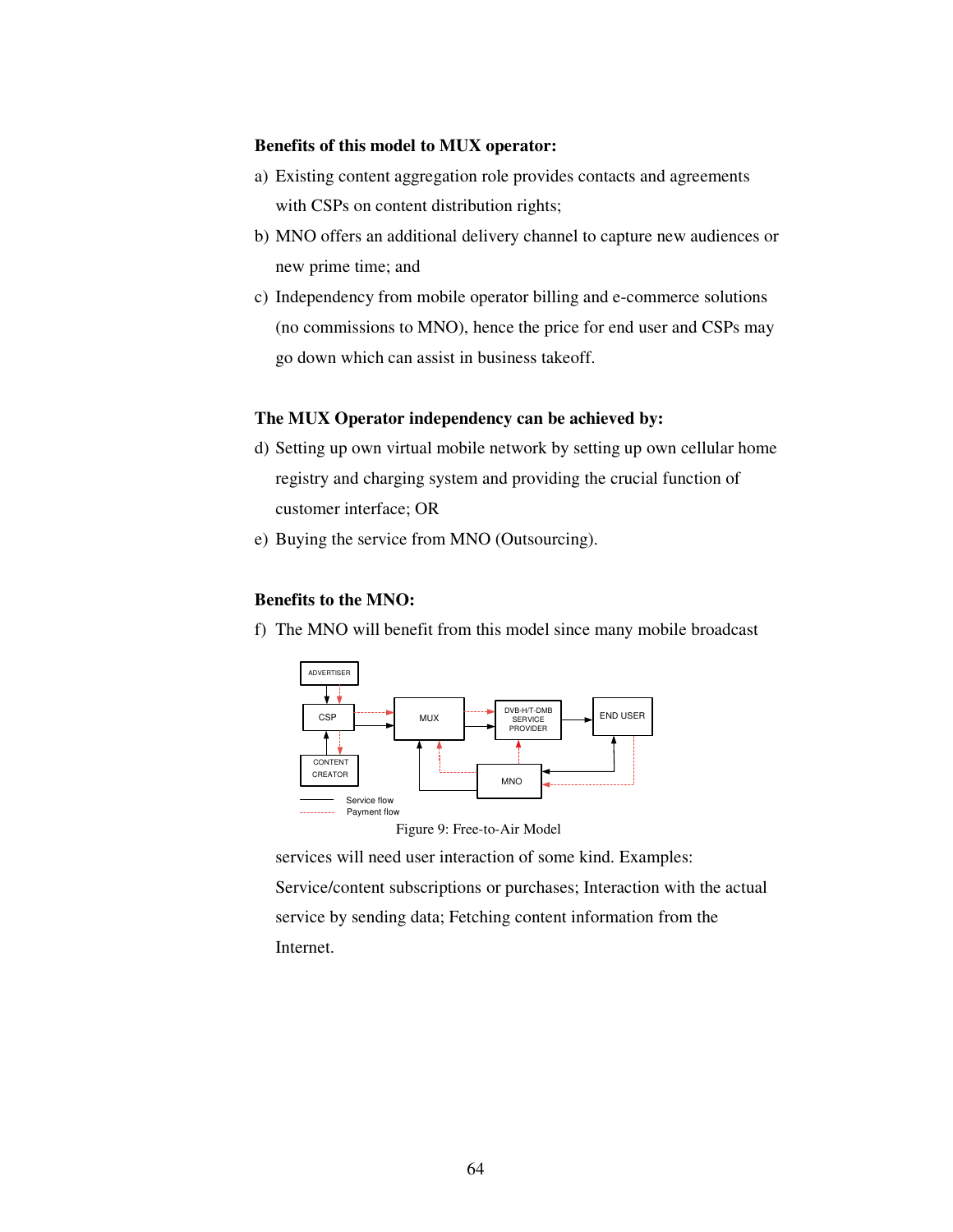#### **11.3.2 Free-to-Air Model**

The main source of revenue in this model is through advertisements. However, all models one will use advertisements and promotion of available services in the BTH. The MNO will benefit from this model since the end user will pay the MNO for ordinary mobile services related to BTH including premium SMS charges.

### **11.3.3 MNO Led Model**

MNO operators shall be central in this model. The operator owns cellular network and provides traditional mobile cellular services and shall also be





the MUX operator for own mobile broadcast services.

## **The MNO benefit:**

- a) Mobile broadcast services to mobile phones will present MNO with the possibility of offering new services including TV programmes.
- b) Increase mobile traffic and hence increased revenue from users since the mobile terminal will provide the return channel (interactivity) for all forms of broadcasting services.
- c) The MNO has the advantage of its customer base, the existing customer management interface and charging and billing system.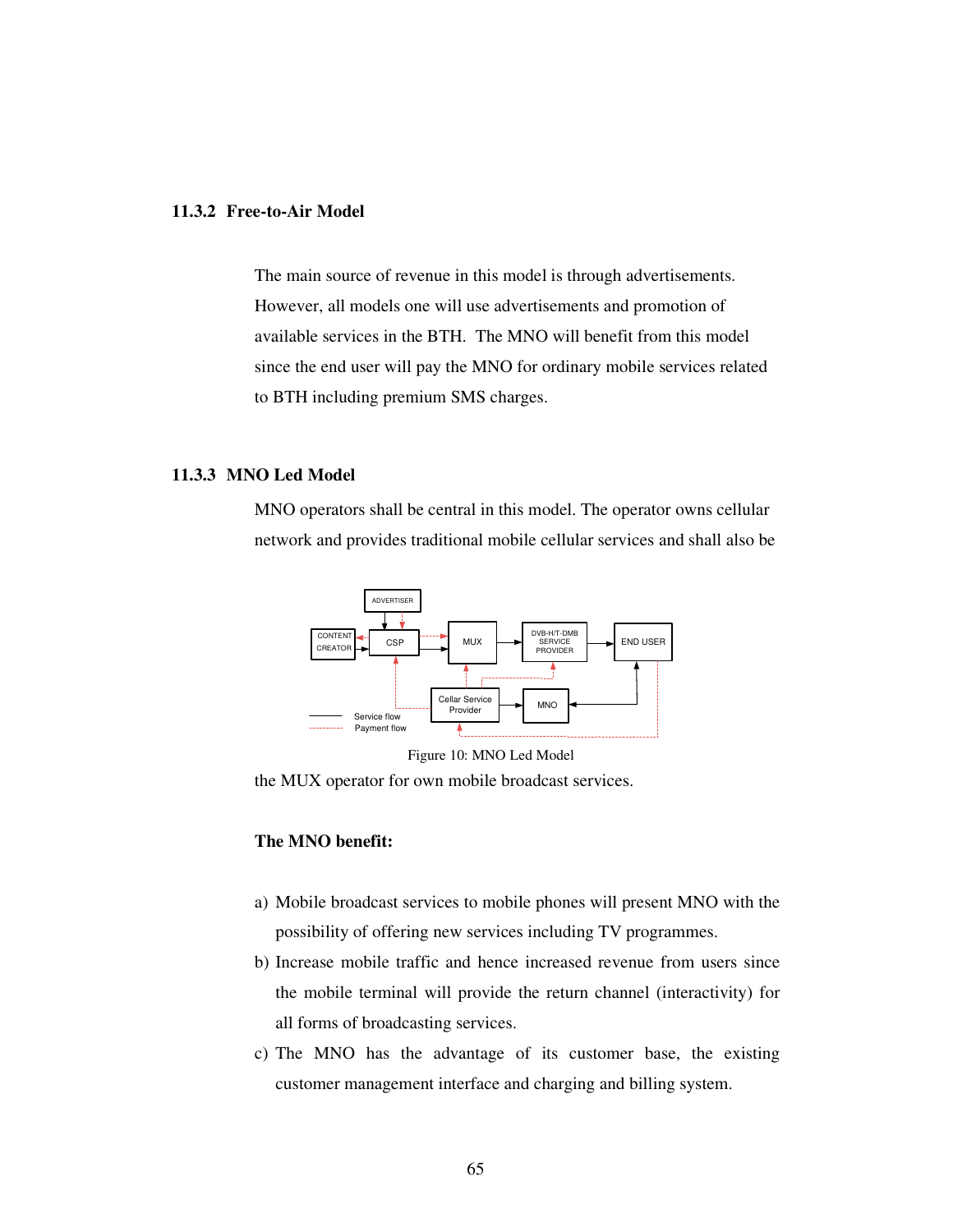#### Τ**he CSPs Benefit:**

- d) MNO may have to obtain content from CSPs
- e) CSPs shall have more outlets for their contents that can lead to exclusivity agreements in competing for attractive content.

#### **11.3.4 Combined Model**

a) A dedicated cellular service provider to act as a facilitator for mobile network operators in the aggregation of channels and the usage of





broadcast transmission capacity in this model. The cellular service provider will purchase content from CSPs and other content providers including mobile network operators.

- b) The Cellular service provider may become a BTH broadcaster establishing his own channels by acquiring a CSP licence. The mobile network operators customers will have access to an integrated service proposition. Each MNO will have to offer a complete package.
- c) The MNOs will bill the Cellular Service Provider who in turn will bill their customers for the service. Fully interactive services are possible, and no separate billing procedure will be necessary.
- d) General marketing will be done by the MNOs while CSPs will be responsible for marketing their own programmes and services. For services that facilities in delivery, revenue will have to be shared.
- e) The MNOs will have full control over the mobile device.
- f) The Cellular Service Provider needs to set the standards for the services including broadcast reception and purchase and protection.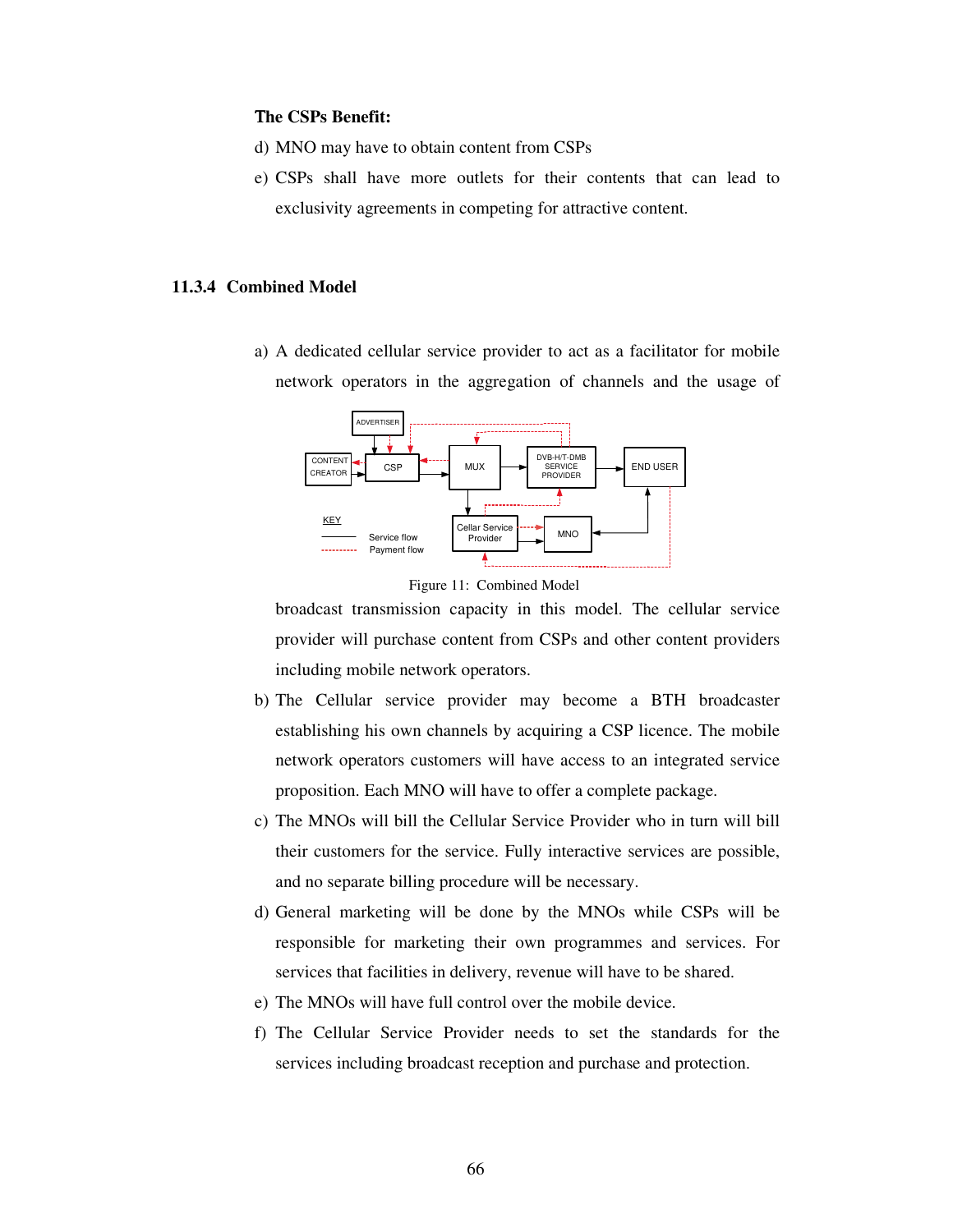- g) The model overcomes the inefficient usage of frequencies of the mobile network operator-led model.
- **h) Commercial Risk:** The commercial risk in this model is with the Cellular service provider being a mobile CSP in that he has to hire network and operation services from MNOs at a cost which he does not have control.

## **11.3.5 Revenue Sources for the Business Models**

- i) Customers
- ii) Advertising
- iii) Broadcast network access fees
- a) **Customers revenues**: are based on the additional value of mobile TV services
	- i) Monthly subscription fees (most acceptable according to surveys)
	- ii) Pay-per-view
	- iii) Time based charging
	- iv) Premium SMS charging for interactive services
	- v) Internet charging mechanism

#### b) **Advertising:**

- i) Selling airtime
- ii) Combined broadcast advertisement and personalized advertising features using interactive channel

#### c) **Broadcast network access**

Potential interest in securing access to mobile broadcasting to extend coverage of area and/or time of the day

## **11.4 Recommendations**

11.4.1 Broadcasting to Handheld (BTH) may tend to affect the traditional services of broadcasters and telecommunication operators, and there will therefore be gains and losses on both sides. The best chance for BTH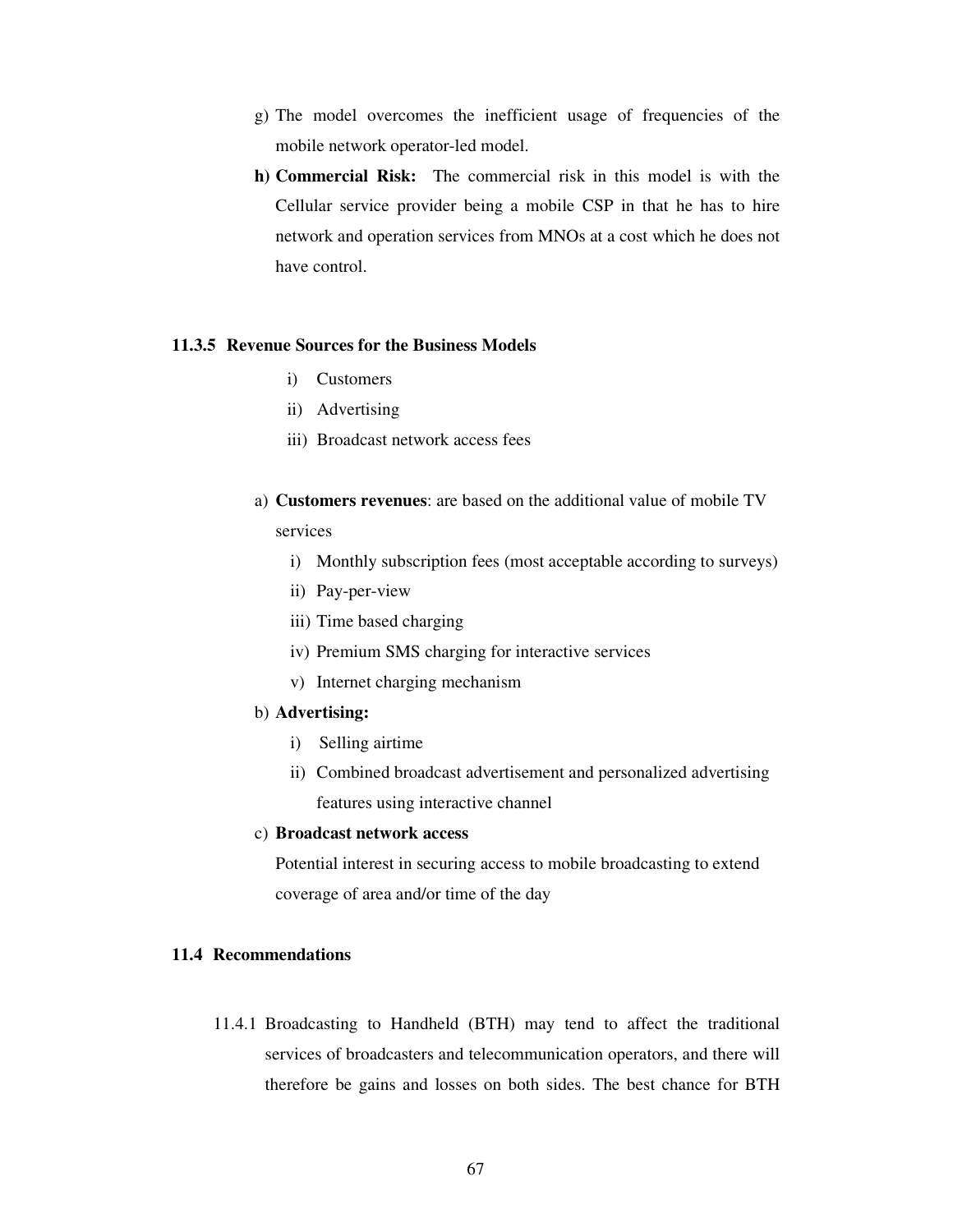success is therefore to develop business models and alliances across the various elements of the value chain.

- 11.4.2 This offering of another platform for broadband services it will be appropriate to be handled through the MUX Operator to foster competitive climate in the liberalized economy being advocated worldwide in the interest of Rwandan dwellers instead of using mobile telephone operators as BTH MUX Operator since they are already data services.
- 11.4.3 In view of the fact that BTH technologies are evolving, the Regulator should keep abreast with the evolution and advocate the best solutions for Rwanda avoiding offloading technologies that are being phased out elsewhere.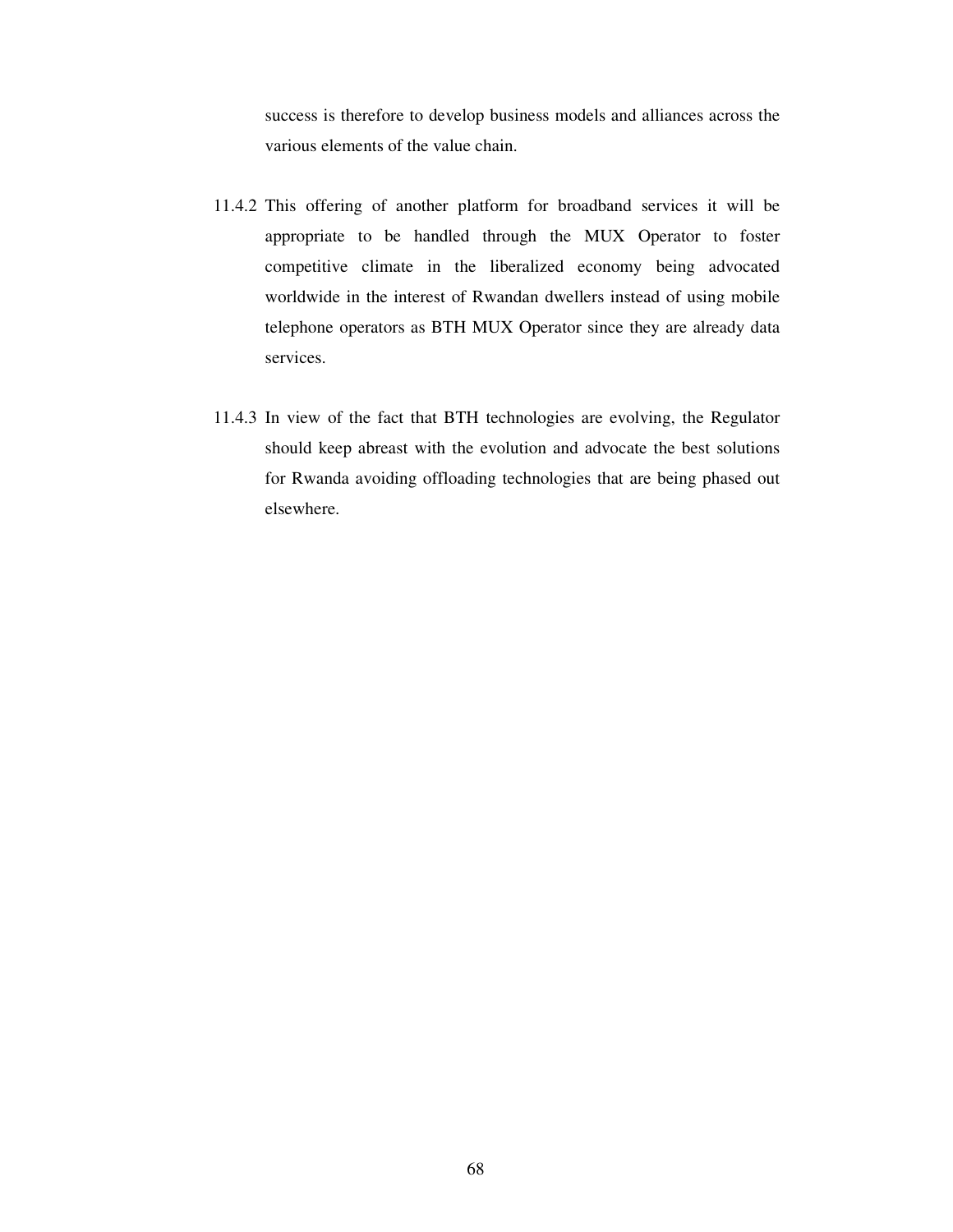#### **CHAPTER TWELVE: INTERNET PROTOCOL TELEVISION (IPTV)**

- 12.1 The Internet Protocol Television (IPTV) is highly interactivity.
	- 12.1.1 IPTV is implemented in broadband networks, is inherently bidirectional which enables interactive television services and the Internet on television.
	- 12.1.2 IPTV can be used to provide consumers with a larger variety of content and services on the television screen than other digital television distribution technologies.
	- 12.1.3 IPTV utilizes IP networks, allowing consumers to use the same IPTV service on several immobile and mobile terminal devices, such as televisions, mobile stations and portable computers.
- 12.2 IPTV can be used to implement services requiring high data capacities
	- 12.2.1 Video-on-demand and HDTV transmissions rather than other digital television distribution technologies.
	- 12.2.2 Distribution capacity can be increased flexibly and, theoretically, there are no restrictions on the number of television channels provided, as is the case with the other distribution methods.
	- 12.2.3 Can realize IPTV-level interactive services in the least complicated in other distribution channels using hybrid distribution model since broadband connections inherently include a return path.
- 12.3 The IPTV technology will enable the provision of versatile digital television services to a larger group of users through IP networks and will introduce an element of competition to cable television networks.
- 12.4 In terms of regulatory approaches to IPTV
	- 12.4.1 In Hong Kong, Brazil and Taiwan, IPTV services is used to provide audiovisual content on a subscription basis appear to be regulated on the same basis as existing pay television services in those jurisdictions.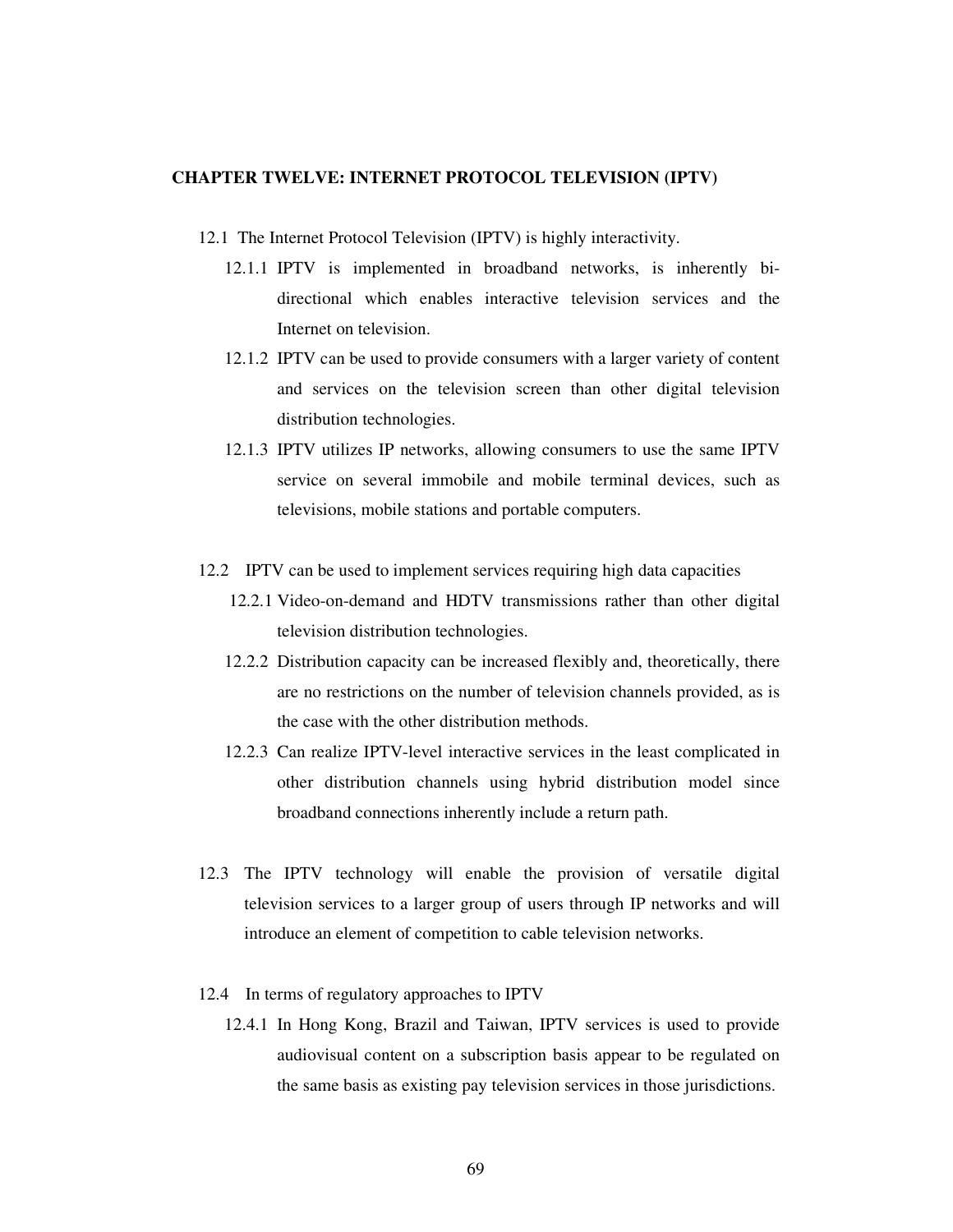- 12.4.2 In India is considering the option of regulating IPTV services as part of its general telecommunications regime, separate from the regulation of pay television.
- 12.4.3 In Japan, IPTV is considered broadcasting, under a category of broadcasting in Japanese broadcasting law of "broadcasting using a telecommunications services".
- 12.4.4 The European Union is proposing a two-tiered regulatory structure for all audiovisual media services, distinguishing "linear" services (where the service provider decides the programming schedule) and "nonlinear" services (on-demand audiovisual services, where the user decides what to watch and when). Non-linear services will be subject to minimum content and advertising regulation, while linear services would be subject to regulation similar to that which currently applies to television broadcasting services.
- 12.4.5 In the US, regulation of IPTV is affected by state-based regulation of telecommunications and local community cable franchises. Some states have passed legislation defining IPTV as not being equivalent to cable television, releasing IPTV from some or all of the regulatory burdens that come with cable, while other states are proposing similar regulation of IPTV services to cable services.
- 12.5 **Recommendation:** The Regulator is advised to take note of the IPTV developments worldwide and formulate regulatory mechanisms that are appropriate for Rwanda.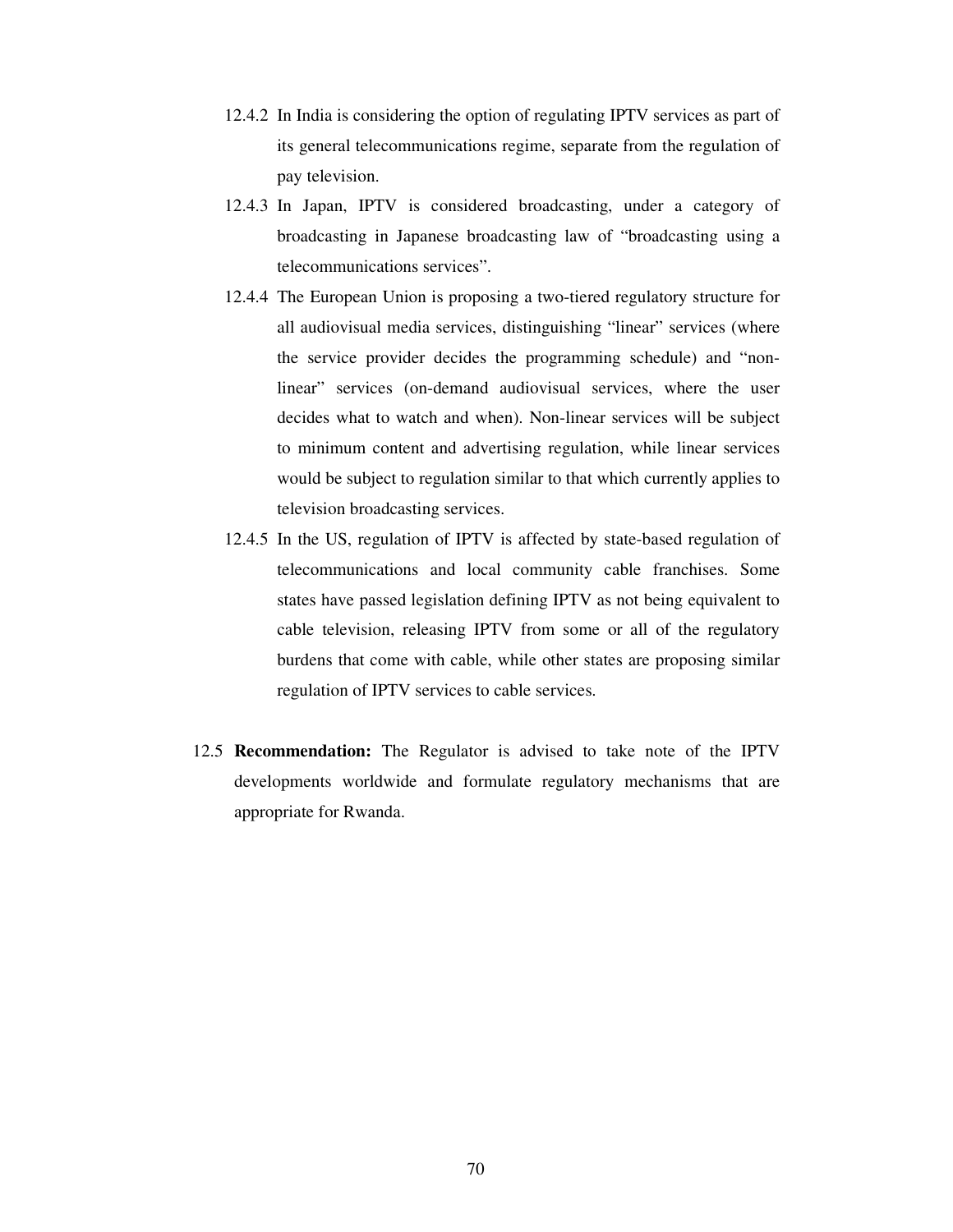## **CHAPTER THIRTEEN: CONCLUSION**

- 13.1 Managing the change from analogue to terrestrial digital broadcast in Rwanda needs to be carried systematically as it involves many variables and affecting all social groups- consumers, industry and public authorities and present and future broadcaster. The comprehensive roll out plan needs to be developed and communicated to the public
- 13.2 The research done indicates that most of the people in Rwanda don't understand what digital broadcast entails. The success factors for migrating to digital broadcast shall require Public awareness campaign for broadcasters, consumers and the government itself. Cost of Set Top Boxes might be the barrier to meet switch off deadline set by ITU (June, 2015)
- 13.3 The appropriate licensing framework , amendment of legislation and regulations which shall provide the roles of MUX operator, Content service providers and the regulator needs to be effected for proper implementation of digital broadcasting
- 13.4 The government shall be required to subsidize the cost of the Set Top Boxes to expedite the migration process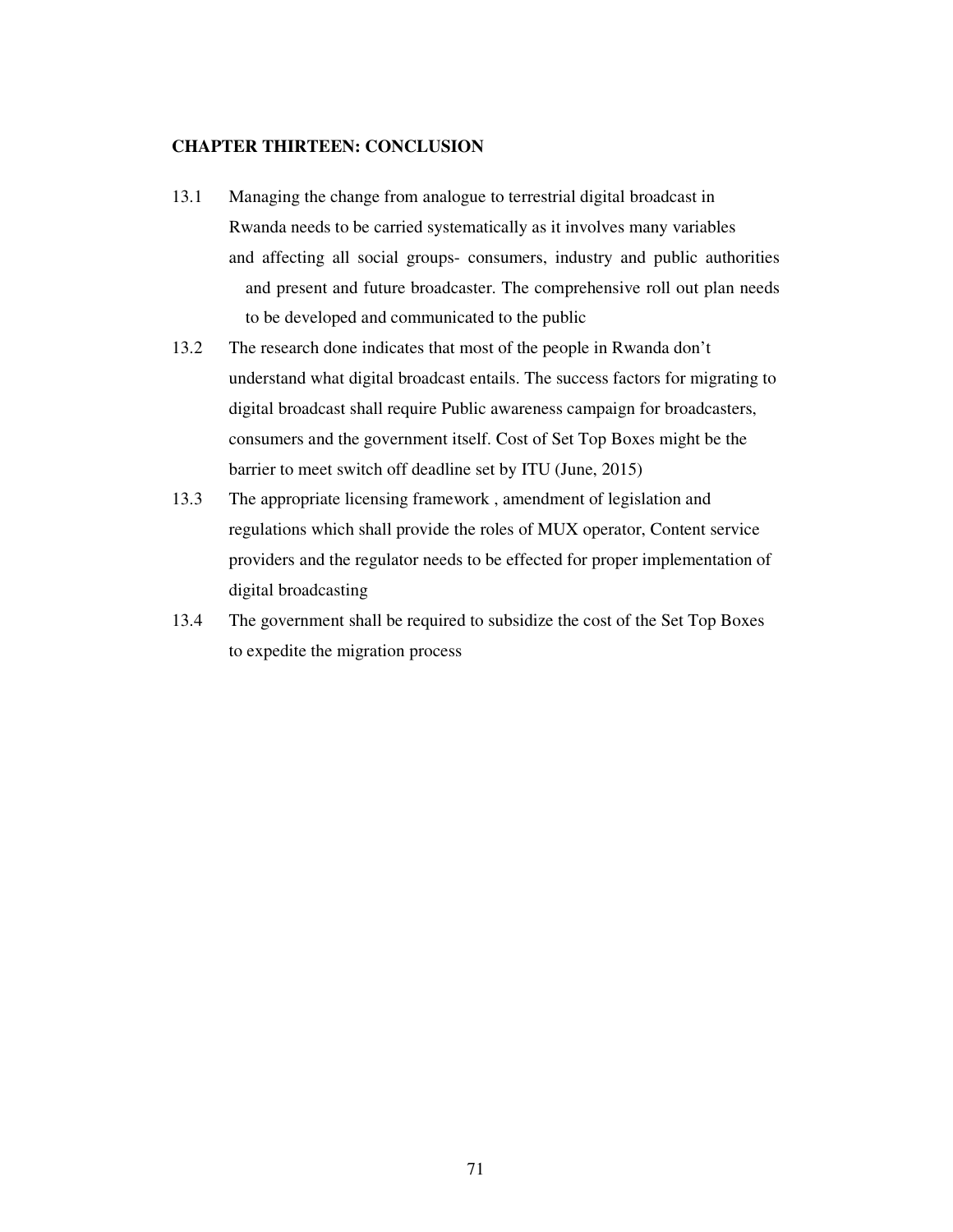### **CHAPTER FOURTEEN: RECOMMENDATIONS**

#### **Recommendations:**

- 14.1 Switchover has to be handled systematically since it involves many variables and affecting all social groups - consumers, industry and public authorities and broadcasters so as not to be a protracted process.
	- 14.1.1 Adopt "Managed" migration scenario where migration to digital is managed and promoted with clear strategies and plans while involving all stakeholders in every stage of the migration process.
	- 14.1.2 Ensure fair competition to encourage investment in digital broadcasting.

14.1.3 Have a national switchover roadmap and action plan.

- 14.2 Rwanda being part of ITU region 1 need to adopt DVB-T system as agreed at the Regional Radio Conference (RRC 2006) to replace the analogue system (GE 89) currently in use.
- 14.3 Rwanda should adopt the three reception modes applicable to DVB-T: Portable reception for indoor/outdoor, fixed reception requiring rooftop antenna and mobile reception.
- 14.4 The three basic models that digital broadcasting offer namely free-to-air, the pay TV/ subscription services and a hybrid model need to be enabled in the regulations and licence provisions.
- 14.5 The regulator needs to acknowledge the need of a MUX Operator in the digital broadcasting environment. The MUX operator shall be responsible for content aggregation, multiplexing, distribution and transmission.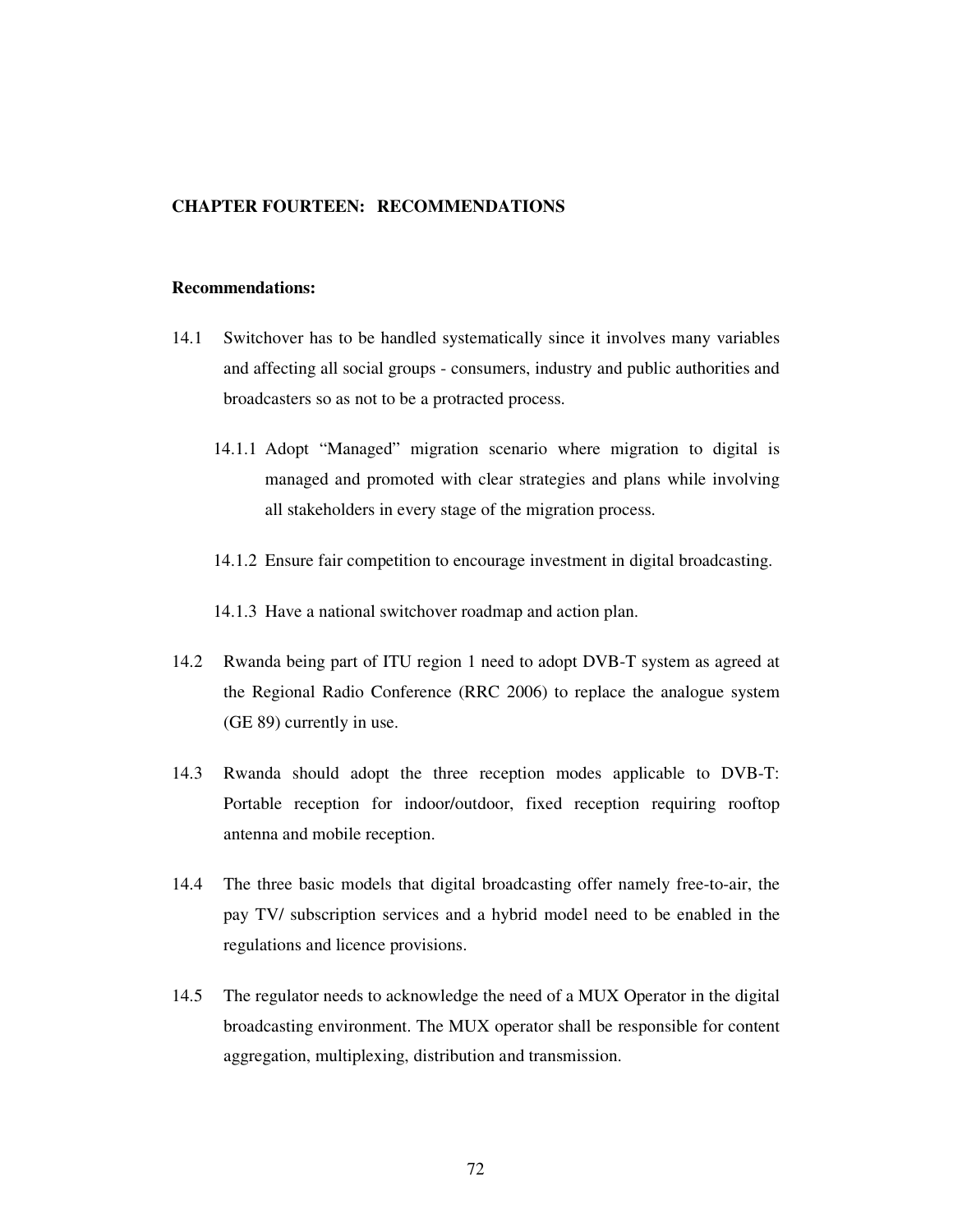- 14.6 The MUX Operator be licensed to own and operate infrastructure and applicable platform, subscriber management system, conditional access and any other facility necessary to facilitate the effective and efficient delivery of services by the operator.
- 14.7 MUX Operator be provided with necessary frequency to meet needs of its customers (CSPs).
- 14.8 The Regulator to establish the functions and obligations of the MUX Operator.
- 14.9 During migration period, the regulator has to provide for Dual Illumination and recognise the associated costs.
- 14.10 It is essential that a basic infrastructure be established to support interoperability in the digital broadcasting environment otherwise consumers will find themselves requiring different receiver for different offerings.
- 14.11 CSPs and MUX Operators will have to plan appropriate marketing strategy in order to inform and educate the public on the switchover to digital broadcasting. The Regulator can share the related costs with other stakeholders.
- 14.12 The analogue broadcasting switch-off to remain 2015 as agreed by ITU member states.
- 14.13 There are three key players in the broadcasting value chain in the delivery process of broadcasting services: the MUX Operator, the Content Service Provider (Broadcaster) and the Network (infrastructure) Service Provider. However, it is recommended that only two players be adopted; the Content Service Provider and the MUX Operator. The MUX Operator to play the roles of operating MUX and that of Network Service Provider.
- 14.14 There are four key players in the digital broadcasting chain; the Regulator, the MUX Operator, the Content Service Provider and the Consumer. The role of each of them and the relationship among them has to be recognized to facilitate smooth migration process.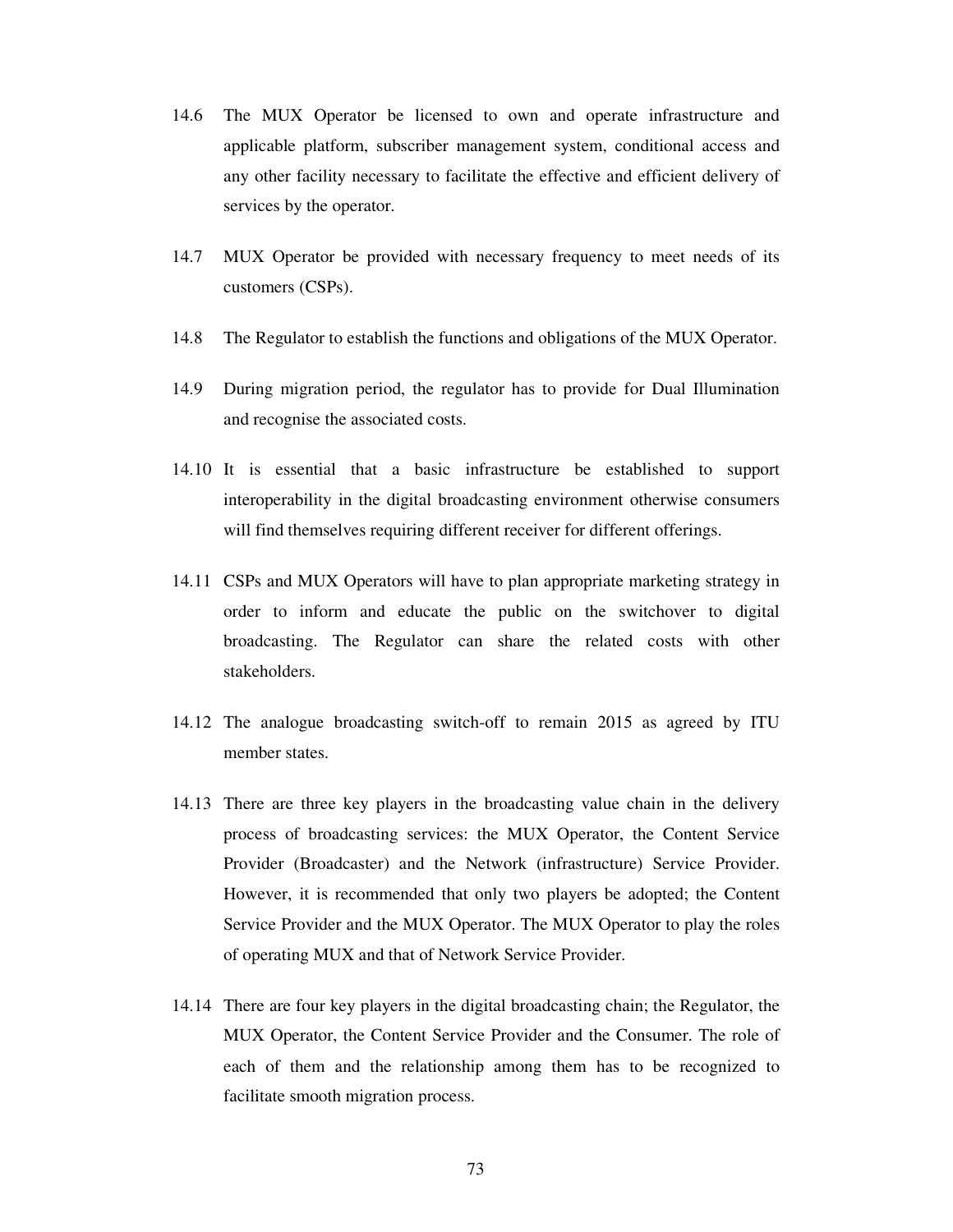- 14.15 There are three service area networks for MUX Operator envisaged; National Service Layer, Province Service Layer and the Community Service Layer.
- 14.16 There is no business case to have Province and Community MUX Operators in Rwanda at present hence province and community services initially be provided by the countrywide MUX Operator. This may be reviewed as the broadcasting industry grows in Rwanda.
- 14.17 There is no business case for a separate MUX Operator for added value service at present.
- 14.18 Two MUX Operators are being recommended initially: the PMUX and one CMUX reflecting broadcasting activities in Rwanda at present.
- 14.19 Carrying value added services either as part of offering by a broadcaster (CSP) or as an additional service from other sources be part of the role of the MUX Operator. However, it should be emphasised that advertising material in digital additional services be legal, honest, decent and truthful.
- 14.20 The Regulator needs to be conscious in licensing Mobile Network Operators to being MUX Operators since there can be conflict of interest and can lead to monopoly tendency in the communication sector.
- 14.21 With exception of the PSB a CSP should not be a MUX Operator since this cannot guarantee impartiality in rendering services to all CSPs or can be a potential reason for clash in the name of foal play. The CSPs having a viable business case that have a legal entity can be considered.
- 14.22 PSB be allowed to own and operate a MUX and to allow public use of extra space in the PMUX.
- 14.23 The government may consider establishing an administrative unit (PSB) that shall oversee and coordinate the running of PMUX, Rwanda Radio and Television Rwanda.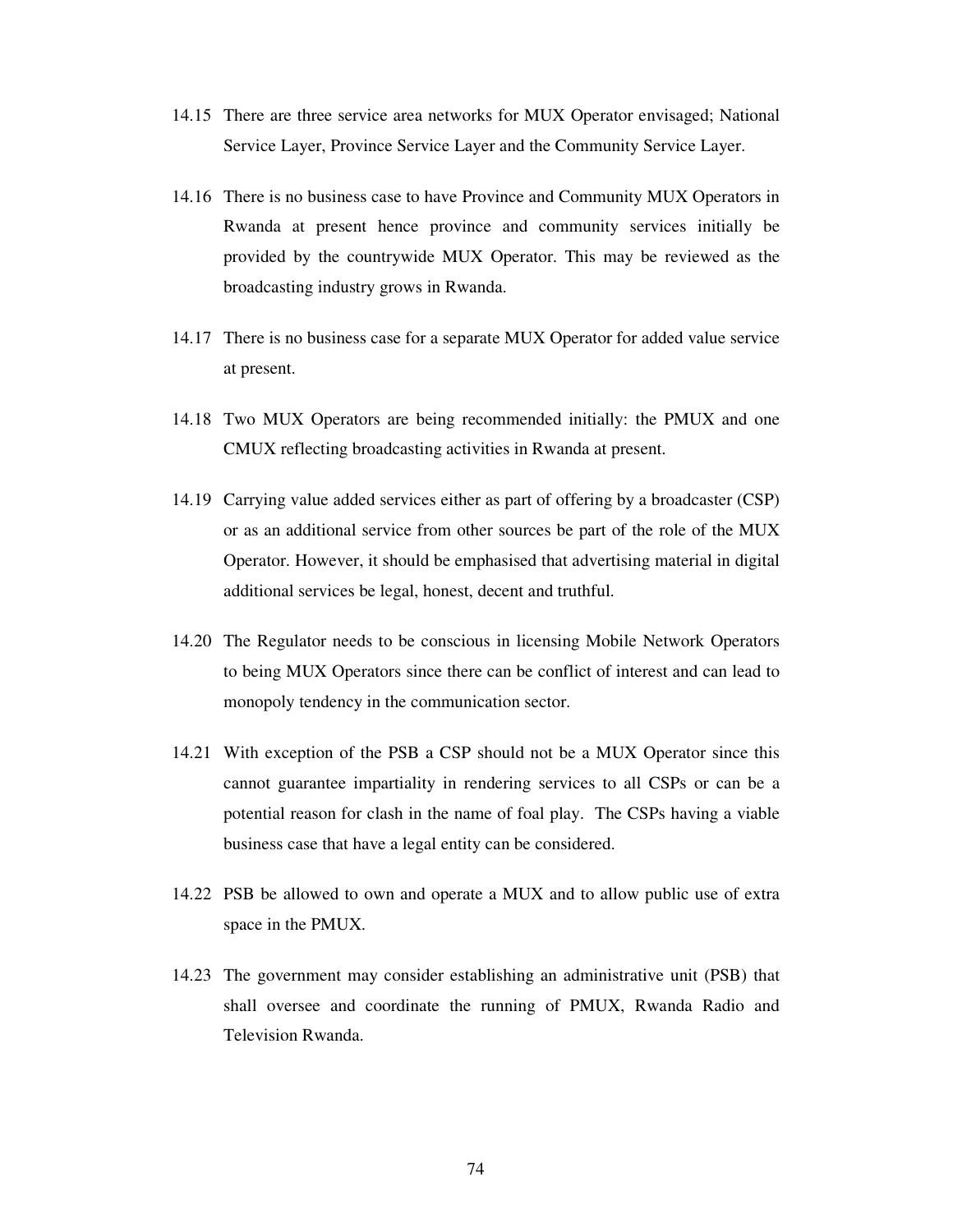- 14.24 The PSB be facilitated by the government to spearhead migration process by providing it with resources to rollout digital infrastructure to cover areas beyond those covered in analogue broadcasting today and for retraining the core staff timely.
- 14.25 There is need for review of the current law governing broadcasting in Rwanda to enable it capture the dynamic and wide offering possible with digital broadcasting. The current law will not prevent abuse of the functionalities possible in digital environment. The review should however create conducive climate for investment in broadcasting and added value services.
- 14.26 The licence conditions for the current broadcasters need be revisited inline with the new development and re-orientation of the broadcasting industry.
- 14.27 The selected broadcasting standard for adoption should be that widely adopted internationally and that shall facilitate the provision of highest possible channel transmission capacity to meet new demand for broadcasting services during and after the simulcast period to maximize coverage. However, T-DAB is for sound and DVB-T is for video broadcasting as agreed during planning process. Use of technologies being phased out elsewhere should be avoided.
- 14.28 DVB-T standard will use Band IV and V while Band III will be shared by DVB-T and T-DAB.
- 14.29 Using current DVB-T technology, a single channel can accommodate 7-8 programmes while maintaining current reception quality. This can increase as technology develops further.
- 14.30 Frequency planning should be efficient to facilitate smooth transition from analogue to digital broadcasting. The existing and planned analogue broadcasting stations need be protected during migration while being flexible and forward looking to cover future developments and frequency spectrum requirements. A framework should be provided to satisfy individual requirements on an equitable basis.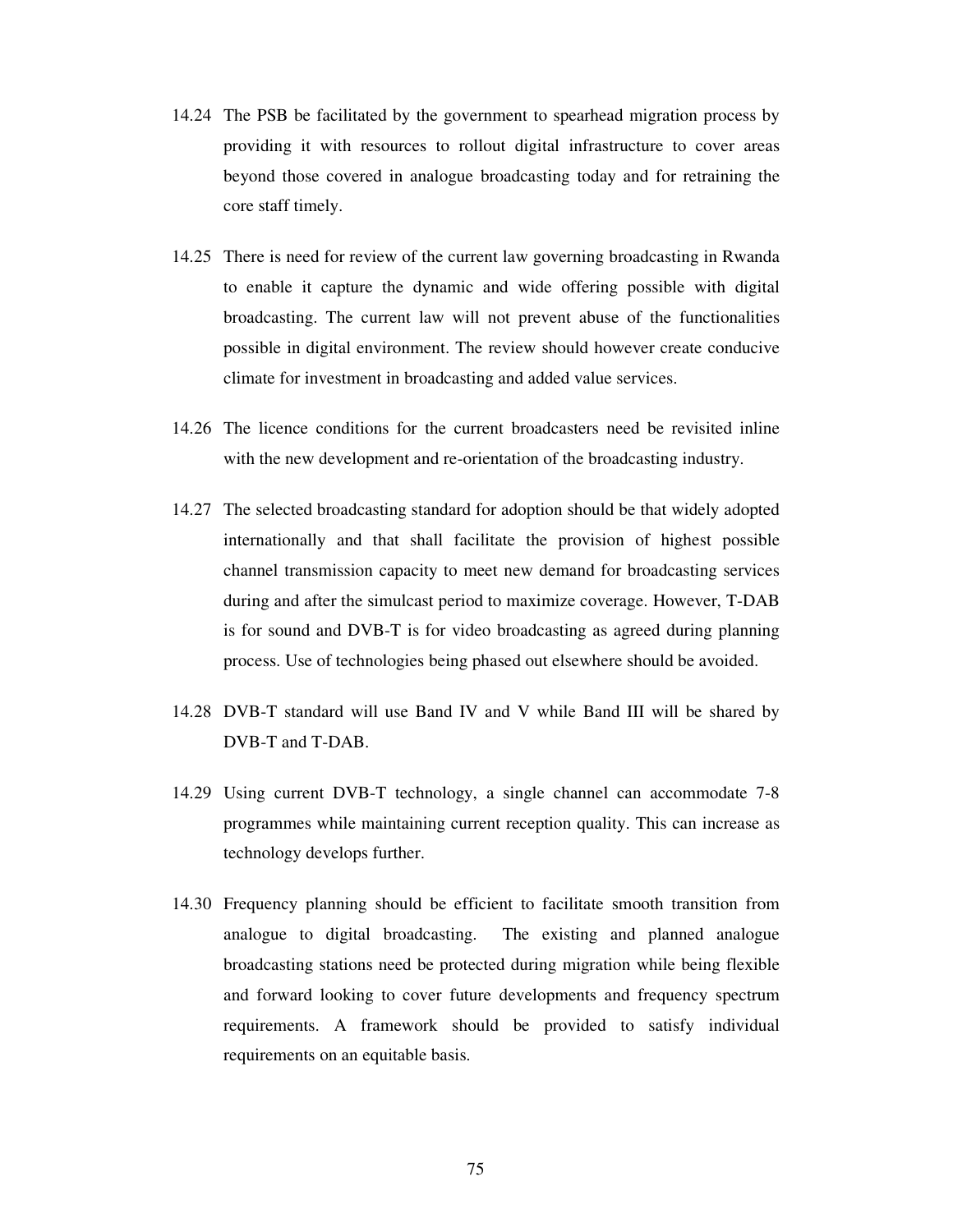- 14.31 Frequency planning and utilisation near border areas have to be coordinated with neighboring countries to avoid interference.
- 14.32 Rwanda need to consider adopting single frequency networks (SFN). SFN can be used to cover the whole country and use filer gaps of low power to remove coverage gaps that may occur.
- 14.33 There is need to study customers' behaviour and expectations towards DVB-T through joint initiatives from market players to build common knowledge amongst all market players on consumers' attitude and behaviour.
- 14.34 Review broadcasting law so as to accommodate the digital terrestrial digital broadcasting. All laws that that have impact in one way or another on the migration process need be revisited when reviewing the law that govern broadcasting in Rwanda.
- 14.35 Broadcasting to Handheld (BTH) is subjected to a number of major technologies which are T-DMB, DVB-H, DABIP, CMMB, MBMS, ISDB-T and MediaFLO. The adopted technology is regional based; the main ones being T-DAB and DVB-H. There are four possible business models. Hence, BTH presents a real challenge to regulators who have to evaluate at the time of introduction of the service the most rational technology and business model otherwise it will result in fragmented offering as the technology itself is at this material time.
- 14.36 Broadcasters should invest in the aspect of capacity building and human resource development by ensuring necessary training in all critical skill areas in the digital broadcasting chain.
- 14.37 The minister responsible for communication sector to consider forming a Task Force which shall oversee smooth migration process till its completion.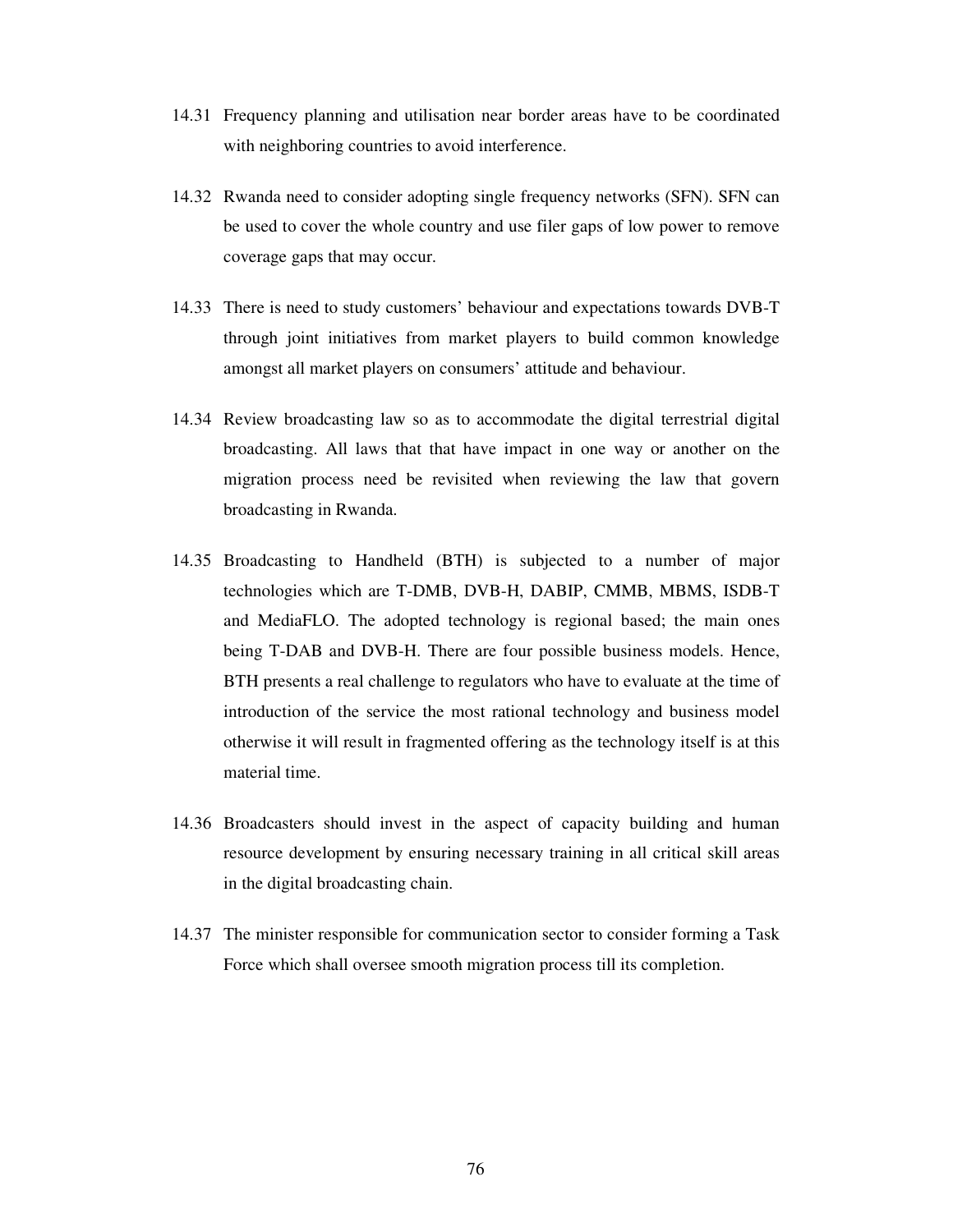#### **15. REFERENCES**

- 1. "eEurope 2005: An information society for all", Report to Communication on a Commission Initiative for the Special European Council of Lisbon, 23 and 24 March 2000, http://www.edevlet.net/raporveyayinlar/initiative\_en.pdf
- 2. Director General TCRA, "Consultation Document on Switchover from Analogue to Digital Broadcasting in Tanzania", Aug. 2005, http://www.tcra.go.tz/consultative\_docs/digitalSwitchOver.pdf
- 3. WG RRC-06(05), **"**Status for the implementation of DVB-T in the CEPT area Oct. 2005", http://www.musicaememoria.com/ero\_dtt\_10\_2005.pdf
- 4. "Digital Video and Digital TV: A Comparison and the Future Directions"**,** Li Zong and Nikolaos G. Bourbakis, doi:10.1006/rtim.2001.0235, http://www.chu.edu.tw/~chlee/VP2002/DTV.pdf
- 5. "Digital Switchover and Spectrum Dividend Market Status outside Europe 2006 Report Rev B", by AK HiQ Data AB Mäster Samuelsgatan 17, Box 7421, 103 91 Stockholm
- 6. "Television across Europe: regulation, policy and independence", vol. 1, monitoring report October 2005, http://www.soros.org/initiatives/media/articles\_publications/publications/eurotv\_20 051011/volone\_20051011.pdf
- 7. "Digital Switchover in Broadcasting", BIPE Consulting Study for the European Commission (DG Information Society), Annex: Country Profiles, Nov. 2001
- 8. "Digital Switchover in Broadcasting", BIPE Consulting Study for the European Commission (DG Information Society), Final Report, 12 Apr. 2002
- 9. "DVB Trials Around the World", by DVB Project Office, Geneva, June 1999, http://www.bjpace.com.cn/data/tec/tec-DVB/DVB%20Publications/DVB-T%20Field%20Trials%20Around%20the%20World.pdf
- 10. D.O. Obam, National Communications Secretariat, "Digital Terrestrial TV Broadcasting – DVB-T", www.cck.go.ke/UserFiles/File/Obam DVB-T PRESENTATION.ppt .ppt
- 11. M.F.F. Kuntiya, L.L. Momba of MACRA, "Migration from Analogue to Digital Terrestrial Broadcasting"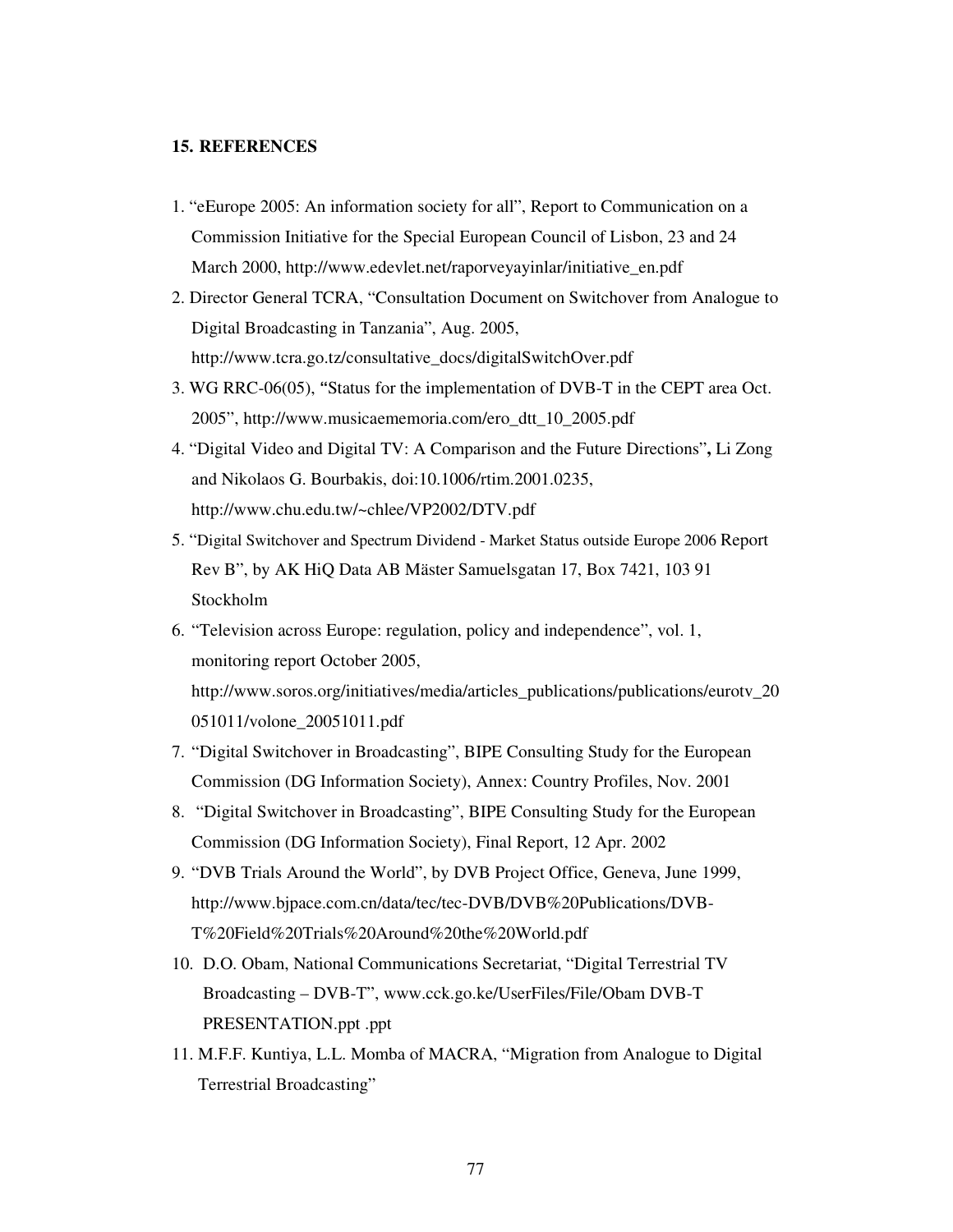- 12. ETS 300 744 rev 1.2.1, (1999-01) Digital broadcasting systems for television, sound and data services (DVB-T); Framing structure, channel coding and modulation for digital terrestrial.
- 13. Burow, R., Fazel, K., Hoeher, P., Klank, O., Kussmann, H., Pogrzeba, P., Robertson, P., and Ruf, M.J., 1998. On the Performance of DVB-T System in Mobile Environments. Proceedings of ECMAST'98 (Springer, Lecture Notes in Computer Science, Vol. 1425, pp 467-480)
- 14. Gerard Faria, Harris Broadcast Europe, France "DVB-T: New Operative Modes for Digital Terrestrial TV", 2002
- 15. Chris Armstrong & Richard Collins "Digital Dilemmas for South African TV", July 2004
- 16. "Digital Broadcasting Strategy", Consultation Document, Malta, June 2004
- 17. SADIBA, "Analogue to Digital Television Broadcast Migration Strategy for South Africa",  $28<sup>th</sup>$  Jan. 2002.
- 18. Li Zong and Nikolaos G. Bourbakis, "Digital Video and Digital TV: A Comparison and the Future Directions", Academic Press, 2001
- 19. "The Case Study for Establishment of MUX Operator", TCRA Task Force of the National Technical Committee for Migration to Digital Broadcasting Report, April 2007.
- 20. TCRA Second Public Consultation Document on Migration from Analogue to Digital Broadcasting in Tanzania, "The Case for the Establishment of the Multiplex Operator".
- 21. Southern African Digital Broadcasting Association, Recommendations on a South African Standard for Digital Terrestrial Television (DTT), Minimum Receiver Functionality and Acceptable Quality of Service, Release 1, 28 January 2002, Available at www.sadiba.co.za
- 22. Canadian Radio-television and Telecommunication Commission (CRTC), Call for comments on a proposed policy to oversee the transition from analog to digital over-the-air television broadcasting, Public Notice CRTC 2001/62 Ottawa, 5 June, 2001, Available at www.crtc.gc.ca
- 23. Department of Communications, Information Technology and the Arts, Read, Get Set, Go Digital – A Digital Action Plan for Australia, 2006, ISBN 0 642 753709, Available at www.gov.au/cca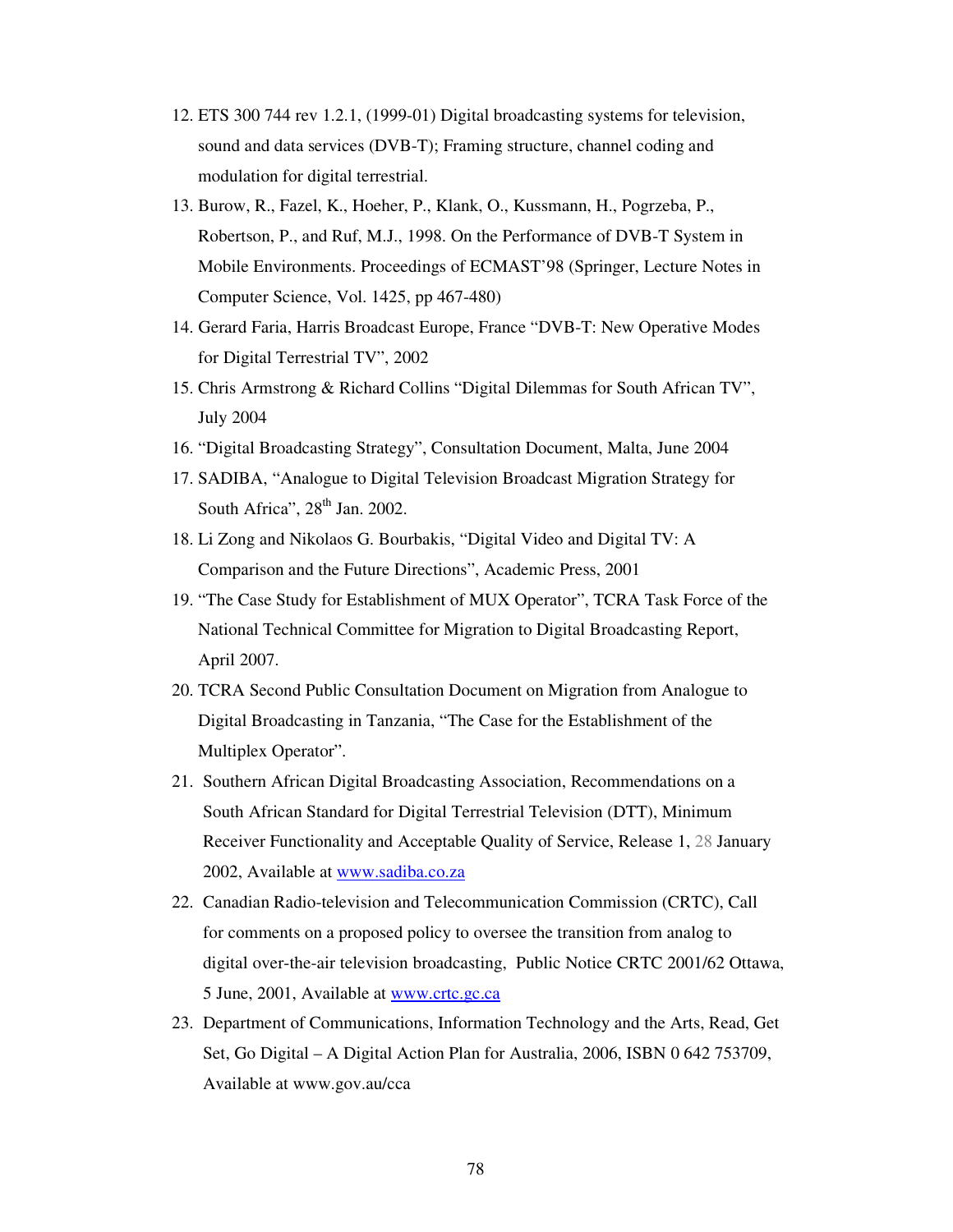- 24. Ofcom, Licensing Policy for VHF Band III, Sub-band 3, 19<sup>th</sup> October, 2005, Available at www.ofcom.org.uk
- 25. Commonwealth of Australia, Television Broadcasting Services (Digital Conversion) Act 1998, No. 99, 1998, An Act relating to digital television broadcasting, and for other purposes.
- 26. Commonwealth of Australia, Broadcasting Services Amendment (Media Ownership) Act 2006, No. 129, 2006, An Act to amend the Broadcasting Services Act 1992, and for other purposes.
- 27. US, Digital Television Transition and Public Safety Act, 2005, Available at www.ntia.doc.gov
- 28. Lennard G. Kruger, Digital Television: An Overview, CRS Report for US Congress, Order Code RL31260, January  $6<sup>th</sup>$ , 2006.
- 29. Chris Weck and Edgar Wilson, Broadcasting to Handhelds: An Overview of Systems and Services, EBU Technical Review, January 2006.
- 30. Public Service Broadcasting: A Best Practices Source Book, Edited by Indrajit Banerjee and Kalinga Seneviratne, Paris: UNESCO, 2005.
- 32. The Funding of Public Service Broadcasting, European Broadcasting Union, Document No. DAJ/MW/rnp, 9<sup>th</sup> November, 2000.
- 33. An Agreement Between Her Majesty's Secretary of State for Culture, Media & Sports and BBC, July 2006.
- 34. Collins, R. Finn, A. McFadyen, S. & Hoskins, C. (2001, January 1), Public Service Broadcasting Beyond 2000: Is There a Future for Public Service Broadcasting? Canadian Journal of Communications, 26(1), June 2000.
- 35. "Introduction of Digital Radio", Report submitted to Department Of Communications, Information Technology and the Arts by Special Broadcasting Service Corporation, May 2005
- 36 Eder Zoller and Vincent Poulbere, "TV business models", April, 2006
- 37 Final Acts of the regional Radio communication Conference for planning of the digital terrestrial broadcasting service in parts of region 1 and 3, in the frequency bands 174MHz and 470MHz-862MHz (RRC-06)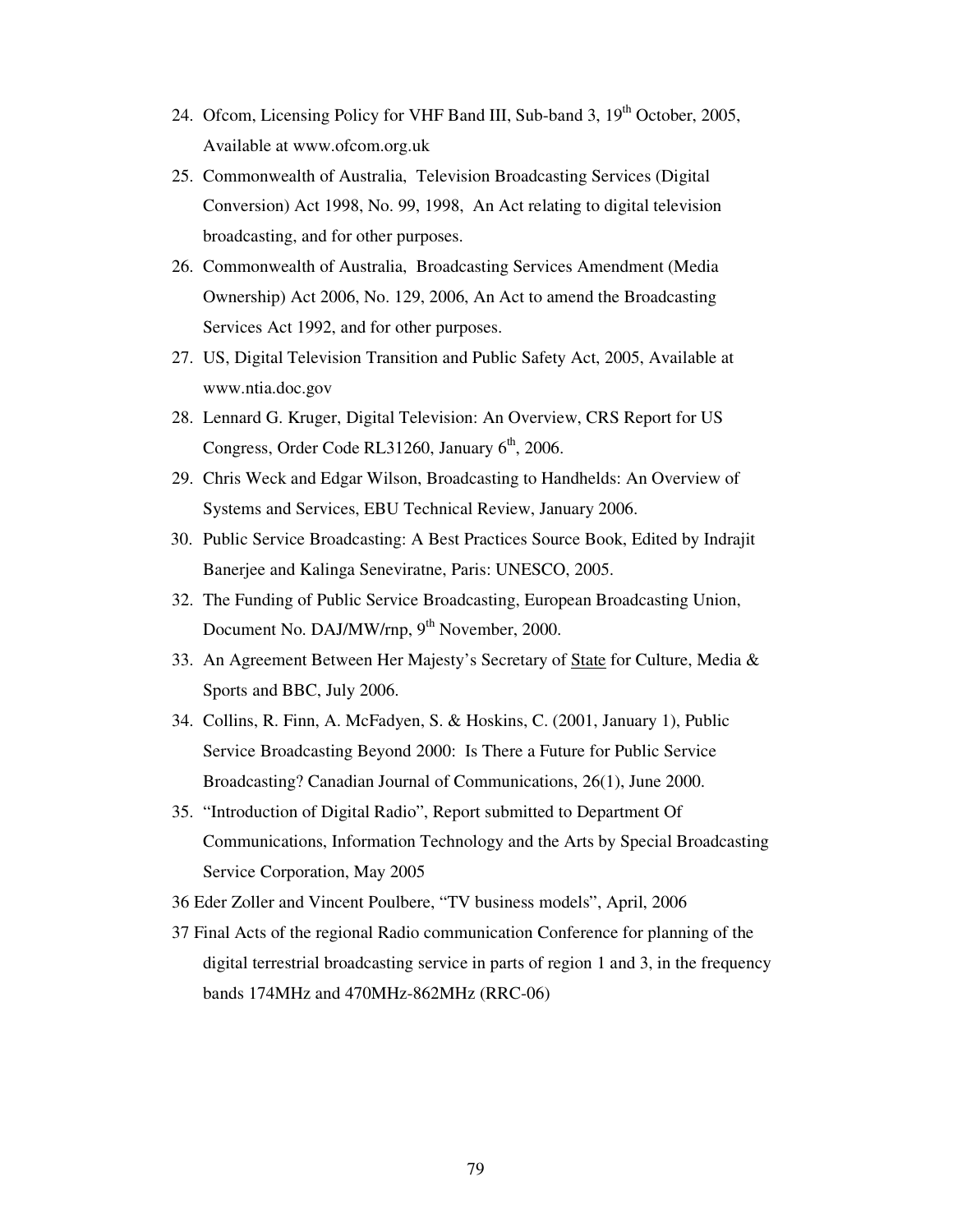| Activity                                  | 2007 |  | 2008 |  | 2009 |  | 2010 |  | 2011 |  | 2012 |  | 2013 |  | 2014 |  | 2015 |  |
|-------------------------------------------|------|--|------|--|------|--|------|--|------|--|------|--|------|--|------|--|------|--|
| Prepare migration Strategy                |      |  |      |  |      |  |      |  |      |  |      |  |      |  |      |  |      |  |
| Consultation with stakeholders on         |      |  |      |  |      |  |      |  |      |  |      |  |      |  |      |  |      |  |
| licensing framework                       |      |  |      |  |      |  |      |  |      |  |      |  |      |  |      |  |      |  |
| Prepare Tender document for MUX           |      |  |      |  |      |  |      |  |      |  |      |  |      |  |      |  |      |  |
| Operator                                  |      |  |      |  |      |  |      |  |      |  |      |  |      |  |      |  |      |  |
| Develop Digital Broadcasting Policy       |      |  |      |  |      |  |      |  |      |  |      |  |      |  |      |  |      |  |
| Amendment of ACT to accommodate           |      |  |      |  |      |  |      |  |      |  |      |  |      |  |      |  |      |  |
| digital Broadcast                         |      |  |      |  |      |  |      |  |      |  |      |  |      |  |      |  |      |  |
| Consumer awareness Campaign               |      |  |      |  |      |  |      |  |      |  |      |  |      |  |      |  |      |  |
| Coordinate with Industry and              |      |  |      |  |      |  |      |  |      |  |      |  |      |  |      |  |      |  |
| manufacturer                              |      |  |      |  |      |  |      |  |      |  |      |  |      |  |      |  |      |  |
| <b>CMUX Licensing</b>                     |      |  |      |  |      |  |      |  |      |  |      |  |      |  |      |  |      |  |
| CMUX Operator gradual roll-out of digital |      |  |      |  |      |  |      |  |      |  |      |  |      |  |      |  |      |  |
| Infrastructure                            |      |  |      |  |      |  |      |  |      |  |      |  |      |  |      |  |      |  |
| CMUX Infrastructure roll -out target      |      |  |      |  |      |  |      |  |      |  |      |  |      |  |      |  |      |  |
| 25%                                       |      |  |      |  |      |  |      |  |      |  |      |  |      |  |      |  |      |  |
| PSB start process of establishing PMUX    |      |  |      |  |      |  |      |  |      |  |      |  |      |  |      |  |      |  |
| Operator                                  |      |  |      |  |      |  |      |  |      |  |      |  |      |  |      |  |      |  |
| PMUX gradual roll out                     |      |  |      |  |      |  |      |  |      |  |      |  |      |  |      |  |      |  |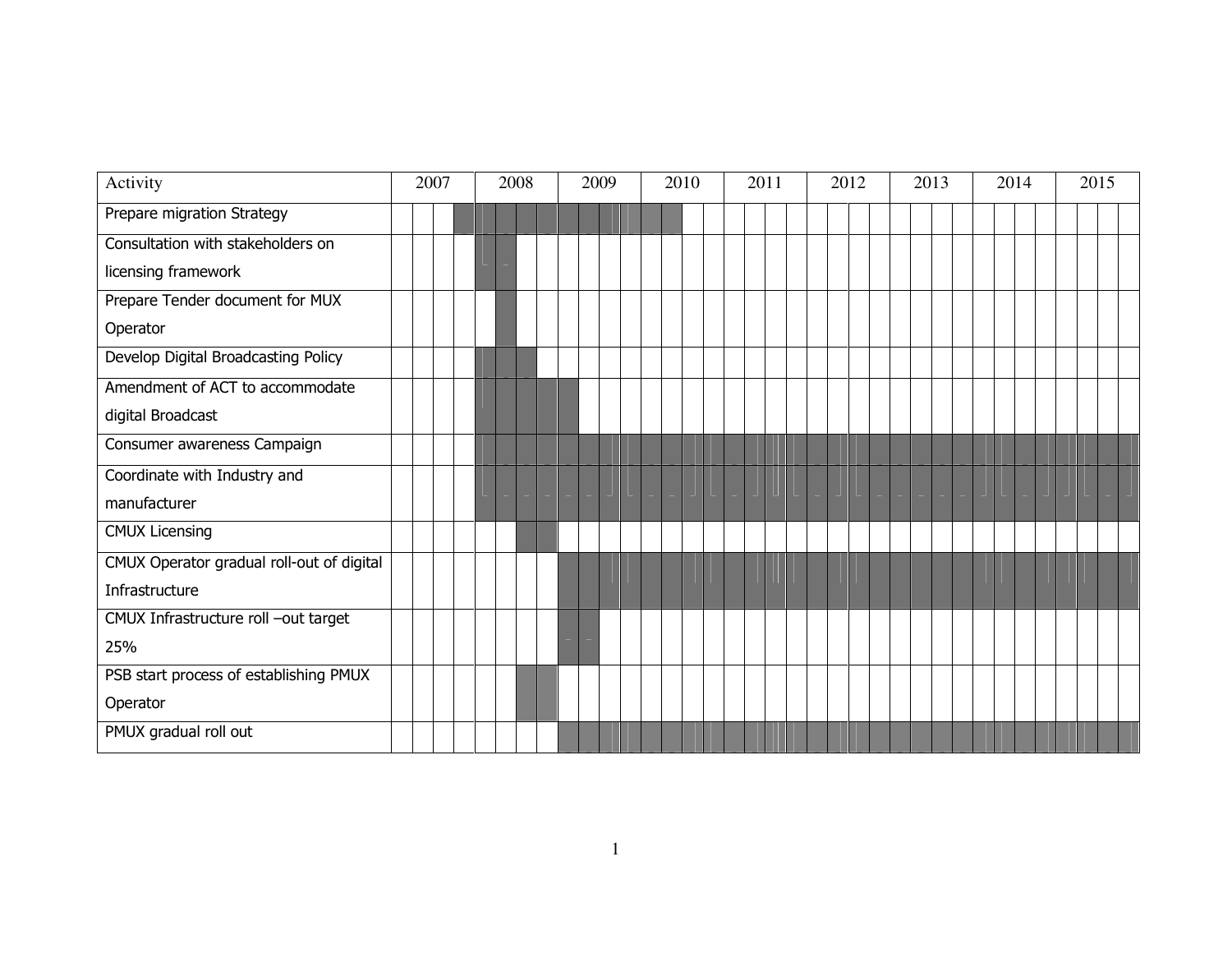| PMUX infrastructure roll-out 25% target |
|-----------------------------------------|
| reached                                 |
| CMUX and PMUX Infrastructure roll-out   |
| target 50%                              |
| CMUX and PMUX Infrastructure roll-out   |
| target 75%                              |
| Switch off analogue transmitters with   |
| small area coverage                     |
| CMUX and PMUX Infrastructure roll-out   |
| target 100%<br>$\sim$ $\sim$            |

**ANNEX1: Plan of Action**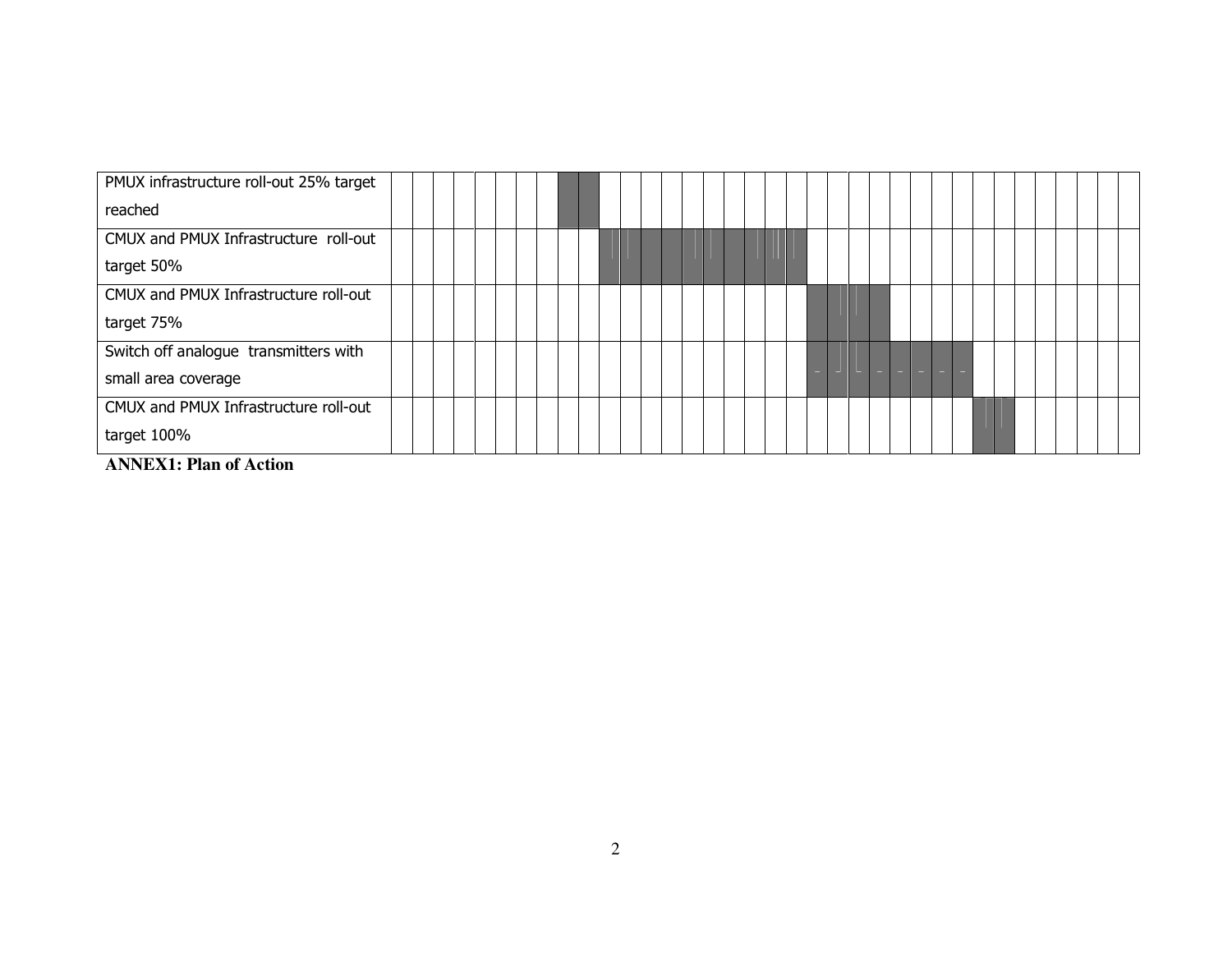## **ANNEX 2**

## IMPLEMENTATION OF DIGITAL BROADCAST IN EUROPEAN COUNTRIES AT DIFFERENT STAGES

| Country    | $Co-$<br>ordination | Number of transmitters<br>(not number of stations) |                    |                          | Percentage of households that can already, or are<br>expected in the near future to, receive the quoted | Number of<br>DVB-T | Date of<br>last update   |                          |                          |                          |                          |             |            |
|------------|---------------------|----------------------------------------------------|--------------------|--------------------------|---------------------------------------------------------------------------------------------------------|--------------------|--------------------------|--------------------------|--------------------------|--------------------------|--------------------------|-------------|------------|
|            | in progress         |                                                    | In operation       |                          | Total after one year                                                                                    |                    |                          | number of multiplexes    |                          | receivers<br>in use      |                          |             |            |
|            |                     |                                                    |                    |                          | from now                                                                                                |                    | 1 MPX 2 MPX 3 MPX 4 MPX  |                          |                          |                          |                          |             |            |
|            |                     | e.r.p.                                             | e.r.p.             | e.r.p.                   | e.r.p.                                                                                                  |                    |                          |                          |                          | 5 MPX                    | 6 MPX                    | (sold or    |            |
| (ITU Code) | ives/no)            | $< 1$ <sub>k</sub> W                               | $\geq$ 1 kW        | $< 1$ kW                 | $\geq$ 1kW                                                                                              |                    |                          |                          |                          |                          | or more                  | rented)     |            |
| AUT        | Yes                 |                                                    | 2                  |                          |                                                                                                         | 5                  |                          | ٠                        | ٠                        | $\overline{\phantom{a}}$ |                          | 200         | 10-02-05   |
| <b>BEL</b> | Yes                 | 1                                                  | g                  | и                        | 12                                                                                                      | 80                 | 40                       | $\Omega$                 | $\overline{0}$           |                          |                          | 10000       | 06-10-2005 |
| BIH        | No                  | 0                                                  | $\overline{0}$     | $\overline{0}$           | 0                                                                                                       |                    |                          |                          |                          |                          |                          | 0           | 17-10-03   |
| <b>BUL</b> | Yes                 | ٦                                                  |                    | 7                        |                                                                                                         | 26                 | 12                       |                          |                          |                          |                          | unknown     | 06-10-2005 |
| CZE        | Yes                 |                                                    | $5^{(1)}$          |                          |                                                                                                         | 510                | >10                      |                          |                          |                          |                          | ~2000       | 06-10-2005 |
| D          | Yes                 | 19                                                 | 208                | 29                       | 298                                                                                                     |                    |                          |                          |                          |                          |                          | > 3.000.000 | 29-09-2005 |
| <b>DNK</b> | Yes                 | $0_{\rm m}$                                        | $2^{10}$           | प्रम                     | $17^{17}$                                                                                               | > 90               |                          |                          |                          |                          |                          | >15000      | 29-09-2005 |
| EST        | Yes                 |                                                    |                    |                          | 2                                                                                                       | 40                 |                          |                          |                          |                          |                          |             | 27-09-2005 |
| F          | Yes                 |                                                    | 17                 |                          |                                                                                                         |                    |                          |                          |                          |                          |                          |             | 03-10-2005 |
| FIN        | Yes                 | $\overline{\tau}$                                  | $\overline{97}$    | 120                      | 100                                                                                                     | 99                 | 99                       | 85                       |                          |                          |                          | > 500000    | 03-10-2005 |
| GRC        | No                  |                                                    |                    |                          |                                                                                                         | 15                 |                          |                          |                          |                          |                          |             | 10-06-03   |
| <b>HNG</b> | Yes                 | $2^m$                                              | $3_{\prime}$       | $2^{n}$                  | $3_{\mu\nu}$                                                                                            |                    |                          |                          |                          |                          |                          |             | 06-10-2005 |
| HOL        | Yes                 | 25                                                 | 96                 |                          | 136                                                                                                     | 25                 | 25                       | 25                       | 25                       | 25                       |                          |             | 06-10-2005 |
| <b>HRV</b> | Yes                 |                                                    | $3^{(1)}$          |                          | 7                                                                                                       | 40                 |                          |                          |                          |                          |                          |             | 28-09-2005 |
|            | Yes                 | 700                                                | 900                | 800                      | 1000                                                                                                    | ഌ                  | 50                       | 25                       | 10                       | 5                        |                          | >1.000.000  | 04-10-2005 |
| <b>IRL</b> | Yes                 |                                                    |                    |                          |                                                                                                         |                    | ٠                        | $\overline{\phantom{a}}$ | $\blacksquare$           | $\overline{\phantom{a}}$ | $\overline{a}$           |             | 26-09-2005 |
| LTU        | Yes                 | $\overline{\phantom{a}}$                           | (1)                | $\overline{\phantom{a}}$ | $\geq 1$                                                                                                | 25                 | $\overline{\phantom{a}}$ | $\overline{\phantom{a}}$ | $\overline{\phantom{a}}$ | $\overline{\phantom{a}}$ | $\overline{\phantom{a}}$ | >10         | 06-10-2005 |
| LVA        | Yes                 | 40)                                                |                    |                          |                                                                                                         |                    |                          |                          | ٠                        |                          |                          | ~2500       | 06-10-2005 |
| LUX        | yes                 |                                                    | 3                  |                          | 4                                                                                                       |                    | ٠                        | $\overline{\phantom{a}}$ | ٠                        | ٠                        | ÷                        |             | 06-10-2005 |
| <b>MDA</b> | Yes                 | ÷                                                  | $2^{(1)}$          |                          | 2                                                                                                       | 10                 | $\overline{a}$           | $\overline{a}$           | $\overline{a}$           | ÷                        |                          | 3           | 17-10-03   |
| <b>MLT</b> | Yes                 |                                                    | 5                  | $\sim$ 8                 | ~56                                                                                                     |                    |                          |                          |                          |                          | 100                      | n/a         | 23-09-2005 |
| <b>NOR</b> | Yes                 |                                                    | 5 11               |                          | 6                                                                                                       | 30                 | 22                       |                          |                          |                          |                          |             | 06-10-2005 |
| POL        | Yes                 |                                                    | $4^{11}$           |                          | 16                                                                                                      | ~21                | ~16                      |                          |                          |                          |                          | > 20000     | 27-09-2005 |
| POR        | Yes                 | 0                                                  | $\mathbf 0$        | $\Omega$                 | 0                                                                                                       |                    |                          |                          |                          |                          |                          |             | 06-10-2005 |
| ROU        | Yes                 |                                                    |                    |                          |                                                                                                         |                    |                          |                          |                          |                          |                          |             | 16-09-03   |
| <b>RUS</b> | Yes                 |                                                    | 4                  |                          | 5                                                                                                       |                    |                          |                          |                          |                          |                          |             | 06-10-2005 |
| S          | Yes                 | 34                                                 | 249                | ~20                      | $-277$                                                                                                  | 90 (98)            | 90(98)                   | 90 (98) 90 (98)          |                          | 50                       |                          | 550.000     | 04-10-2005 |
| SUI        | Yes                 | 114                                                | 13                 | 201                      | 21                                                                                                      | 20                 |                          |                          | 5                        |                          |                          | 15000       | 26-09-2005 |
| SVK        | Yes                 |                                                    | $3^{\prime\prime}$ |                          | 7 11                                                                                                    | 17                 |                          |                          |                          |                          |                          | 5500        | 04-10-2005 |
| SVN        | Yes                 | ÷                                                  | $2^{(1)}$          |                          | $2^{(1)}$                                                                                               | 15                 |                          |                          |                          |                          |                          | 20          | 06-10-2005 |
| TUR        | No                  |                                                    |                    |                          |                                                                                                         |                    |                          |                          |                          |                          |                          |             | 28-09-99   |
| UK         | Yes                 | 231                                                | 267                | 231                      | 267                                                                                                     | 81                 | 80                       | 78                       | 79                       | 76                       | 74                       | 5,180,000   | 30-09-2005 |
| UKR        | Yes                 |                                                    |                    |                          |                                                                                                         | $\leq 1$           |                          |                          |                          |                          |                          |             | 06-10-2005 |

(1): Test transmission

te: No information is available for those countries that are not included in the table above.  $\overline{\mathbf{3}}$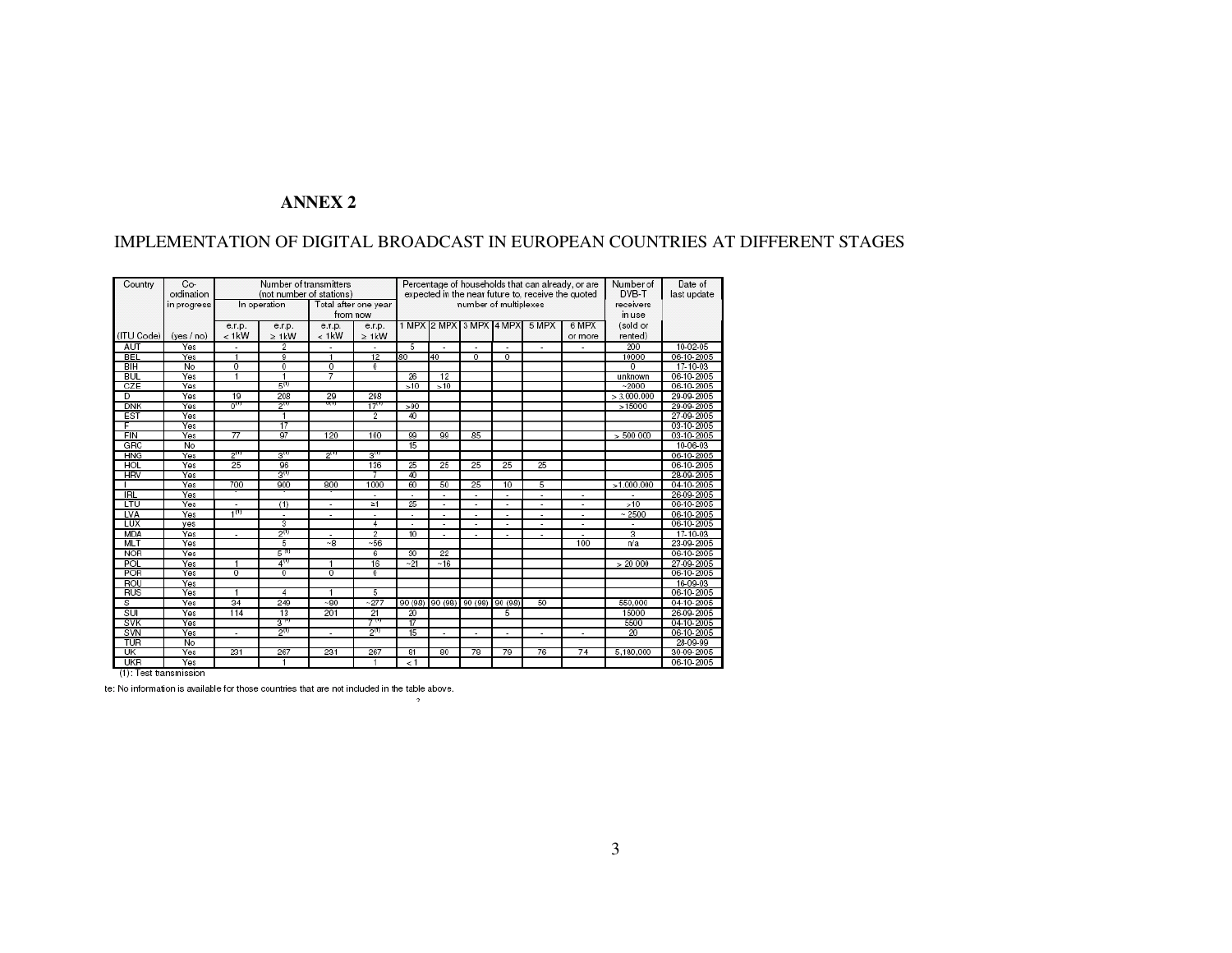## Annex 3

# **The following table shows launches of DTT and the closing down of analogue television in several countries:**

| Country       | <b>Official launch</b>                        | <b>Start of closedown</b> | <b>Closedown finished</b>                                            | <b>System used</b> |
|---------------|-----------------------------------------------|---------------------------|----------------------------------------------------------------------|--------------------|
|               | United Kingdom 15 November, 1998 Planned 2008 |                           | Planned 2012                                                         | DVB-T              |
| Sweden        | April, 1999                                   | 19 September, 2005        | 21 November 2007                                                     | DVB-T              |
| Spain         | <b>May 2000</b>                               |                           | 2008 (Local channels) 2010 (Other channels; 2009 in Catalonia) DVB-T |                    |
| Finland       | August 27, 2001                               | August 31, 2007           |                                                                      | DVB-T              |
| Germany       | November 2002                                 | August 2003               | Planned 2008                                                         | DVB-T              |
| Portugal      | 2002/2003                                     |                           | 2010                                                                 | DVB-T              |
| Faroe Islands | 2002/2003                                     | December 2002             |                                                                      | DVB-T              |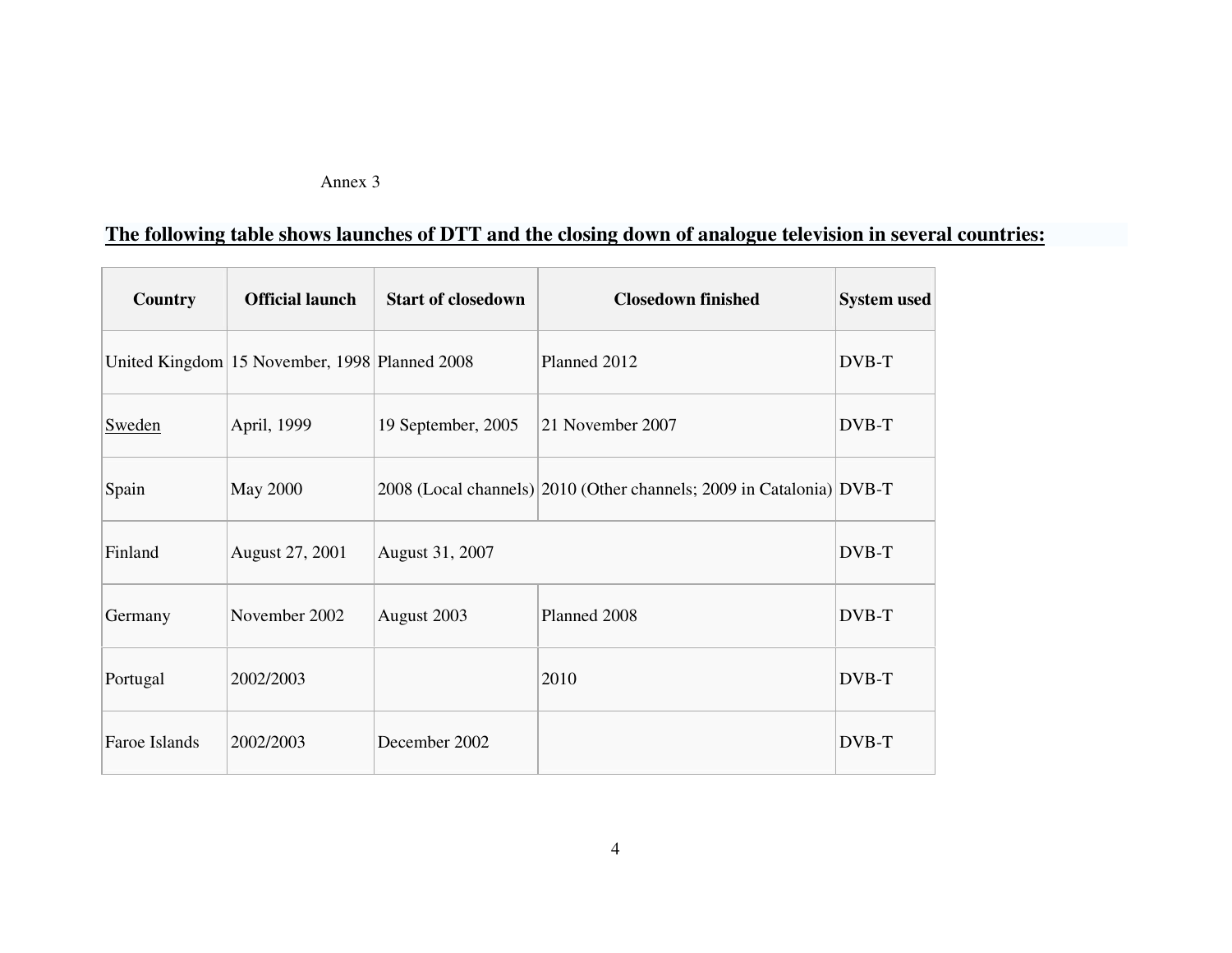| Belgium     | 2002/2003        |                  | DVB-T |
|-------------|------------------|------------------|-------|
| Netherlands | 2003             |                  | DVB-T |
| Italy       | January 1, 2004  |                  | DVB-T |
| Switzerland | Began 2005       |                  | DVB-T |
| France      | March 31, 2005   |                  | DVB-T |
| Greece      | January 16, 2006 |                  | DVB-T |
| Denmark     | March 31, 2006   | November 1, 2009 | DVB-T |
| Turkey      | February 2006    |                  | DVB-T |
| Albania     | August 2005      |                  | DVB-T |